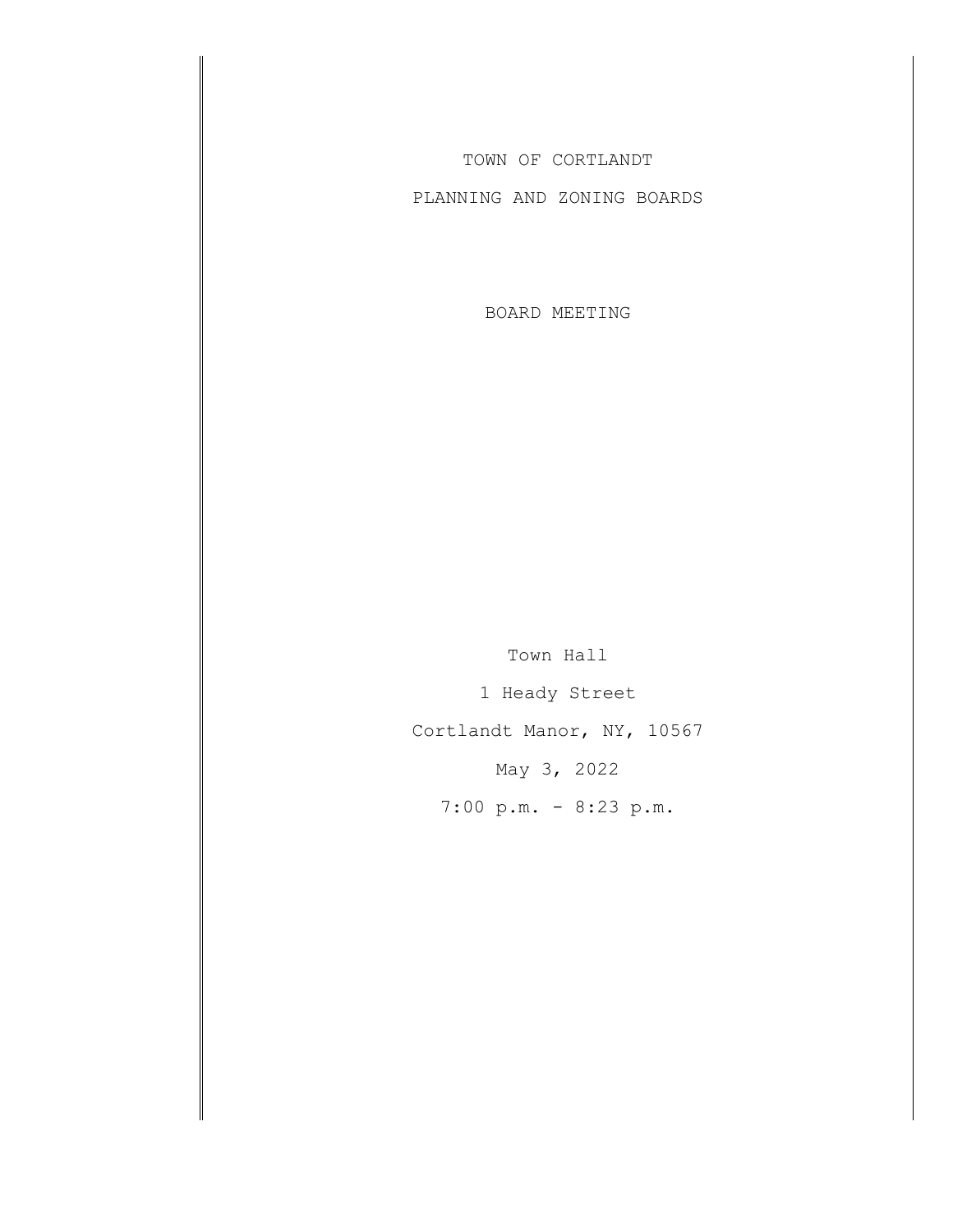May 3, 2022

MEMBERS PRESENT:

Loretta Taylor, Chairperson

Thomas A. Bianchi, Vice-Chairperson

Suzanne Decker, Member

Robert Foley, Member

Steve Kessler, Member

George Kimmerling, Member

Jeff Rothfeder, Member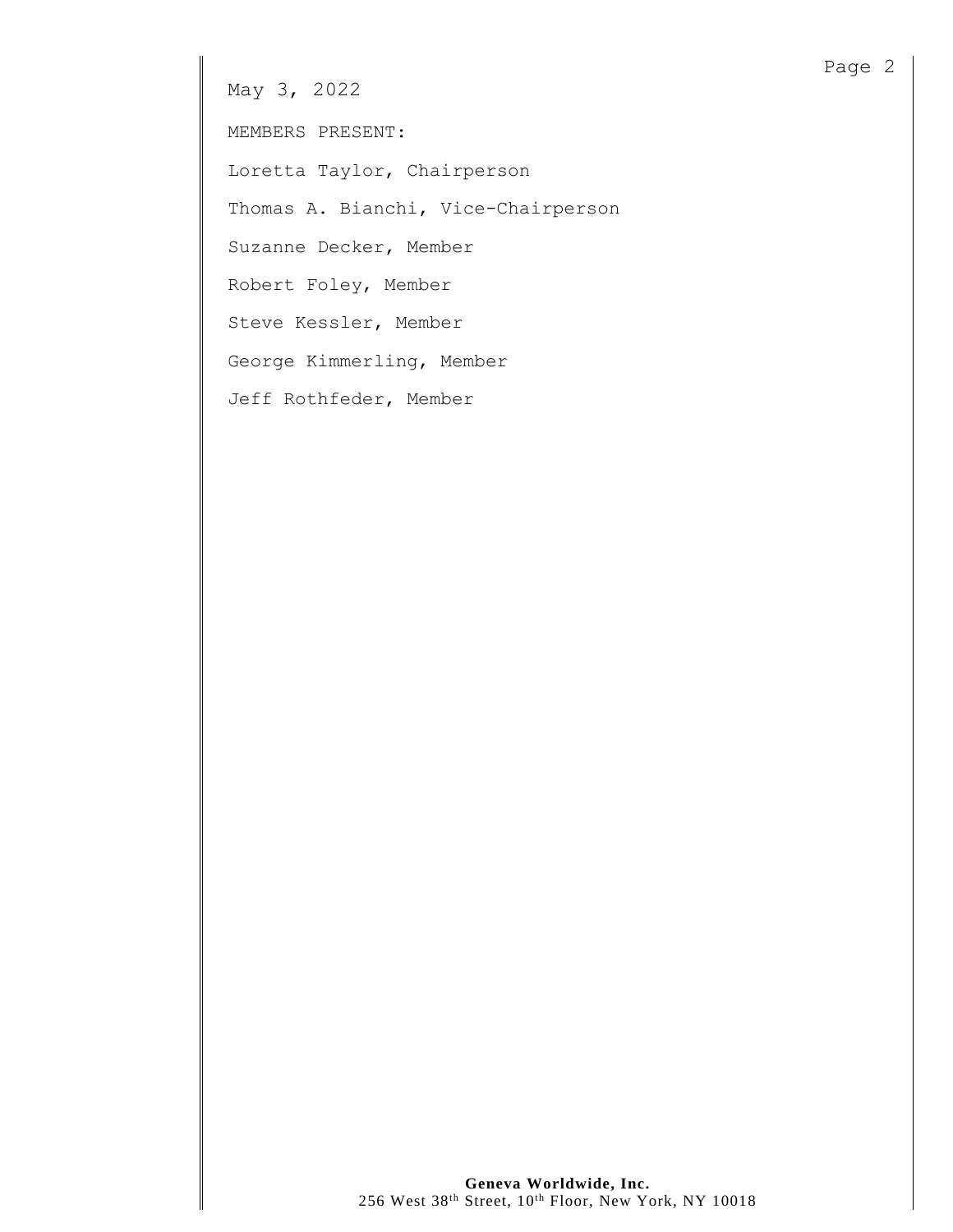|              | Page 3                                          |
|--------------|-------------------------------------------------|
| $\mathbf{1}$ | May 3, 2022                                     |
| $\mathbf{2}$ | (The board meeting commenced at 7:00 p.m.)      |
| 3            | MULTIPLE: I pledge of allegiance to the         |
| 4            | flag of the United States of America and to the |
| 5            | republic for which it stands, one nation under  |
| $6\,$        | God, indivisible, with liberty and justice for  |
| 7            | all.                                            |
| $8\,$        | MR. CHRIS KEHOE: Mr. Kimmerling?                |
| $\mathsf 9$  | MR. GEORGE KIMMERLING: Here.                    |
| 10           | MR. KEHOE: Mr. Rothfeder?                       |
| 11           | MR. JEFF ROTHFEDER: Here.                       |
| 12           | MR. KEHOE: Mr. Kessler?                         |
| 13           | MR. STEVE KESSLER: Here.                        |
| 14           | MR. KEHOE: Ms. Taylor?                          |
| 15           | MS. LORETTA TAYLOR: Here.                       |
| 16           | MR. KEHOE: Mr. Bianchi?                         |
| 17           | MR. THOMAS BIANCHI: Here.                       |
| 18           | MR. KEHOE: Mr. Deckor, or Ms. Decker,           |
| 19           | I'm sorry.                                      |
| 20           | MS. SUZANNE DECKER: Here.                       |
| 21           | MR. KEHOE: I'm getting feedback. Mr.            |
| 22           | Foley?                                          |
| 23           | MR. ROBERT FOLEY: Here.                         |
| 24           | MS. TAYLOR: Okay. We have one change to         |
|              |                                                 |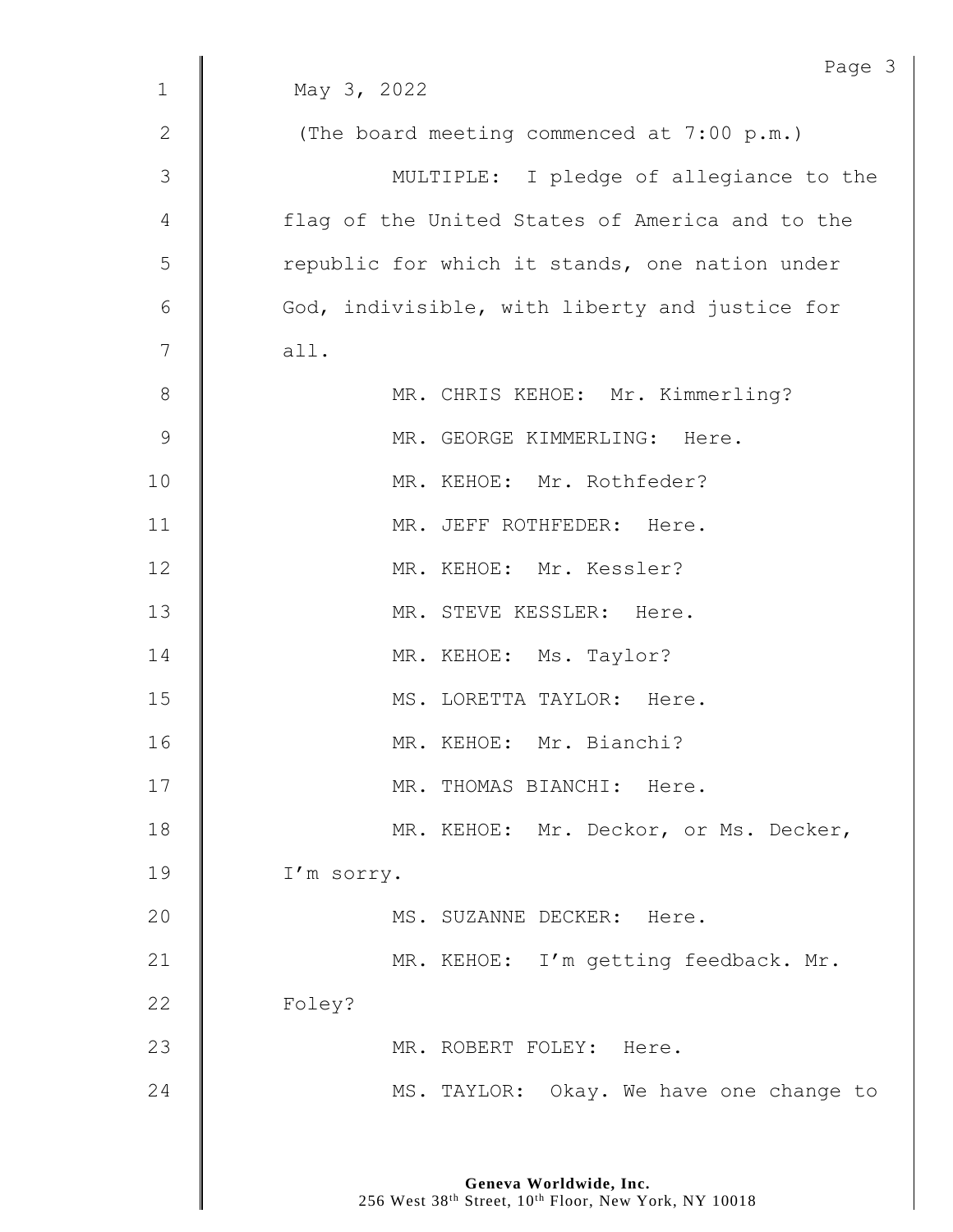| Page 4                                            |
|---------------------------------------------------|
| May 3, 2022                                       |
| the agenda tonight and that is PB 2020-10 will be |
| adjourned to the June meeting per the applicant.  |
| Can I have a --                                   |
| MR. KESSLER: Motion to adjourn 2020-10            |
| to the June meeting as per the applicant's        |
| request.                                          |
| MS. TAYLOR: Thank you.                            |
| MR. BIANCHI: Second.                              |
| MS. TAYLOR: Thank you. On the question,           |
| all in favor?                                     |
| MULTIPLE: Aye.                                    |
| MS. TAYLOR: Opposed? Fine, thank you.             |
| Alright. The, do we have the minutes for --       |
| MR. KEHOE: Yes, the minutes are part of           |
| the Google Drive.                                 |
| MS. TAYLOR: Okay. So we'll have the               |
| adoption of the minutes of April 5th.             |
| MR. ROTHFEDER: So moved.                          |
| MS. TAYLOR: Thank you.                            |
| MR. KESSLER: Second.                              |
| MS. TAYLOR: Thank you. On the question?           |
| MR. FOLEY: I'm okay.                              |
| MS. TAYLOR: Alright. Okay. We know                |
|                                                   |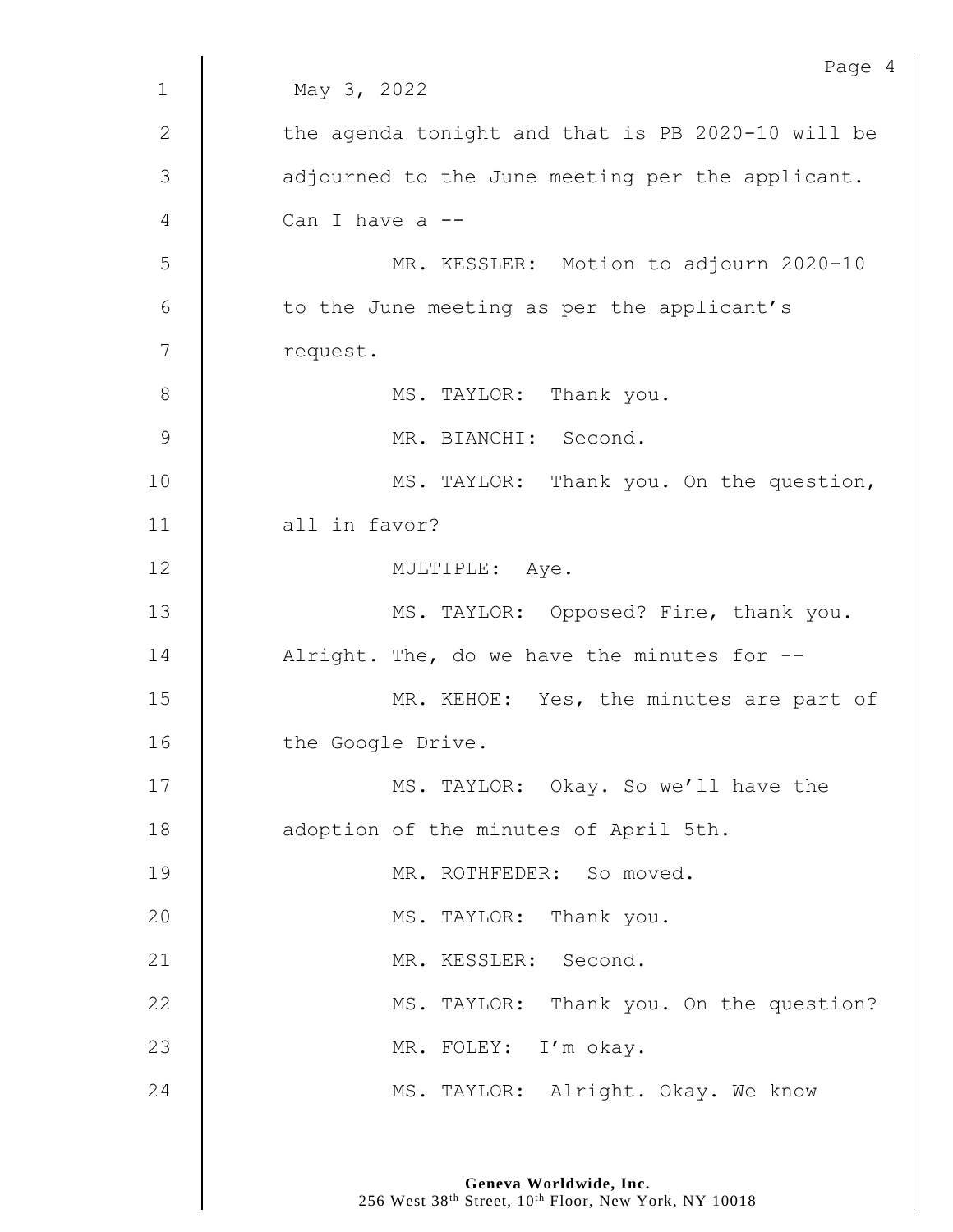|               | Page 5                                           |
|---------------|--------------------------------------------------|
| $\mathbf{1}$  | May 3, 2022                                      |
| $\mathbf{2}$  | we're doing well when Bob has no problems.       |
| $\mathcal{S}$ | MR. FOLEY: I'm only reading my                   |
| 4             | comments, not the whole Board's.                 |
| 5             | MS. TAYLOR: Okay. Well, anyway, On the           |
| 6             | question, all in -- did I say all in favor? I    |
| 7             | forgot what I was --                             |
| $8\,$         | MR. KESSLER: No.                                 |
| $\mathsf 9$   | MS. TAYLOR: All in favor?                        |
| 10            | MULTIPLE: Aye.                                   |
| 11            | MS. TAYLOR: Opposed? Very good. Okay.            |
| 12            | Alright The first item under correspondence is a |
| 13            | letter dated April 12, 2022 from Brad Schwartz,  |
| 14            | Esquire, requesting the 22nd 90-day time         |
| 15            | extension of final plat approval for the Mill    |
| 16            | Court Crossing subdivision located at the south  |
| 17            | end of Mill Court.                               |
| 18            | MR. KESSLER: Madam Chair, I move that            |
| 19            | we adopt Resolution 6-22 approving the time      |
| 20            | extension.                                       |
| 21            | MS. TAYLOR: Alright.                             |
| 22            | MR. BIANCHI: Second.                             |
| 23            | MS. TAYLOR: Thank you. On the question?          |
| 24            | MR. FOLEY: On the question, I will be            |
|               |                                                  |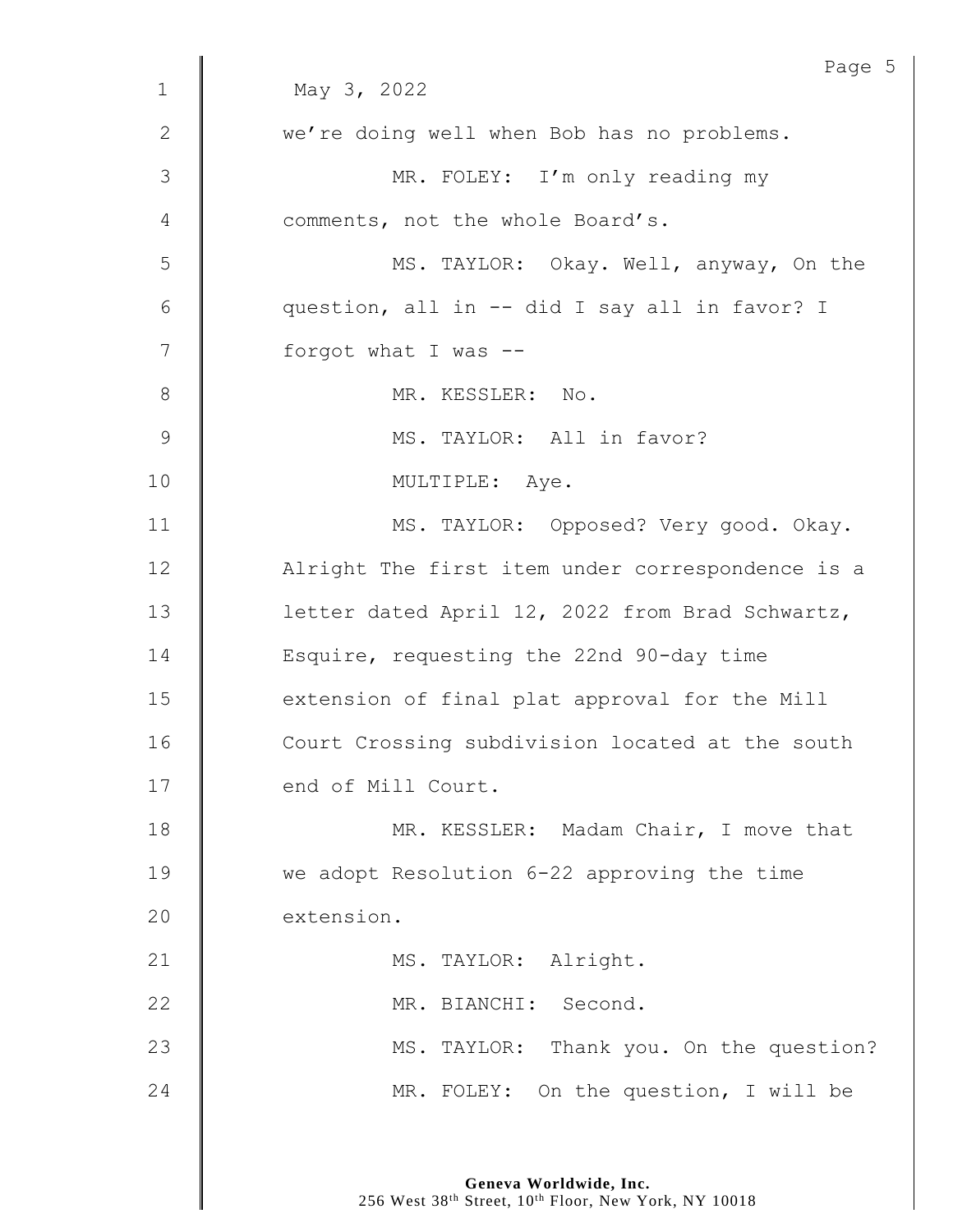|                | Page 6                                            |
|----------------|---------------------------------------------------|
| $\mathbf{1}$   | May 3, 2022                                       |
| $\mathbf{2}$   | voting no again to be consistent. You say there's |
| 3              | progress being made, but I'll still be a no vote  |
| 4              | on the 22nd extension.                            |
| 5              | MS. TAYLOR: Okay. I don't understand              |
| 6              | what you said. You said you see --                |
| $\overline{7}$ | MR. FOLEY: I'm going to be a no.                  |
| $\,8\,$        | MS. TAYLOR: -- there's progress being             |
| $\mathcal{G}$  | made but you're voting to vote no?                |
| 10             | MR. FOLEY: Apparently, we're being told           |
| 11             | there's progress.                                 |
| 12             | MS. TAYLOR: Okay. Whatever. Okay. Very            |
| 13             | good. So, all in favor?                           |
| 14             | MULTIPLE: Aye.                                    |
| 15             | MS. TAYLOR: Opposed?                              |
| 16             | MR. FOLEY: No.                                    |
| 17             | MR. KEHOE: Mr. Kimmerling?                        |
| 18             | MR. KIMMERLING: Yes.                              |
| 19             | MR. KEHOE: Mr. Rothfeder?                         |
| 20             | MR. ROTHFEDER: Aye.                               |
| 21             | MR. KEHOE: Mr. Kessler?                           |
| 22             | MR. KESSLER: Aye.                                 |
| 23             | MR. KEHOE: Ms. Taylor?                            |
| 24             | MS. TAYLOR: Aye.                                  |
|                |                                                   |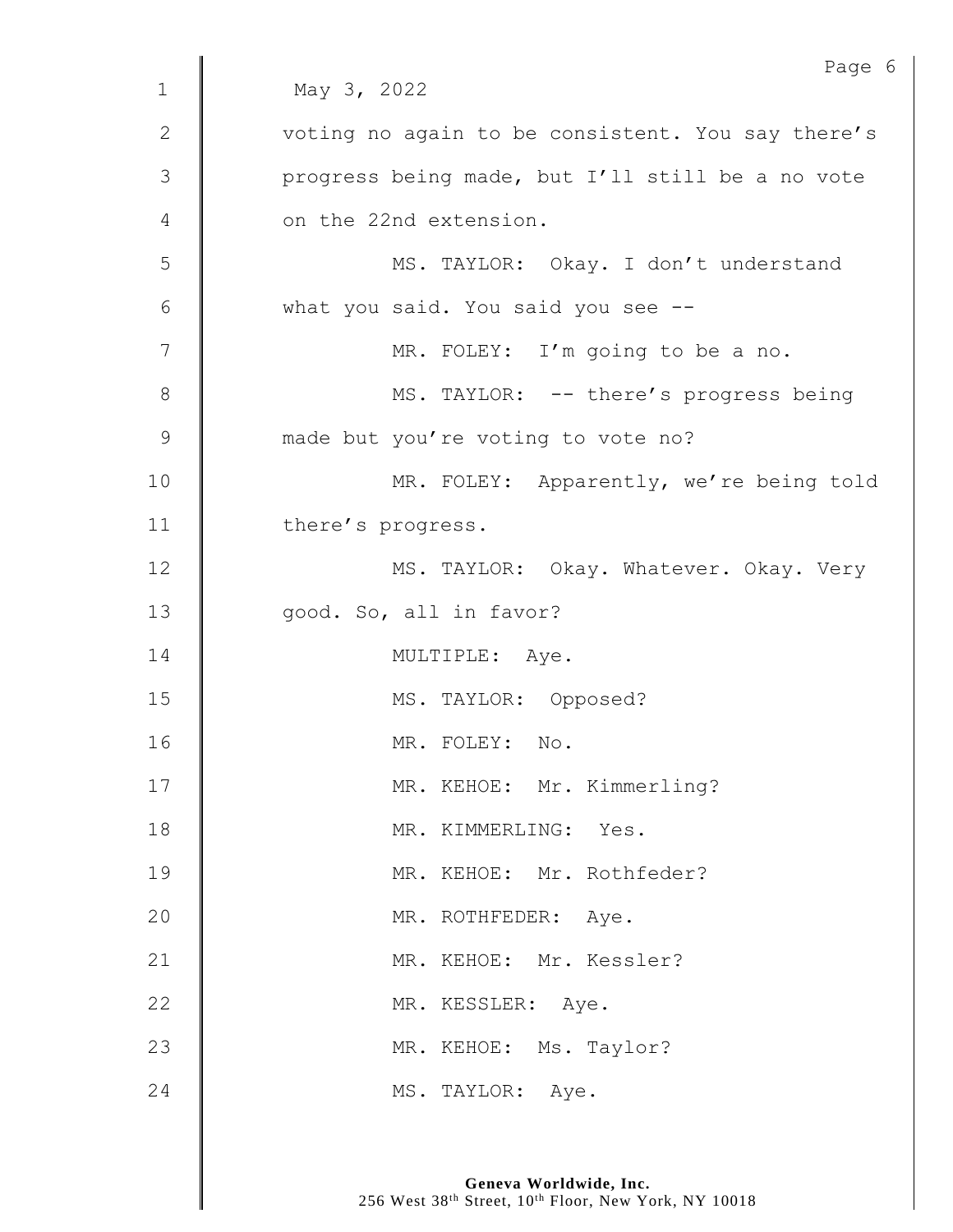|              | Page 7                                           |
|--------------|--------------------------------------------------|
| $\mathbf{1}$ | May 3, 2022                                      |
| $\mathbf{2}$ | MR. KEHOE: Mr. Bianchi?                          |
| 3            | MR. BIANCHI: Aye.                                |
| 4            | MR. KEHOE: Ms. Decker?                           |
| 5            | MS. DECKER: Yeah.                                |
| 6            | MR. KEHOE: Mr. Foley?                            |
| 7            | MR. FOLEY: No.                                   |
| $8\,$        | MR. KEHOE: The motion carries six to             |
| 9            | one.                                             |
| 10           | MR. BRAD SCHWARTZ: Thank you.                    |
| 11           | MS. TAYLOR: You're welcome. Alright,             |
| 12           | next item, PLANNING BOARD 16-99 a report dated   |
| 13           | April 13, 2022 from WSP regarding the Hollow     |
| 14           | Brook Golf Club 2021 annual water monitoring     |
| 15           | report and a letter dated April 13, 2022 from    |
| 16           | Eugene Peterson, Manager, Hollow Brook Gold Club |
| 17           | requesting modifications to the required testing |
| 18           | protocol. Okay.                                  |
| 19           | MR. EUGENE PETERSON: I listened to what          |
| 20           | Chris had said during --                         |
| 21           | MR. KEHOE: If you would just introduce           |
| 22           | yourself.                                        |
| 23           | MR. PETERSON: Eugene Peterson, club              |
| 24           | manager at Hollow Brook. I heard what Chris had  |
|              |                                                  |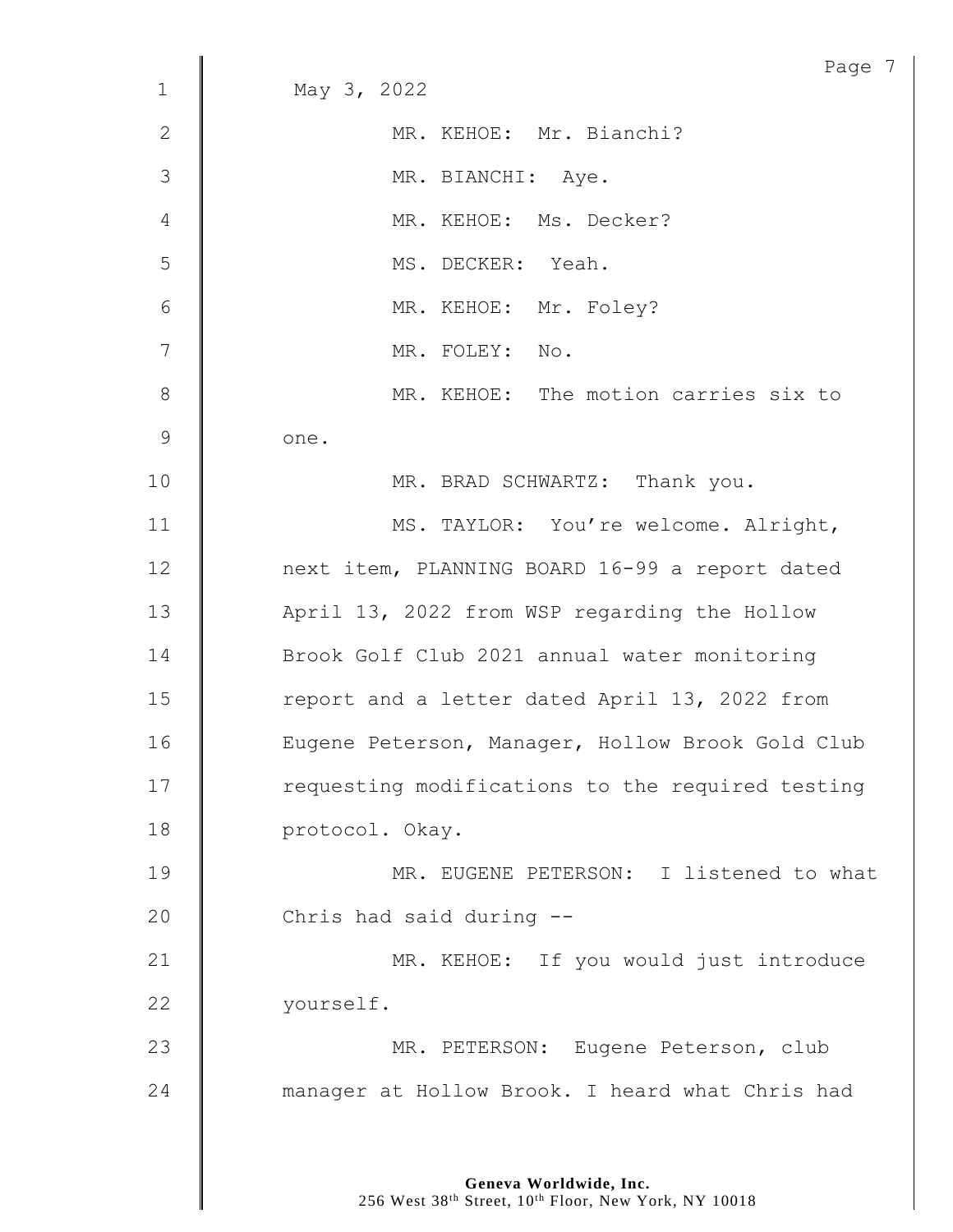1 May 3, 2022

2 | said during the work session and I quess the 3 || letter is really kind of asking for two requests 4 | tonight. Back in the beginning of COVID, we had 5 | requested a monitoring change and WSP and the 6 | town approved it for '20 and '21 and we're asking  $7 \parallel$  for that to continue now into this year, as we 8 | move into them coming in to do their first 9 | protocol, testing in probably about six or eight 10 weeks. And then part two of that would be like 11 | some additional changes as well, like we would 12 **deg is a 12** content with more specifics at the next meeting. 13 Chris, I think I got that right? 14 **MR. KEHOE:** Okay. And just the reasons

15 **I** for the changes are?

**MR. PETERSON:** Well, we had made the 17 | request in the beginning of COVID kind of based **d** on what we anticipated to be the costs and the **I** town and WSP came back with modifications that we 20 | had requested over the years to try to alleviate 21 | some of the taxes that it costs us to do it. And **between Michael and WSP, they came up with just a**   $\parallel$  slight reduction in the monitoring for the past  $\parallel$  two years. And we're asking to continue that

> **Geneva Worldwide, Inc.** 256 West 38<sup>th</sup> Street, 10<sup>th</sup> Floor, New York, NY 10018

Page 8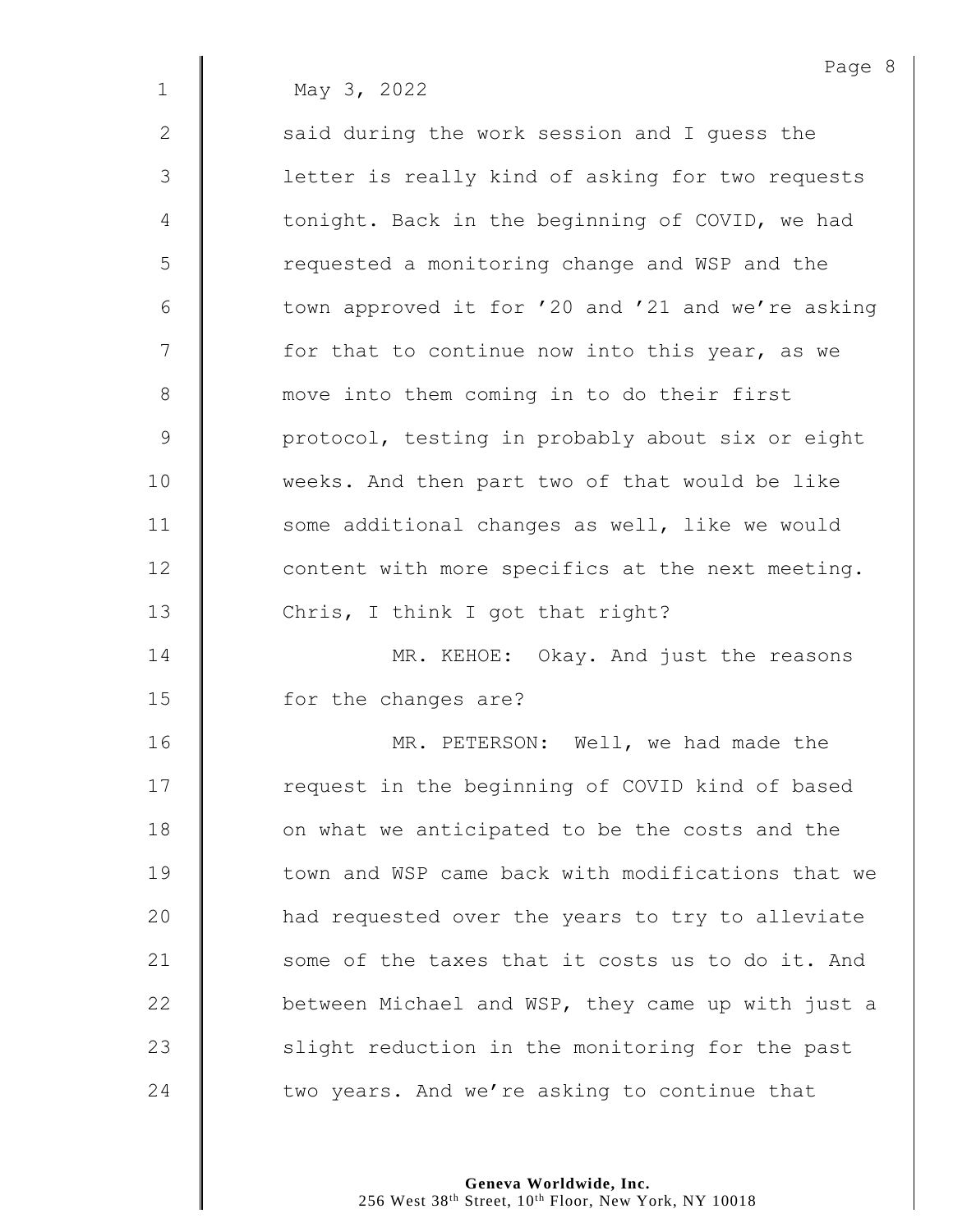|             | Page 9                                            |
|-------------|---------------------------------------------------|
| $\mathbf 1$ | May 3, 2022                                       |
| 2           | program that was good for the past two years into |
| 3           | year three. And then coming back with some other  |
| 4           | changes.                                          |
| 5           | MR. KESSLER: Exactly what was the                 |
| 6           | reduction? Reduction in the number of things you  |
| 7           | test for?                                         |
| $8\,$       | MR. PETERSON: They -- not the chemicals           |
| 9           | that we test for. It was basically they           |
| 10          | eliminated sampling points on both the summer and |
| 11          | the fall tests and that basically gave us a cost  |
| 12          | reduction of in the range of about \$8,000 to     |
| 13          | \$10,000 per test. And there's multiple wells on  |
| 14          | the property and they chose the wells that they   |
| 15          | felt to be the most important and since the club  |
| 16          | has opened and for the past two years, there has  |
| 17          | been not one time one detection in the Hollow     |
| 18          | Brook.                                            |
| 19          | And that continued for the last two               |
| 20          | years. I had spoken to Michael about this and     |
| 21          | Michael had referred me to basically kind of to   |
| 22          | take this approach with coming here and asking to |
| 23          | continue for the third year with what we consider |
| 24          | the COVID protocols for the monitoring program.   |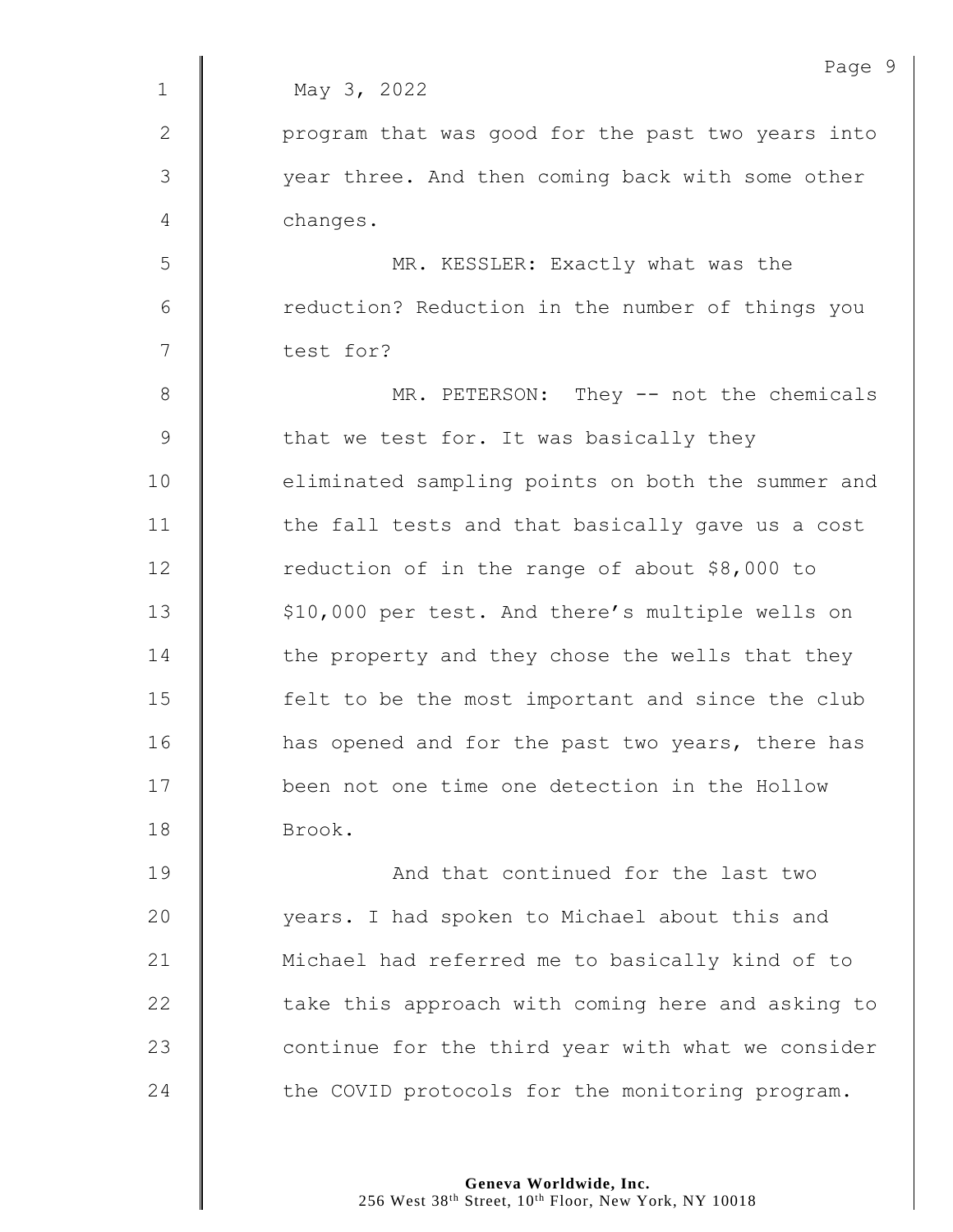|               | Page 10                                           |
|---------------|---------------------------------------------------|
| $\mathbf{1}$  | May 3, 2022                                       |
| $\mathbf{2}$  | And WSP wrote the program and obviously we agreed |
| 3             | to it and I'm asking for a third year on that.    |
| 4             | MS. TAYLOR: I don't have any problem              |
| 5             | with that.                                        |
| 6             | MR. FOLEY: Okay.                                  |
| 7             | MR. KEHOE: Right, so we need, we need             |
| 8             | to hear from WSP and we'll get them either here   |
| $\mathcal{G}$ | or on Zoom for the next meeting. And prior to     |
| 10            | that meeting, they'll have a written report.      |
| 11            | MR. FOLEY: A motion would be just --              |
| 12            | MR. KEHOE: To refer it back.                      |
| 13            | MR. FOLEY: -- just refer it back, okay.           |
| 14            | There's no resolution, right, in this? I make a   |
| 15            | motion we refer this back.                        |
| 16            | MS. TAYLOR: Please, yes.                          |
| 17            | MR. ROTHFEDER: Second.                            |
| 18            | MS. TAYLOR: Alrightie, On the question?           |
| 19            | MR. KESSLER: Just on the question and             |
| 20            | our consultant will also be part of that?         |
| 21            | MR. KEHOE: Yes, our consultant, WSP,              |
| 22            | $will$ $--$                                       |
| 23            | MR. KESSLER: Oh, they are our                     |
| 24            | consultant?                                       |
|               |                                                   |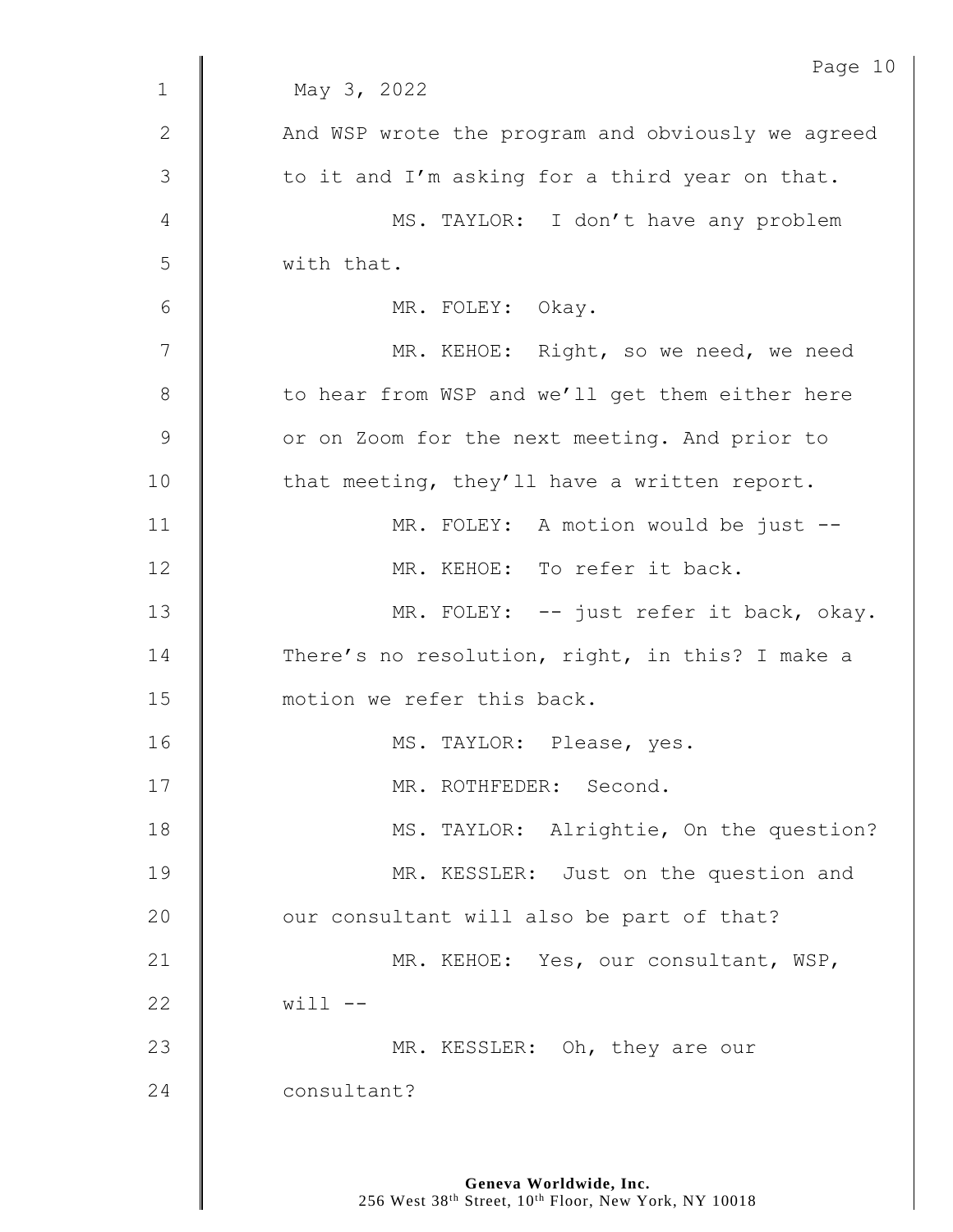|                 | Page 11                                           |
|-----------------|---------------------------------------------------|
| $\mathbf 1$     | May 3, 2022                                       |
| $\mathbf{2}$    | MR. KEHOE: Yeah, they're ours, yeah.              |
| 3               | MR. KESSLER: Okay.                                |
| 4               | MS. TAYLOR: Alright. All in favor?                |
| 5               | MULTIPLE: Aye.                                    |
| $6\phantom{.}6$ | MS. TAYLOR: Opposed? Alright.                     |
| $\overline{7}$  | MR. PETERSON: Thank you.                          |
| 8               | MS. TAYLOR: Okay. Alright. The next               |
| $\mathcal{G}$   | item is a new public hearing for PB 2022 --       |
| 10              | MR. KEHOE: Loretta, Alan is yelling out           |
| 11              | of the back, sorry.                               |
| 12              | MS. TAYLOR: I'm sorry, Alan. Okay. I              |
| 13              | think it's on, I don't think it's off.            |
| 14              | MR. ROTHFEDER: It's on.                           |
| 15              | MS. TAYLOR: The public hearing for the            |
| 16              | application for James Connolly for preliminary    |
| 17              | and final subdivision approval for a two-lot      |
| 18              | minor subdivision of an approximately 1.49 acre   |
| 19              | parcel of property, located at 49 Dutch Street.   |
| 20              | Latest revised drawings are dated March 21, 2022. |
| 21              | MR. KEITH STAUDOHAR: Good evening, this           |
| 22              | is Keith Staudohar with Cronin Engineering, we're |
| 23              | representing the applicant Connolly and with me   |
| 24              | tonight is the Connolly's attorney.               |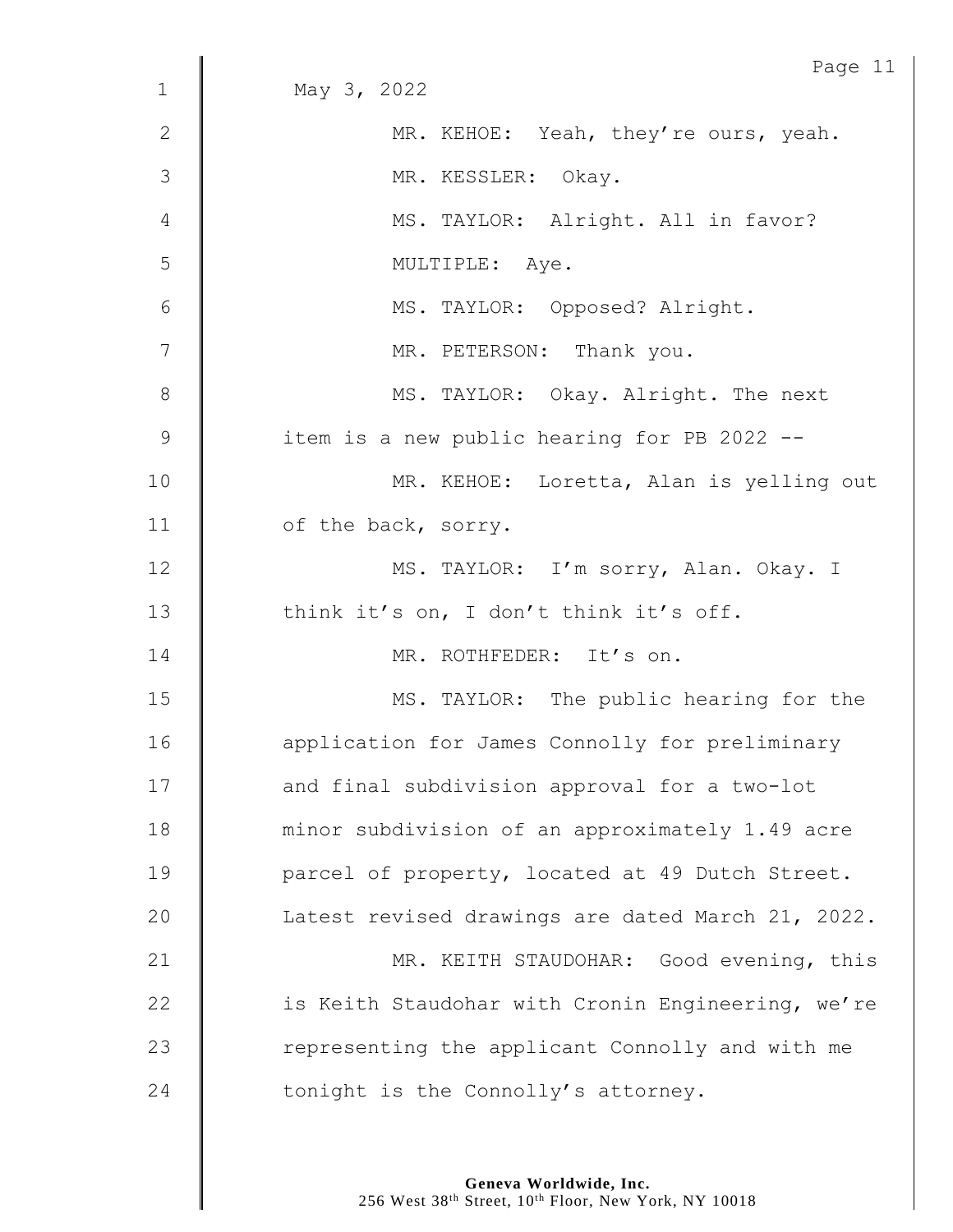|                | Page 12                                           |
|----------------|---------------------------------------------------|
| $\mathbf 1$    | May 3, 2022                                       |
| $\mathbf{2}$   | MR. STEVEN WALDINGER: Good evening,               |
| $\mathfrak{Z}$ | Steven Waldinger of Shapiro, Gettinger, Waldinger |
| $\overline{4}$ | and Monteleone, representing the applicant as     |
| 5              | well.                                             |
| $\sqrt{6}$     | MR. STAUDOHAR: Alright. So, this is a             |
| 7              | two-lot minor subdivision off of Dutch Street,    |
| $\,8\,$        | more particularly, 49 Dutch Street, which is 1.49 |
| $\mathsf 9$    | acres in size. We're looking to chop off one lot  |
| 10             | so each lot will be about 30,000 square feet in a |
| 11             | 15,000 square foot zoning district. We've         |
| 12             | performed soils testing the sites with the health |
| 13             | department, so we know we have an approvable      |
| 14             | septic area.                                      |
| 15             | The new lot will access off of Sycamore.          |
| 16             | The lot itself has a rise of about ten feet from  |
| 17             | Sycamore up to the level of the house. But the    |
| 18             | lot once you get up there is flat. There's only   |
| 19             | two trees to be removed. There are no wetlands.   |
| 20             | As you guys, the members that were out there this |
| 21             | Sunday saw pretty straightforward. We know that   |
| 22             | the neighbors have retained an attorney and an    |
| 23             | engineer. We have received recently comments,     |
| 24             | those memos that were presented to the board, so  |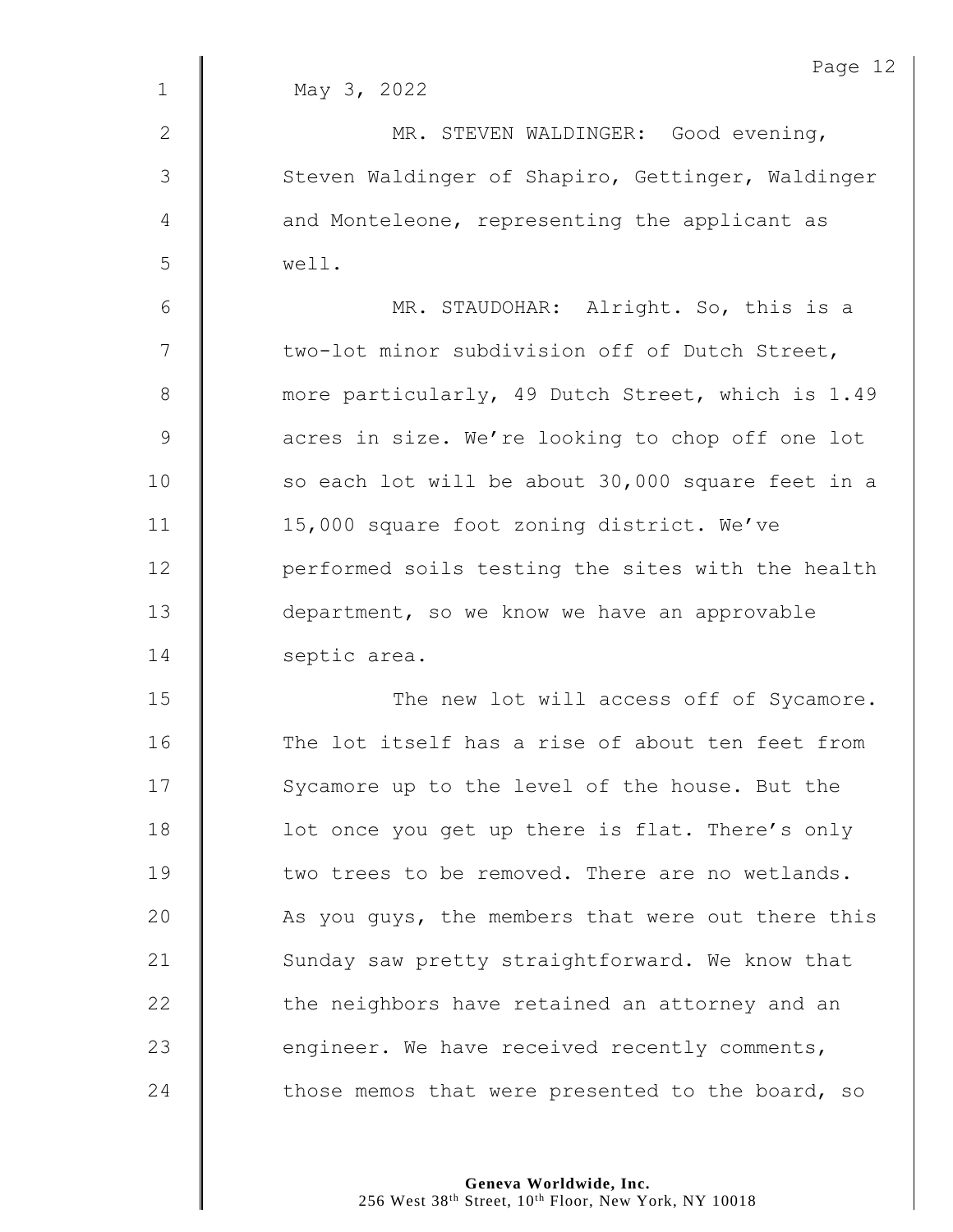|              | Page 13                                           |
|--------------|---------------------------------------------------|
| $\mathbf{1}$ | May 3, 2022                                       |
| $\mathbf{2}$ | at this point, we might as well just open it up   |
| 3            | to the public, unless the board has any           |
| 4            | questions.                                        |
| 5            | MS. TAYLOR: Do we have any questions at           |
| 6            | this point? We will wait --                       |
| 7            | MR. KESSLER: Yeah, let's wait.                    |
| $8\,$        | MS. TAYLOR: -- until after the audience           |
| $\mathsf 9$  | goes. This is a public hearing and at this        |
| 10           | particular point, you are welcome to come up and  |
| 11           | express your views pro or con. And please         |
| 12           | remember that you need to provide your name and   |
| 13           | your address in terms of, you know, whether you   |
| 14           | live there on those roads or in that very         |
| 15           | location. And you need to be, let me see, you     |
| 16           | need to be aware of the amount of time you spend  |
| 17           | at the podium. We don't normally give you a       |
| 18           | specific number of minutes, as many other groups  |
| 19           | do, but we don't want you to be too longwinded in |
| 20           | making your point, because other people obviously |
| 21           | will have something to say. So yes, you may       |
| 22           | access the podium at this point.                  |
| 23           | MR. CLIFFORD DAVIS: Good evening, Madam           |
| 24           | Chairwoman and members of the planning board. My  |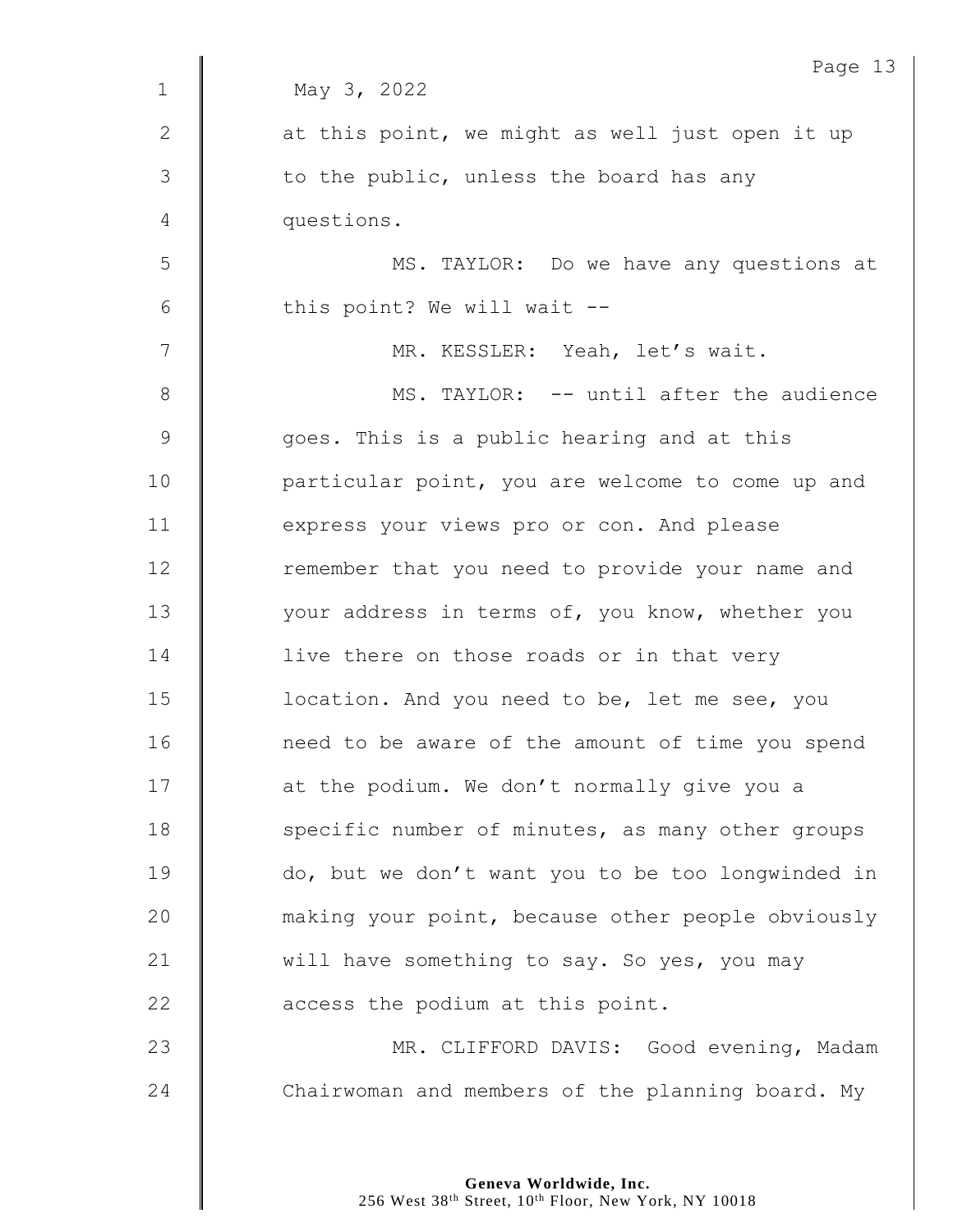1 May 3, 2022

2 || name is Clifford Davis. I'm an attorney and I'll 3 | give you the names of my clients. The address of 4 | my firm is 202 Mamaroneck Avenue, Third Floor, 5 White Plains, New York 10601. I represent Brian  $6 \parallel$  and Stacey Retallick. They live at 5 Sycamore in 7 | Montrose, Gregory and Cynthia Martin, at 1 8 Sycamore Court, Richard and Theresa Motko at 2 9 Sycamore Court and Jason and Therese Sinks at 7 10 | Sycamore Court, all in Montrose. And all of these 11 | people presently reside on Sycamore Court.

12 | So I submitted a letter to this board on 13 | April 20, '22. I'm not going to repeat everything 14 **in there, but I** just want to make a couple of 15  $\parallel$  brief points. Number one, the applicant is asking 16 | to put certain utilizes on Sycamore Court. 17 | Sycamore Court is privately owned. It is not 18 **July 18** owned by Mr. Connolly. And the applicant should  $19$   $\parallel$  submit some sort of title as to who owns actually 20 Sycamore Court.

21 | There are certain people who have access  $\parallel$  to ingress and egress. If you look at the deed **a** agreement in 1961, over 60 years ago, it talks  $\parallel$  about there's a certain easement or right of way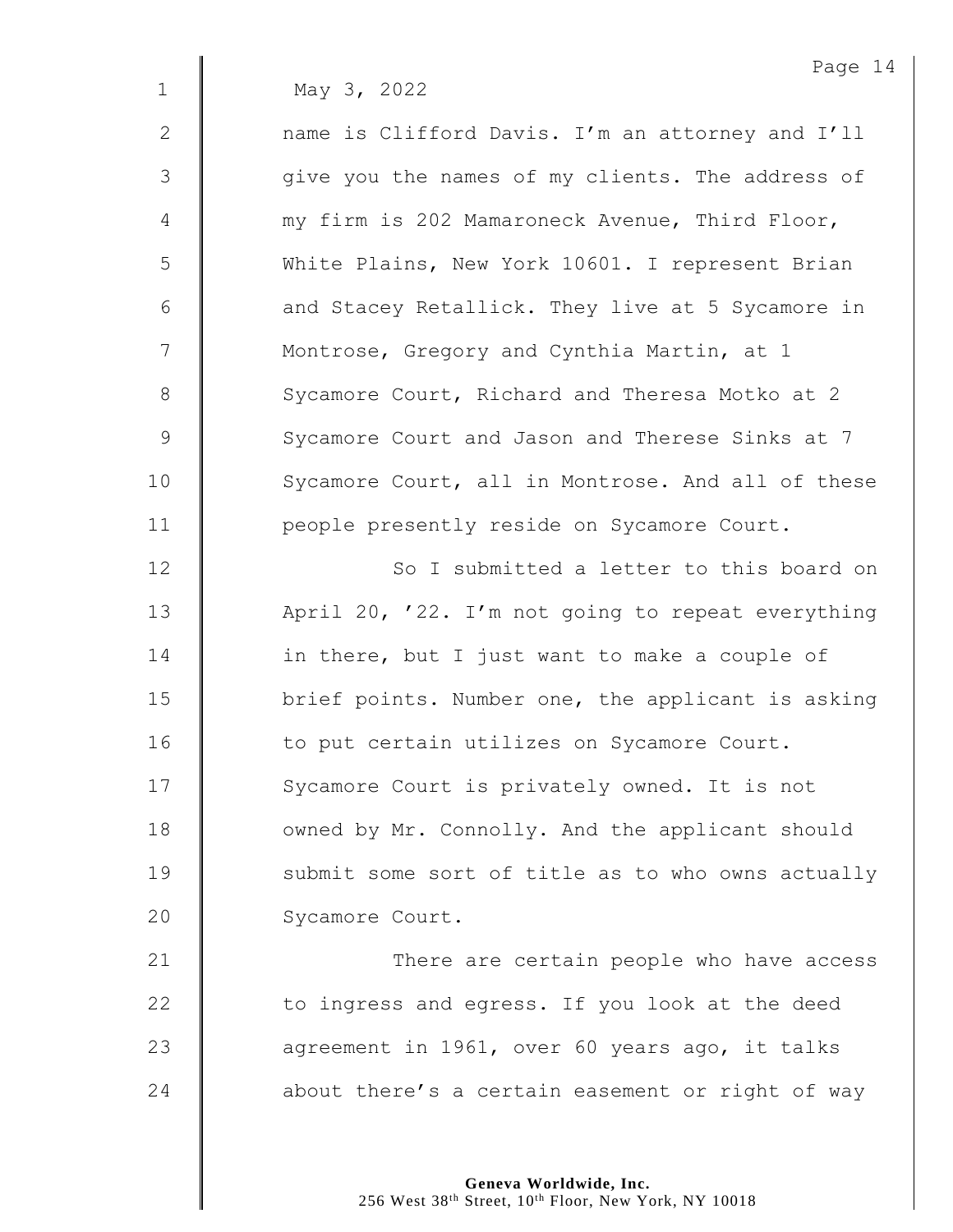|               | Page 15                                           |
|---------------|---------------------------------------------------|
| $\mathbf 1$   | May 3, 2022                                       |
| 2             | for purposes of ingress, egress and regress by    |
| 3             | foot or by vehicle.                               |
| 4             | Now I'm not so sure that this even                |
| 5             | applies. But to the extent that the applicant is  |
| 6             | relying on it, they don't have the right to lay   |
| 7             | down any utilities. At best, they would just have |
| $8\,$         | the right to go across it.                        |
| $\mathcal{G}$ | However, in 2012, which is also attached          |
| 10            | to my April 20th letter, which hopefully the      |
| 11            | board has and has reviewed, is the road           |
| 12            | maintenance agreement. And the road maintenance   |
| 13            | agreement came into play because there were three |
| 14            | new subdivisions in 2013, three new houses that   |
| 15            | were created on that Sycamore Court. And as a     |
| 16            | result of that, the parties all got together,     |
| 17            | including Mr. Connolly, with regarding lot 22.    |
| 18            | And at that same time, it talked about their      |
| 19            | being one lot owned by James Connolly, it defined |
| 20            | it. And all you have to do is you look, there's a |
| 21            | definition in the recitals and it talks about     |
| 22            | Connolly and it's one lot.                        |
| 23            | Now, when you look at the agreement,              |
| 24            | what the, you know, the Road and Maintenance      |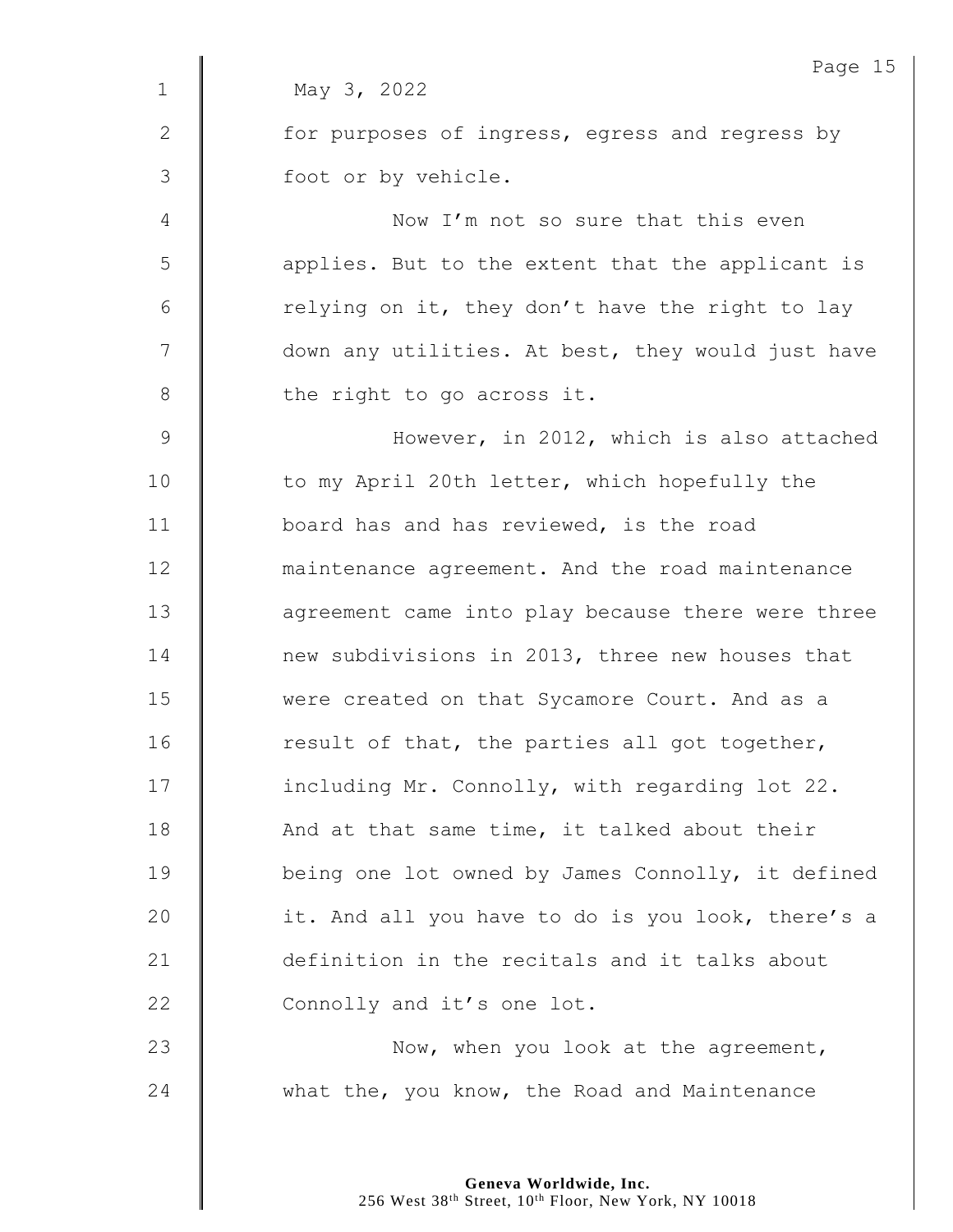Page 16 1 May 3, 2022 2  $\parallel$  Agreement, this RMA, it anticipated certain 3 | subdivisions and they were in there. So these 4 | three new lots. They talked about that there were  $5 \parallel$  three separate new tax lots. However, it was new  $6 \parallel$  tax lot 23, new tax lot 24, and new tax lot 33. 7 || But there was only one lot 22. And then the 8 | parties entered into a further apportioning of  $9 \parallel$  how to do it, so what they want to do is they 10 want to have lot 22 and now they want to have lot 11 | 22A and they're overburdening the road when all 12 **the parties agreed as to how to use the road.** 13 | So essentially, I guess the board or the 14 board's counsel will have to resolve this. But 15 **I** number one, they want to put utilizes in on 16 | Sycamore Court, a private road. I don't believe  $17$   $\parallel$  that they own the road and there's nothing in any 18 **easement that says they could lay utilities.** It's 19  $\parallel$  not as if -- I'll take that back. 20 | So, they can't lay utilities. There's an 21  $\parallel$  issue as to who owns the road. The RMA clearly 22 **anticipated subdivision with regarding those** 

23 These lots, but Mr. Connolly and Mr. Connolly's 24  $\parallel$  counsel didn't address that at all.

> **Geneva Worldwide, Inc.** 256 West 38<sup>th</sup> Street, 10<sup>th</sup> Floor, New York, NY 10018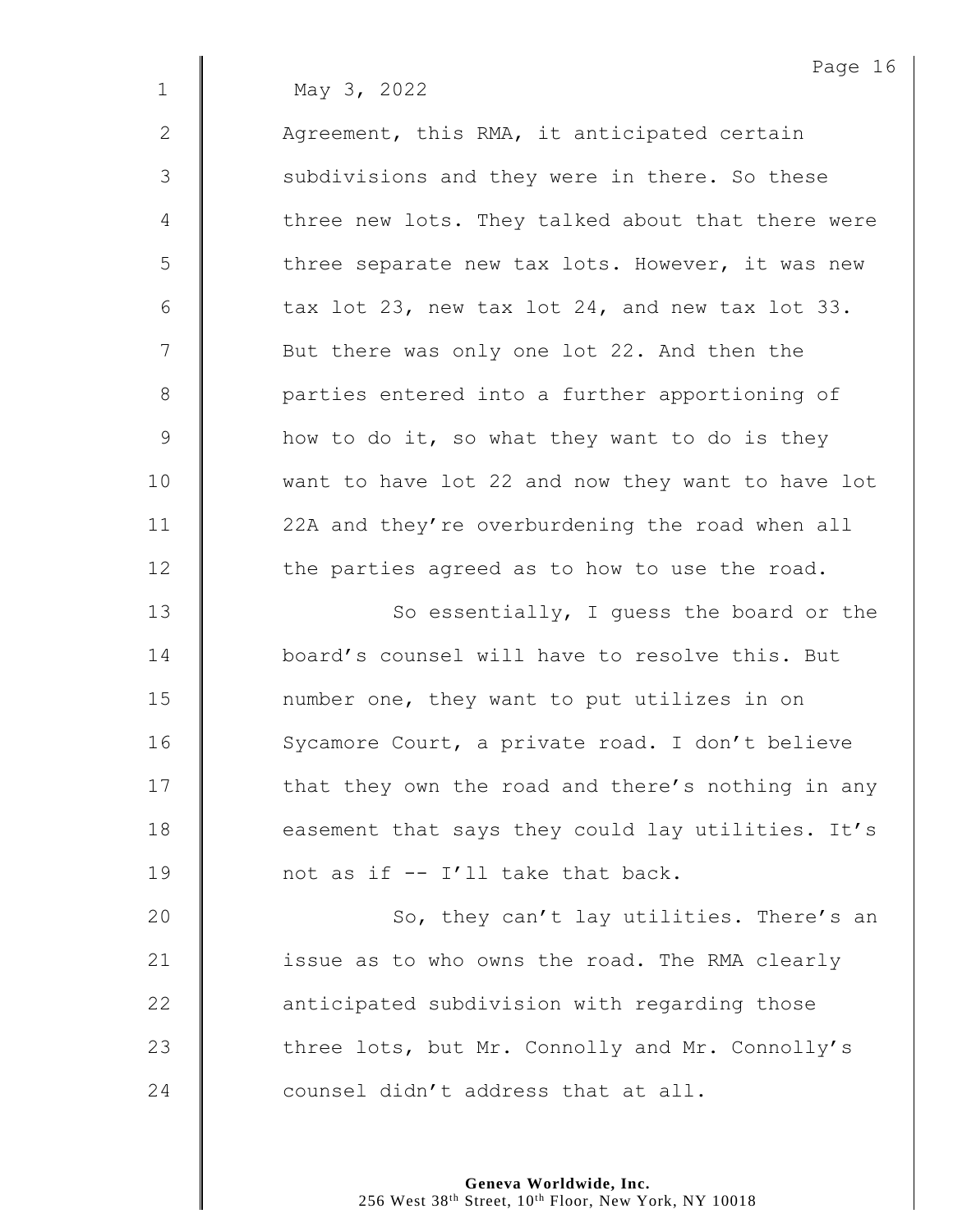|             | Page 17                                           |
|-------------|---------------------------------------------------|
| $\mathbf 1$ | May 3, 2022                                       |
| 2           | So we would argue that under the RMA,             |
| 3           | which is a deed agreement, it, to the extent that |
| 4           | the easement agreement comes into play at all, it |
| 5           | modified it, limited the rights to all of those   |
| 6           | parties and they cannot use this road and they    |
| 7           | have to -- they have to come in through a         |
| $8\,$       | different access.                                 |
| 9           | With me tonight is our engineer, Elliot           |
| 10          | Senor, and Elliot, if you could just address a    |
| 11          | couple of the engineering issues.                 |
| 12          | MR. KESSLER: Just before we go on,                |
| 13          | Chris, I don't think, when we received his        |
| 14          | letter, we received the attachments.              |
| 15          | MR. KEHOE: Okay. I'll confirm that.               |
| 16          | MR. KESSLER: For the RMA and the                  |
| 17          | easement agreement.                               |
| 18          | MR. DAVIS: It was submitted. Chris, do            |
| 19          | you have them?                                    |
| 20          | MR. FOLEY: I didn't get it either.                |
| 21          | MR. MICHAEL CUNNINGHAM:                           |
| 22          | [unintelligible] [00:16:56] packet in the package |
| 23          | submitted by Shapiro, Gettinger, Waldinger and    |
| 24          | Monteleone.                                       |
|             |                                                   |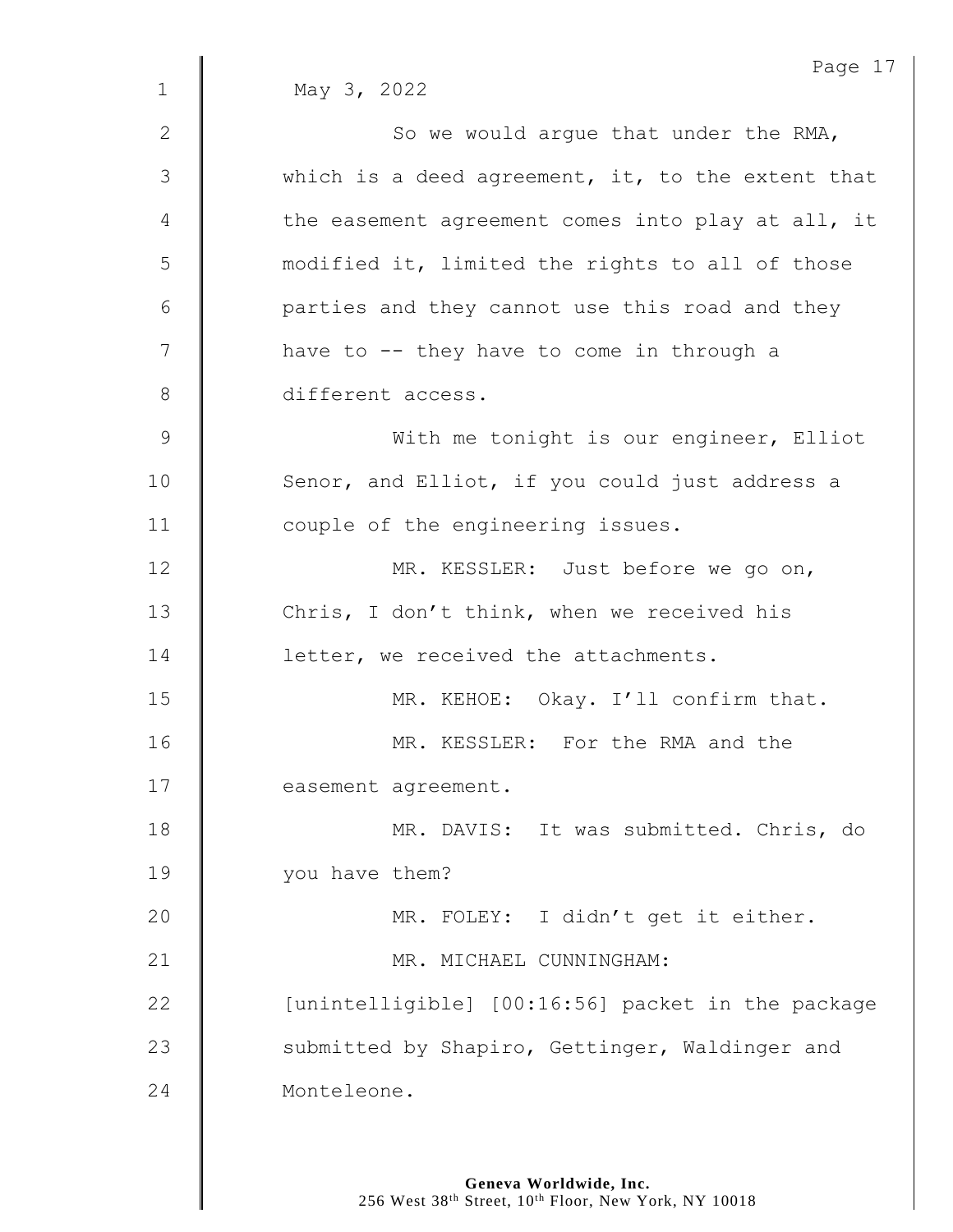|              | Page 18                                           |
|--------------|---------------------------------------------------|
| $\mathbf{1}$ | May 3, 2022                                       |
| $\mathbf{2}$ | MS. TAYLOR: Yeah.                                 |
| 3            | MR. DAVIS: Well, when I emailed it to             |
| 4            | all the parties, I emailed it with the            |
| 5            | attachments.                                      |
| 6            | MR. KESSLER: I'm just referring to, you           |
| 7            | know, the April 20th letter.                      |
| $8\,$        | MR. DAVIS: Well, I'll tell you what the           |
| 9            | attachments are. You might have them anyway. It's |
| 10           | the Road Maintenance Agreement.                   |
| 11           | MR. KESSLER: I know what they are, I              |
| 12           | mean I see what your letter says they are.        |
| 13           | MR. KEHOE: The Road Maintenance                   |
| 14           | Agreement provided by the applicant?              |
| 15           | MR. DAVIS: Correct.                               |
| 16           | MR. KEHOE: Which you have in a                    |
| 17           | different location.                               |
| 18           | MR. DAVIS: And then there's a document,           |
| 19           | it's this document, it's called an indenture from |
| 20           | $1961$ , which $-$                                |
| 21           | MR. KEHOE: Alright. So I'll find the              |
| 22           | 1961 indenture.                                   |
| 23           | MR. DAVIS: Right, which the applicant             |
| 24           | also provided.                                    |
|              |                                                   |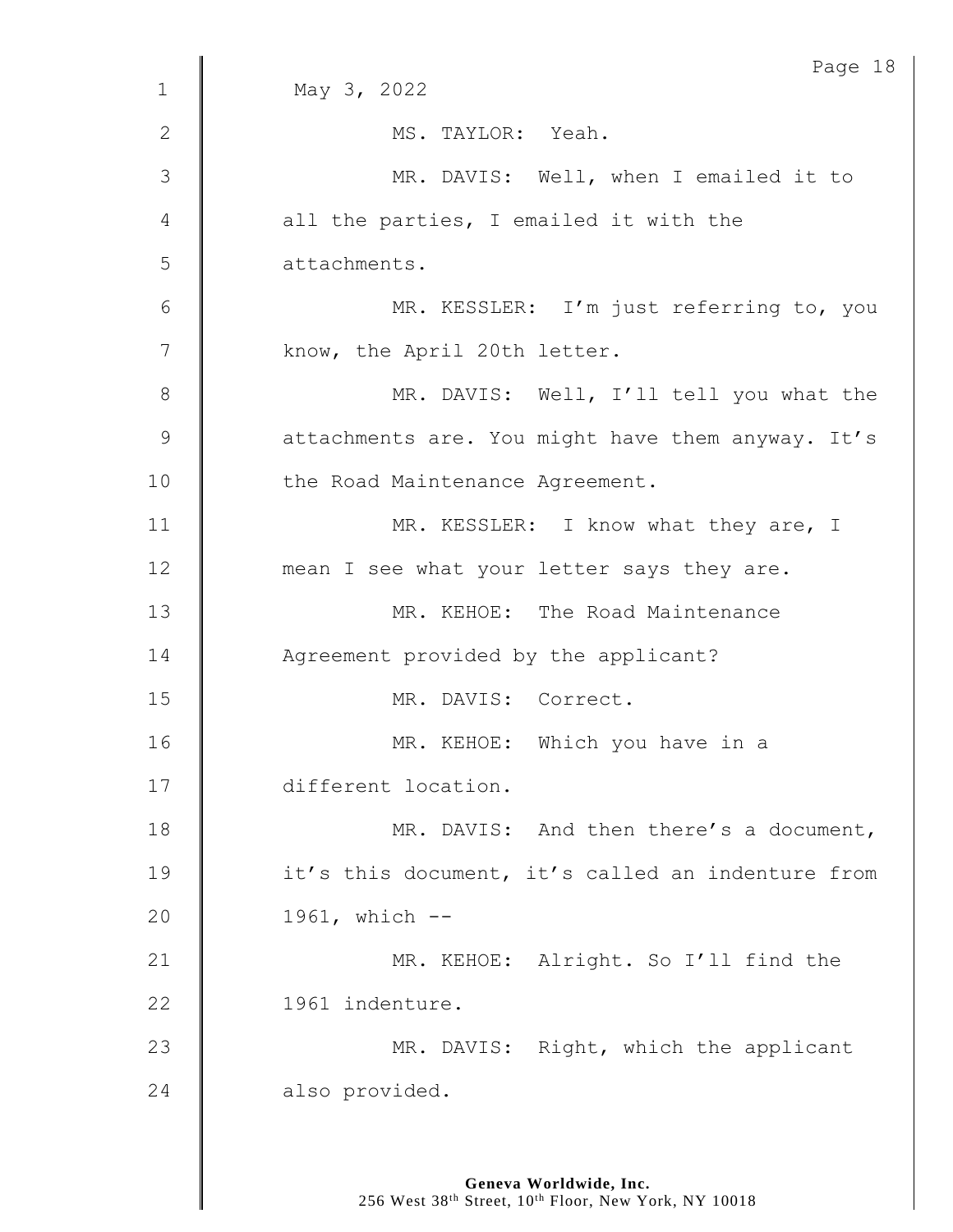|              | Page 19                                           |
|--------------|---------------------------------------------------|
| $\mathbf{1}$ | May 3, 2022                                       |
| $\mathbf{2}$ | MR. KEHOE: But any reference to the               |
| 3            | Road Maintenance Agreement was provided by the    |
| 4            | applicant so you should have that separately from |
| 5            | the attorney's letter.                            |
| 6            | MR. KESSLER: Okay. Yes, we do.                    |
| 7            | MR. FOLEY: You're saying we did get it?           |
| 8            | MR. KESSLER: Okay I stand corrected. I            |
| $\mathsf 9$  | have it.                                          |
| 10           | MR. FOLEY: Oh.                                    |
| 11           | MR. BIANCHI: It's on the March, the               |
| 12           | March 23rd letter.                                |
| 13           | MR. ROTHFEDER: Exactly.                           |
| 14           | MR. KESSLER: The March 28th letter.               |
| 15           | MR. FOLEY: The previous month?                    |
| 16           | MR. ROTHFEDER: So, you're going, you're           |
| 17           | going -- you're the engineer, right?              |
| 18           | MR. SENOR: We're neighbors.                       |
| 19           | MR. ROTHFEDER: You'll have to state               |
| 20           | your name.                                        |
| 21           | MR. DAVIS: With the same client.                  |
| 22           | MR. ROTHFEDER: But I was just going to            |
| 23           | say, you said that building the two lots will be  |
| 24           | burdensome to the road, you described it as       |
|              |                                                   |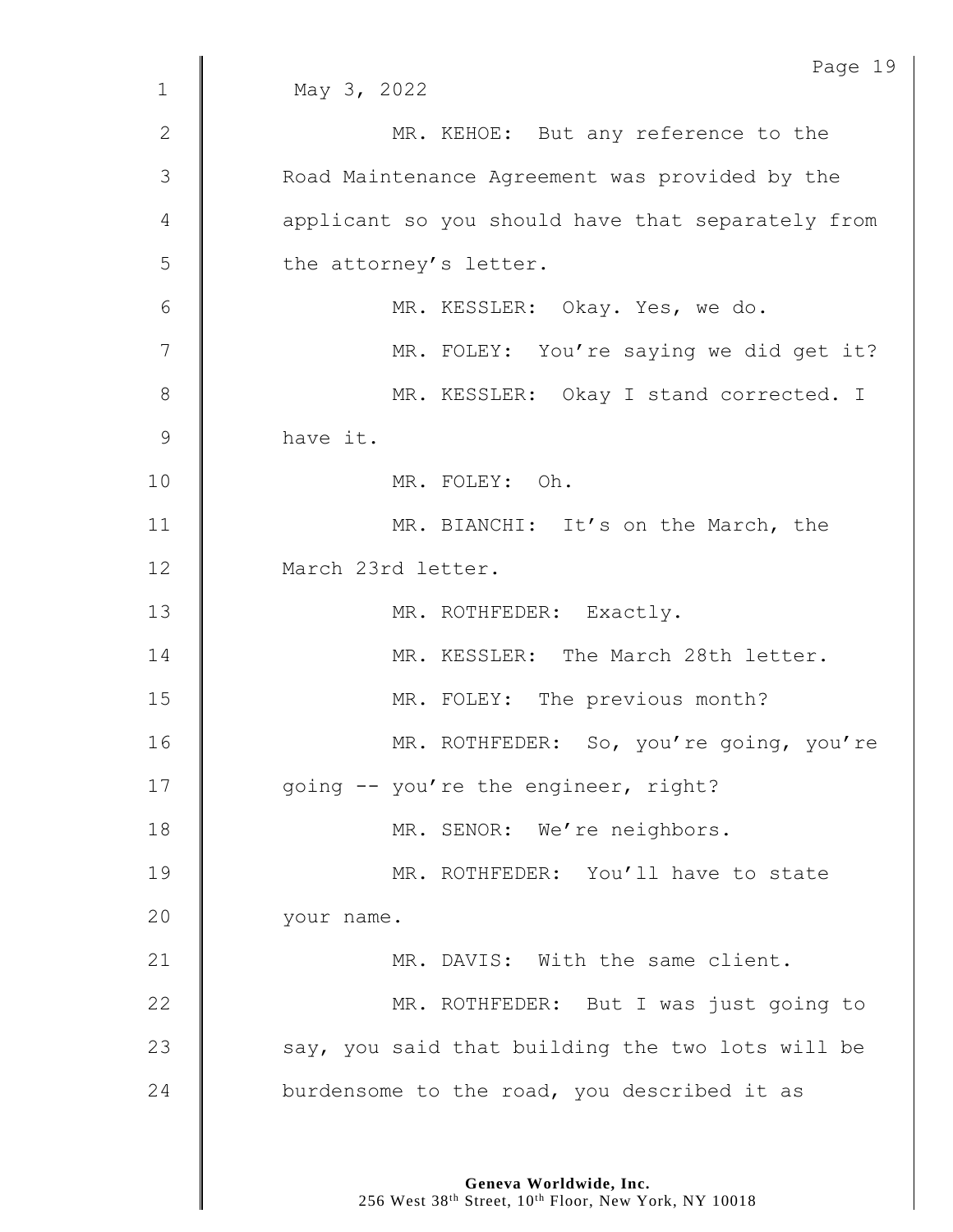|               | Page 20                                           |
|---------------|---------------------------------------------------|
| $\mathbf 1$   | May 3, 2022                                       |
| $\mathbf{2}$  | overburdening the road.                           |
| 3             | MR. DAVIS: Well, the Road Maintenance             |
| 4             | Agreement --                                      |
| 5             | MR. KEHOE: Sorry, you need to use the             |
| 6             | mic. Sorry, he can't --                           |
| 7             | MR. ROTHFEDER: No, I understand.                  |
| $8\,$         | MR. DAVIS: The Road Maintenance                   |
| $\mathcal{G}$ | Agreement only anticipates there being one lot    |
| 10            | and $--$                                          |
| 11            | MR. ROTHFEDER: No, I understand that.             |
| 12            | MR. DAVIS: -- and as the deputy town              |
| 13            | attorney stated, that it only apportioned 17      |
| 14            | percent to that one lot.                          |
| 15            | MR. ROTHFEDER: Right.                             |
| 16            | MR. DAVIS: So now what they're asking             |
| 17            | is two and so what's the apportionment, and this  |
| 18            | board has no authority to rewrite an agreement    |
| 19            | between private parties. So it's --               |
| 20            | MR. ROTHFEDER: Right.                             |
| 21            | MR. DAVIS: -- it creates quite a mess.            |
| 22            | MR. ROTHFEDER: Right. I guess the thing           |
| 23            | I don't understand though is then what do your    |
| 24            | clients want? I mean they want one lot. They want |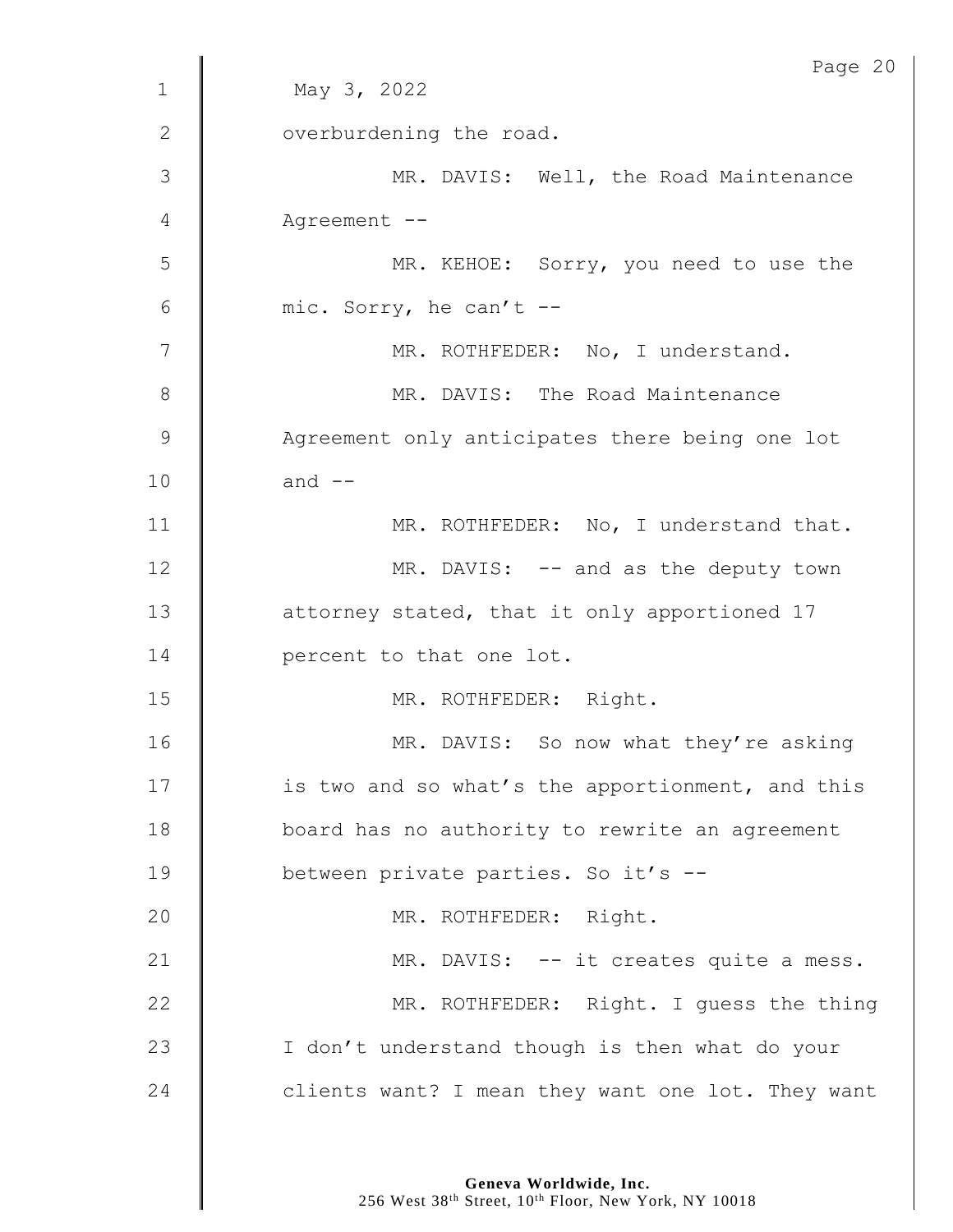| 1             | Page 21<br>May 3, 2022                           |
|---------------|--------------------------------------------------|
|               |                                                  |
| $\mathbf{2}$  | to follow their Road Maintenance Agreement.      |
| $\mathcal{S}$ | MR. DAVIS: We're not opposing the                |
| 4             | subdivision. What we want them is to come off of |
| 5             | McManus?                                         |
| 6             | MR. ROTHFEDER: Okay. That's, that's              |
| 7             | what you're requesting.                          |
| $8\,$         | MR. DAVIS: To have, to have access --            |
| $\mathcal{G}$ | MR. ROTHFEDER: Okay.                             |
| 10            | MR. DAVIS: -- off of McManus and, and            |
| 11            | they're contending that somehow there's a        |
| 12            | problem. And my engineer will explain --         |
| 13            | MR. ROTHFEDER: Okay.                             |
| 14            | MR. DAVIS: -- that there's no issue              |
| 15            | coming in off McManus.                           |
| 16            | MR. KESSLER: Are you also though saying          |
| 17            | though, you mentioned that Connolly has a 17     |
| 18            | percent apportionment to that one lot. Are you   |
| 19            | saying that apportionment should change if it's  |
| 20            | two lots, even though it's the same size?        |
| 21            | MR. DAVIS: Well, what I'm saying is              |
| 22            | that this board shouldn't change anything. And   |
| 23            | that when, when they created this agreement, the |
| 24            | understanding was that it was only going to be   |

**Geneva Worldwide, Inc.**

256 West 38th Street, 10th Floor, New York, NY 10018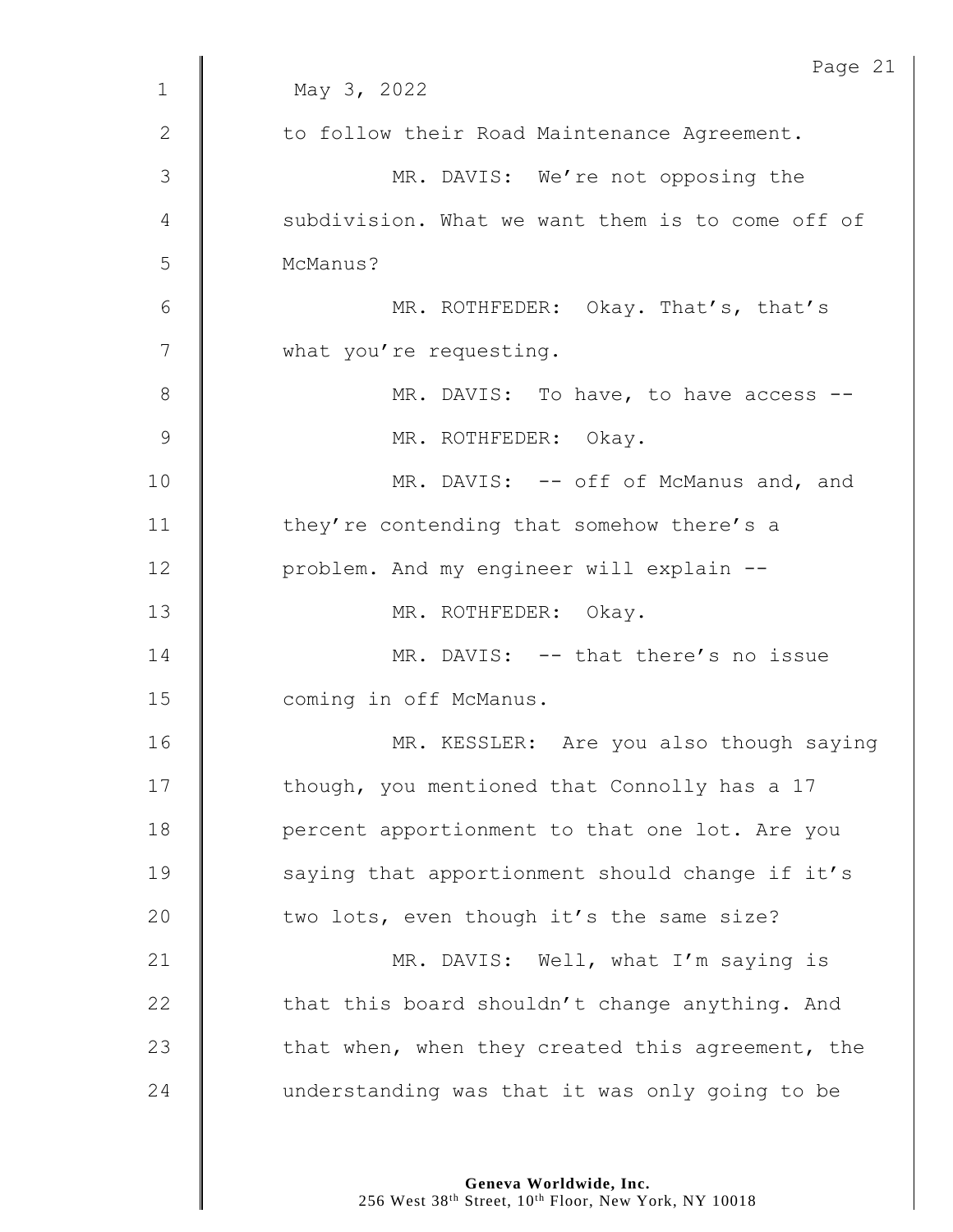|              | Page 22                                           |
|--------------|---------------------------------------------------|
| $\mathbf{1}$ | May 3, 2022                                       |
| $\mathbf{2}$ | one house that was going to access Sycamore and   |
| 3            | that is the lot 22 that exists now.               |
| 4            | MR. KESSLER: But --                               |
| 5            | MR. DAVIS: And so now he wants to have            |
| 6            | two houses that could potentially use Sycamore.   |
| 7            | MS. TAYLOR: I have a question. Did any            |
| 8            | of the other lots have the potential to           |
| 9            | subdivide?                                        |
| 10           | MR. DAVIS: I don't know the answer to             |
| 11           | that, but we'll get that to you.                  |
| 12           | MS. TAYLOR: I don't know. When we were            |
| 13           | there on Sunday, it looked as though they $-$ the |
| 14           | houses were pretty close to each other, they may  |
| 15           | not have had sufficient room to, you know, chop   |
| 16           | off land and make another house. And maybe that,  |
| 17           | and maybe their point of view would be different  |
| 18           | if they did have that kind of potential. I don't  |
| 19           | know. But I really wanted to hear from the        |
| 20           | engineer about why he felt, why you're saying     |
| 21           | that it would overburden the road. I don't really |
| 22           | get it.                                           |
| 23           | MR. ELLIOT SENOR: Elliot Senor. My                |
| 24           | office is at 90 North Central Avenue in           |
|              |                                                   |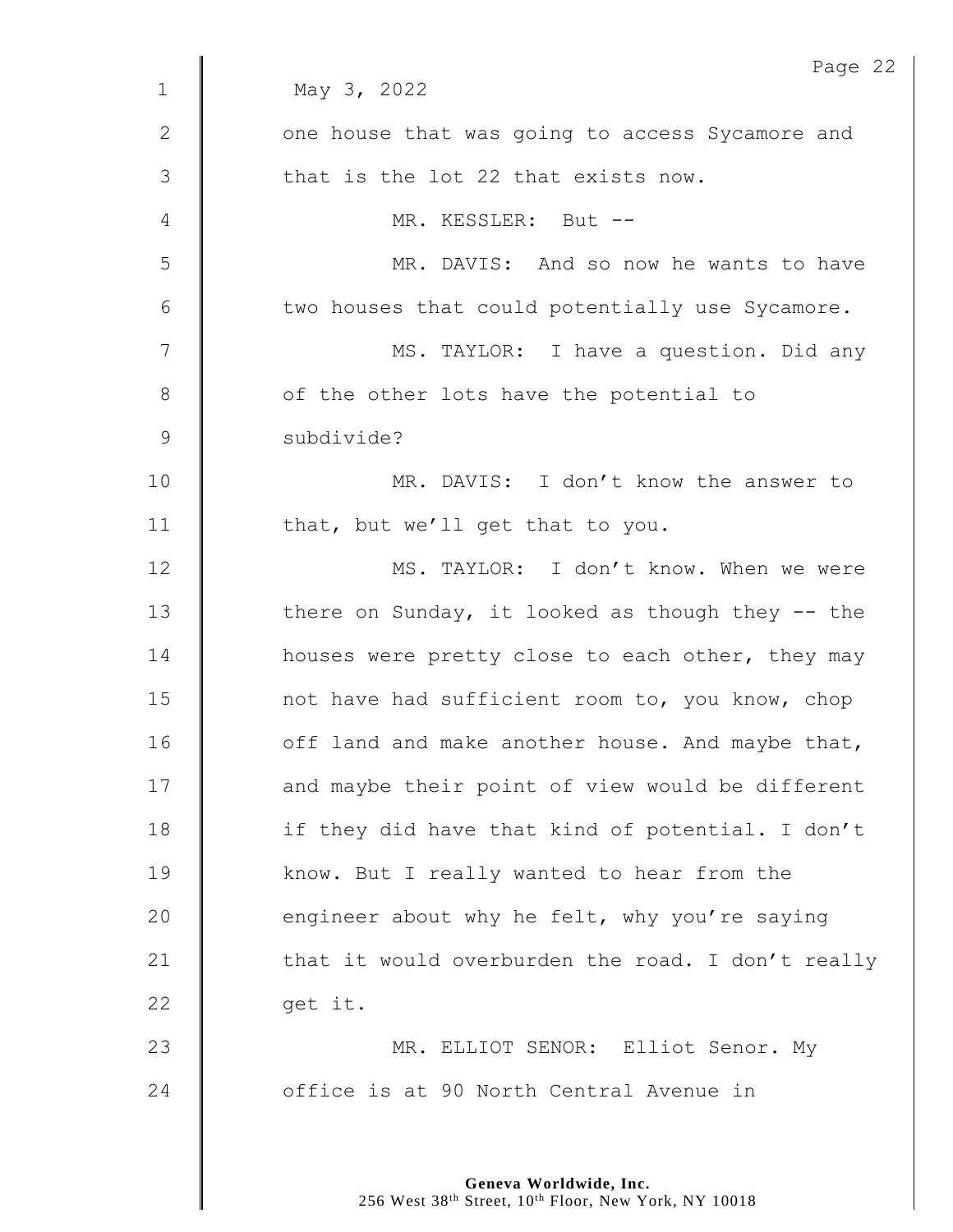|                | Page 23                                           |
|----------------|---------------------------------------------------|
| $\mathbf 1$    | May 3, 2022                                       |
| 2              | Hartsdale, engineer and land surveyor. I think to |
| $\mathfrak{Z}$ | answer your question about overburdening, I'm not |
| 4              | sure he's -- I think he's talking about the cost  |
| 5              | evaluation of the split, not anything else. I     |
| 6              | don't know if he's referring to anything else.    |
| 7              | MS. TAYLOR: Is that what you're                   |
| $8\,$          | referring to?                                     |
| $\mathsf 9$    | MR. DAVIS: Well, what --                          |
| 10             | MS. TAYLOR: That it would overburden              |
| 11             | the road if there was --                          |
| 12             | MR. DAVIS: What I'm saying is it was              |
| 13             | never anticipated that there would be this second |
| 14             | lot. And, and the parties entered into the        |
| 15             | agreement, with the sharing agreement with the    |
| 16             | understanding that there would only be one house  |
| 17             | on that road.                                     |
| 18             | MR. KEHOE: Is it I think --                       |
| 19             | MR. KIMMERLING: Right now, there's no             |
| 20             | house, right?                                     |
| 21             | MR. KESSLER: There's one.                         |
| 22             | MR. KESSLER: There's no egress.                   |
| 23             | MR. DAVIS: No, there's one house.                 |
| 24             | MR. KIMMERLING: But there's no driveway           |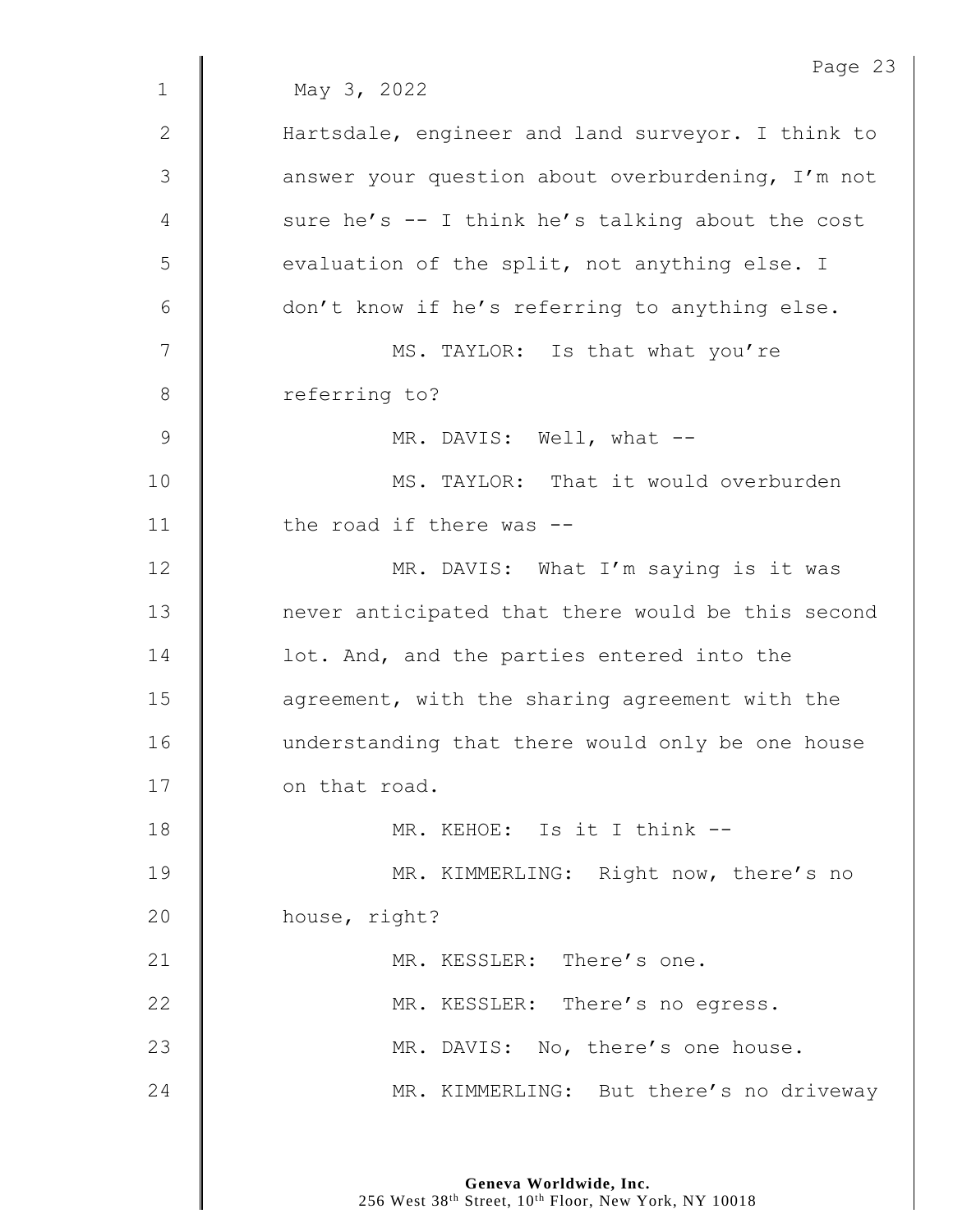|              | Page 24                                           |
|--------------|---------------------------------------------------|
| $\mathbf 1$  | May 3, 2022                                       |
| $\mathbf{2}$ | to that house off Sycamore.                       |
| 3            | MR. KESSLER: There is.                            |
| 4            | MR. KIMMERLING: There is? There is?               |
| 5            | UNIDENTIFIED FEMALE: Yeah, there is. He           |
| 6            | doesn't use it.                                   |
| 7            | UNIDENTIFIED MALE: He doesn't use it.             |
| 8            | MR. KEHOE: You can't speak from the               |
| 9            | audience.                                         |
| 10           | MR. KIMMERLING: Sorry, we didn't see              |
| 11           | it.                                               |
| 12           | MR. DAVIS: It's there. It's in his back           |
| 13           | yard, going to Sycamore.                          |
| 14           | MR. KIMMERLING: Okay. Thank you.                  |
| 15           | MS. TAYLOR: So it's behind the white              |
| 16           | house we were standing in front of?               |
| 17           | MR. DAVIS: I'm not sure what the color            |
| 18           | of the house is, but yeah. If my clients say yes, |
| 19           | then $it's$ --                                    |
| 20           | MS. TAYLOR: Okay.                                 |
| 21           | MR. DAVIS: -- the answer is yes.                  |
| 22           | MR. ROTHFEDER: So, Mr. Davis, if there            |
| 23           | was an original RMA that was developed because of |
| 24           | the three houses that were built there, why       |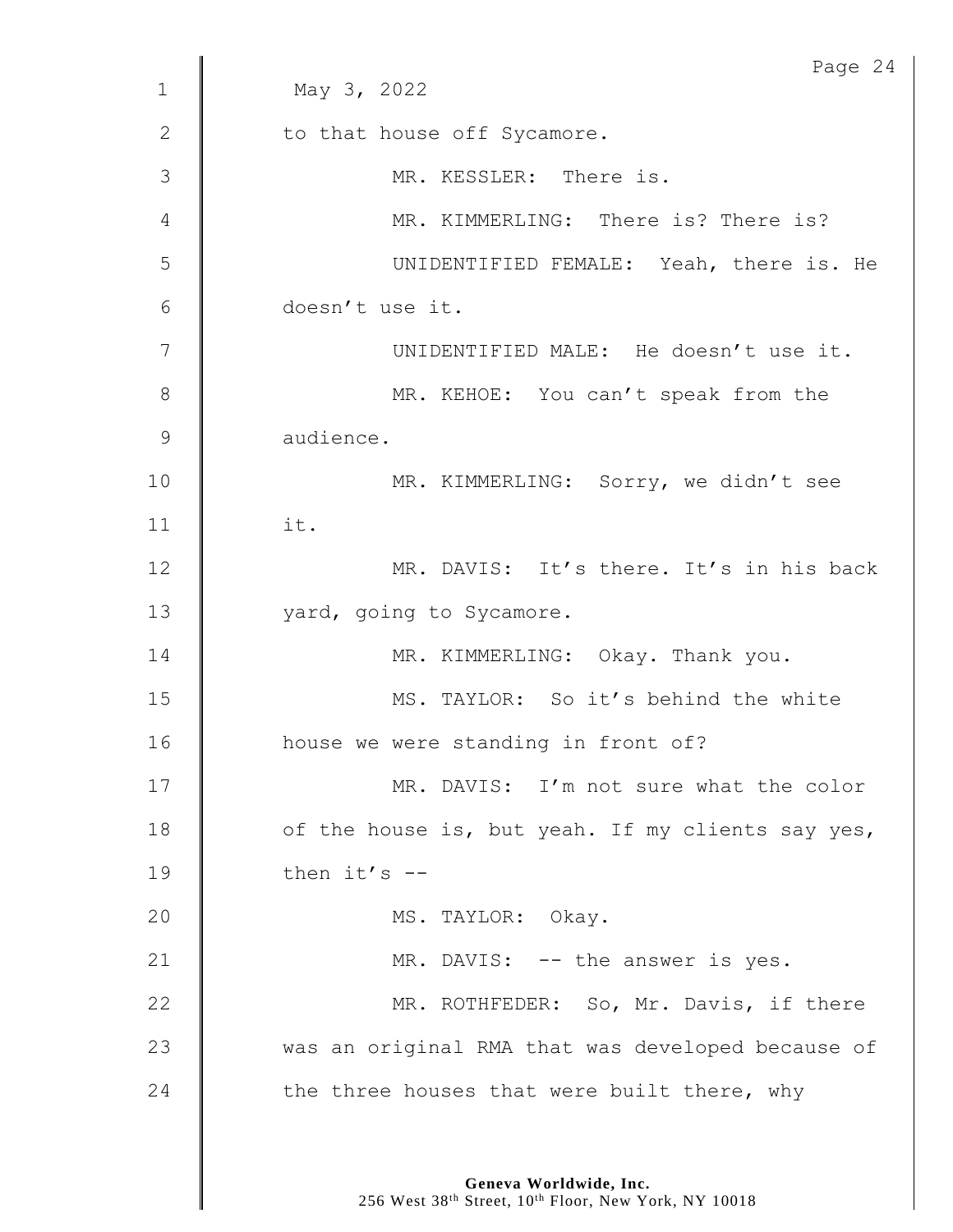|             | Page 25                                           |
|-------------|---------------------------------------------------|
| $\mathbf 1$ | May 3, 2022                                       |
| $\sqrt{2}$  | couldn't it be revised to include another lot and |
| 3           | lessen the burden? It would be a lesser burden on |
| 4           | the other --                                      |
| 5           | MR. DAVIS: They don't want to revise              |
| 6           | it.                                               |
| 7           | MR. ROTHFEDER: -- residents because the           |
| 8           | percentages would go down for them?               |
| $\mathsf 9$ | MR. DAVIS: They're not interested in              |
| 10          | revising it. And furthermore, when, when they     |
| 11          | built this road, because it's at the end, they're |
| 12          | going to completely be ripping it up during the   |
| 13          | construction phase.                               |
| 14          | MR. KESSLER: Could we get a map that --           |
| 15          | We don't see the houses on Sycamore here on these |
| 16          | plans. I get, Keith, can we see --                |
| 17          | MR. STAUDOHAR: I don't have anything              |
| 18          | other than what Chris has.                        |
| 19          | [OFF-MIC CONVERSATION]                            |
| 20          | MR. STAUDOHAR: We have something.                 |
| 21          | MR. DAVIS: Just like it's a private               |
| 22          | road, this was a private agreement. So this is    |
| 23          | not as if you're coming back to the planning      |
| 24          | board and you're asking for a site plan           |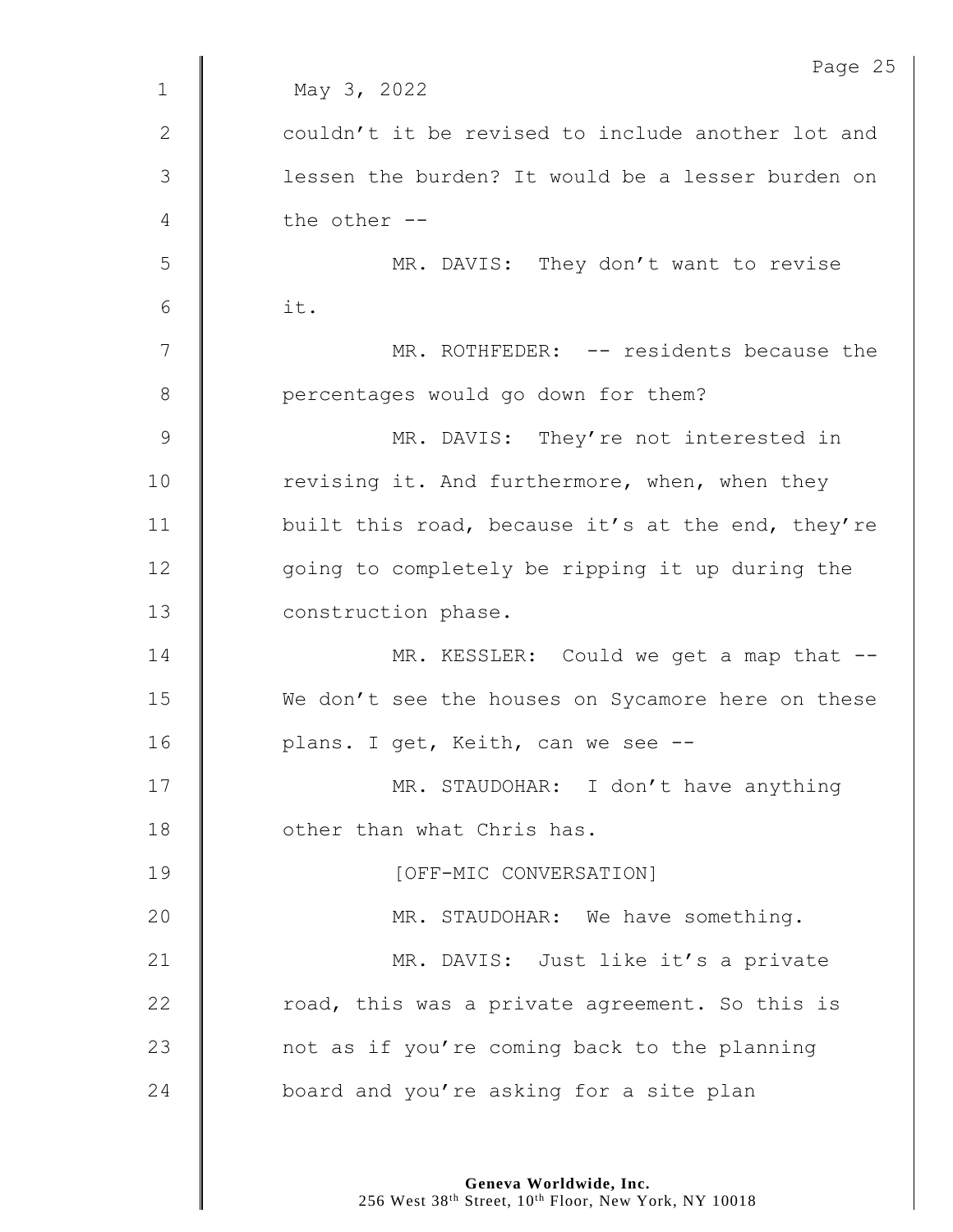|              | Page 26                                           |
|--------------|---------------------------------------------------|
| $\mathbf{1}$ | May 3, 2022                                       |
| $\mathbf{2}$ | amendment. This was a private agreement in 2012.  |
| 3            | Everybody abided by it. Everybody has to live by  |
| 4            | it. And we're asking Mr. Connolly, we're not      |
| 5            | saying don't build your house, but come in off    |
| 6            | McManus. It was a done deal in 2012.              |
| 7            | MR. ROTHFEDER: But there are no                   |
| 8            | physical restrictions to prevent utilities that   |
| $\mathsf 9$  | are already there on Sycamore Road from being     |
| 10           | accessed. The, the utilities, the sewer, the --   |
| 11           | MR. DAVIS: Well, I'm going to defer to            |
| 12           | my engineer.                                      |
| 13           | MR. ROTHFEDER: -- I imagine they have             |
| 14           | septics, but you know, the, the electrical and    |
| 15           | all of the other fire related --                  |
| 16           | MR. DAVIS: Well, as I already stated,             |
| 17           | there's no legal document that says any utilities |
| 18           | can be in this road. And it's not even clear who  |
| 19           | even owns this private road.                      |
| 20           | MR. KIMMERLING: Okay. Well these issues           |
| 21           | are not really planning board issues are they?    |
| 22           | Who owns the road and what the private agreement  |
| 23           | is among the parties?                             |
| 24           | MR. DAVIS: Well, they're absolutely               |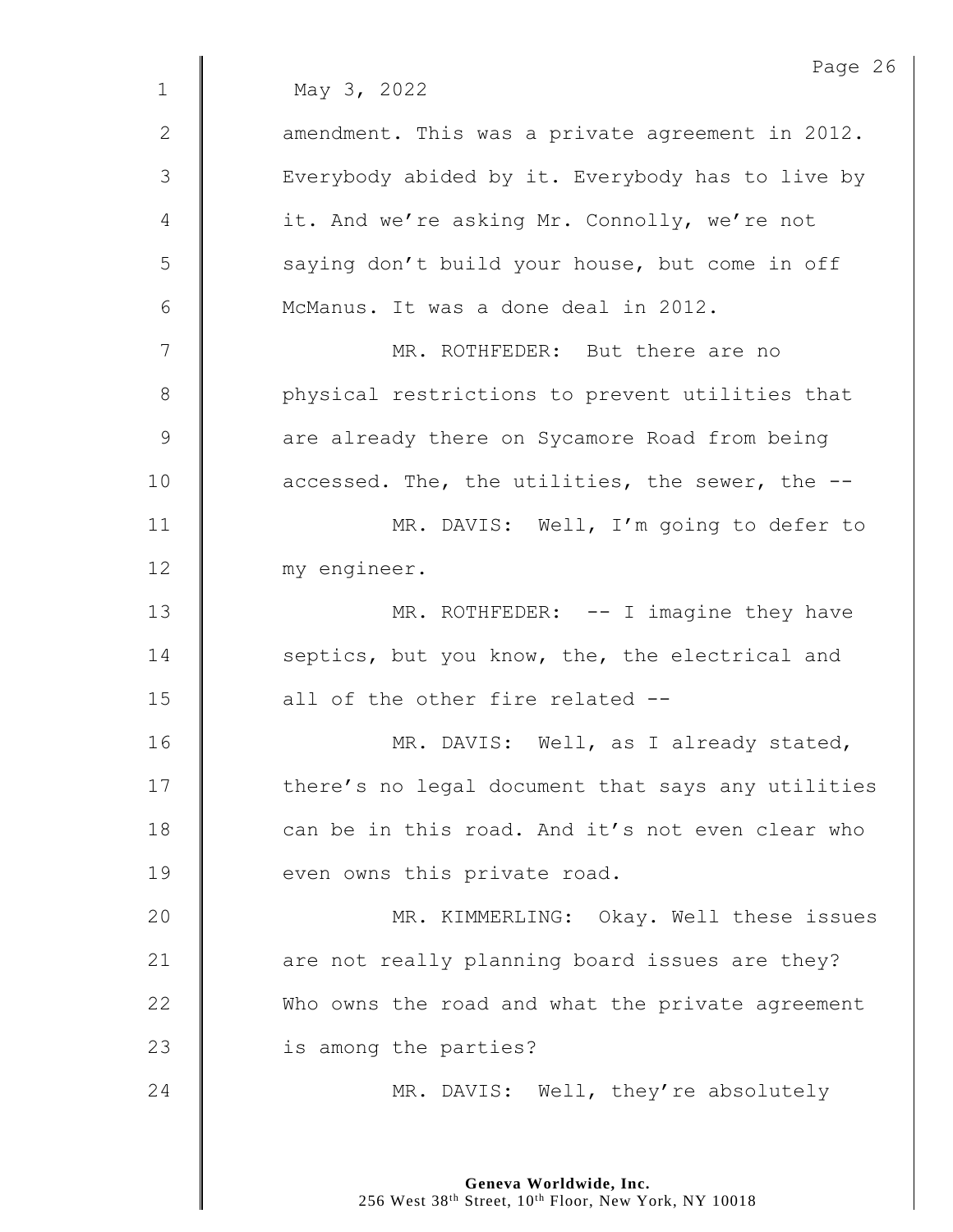|                | Page 27                                           |
|----------------|---------------------------------------------------|
| $\mathbf 1$    | May 3, 2022                                       |
| $\mathbf{2}$   | planning board issues because --                  |
| $\mathfrak{Z}$ | MR. KIMMERLING: Actually, I was asking            |
| 4              | our attorney, just if these were relevant to our  |
| 5              |                                                   |
| 6              | MR. CUNNINGHAM: They only become issues           |
| 7              | as far as the maintenance of the road itself and  |
| $8\,$          | access to the property. But as far as looking to  |
| $\mathsf 9$    | how it would be [unintelligible] [00:24:07], be   |
| 10             | possible, it's not, it's generally outside of     |
| 11             | this board's purview.                             |
| 12             | MR. KIMMERLING: Thanks.                           |
| 13             | MR. DAVIS: Well, if I could just                  |
| 14             | address that, if they can't have access to it     |
| 15             | from a legal standpoint, it's sort of like, you   |
| 16             | know, I want to put a pipe through your property. |
| 17             | MR. KIMMERLING: Yeah, if they can't               |
| 18             | have access from a legal standpoint, then we      |
| 19             | wouldn't really be talking about this, right.     |
| 20             | Don't you need to resolve your legal problems     |
| 21             | before you come to the board?                     |
| 22             | MR. DAVIS: Well, I'm the neighbor. So             |
| 23             | what we're saying is that they don't have a right |
| 24             | to come across.                                   |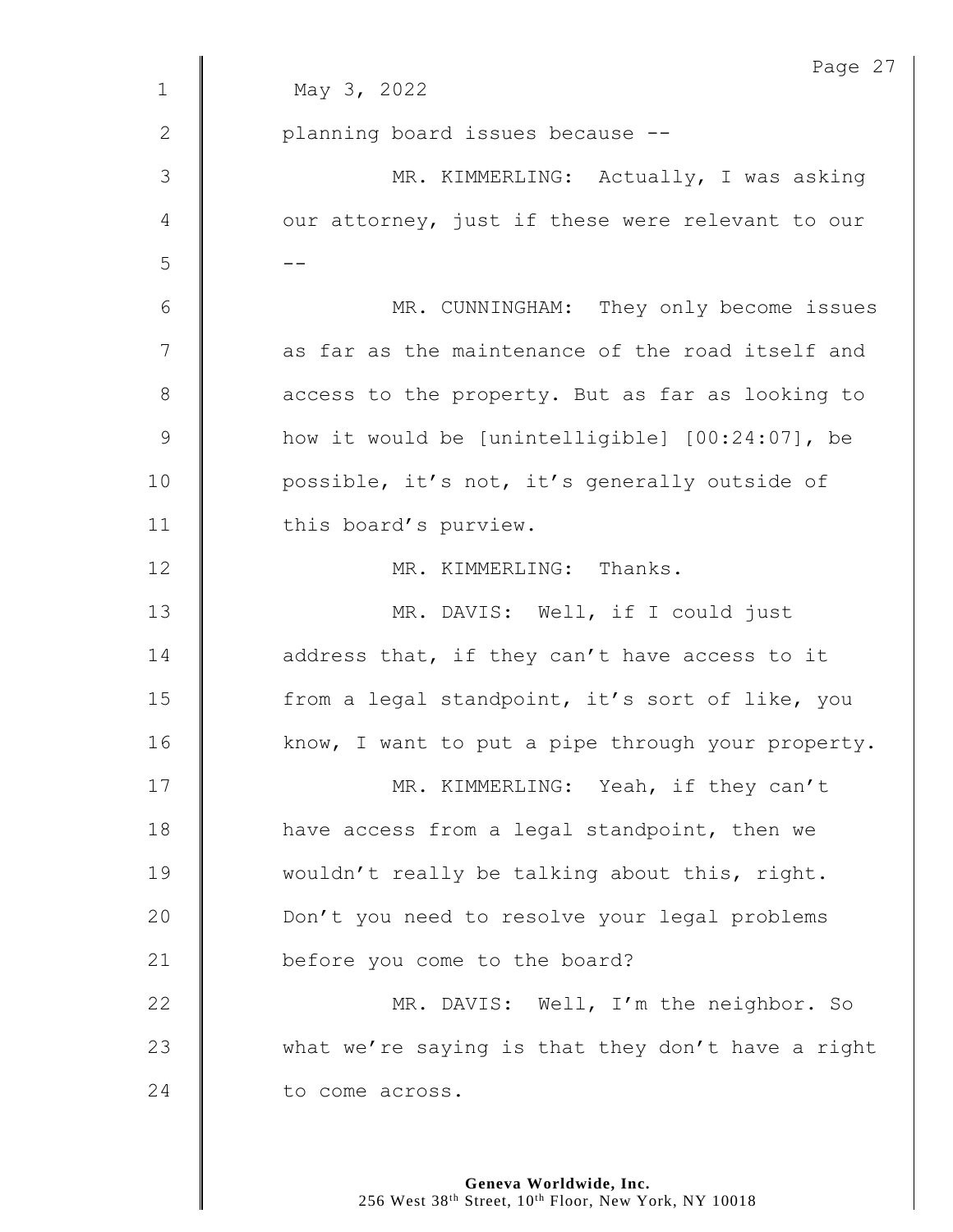|               | Page 28                                           |
|---------------|---------------------------------------------------|
| $\mathbf{1}$  | May 3, 2022                                       |
| $\mathbf{2}$  | MR. KIMMERLING: We're not going to be             |
| 3             | able to decide who has the right to --            |
| 4             | MR. KEHOE: Well, well, but that's sort            |
| 5             | of what we talked about a little bit at the work  |
| 6             | session, is that it's not going to be resolved    |
| 7             | tonight.                                          |
| $\,8\,$       | MR. KIMMERLING: Right.                            |
| $\mathcal{G}$ | MR. KEHOE: Our legal department needs             |
| 10            | to do more analysis.                              |
| 11            | MR. KIMMERLING: We're not going to sit            |
| 12            | and decide that.                                  |
| 13            | MR. KEHOE: Right. So the attorney for             |
| 14            | the resident has made his point. Now, I guess the |
| 15            | engineer will make some engineering points. And   |
| 16            | then maybe the residents or the applicant will    |
| 17            | make some points and then it gets adjourned for   |
| 18            | more research.                                    |
| 19            | MR. KIMMERLING: Got it.                           |
| 20            | MR. KEHOE: But I think the threshold              |
| 21            | question is yes, if they are right, then it       |
| 22            | doesn't matter. It doesn't go before you anymore. |
| 23            | MR. BIANCHI: So counsel will advise us            |
| 24            | before the next meeting.                          |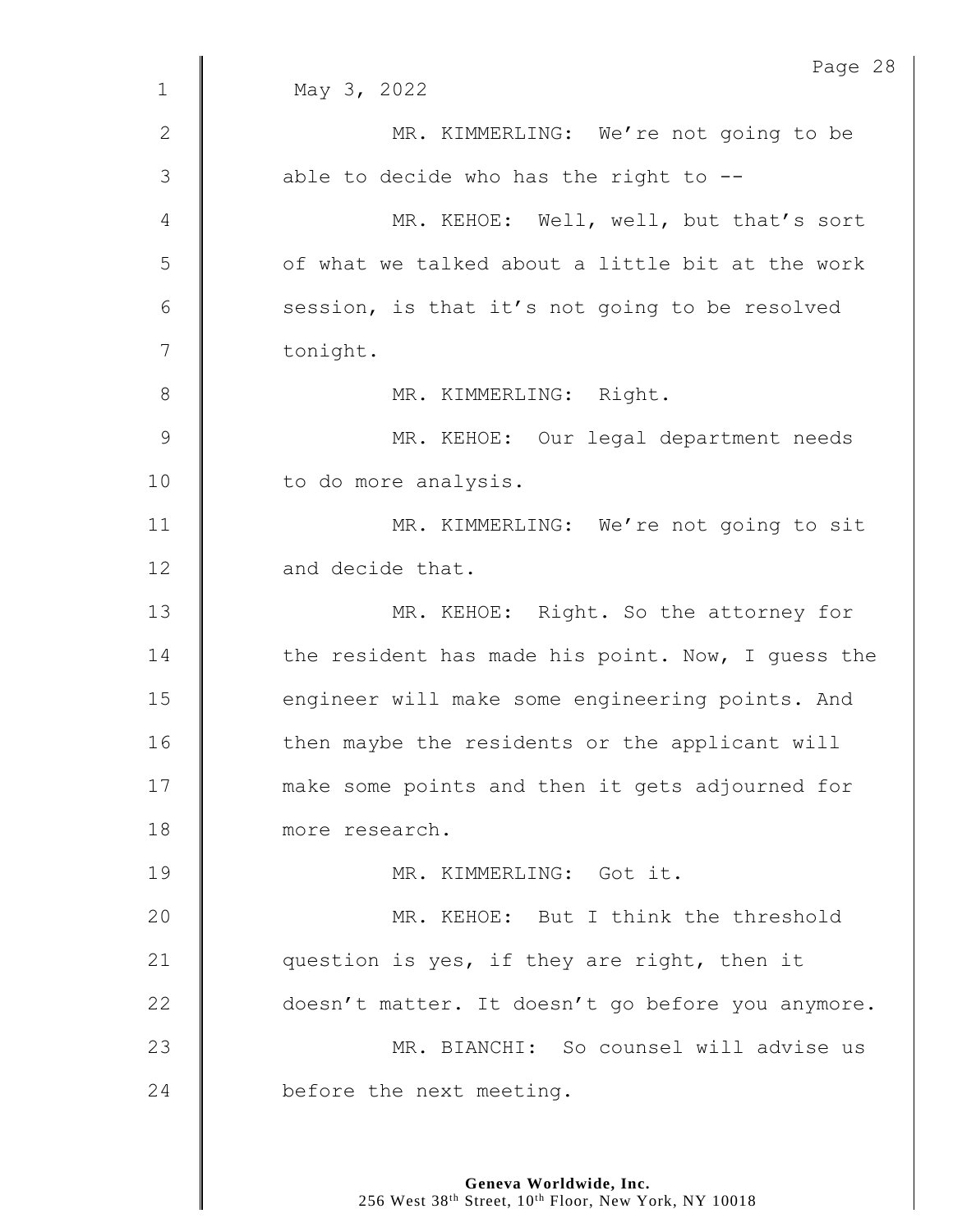| May 3, 2022                                       |
|---------------------------------------------------|
|                                                   |
| MR. CUNNINGHAM: I will, yes. I think              |
| tonight we'll hear the neighbors' attorney's      |
| concerns, neighbors' engineer's concerns, the     |
| neighbors' concerns. We'll allow the applicant to |
| respond And then I'll allow both sides to submit  |
| briefs and we'll, you know, I guess I'll act like |
| a judge in this case and then I'll make some sort |
| of determination and I'll send a board memo.      |
| MR. KESSLER: Great.                               |
| MR. JASON SINKS: Hey, guys, Jason                 |
| Sinks, I live in 7 Sycamore Court. If you want to |
| point out the houses I can. So the current        |
| structure is the red roof there, is the rental    |
| property I believe and there is dirt/grass        |
| driveway that --                                  |
| MR. KESSLER: You should really do this            |
| at the mic.                                       |
| MR. SINKS: So, yeah, the house is the             |
| red roof there. There is a grass driveway on the  |
| back side of the garage that leads out to         |
| Sycamore Court, past, so you see where all the    |
| farm is, where the gardens are.                   |
| MR. KESSLER: Yeah.                                |
|                                                   |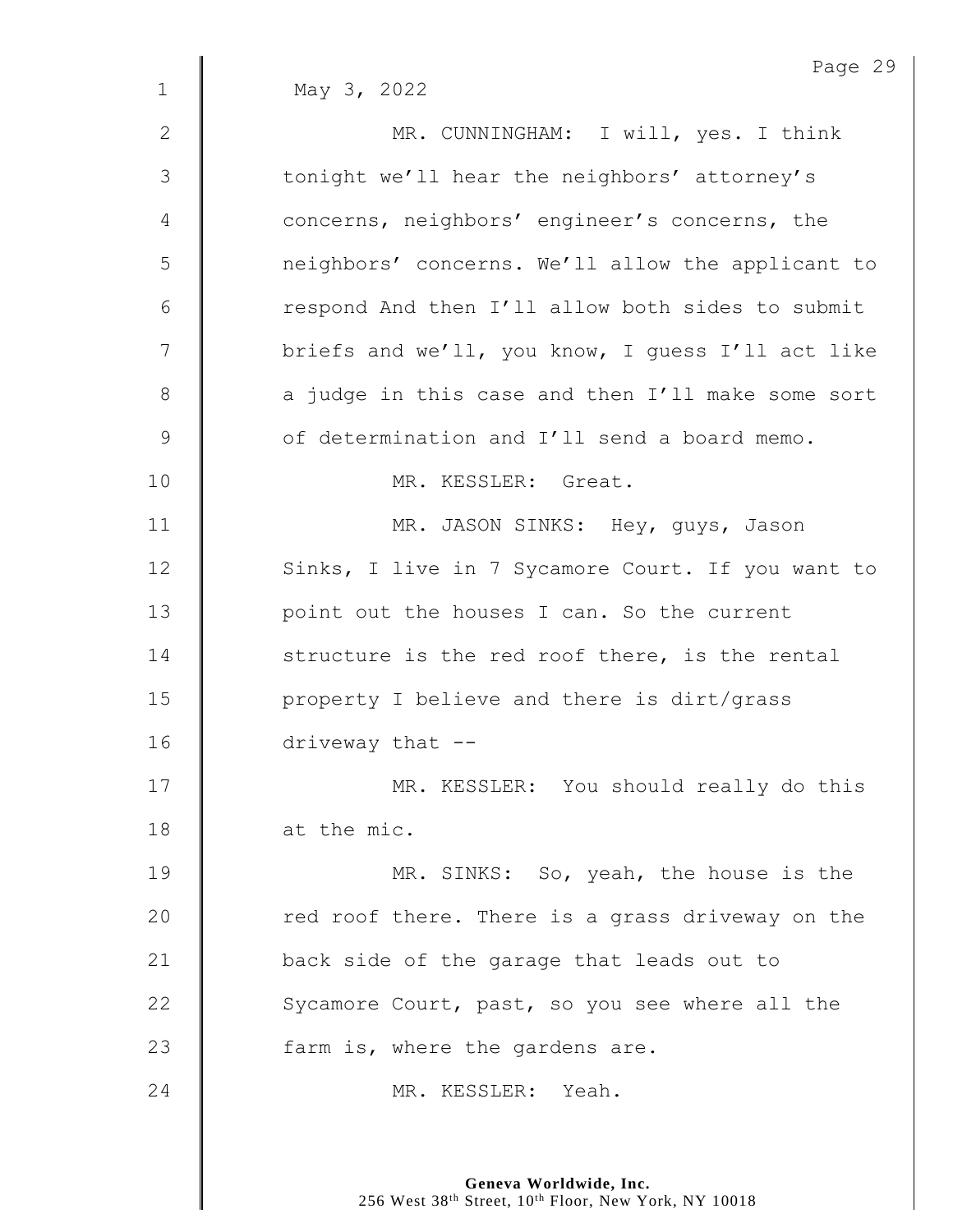|               | Page 30                                           |
|---------------|---------------------------------------------------|
| $\mathbf{1}$  | May 3, 2022                                       |
| $\mathbf{2}$  | MR. SINKS: Out that way is a dirt                 |
| 3             | driveway out to Sycamore. So the back house with  |
| 4             | the solar is 7 Sycamore and then 5 and 3, and     |
| 5             | then 1 is down the hill. So it does lead out to   |
| 6             | there. It is used, it can be used. It's not       |
| 7             | currently used all that often.                    |
| $8\,$         | MR. KIMMERLING: Thank you.                        |
| $\mathcal{G}$ | MR. SENOR: Yes, hi. Good evening again,           |
| 10            | Elliot Senor. So I wrote a memo that listed a     |
| 11            | dozen different items. The big, the couple of big |
| 12            | items is the site distance up and down the road   |
| 13            | from the new curb, the new driveway. A site       |
| 14            | distance usually measured ten feet back from the  |
| 15            | edge of road with a site distance 200 feet in     |
| 16            | each direction along the roadway. The plan that   |
| 17            | they submitted doesn't show that as their site    |
| 18            | distance. The problem that I see is that because  |
| 19            | of the very steep hill coming down and the cut    |
| 20            | into the hill six or eight feet, you may not get  |
| 21            | the site distance that he shows on his plan up    |
| 22            | and down the road. I think it could be --         |
| 23            | MR. KESSLER: Do site distances apply to           |
| 24            | a private road?                                   |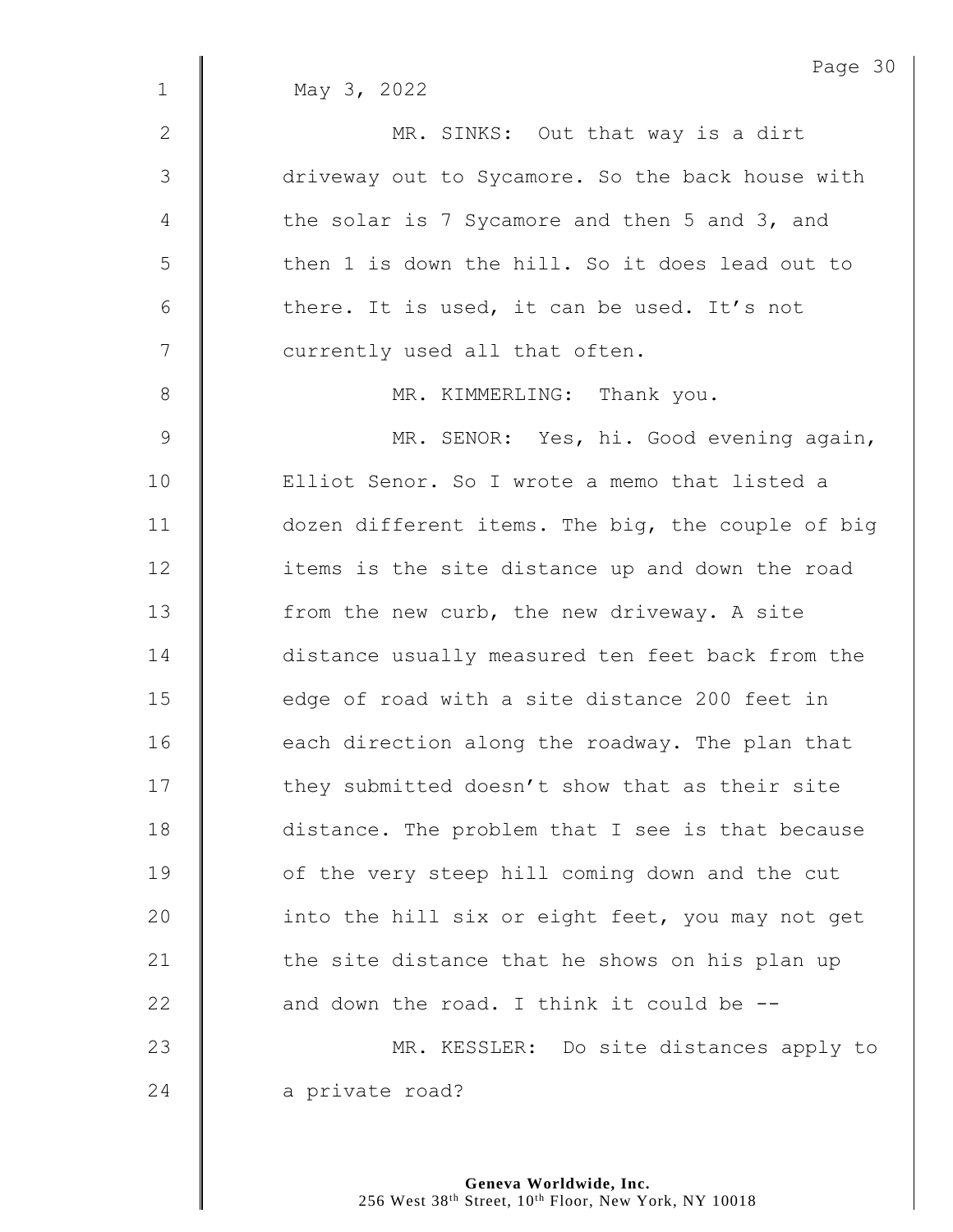|               | Page 31                                           |
|---------------|---------------------------------------------------|
| $\mathbf 1$   | May 3, 2022                                       |
| $\mathbf{2}$  | MR. SENOR: It applies to any                      |
| 3             | intersection yes. You have to be able to see a    |
| 4             | car coming up and down the road when you're       |
| 5             | entering it to make a left turn to go out,        |
| 6             | absolutely.                                       |
| 7             | MR. KESSLER: But the site distance is -           |
| $\,8\,$       |                                                   |
| $\mathcal{G}$ | MS. DECKER: But it already has a                  |
| 10            | driveway.                                         |
| 11            | MR. KESSLER: What? Yeah, but site                 |
| 12            | distances are in the town code, right, for town   |
| 13            | roads.                                            |
| 14            | MR. KEHOE: That would be addressed to             |
| 15            | our engineer. But yes, I think, but, no, I think  |
| 16            | their point -- you'd have to have site distance.  |
| 17            | MR. KESSLER: Do you think, you know,              |
| 18            | every road is set up with a site distance between |
| 19            | driveways of 200 feet?                            |
| 20            | MR. KEHOE: I would never say every.               |
| 21            | MR. KESSLER: You know, I'm just                   |
| 22            | thinking around town.                             |
| 23            | MR. KEHOE: Well but, once again, I                |
| 24            | think that's a point that he's raised. The        |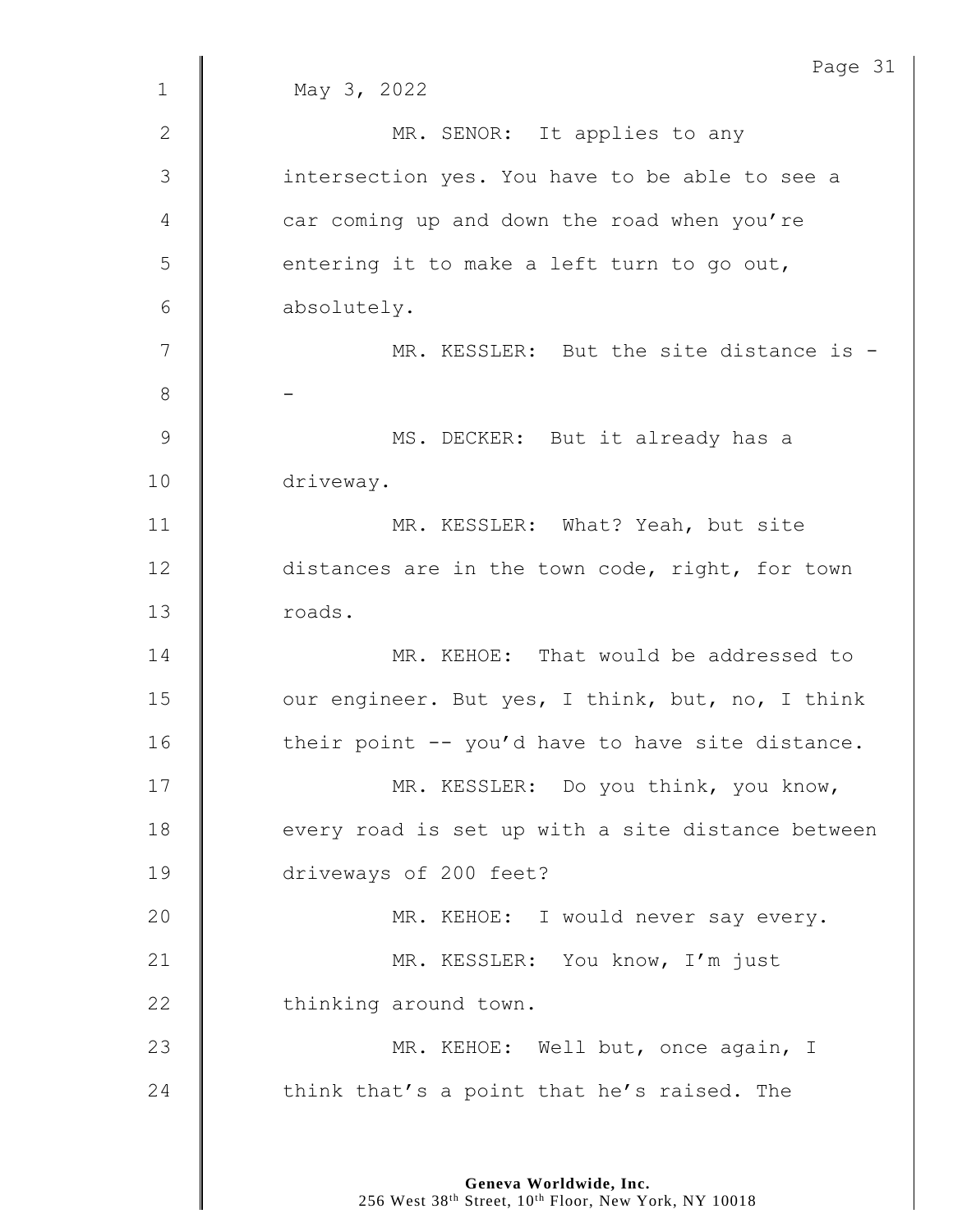|             | Page 32                                           |
|-------------|---------------------------------------------------|
| $\mathbf 1$ | May 3, 2022                                       |
| 2           | applicant's engineer will have to address that.   |
| 3           | MR. SENOR: Again, the, so the curb, the           |
| 4           | driveway cut is about six or eight feet into a    |
| 5           | steep hillside. The storm water and erosion       |
| 6           | control, the storm water management isn't fully   |
| 7           | vetted yet. I see it on the plan. I didn't see    |
| $8\,$       | any calculations. They show one CULTEC or two     |
| $\mathsf 9$ | CULTECs, one on each corner of the house for the  |
| 10          | entire house and property. I didn't see any       |
| 11          | calculations for that. They have an overflow that |
| 12          | leads down the hill, leads out, a pipe out to the |
| 13          | hillside. If that does overflow, it's going onto  |
| 14          | somebody else's property as well as causing       |
| 15          | erosion because it's down a steep slope.          |
| 16          | The septic system is not really vetted            |
| 17          | out. They did some testing that I hear, but in    |
| 18          | the past, most towns require us to get an         |
| 19          | approval before we move toward to a final         |
| 20          | subdivision approval when we're doing a septic    |
| 21          | system. So I think that should be done.           |
| 22          | I guess the big question is why can't             |
| 23          | they use the McManus access? The roadway is       |
| 24          | there. The property at that end is flat, so       |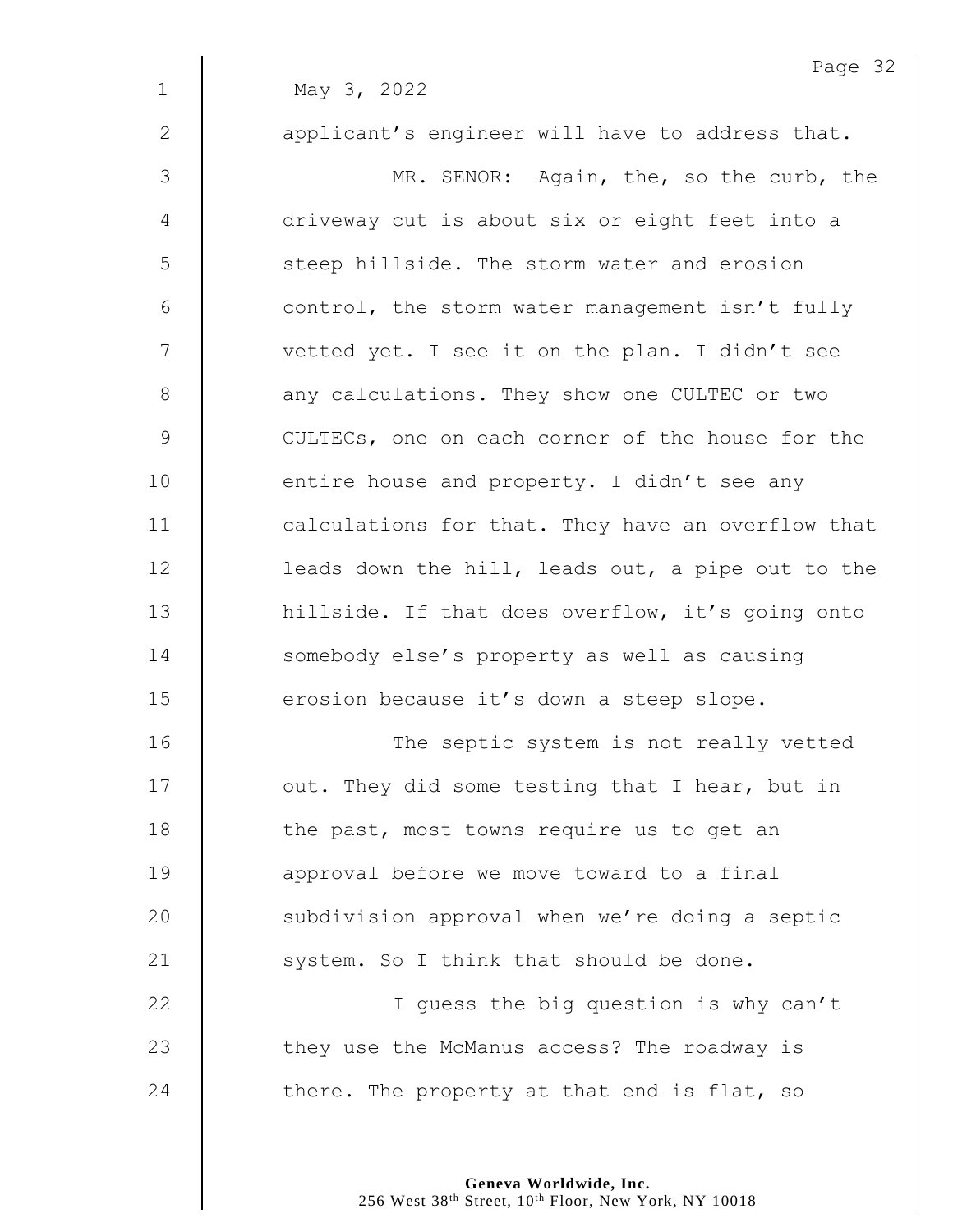1 May 3, 2022

2  $\parallel$  there's no road cut, there's no driveway cut, 3 | there's no problems with site distances. They do 4 Show their septic system on that end of the 5 | property or that side. But the regulations for 6 | septic system as of April 1st has been cut by 45 7 | percent. So they can have the road access and the 8 Septic system in the same area because they went 9 | from a 200-gallon a day loading per bedroom to 10 | 110-gallon per day, or even less if you take some 11 | other steps, pretreatments.

12 **So the access from McManus Road wouldn't** 13 | require a cut, wouldn't have any overflow or 14  $\parallel$  water drainage issues, because right now they 15 don't show a catch basin at the end of the 16 | driveway that's entering Sycamore. So we have 17 Wester running off uncontrolled. So I think that 18 | McManus is still a viable access point.

19 | Also, on the original subdivision of 20  $\parallel$  this property there is a note about removing the 21 **| pipe access to Sycamore.** On the original 22  $\parallel$  subdivision that created this lot in 1996, 23 there's a note. It says lot one may not be sold 24 | until a proposed water service line and meter pit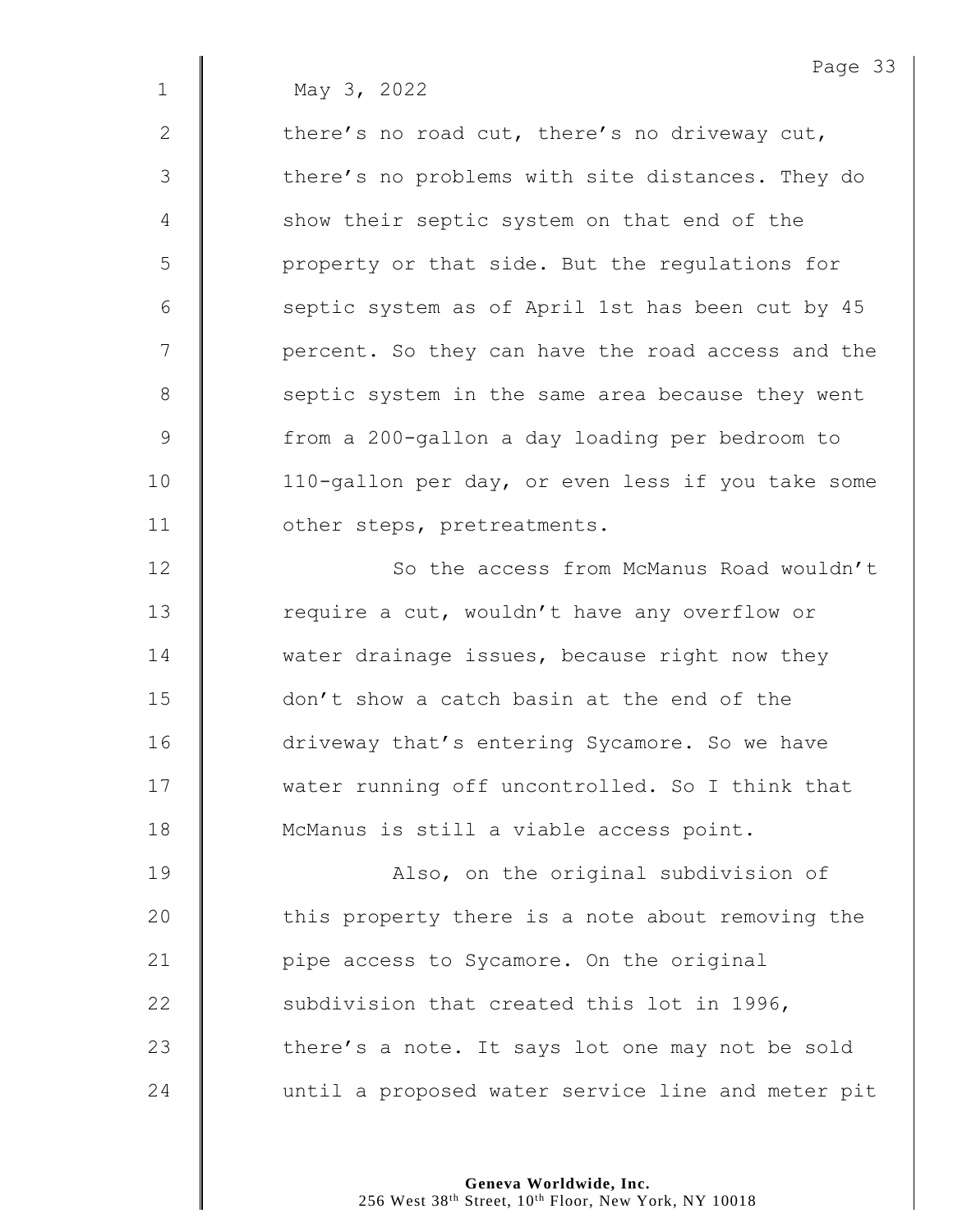|                | Page 34                                           |
|----------------|---------------------------------------------------|
| $\mathbf 1$    | May 3, 2022                                       |
| 2              | shown here on to service lot one, which is the    |
| $\mathfrak{Z}$ | lot in question, has been installed and the       |
| 4              | existing common service line presenting servicing |
| 5              | one has been connected thereon.                   |
| 6              | So that, as far as I know, that line is           |
| 7              | still on the proposed plans and hasn't been       |
| $8\,$          | disconnected and ran down McManus. By the way,    |
| $\mathsf 9$    | the planning board originally approved it in      |
| 10             | 1996. There are several other comments. I await   |
| 11             | their re-submittal and answer other questions.    |
| 12             | MS. TAYLOR: Are there any other                   |
| 13             | comments that need to be made at this particular  |
| 14             | point?                                            |
| 15             | MR. SINKS: Hey guys, Jason Sinks, at 7            |
| 16             | Sycamore. I think for us it's really, we want to  |
| 17             | welcome the new house to the neighborhood and     |
| 18             | everything like that. It's just we don't want to  |
| 19             | wreck Sycamore by having construction vehicles    |
| 20             | coming up and down. And we would love a driveway  |
| 21             | not on Sycamore. We don't want to readdress our   |
| 22             | homes, we don't want to go through that whole     |
| 23             | rigmarole. So using McManus is really what we'd   |
| 24             | love to see. Thank you.                           |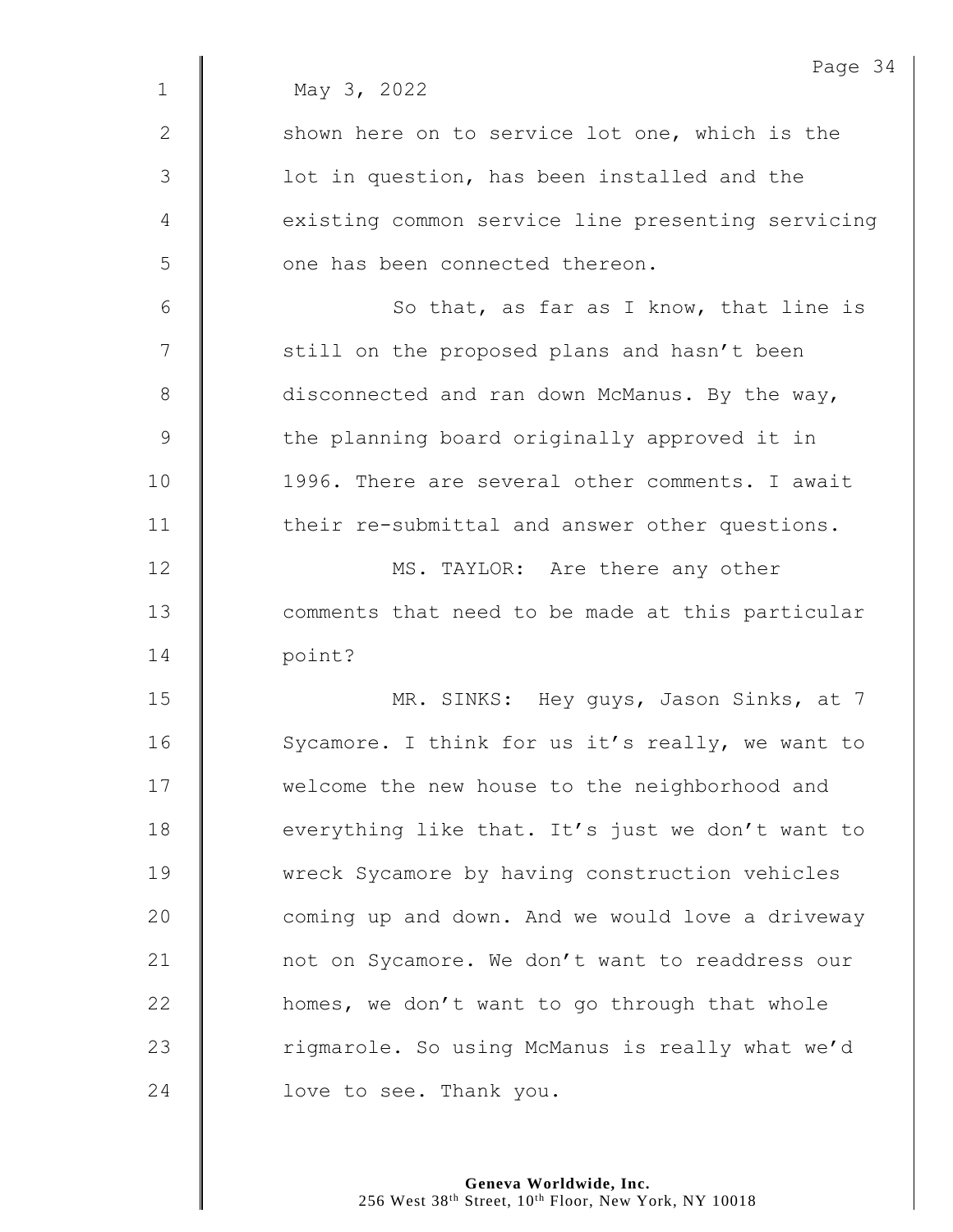|              | Page 35                                           |
|--------------|---------------------------------------------------|
| $\mathbf{1}$ | May 3, 2022                                       |
| $\mathbf{2}$ | MS. DECKER: Can I ask a question? I'm             |
| 3            | not following. So they, he currently does have a  |
| 4            | driveway on Sycamore though?                      |
| 5            | MR. SINKS: Yeah. So there, so the                 |
| 6            | subdivision of the current house has a driveway   |
| 7            | on it. It's not used. It's a grass driveway. It   |
| $8\,$        | goes to two garage doors that don't -- it's not   |
| $\mathsf 9$  | the front of the house, right. You wouldn't use   |
| 10           | it. You, you know, nobody uses it. The renters    |
| 11           | that live there drive up and down McManus, right. |
| 12           | Everyone uses McManus for that section of homes.  |
| 13           | MS. DECKER: So quick --                           |
| 14           | MR. KEHOE: Can you see my cursor?                 |
| 15           | MR. SINKS: Yeah.                                  |
| 16           | MR. KEHOE: Are you saying it's like               |
| 17           | this?                                             |
| 18           | UNIDENTIFIED FEMALE: Yes.                         |
| 19           | MR. SINKS: Yes, exactly, right. And so            |
| 20           | the proposed driveway is about what, 100 feet     |
| 21           | south, or lower on your screen, right there, for  |
| 22           | where the start of the garden is, right. So there |
| 23           | would be a second driveway out to Sycamore that   |
| 24           | would be for the subdivided location.             |
|              |                                                   |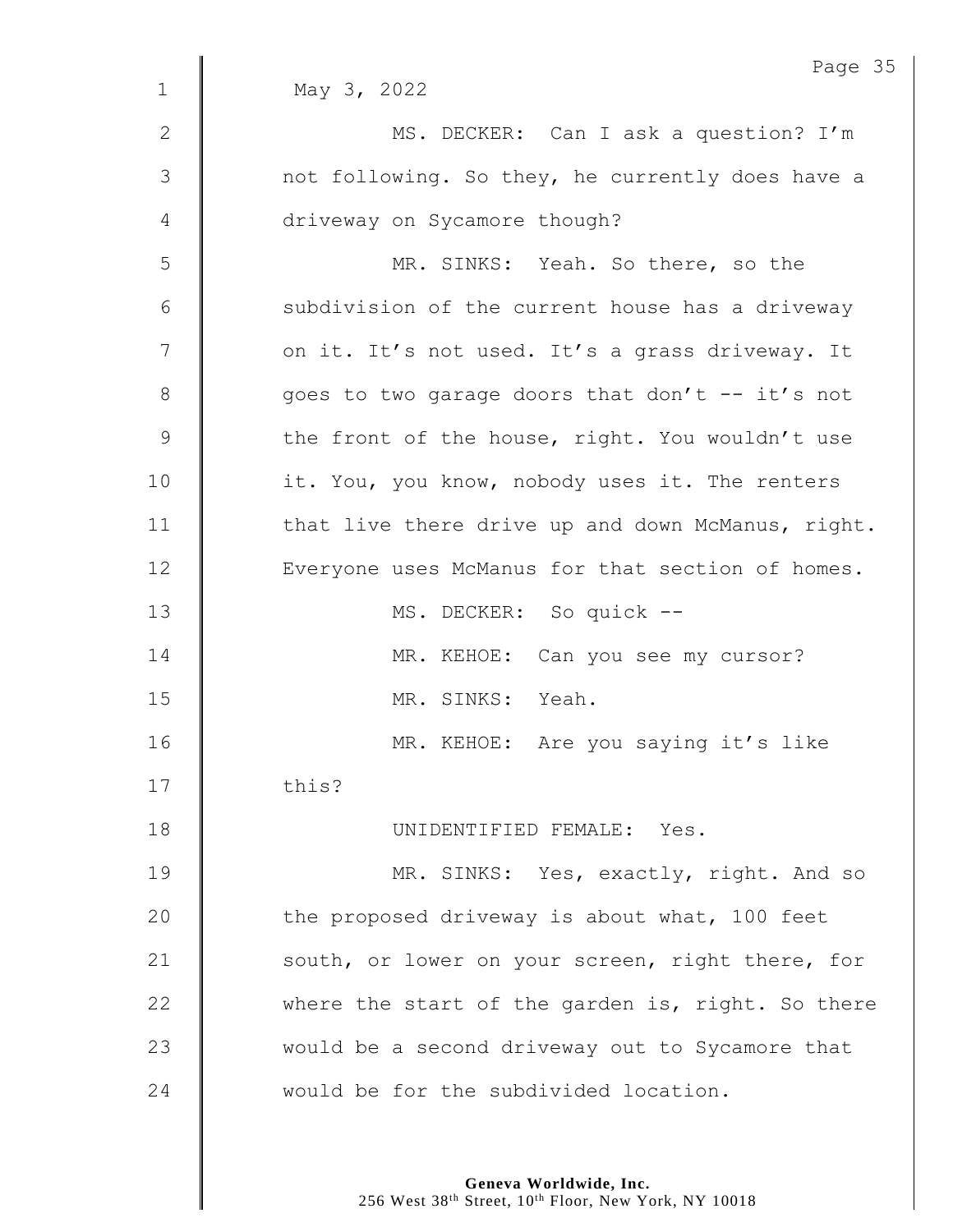|                | Page 36                                         |
|----------------|-------------------------------------------------|
| $\mathbf 1$    | May 3, 2022                                     |
| 2              | MR. KEHOE: So you're saying right now,          |
| $\mathfrak{Z}$ | there is an existing grass driveway?            |
| 4              | MR. SINKS: There is an existing grass           |
| 5              | driveway, absolutely. It is the size of one car |
| 6              | that goes out to Sycamore.                      |
| 7              | MS. DECKER: It was, I mean it was               |
| $8\,$          | sufficient to cause them to enter into an       |
| $\mathsf 9$    | agreement.                                      |
| 10             | MR. SINKS: Correct.                             |
| 11             | MS. DECKER: For maintenance of                  |
| 12             | Sycamore.                                       |
| 13             | UNIDENTIFIED FEMALE: Right.                     |
| 14             | MS. DECKER: Right, okay.                        |
| 15             | UNIDENTIFIED MALE: Correct.                     |
| 16             | $[unintelligible]$ $[00:33:59]$ .               |
| 17             | MR. SINKS: Yeah.                                |
| 18             | MS. DECKER: Okay.                               |
| 19             | MR. SINKS: Yeah, and, yeah.                     |
| 20             | MR. BIANCHI: Well, we were there on             |
| 21             | Sunday. Why wasn't that visible to us?          |
| 22             | MR. SINKS: Because it literally is              |
| 23             | grass. Where you guys were standing, you guys   |
| 24             | didn't even come down to where the driveway was |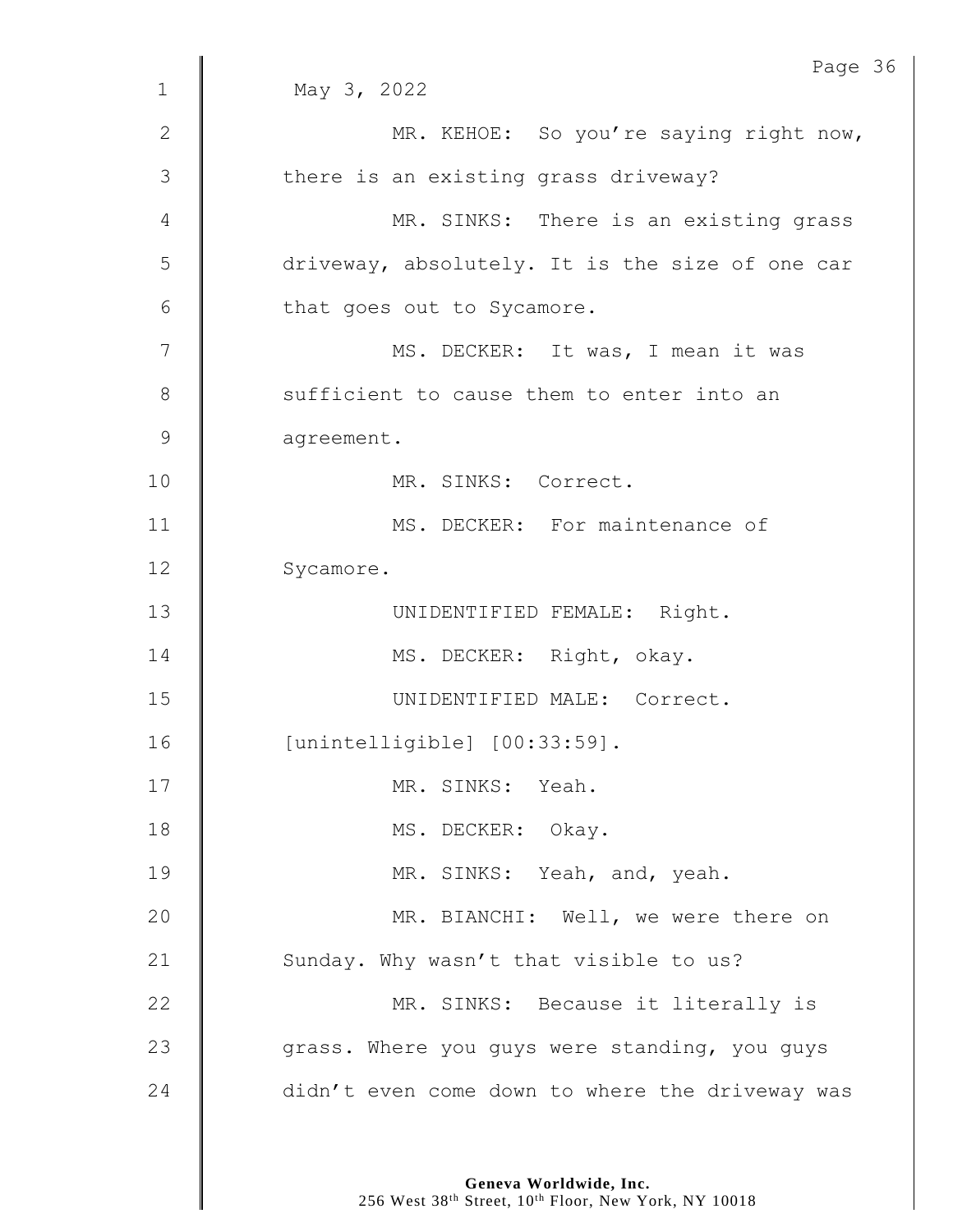|               | Page 37                                           |
|---------------|---------------------------------------------------|
| $\mathbf{1}$  | May 3, 2022                                       |
| $\mathbf{2}$  | supposed to be. You guys were up by the garden    |
| 3             | area. If you'd walked down --                     |
| 4             | MR. BIANCHI: We did walk down -- we did           |
| 5             | walk down where the proposed driveway was to be   |
| 6             | placed. We walked down there.                     |
| 7             | MR. KEHOE: Well, Tom, we were more or             |
| 8             | less here, and sort of looked more in this        |
| $\mathcal{G}$ | direction.                                        |
| 10            | MS. TAYLOR: Yeah, and --                          |
| 11            | MR. KEHOE: Rather --                              |
| 12            | MR. SINKS: Yeah, so if you walked down            |
| 13            | 50 feet, you would have seen where, where he was  |
| 14            | digging out and putting new rocks on the driveway |
| 15            | last week.                                        |
| 16            | MR. KEHOE: It's behind the new                    |
| 17            | evergreens.                                       |
| 18            | MR. SINKS: Yeah, there's like six or              |
| 19            | eight new evergreens there, right.                |
| 20            | MR. BIANCHI: That was very steep over             |
| 21            | there. I still don't, okay.                       |
| 22            | MR. KESSLER: And it's currently not               |
| 23            | overgrown, that, that dirt driveway. It could be  |
| 24            | used today is what you're saying?                 |
|               |                                                   |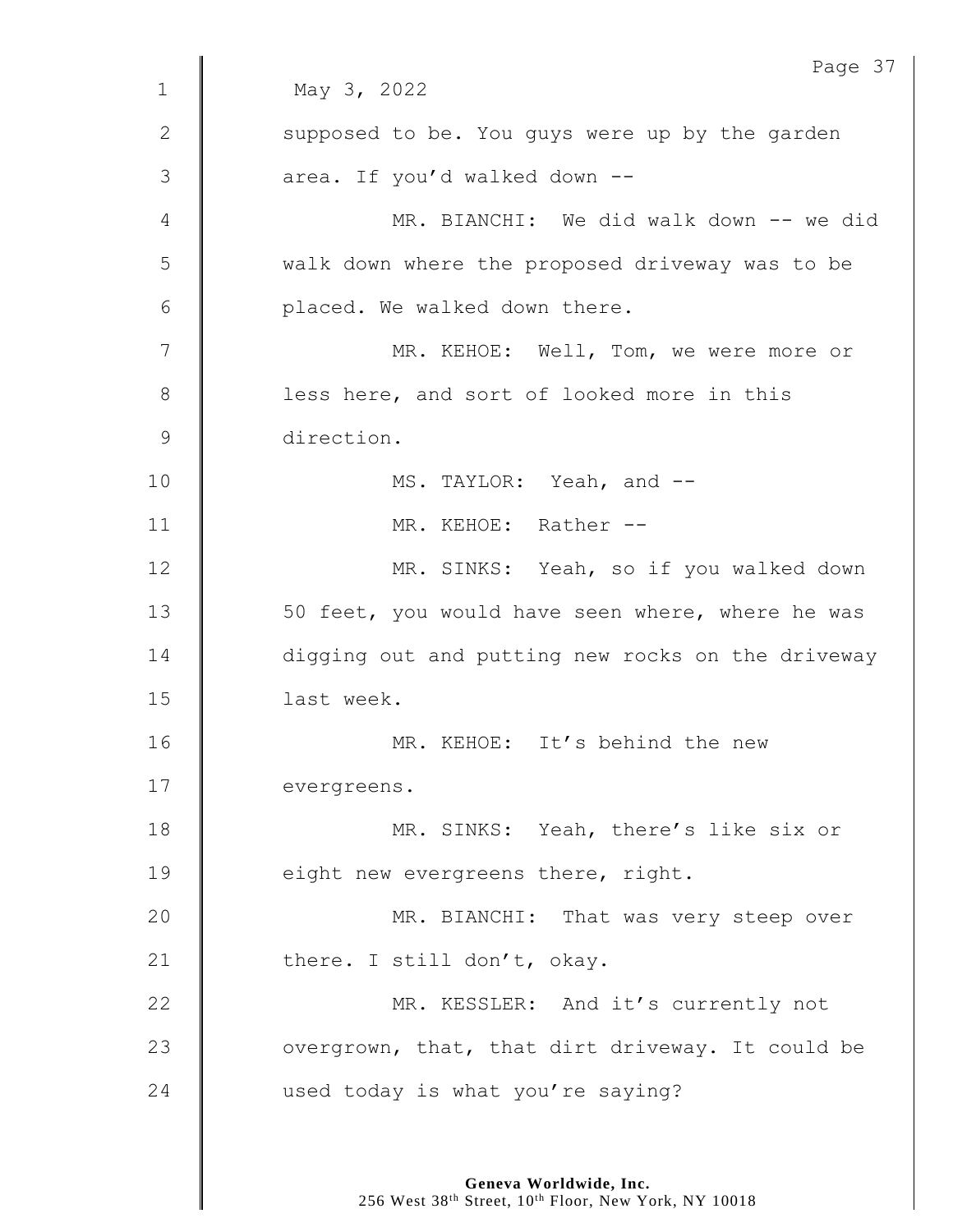| Page 38                                           |
|---------------------------------------------------|
| May 3, 2022                                       |
| MR. SINKS: Absolutely, there was a car            |
| parked there for a while, yeah, absolutely.       |
| MR. FOLEY: Can I ask the elephant in              |
| the room, or elephant on the road question? Why   |
| not McManus? Unless I missed something?           |
| MR. SINKS: That, I can't answer.                  |
| MR. FOLEY: Why -- a legal thing?                  |
| MR. STAUDOHAR: A couple things. If                |
| there is in fact an existing grass driveway on    |
| the north side of the -- where he just planted    |
| evergreens, we will eliminate that and preclude   |
| that lot from having any access on to Sycamore    |
| and only the new lot would have access onto       |
| Sycamore. Therefore, we wouldn't overburden the   |
| road. As far as McManus goes, it's too narrow, so |
| it wouldn't work, and site distance, you can see, |
| it's a pretty straight road. So, site distance, I |
| mean we can remove a little bit of brush on each  |
| side and have no issues with that.                |
| So, as you guys saw when you were out             |
| there, it's pretty straightforward otherwise. I   |
| mean it seems to me there's some legal things     |
| that I'll have our attorney respond to, but I     |
|                                                   |

**Geneva Worldwide, Inc.**

256 West 38th Street, 10th Floor, New York, NY 10018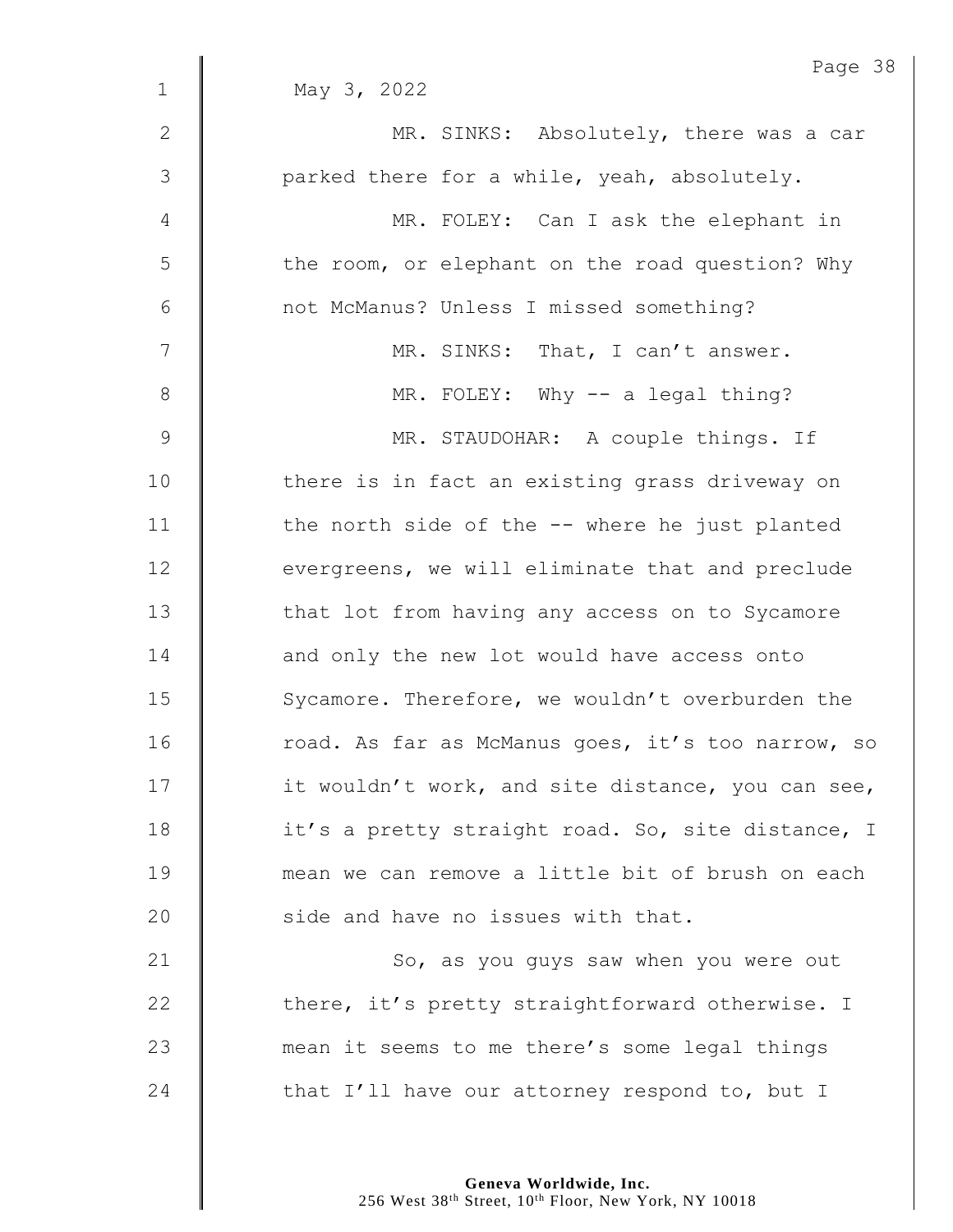|                | Page 39                                           |
|----------------|---------------------------------------------------|
| $\mathbf 1$    | May 3, 2022                                       |
| $\mathbf{2}$   | just wanted to make that point. We could set up   |
| $\mathfrak{Z}$ | the subdivision plat so that the existing house   |
| 4              | only has access down through McManus and not on   |
| 5              | to Sycamore. That's not an issue.                 |
| 6              | MR. ROTHFEDER: How many homes use                 |
| 7              | McManus now?                                      |
| 8              | MR. STAUDOHAR: Four.                              |
| $\mathcal{G}$  | MR. ROTHFEDER: Four. But it's, you're             |
| 10             | saying it's too narrow, yet four people --        |
| 11             | MR. STAUDOHAR: It's narrow, so it would           |
| 12             | have to be widened and there's large oak trees    |
| 13             | and there's some ledge, and it would just -- it   |
| 14             | wouldn't be the right thing to do.                |
| 15             | MR. ROTHFEDER: Have you received                  |
| 16             | confirmation that all of that would have take     |
| 17             | place or are you just saying --                   |
| 18             | MR. STAUDOHAR: Excuse me?                         |
| 19             | MR. ROTHFEDER: Have you gotten any                |
| 20             | confirmation that you would have to widen the     |
| 21             | road, etc., from anybody?                         |
| 22             | MR. STAUDOHAR: Well, based on past                |
| 23             | experience with the town engineer on things like, |
| 24             | yes, we would have -- I mean I don't have it      |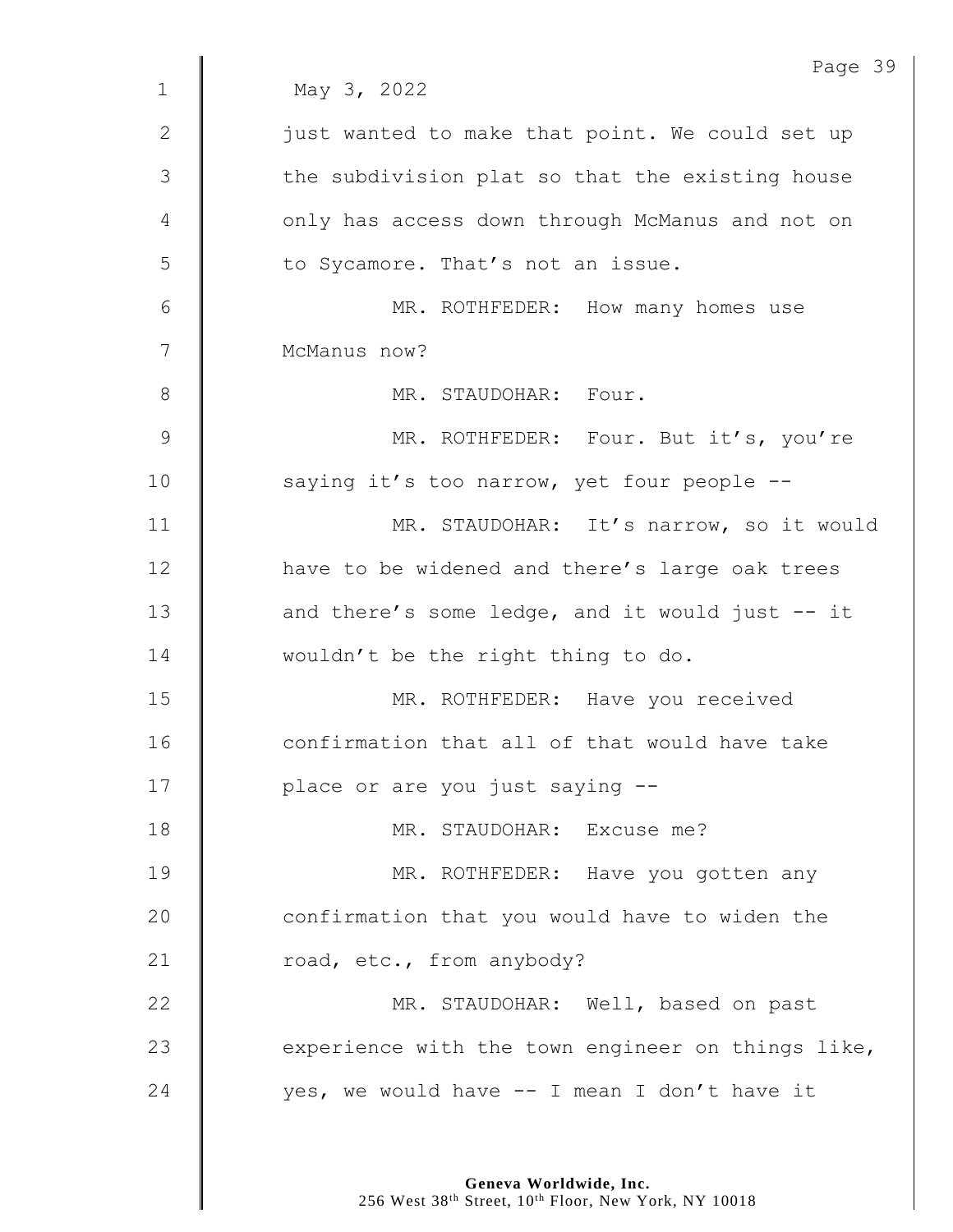|               | Page 40                                               |
|---------------|-------------------------------------------------------|
| $\mathbf 1$   | May 3, 2022                                           |
| $\mathbf{2}$  | confirmed for this specifically. We had a Zoom        |
| 3             | meeting before we even made application to the        |
| 4             | town, we had a Zoom meeting with the town             |
| 5             | attorney, the town engineer and I think Martin        |
| 6             | was on that and Chris. And it didn't seem like        |
| 7             | there were any obstacles, so, uh --                   |
| 8             | MR. CUNNINGHAM: But, Keith, you know                  |
| $\mathcal{G}$ | what I mean, it was very preliminary. That was        |
| 10            | before there was any application.                     |
| 11            | MR. STAUDOHAR: I understand that, but -               |
| 12            |                                                       |
| 13            | MR. CUNNINGHAM: [unintelligible]                      |
| 14            | $[00:37:11]$ any actual [unintelligible] $[00:37:12]$ |
| 15            |                                                       |
| 16            | MR. STAUDOHAR: I get that, but we, you                |
| 17            | know.                                                 |
| 18            | MR. CUNNINGHAM: We can't, we can't say                |
| 19            | that, you know. If we didn't see an issue             |
| 20            | [unintelligible] [00:37:15] there's, that that --     |
| 21            | MR. STAUDOHAR: Well, there was no red                 |
| 22            | flag at that point, either, right. So we're here.     |
| 23            | It seems pretty straightforward.                      |
| 24            | MR. FOLEY: Are you saying that --                     |
|               |                                                       |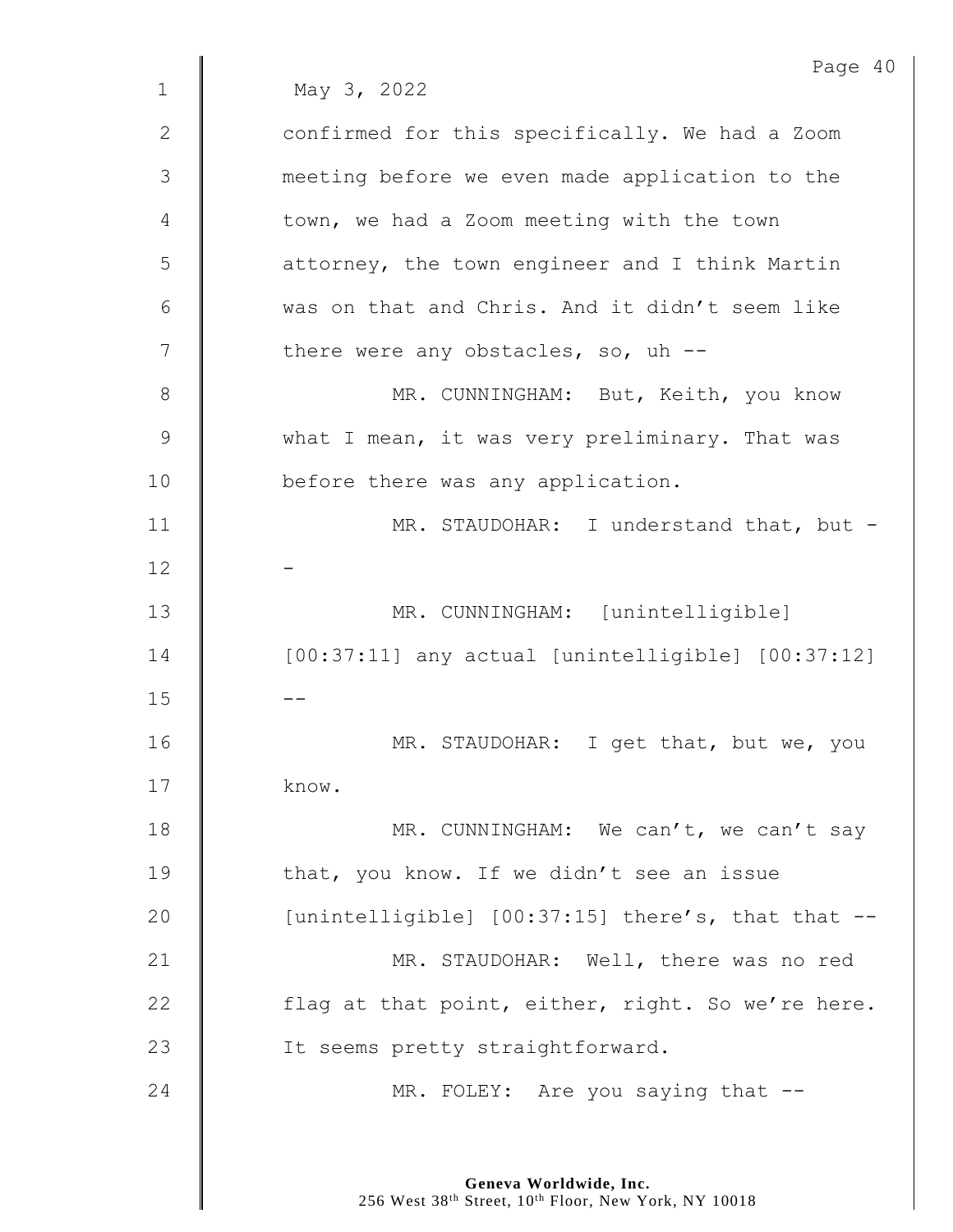|               | Page 41                                           |
|---------------|---------------------------------------------------|
| $\mathbf 1$   | May 3, 2022                                       |
| 2             | MS. TAYLOR: You know, folks, I think we           |
| 3             | -- there's some of this discussion that needs to  |
| 4             | take place off site.                              |
| 5             | MR. STAUDOHAR: Sure.                              |
| 6             | MS. TAYLOR: You know, so that we can go           |
| 7             | on with the meeting tonight. These are answers -- |
| 8             | questions that can't be answered without          |
| $\mathcal{G}$ | additional input. Did you, have you ever seen     |
| 10            | these, Mr. Fusillo?                               |
| 11            | MR. FUSILLO: Yes, ma'am, I've seen the            |
| 12            | plans.                                            |
| 13            | MS. TAYLOR: You have, okay.                       |
| 14            | MR. KEHOE: He did provide a memo from             |
| 15            | Chazen Labella, yeah.                             |
| 16            | MS. TAYLOR: Yeah, yeah, okay.                     |
| 17            | MR. WALDINGER: Good evening again. My             |
| 18            | name is Steven Waldinger and my firm represents   |
| 19            | the applicant. I understand there's been some     |
| 20            | legal issues raised this evening and the public   |
| 21            | hearing will be continued, so we'll have an       |
| 22            | opportunity to address those issues in writing,   |
| 23            | which we will do.                                 |
| 24            | I just want to make a couple of very              |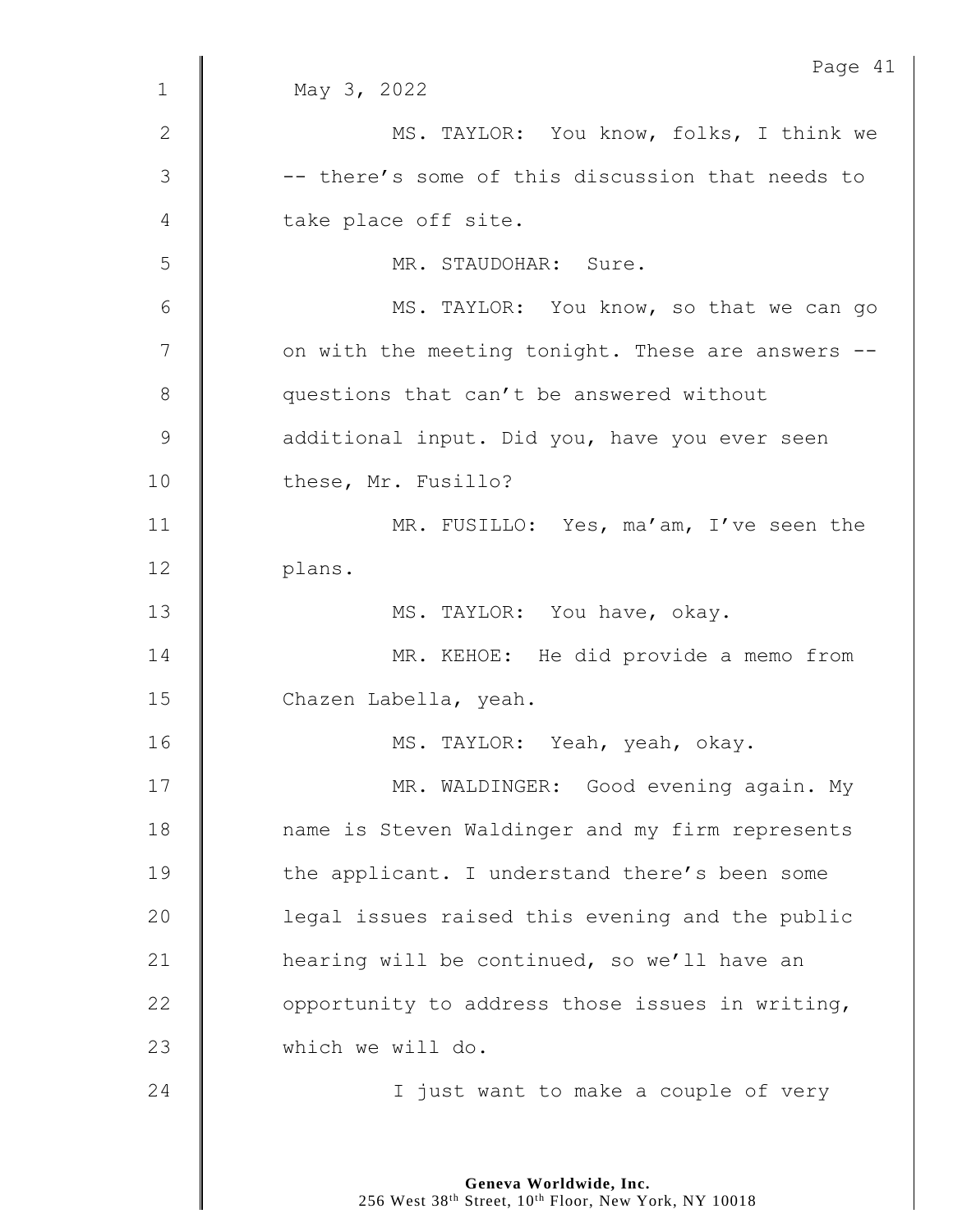|             | Page 42                                           |
|-------------|---------------------------------------------------|
| $\mathbf 1$ | May 3, 2022                                       |
| 2           | brief comments. First, with respect to connecting |
| 3           | the utilities and the water main, the home        |
| 4           | presently on the lot to be subdivided is          |
| 5           | connected to the water main and utilizes on       |
| 6           | Sycamore. That exists as of this date.            |
| 7           | Furthermore, Mr. Davis referenced some            |
| 8           | additional homes being built on Sycamore. It's my |
| $\mathsf 9$ | understanding that they as well are connected to  |
| 10          | the utilities on Sycamore. So we have as much     |
| 11          | right to maintain the connection that currently   |
| 12          | exists and connect it to the subdivided parcel as |
| 13          | the prior people who developed their homes on     |
| 14          | Sycamore did.                                     |
| 15          | In addition, it's important to                    |
| 16          | understand that the applicant's rights to ingress |
| 17          | and egress from Sycamore do not derive from the   |
| 18          | Road Maintenance Agreement. They derive from the  |
| 19          | 1961 easement that Mr. Davis mentioned. A road    |
| 20          | maintenance agreement cannot abridge, it cannot   |
| 21          | reduce the rights that are set forth in           |
| 22          | perpetuity in an easement. And we'll address that |
| 23          | legal issue as well. The Road Maintenance         |
| 24          | Agreement is simply a document between parties    |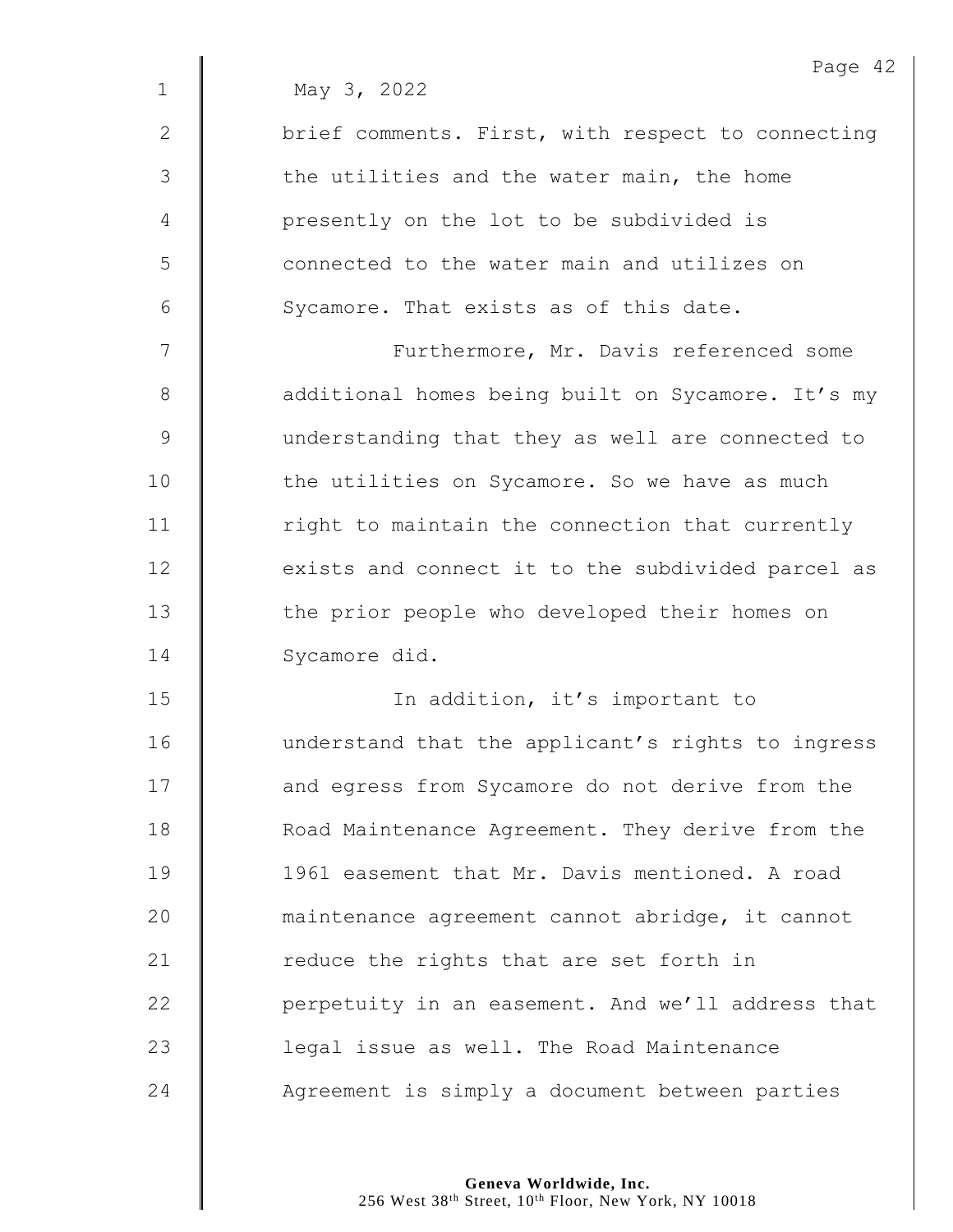|             | Page 43                                           |
|-------------|---------------------------------------------------|
| $\mathbf 1$ | May 3, 2022                                       |
| 2           | who share a road to share the costs and           |
| 3           | maintenance and things like that. It can't reduce |
| 4           | the rights that's set forth in an easement.       |
| 5           | With respect to issues concerning                 |
| 6           | overburdening the road and construction related   |
| 7           | damage, I mean we really feel that that's a red   |
| 8           | herring. If there's damage to the road as a       |
| $\mathsf 9$ | result of construction, the applicant of course   |
| 10          | will take responsibility, 100 percent             |
| 11          | responsibility for bringing the road back up to   |
| 12          | standards.                                        |
| 13          | I think that's it for tonight. As I               |
| 14          | said, we'll address all the legal issues in a     |
| 15          | memorandum or a forum acceptable to the town      |
| 16          | attorney and we can flesh all of those out. Thank |
| 17          | you.                                              |
| 18          | MS. TAYLOR: Alright. Thank you.                   |
| 19          | MR. DAVIS: If I could just make one               |
| 20          | brief point?                                      |
| 21          | MS. TAYLOR: Please.                               |
| 22          | MR. DAVIS: With regarding the damage to           |
| 23          | the road, it could completely tear it up, so it   |
| 24          | could stop, you know, all activity on that road.  |
|             |                                                   |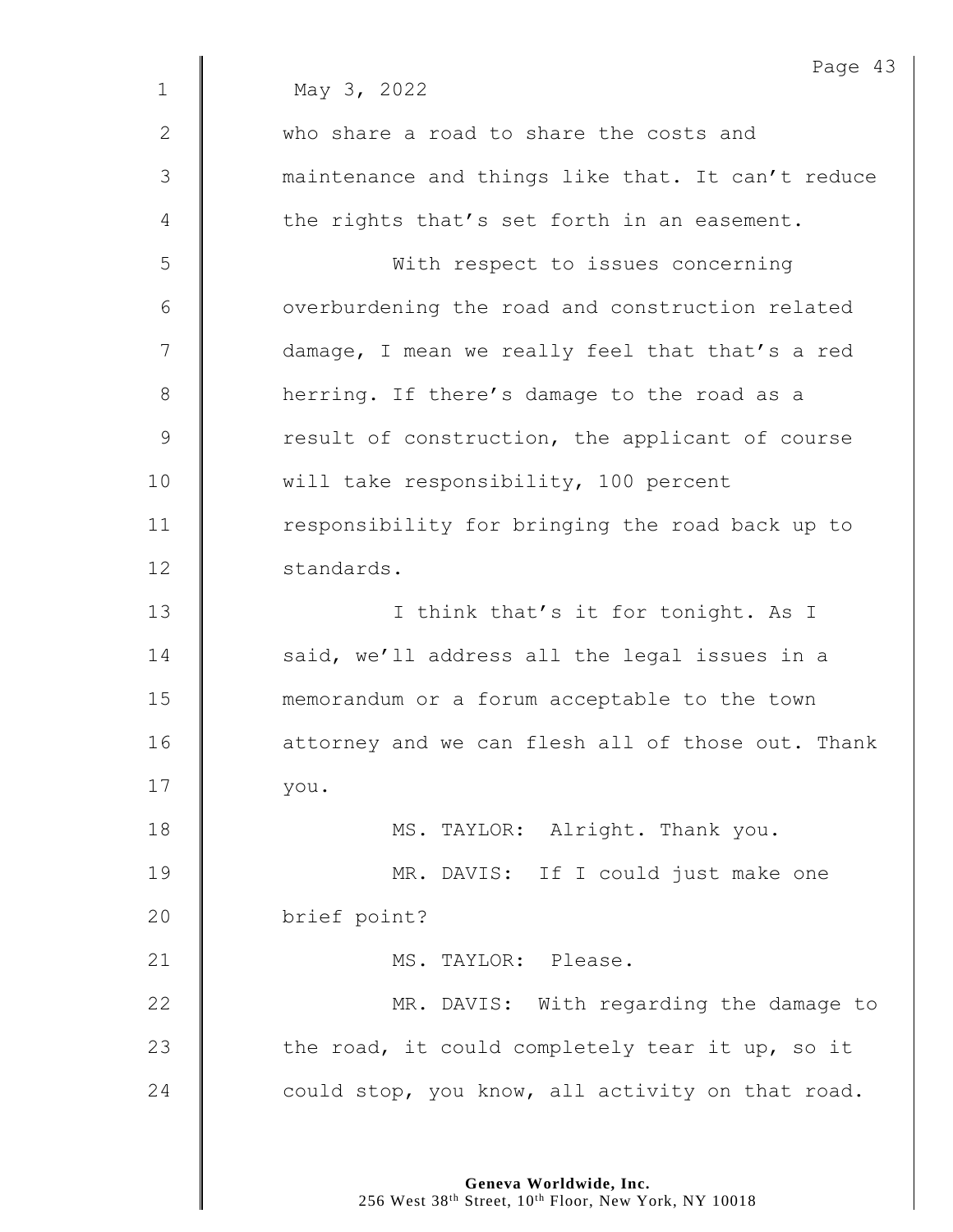1 May 3, 2022

2 | I don't know how people are going to access their 3 | house. If this was a public road, and the 4 | planning board, pursuant to the planning board 5 | regulations, you would require the applicant to 6 | post a bond to make sure that the road is  $7 \parallel$  correct. But this is a private road. So while Mr. 8 Waldinger says we'll come to the plate, my 9 | clients are not interested in necessarily 10 | bringing litigation against them. And no matter 11 **how much good faith it might be, it could cost** 12 **He art 12** hundreds and hundreds of thousands of dollars 13 | ripping up that road.

14 **So, I** would submit that to the extent 15 | that the board is somehow inclined to grant the 16 | subdivision to allow them to use Sycamore, that 17 | they require the applicant pursuant to the powers 18  $\parallel$  of the planning board, to post a bond to make 19 | sure that there's a pool of money to correct 20 Whatever damage that they do, so my clients don't 21 **have to, you know, go to the expense of** 22  $\parallel$  litigating to correct the issue. Thank you. 23 | MS. TAYLOR: Okay. Very good. You might 24 want to take a look at that.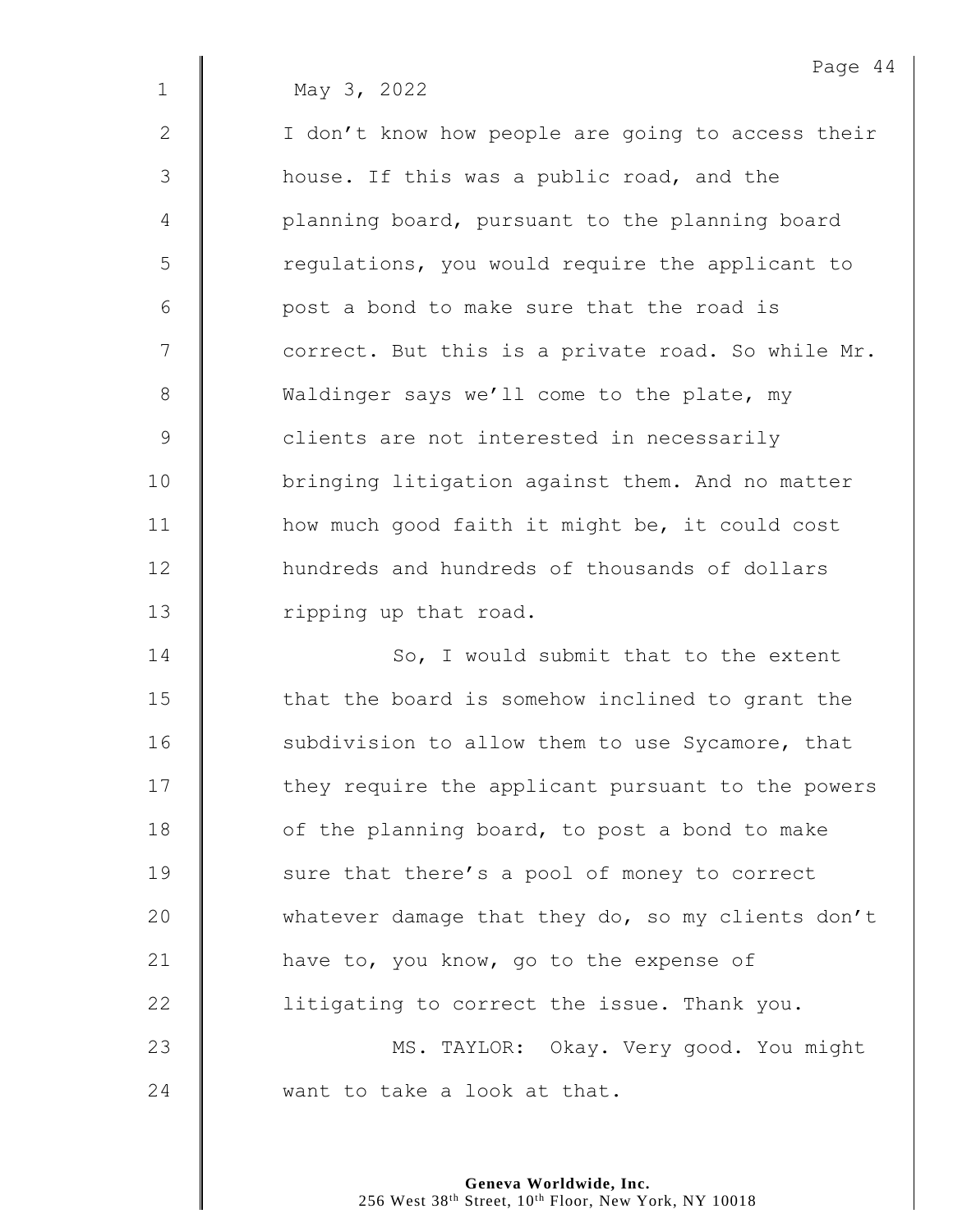|             | Page 45                                           |
|-------------|---------------------------------------------------|
| $\mathbf 1$ | May 3, 2022                                       |
| 2           | MR. STAUDOHAR: Just one more point.               |
| 3           | Thank you. I just lost my train of thought,       |
| 4           | unbelievable. So the disturbance to the road.     |
| 5           | We're talking about a three-foot wide saw cut dig |
| 6           | a trench and connect the water service and a      |
| 7           | driveway curb cut. I think the applicant would be |
| 8           | amenable to providing a performance bond to       |
| $\mathsf 9$ | ensure that if anything does happen, we would be  |
| 10          | able to fix that. In lieu of everything tonight,  |
| 11          | we are looking to adjourn this public hearing to  |
| 12          | the July meeting if that's possible. To give us   |
| 13          | time to respond.                                  |
| 14          | MR. KEHOE: Skipping June?                         |
| 15          | MR. STAUDOHAR: What?                              |
| 16          | MR. KEHOE: Skipping the June meeting?             |
| 17          | MR. STAUDOHAR: Skipping June, yes.                |
| 18          | MR. KEHOE: Okay.                                  |
| 19          | MS. TAYLOR: Okay.                                 |
| 20          | MR. STAUDOHAR: Thank you very much.               |
| 21          | MS. TAYLOR: So that should give                   |
| 22          | everybody enough time to do what you need to do.  |
| 23          | Yes.                                              |
| 24          | MS. STACEY RETALLICK: Hi, my name is              |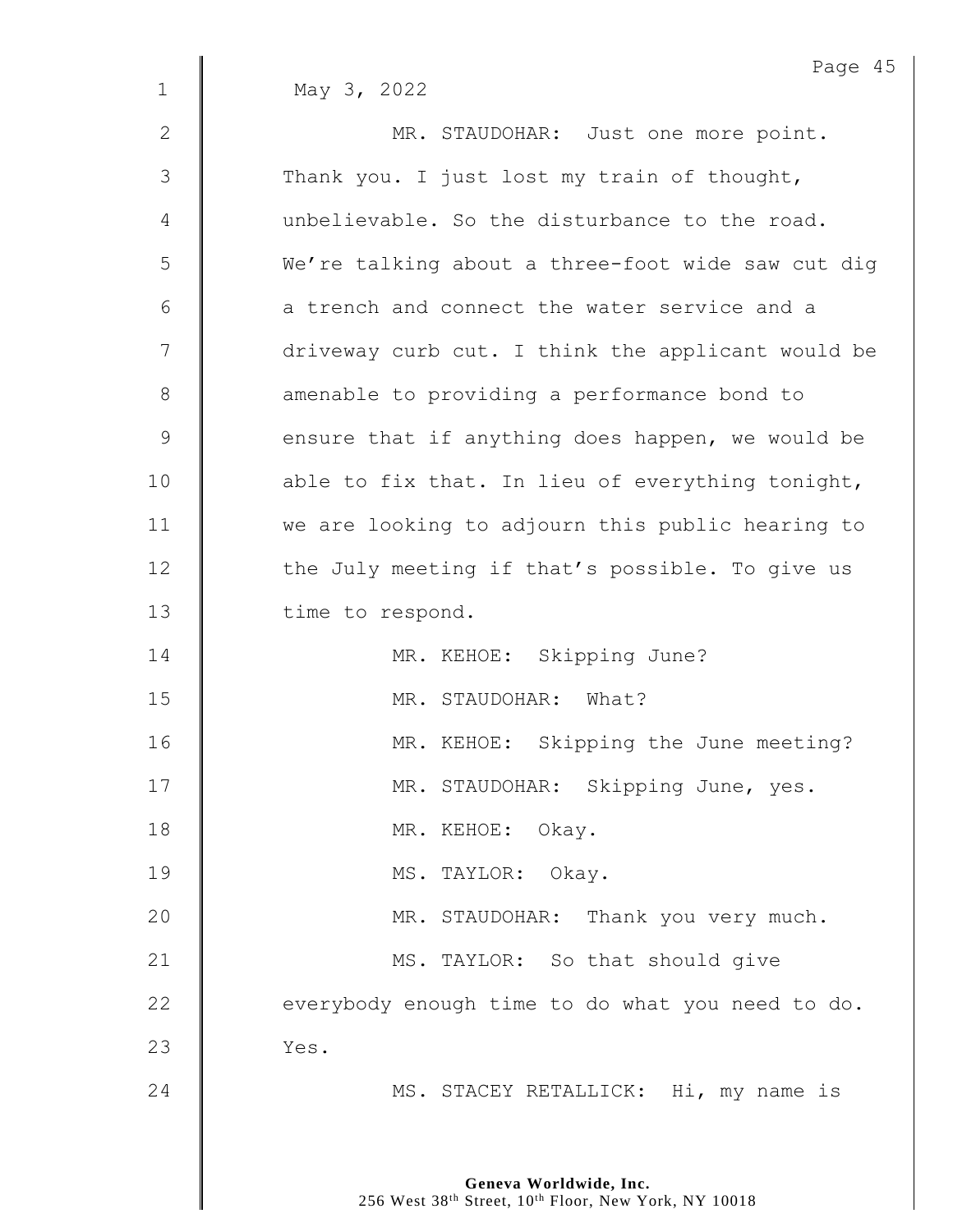1 May 3, 2022

2 | Stacey Retallick and I live at 5 Sycamore Court. 3 | I just wanted to make one point about how Mr. 4 **Cronin said that they would close off one** 5 | driveway and build the other. That doesn't solve  $6$  | the issue that we have with drainage. The  $7 \parallel$  driveway that's there now that is not being used, 8 | that driveway is flat. That causes no drainage 9 | issues to our road. This new driveway will be so 10 | steep that the water is going to literally come 11 | down the driveway and flow into my yard, our yard 12 **d** at 5 Sycamore Court, because the driveway will be 13 directly across from my yard. So, closing off one 14 | and putting the other doesn't solve the issue 15  $\parallel$  that we have.

16 | Mand again, to reiterate Mr. Sinks' 17 | point, we're not opposed to the house being there 18 **d** at all. We're happy to have them. We just don't 19 Want the driveway flowing down and causing the 20 water and all that kind of stuff. And, and to 21  $\parallel$  another point, and this is not a legal issue, but 22  $\parallel$  we have children who walk up and down, their bus 23  $\parallel$  stop is at the end of the road. And at various 24  $\parallel$  times during the day, they're all walking to the

> **Geneva Worldwide, Inc.** 256 West 38<sup>th</sup> Street, 10<sup>th</sup> Floor, New York, NY 10018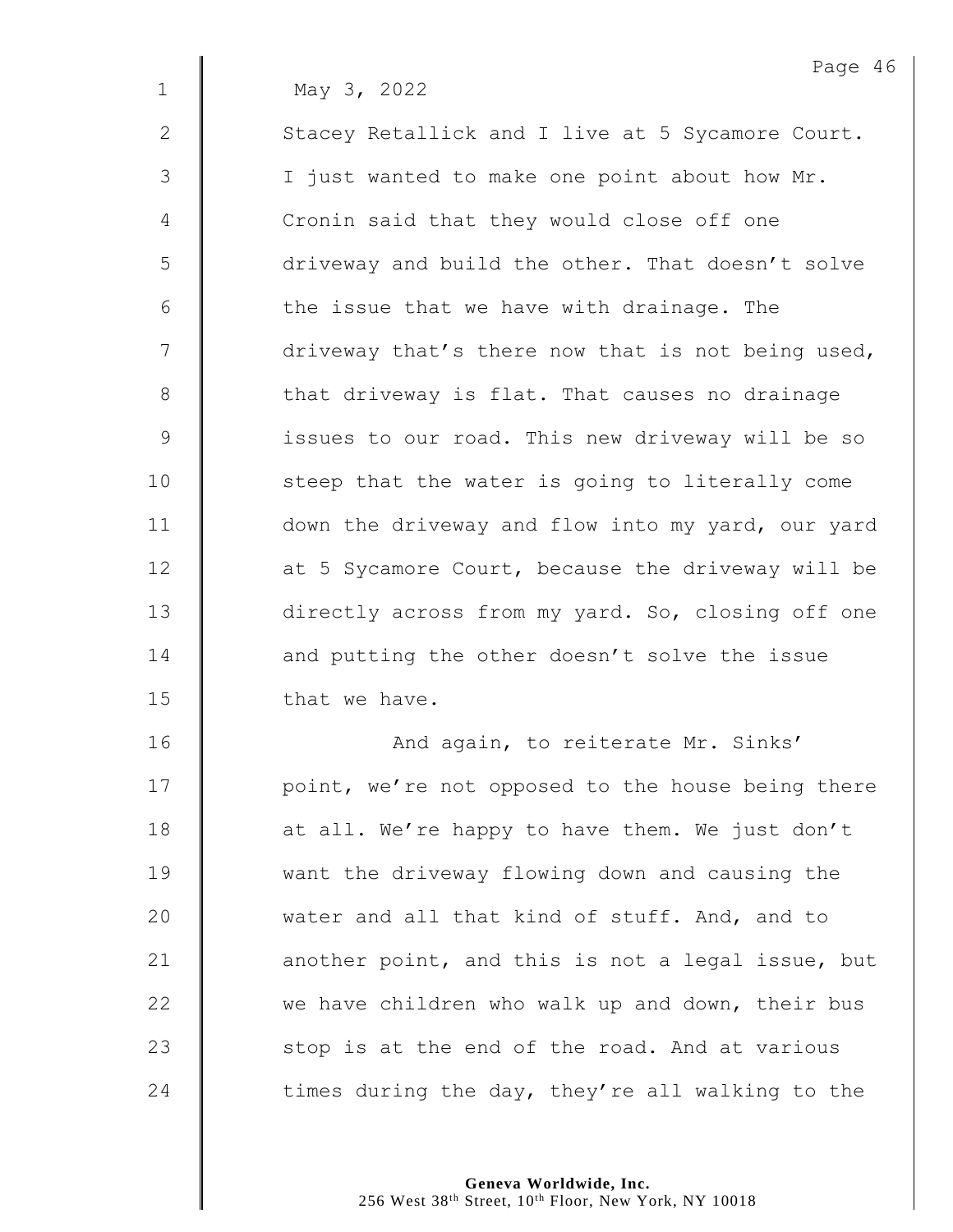|              | Page 47                                           |
|--------------|---------------------------------------------------|
| $\mathbf 1$  | May 3, 2022                                       |
| $\mathbf{2}$ | bus stop. We have kids in three different         |
| 3            | schools, then we also who have kids who play      |
| 4            | sports after school and they're taking later      |
| 5            | buses home.                                       |
| $6\,$        | So, one of the responses was that they            |
| 7            | would schedule the deliveries when the kids were  |
| $\,8\,$      | not going to the bus. That's impossible. Because  |
| $\mathsf 9$  | deliveries come when deliveries come. And just    |
| 10           | the other day, while it was up on McManus, it was |
| 11           | not on Sycamore, but my son was walking home from |
| 12           | the after school sports bus, and there was a dump |
| 13           | truck up on McManus dumping something. And from   |
| 14           | in the house, I hear this loud bang, which was    |
| 15           | the tailgate of the dump truck. So now I'm        |
| 16           | panicking because I know my son is walking up the |
| 17           | street from the bus and I don't know what this    |
| 18           | noise is. And then come to find out, it's a       |
| 19           | construction vehicle. So if those vehicles are on |
| 20           | Sycamore Court, this is what we have to deal with |
| 21           | now for months of construction in addition to     |
| 22           | them, you know, digging up the road and causing   |
| 23           | possible damage. We have to worry about our       |
| 24           | children going back and forth to the bus stop     |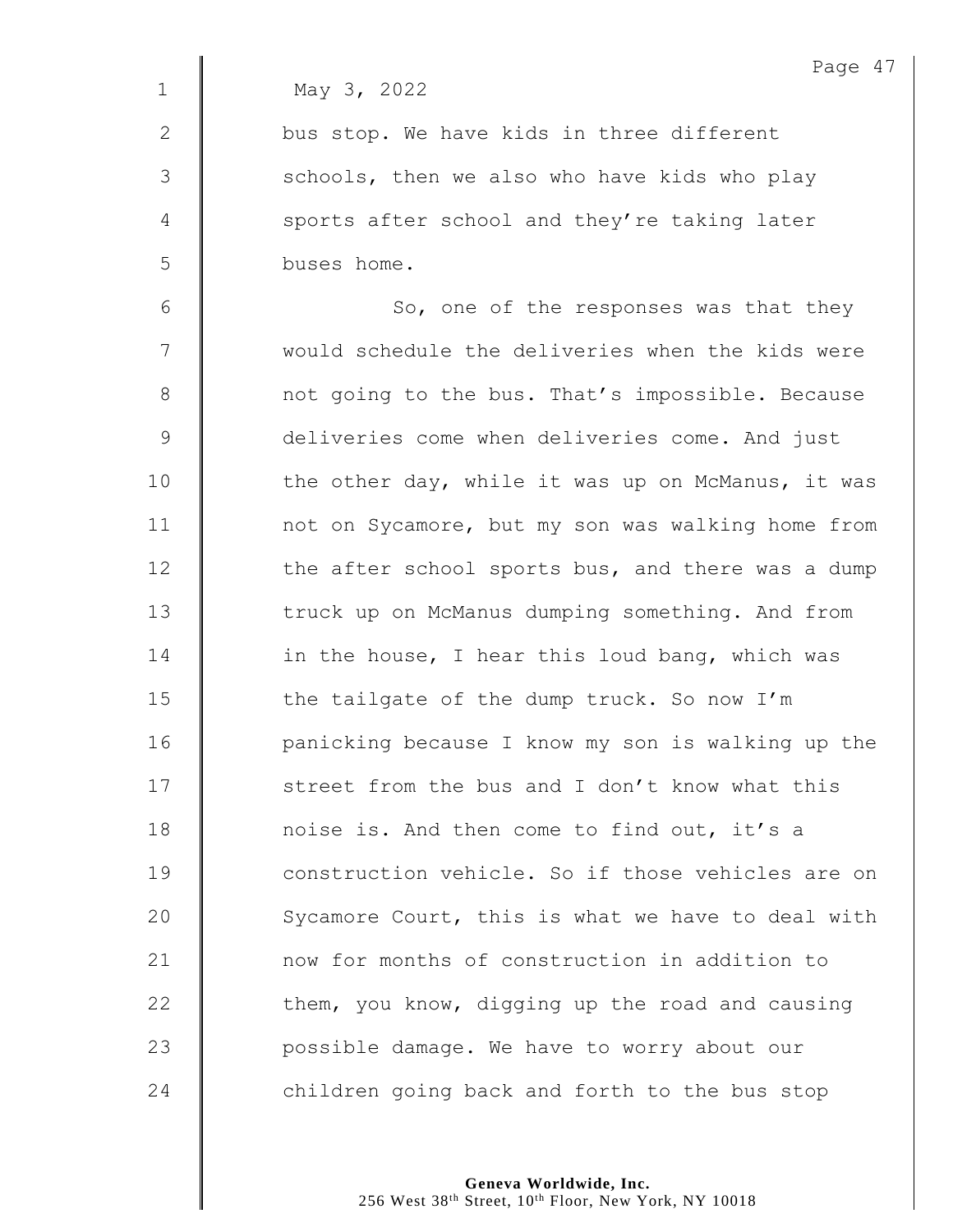|              | Page 48                                           |
|--------------|---------------------------------------------------|
| $\mathbf{1}$ | May 3, 2022                                       |
| $\mathbf{2}$ | with these construction vehicles coming in and    |
| 3            | out. Thank you.                                   |
| 4            | MS. TAYLOR: Okay.                                 |
| 5            | MR. BIANCHI: I have a question for                |
| 6            | Keith again. Two things that we left you with on  |
| 7            | Sunday, one you alluded to it before, but to me,  |
| $8\,$        | when you say you don't feel that you're going to  |
| $\mathsf 9$  | be allowed to do anything on McManus Road, that's |
| 10           | not good enough. We'd like, or I'd like, to see   |
| 11           | confirmation that in fact access on McManus Road  |
| 12           | is going to require widening of the road or       |
| 13           | whatever improvement would have to be made.       |
| 14           | MR. STAUDOHAR: Sure. I mean I'll confer           |
| 15           | with the town engineer on that.                   |
| 16           | MR. BIANCHI: Just to --                           |
| 17           | MR. STAUDOHAR: Yeah.                              |
| 18           | MR. BIANCHI: -- close that out. And               |
| 19           | then secondly, this doesn't help the access to    |
| 20           | Sycamore any, but we talked about flipping the    |
| 21           | house and putting the driveway further up on      |
| 22           | the [unintelligible] [00:45:17]                   |
| 23           | MS. STAUDOHAR: Yeah, we had talked                |
| 24           | about that and I did prepare a sketch.            |
|              |                                                   |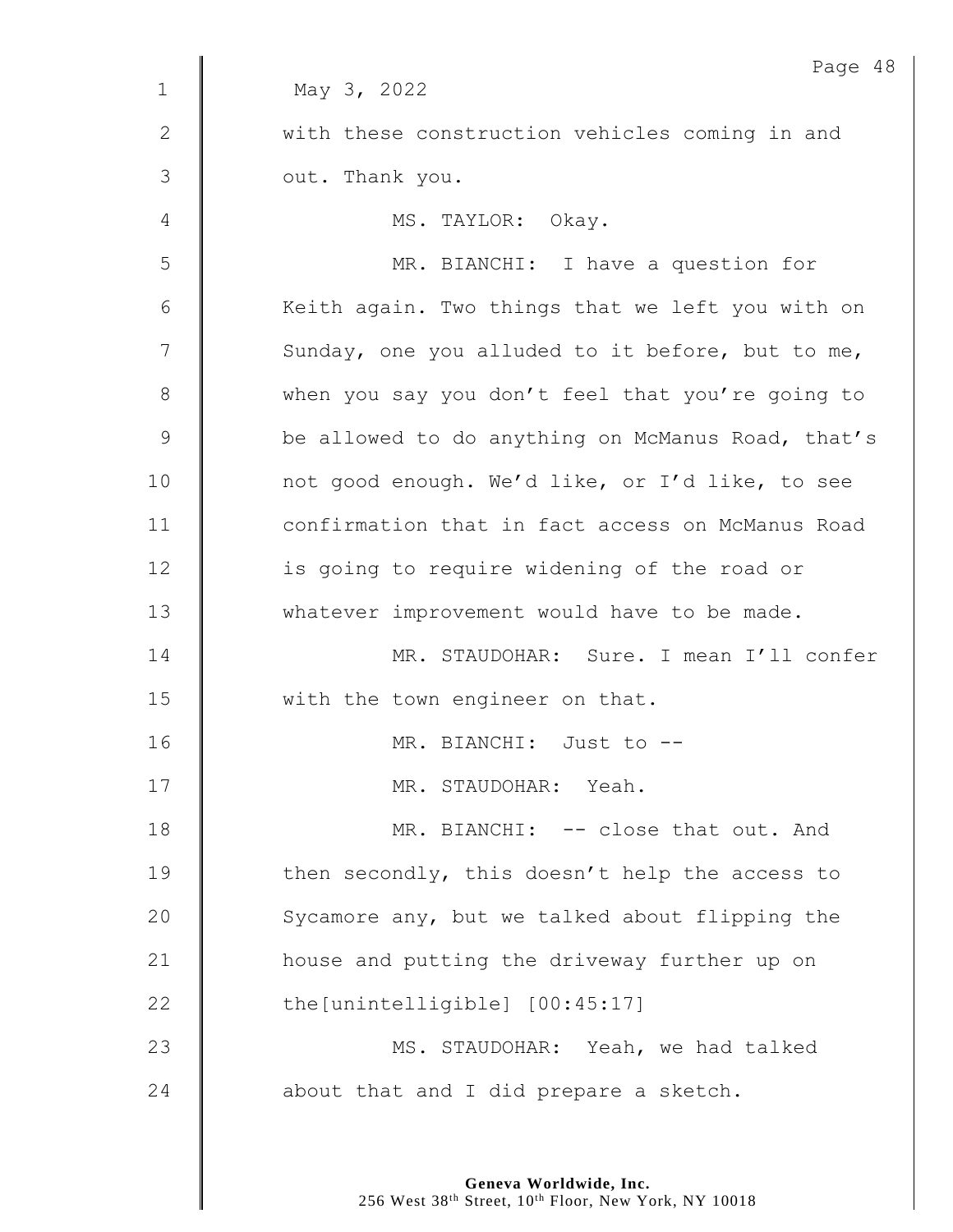| May 3, 2022<br>$\mathbf 1$<br>2<br>MR. BIANCHI: I don't know if that helps<br>$\mathcal{S}$<br>frontage wide, or --<br>MR. STAUDOHAR: I didn't hand it out,<br>4<br>5<br>but I'll circulate it to the planning board, the<br>6<br>sketch that we did. I didn't bring it out for<br>7<br>tonight. But yes, we showed -- there's a sketch<br>8<br>that we flip flopped the driveway and the house.<br>$\mathcal{G}$<br>MR. KEHOE: Or you can make that part of<br>10<br>your resubmission. You can give it to me<br>11<br>whenever, but $--$<br>12<br>MR. STAUDOHAR: Yeah, absolutely.<br>13<br>MR. KEHOE: Okay.<br>14<br>MR. STAUDOHAR: Yeah, I want to refine<br>15<br>it a little bit more.<br>16<br>MR. FOLEY: On the same thing that Tom<br>17<br>just brought up, I wasn't at the site visit, I<br>18<br>was out of town. I do want to go and look. I was<br>19<br>going to try to do that this afternoon, but was<br>20<br>worried about getting back here with the traffic,<br>21<br>so I am going to go look at some point. I'll<br>22<br>check with Chris first. Back to the two roads,<br>23<br>McManus, is McManus, someone said there are<br>24<br>houses on McManus. | Page 49 |
|----------------------------------------------------------------------------------------------------------------------------------------------------------------------------------------------------------------------------------------------------------------------------------------------------------------------------------------------------------------------------------------------------------------------------------------------------------------------------------------------------------------------------------------------------------------------------------------------------------------------------------------------------------------------------------------------------------------------------------------------------------------------------------------------------------------------------------------------------------------------------------------------------------------------------------------------------------------------------------------------------------------------------------------------------------------------------------------------------------------------------------------------------------------------------------|---------|
|                                                                                                                                                                                                                                                                                                                                                                                                                                                                                                                                                                                                                                                                                                                                                                                                                                                                                                                                                                                                                                                                                                                                                                                  |         |
|                                                                                                                                                                                                                                                                                                                                                                                                                                                                                                                                                                                                                                                                                                                                                                                                                                                                                                                                                                                                                                                                                                                                                                                  |         |
|                                                                                                                                                                                                                                                                                                                                                                                                                                                                                                                                                                                                                                                                                                                                                                                                                                                                                                                                                                                                                                                                                                                                                                                  |         |
|                                                                                                                                                                                                                                                                                                                                                                                                                                                                                                                                                                                                                                                                                                                                                                                                                                                                                                                                                                                                                                                                                                                                                                                  |         |
|                                                                                                                                                                                                                                                                                                                                                                                                                                                                                                                                                                                                                                                                                                                                                                                                                                                                                                                                                                                                                                                                                                                                                                                  |         |
|                                                                                                                                                                                                                                                                                                                                                                                                                                                                                                                                                                                                                                                                                                                                                                                                                                                                                                                                                                                                                                                                                                                                                                                  |         |
|                                                                                                                                                                                                                                                                                                                                                                                                                                                                                                                                                                                                                                                                                                                                                                                                                                                                                                                                                                                                                                                                                                                                                                                  |         |
|                                                                                                                                                                                                                                                                                                                                                                                                                                                                                                                                                                                                                                                                                                                                                                                                                                                                                                                                                                                                                                                                                                                                                                                  |         |
|                                                                                                                                                                                                                                                                                                                                                                                                                                                                                                                                                                                                                                                                                                                                                                                                                                                                                                                                                                                                                                                                                                                                                                                  |         |
|                                                                                                                                                                                                                                                                                                                                                                                                                                                                                                                                                                                                                                                                                                                                                                                                                                                                                                                                                                                                                                                                                                                                                                                  |         |
|                                                                                                                                                                                                                                                                                                                                                                                                                                                                                                                                                                                                                                                                                                                                                                                                                                                                                                                                                                                                                                                                                                                                                                                  |         |
|                                                                                                                                                                                                                                                                                                                                                                                                                                                                                                                                                                                                                                                                                                                                                                                                                                                                                                                                                                                                                                                                                                                                                                                  |         |
|                                                                                                                                                                                                                                                                                                                                                                                                                                                                                                                                                                                                                                                                                                                                                                                                                                                                                                                                                                                                                                                                                                                                                                                  |         |
|                                                                                                                                                                                                                                                                                                                                                                                                                                                                                                                                                                                                                                                                                                                                                                                                                                                                                                                                                                                                                                                                                                                                                                                  |         |
|                                                                                                                                                                                                                                                                                                                                                                                                                                                                                                                                                                                                                                                                                                                                                                                                                                                                                                                                                                                                                                                                                                                                                                                  |         |
|                                                                                                                                                                                                                                                                                                                                                                                                                                                                                                                                                                                                                                                                                                                                                                                                                                                                                                                                                                                                                                                                                                                                                                                  |         |
|                                                                                                                                                                                                                                                                                                                                                                                                                                                                                                                                                                                                                                                                                                                                                                                                                                                                                                                                                                                                                                                                                                                                                                                  |         |
|                                                                                                                                                                                                                                                                                                                                                                                                                                                                                                                                                                                                                                                                                                                                                                                                                                                                                                                                                                                                                                                                                                                                                                                  |         |
|                                                                                                                                                                                                                                                                                                                                                                                                                                                                                                                                                                                                                                                                                                                                                                                                                                                                                                                                                                                                                                                                                                                                                                                  |         |
|                                                                                                                                                                                                                                                                                                                                                                                                                                                                                                                                                                                                                                                                                                                                                                                                                                                                                                                                                                                                                                                                                                                                                                                  |         |
|                                                                                                                                                                                                                                                                                                                                                                                                                                                                                                                                                                                                                                                                                                                                                                                                                                                                                                                                                                                                                                                                                                                                                                                  |         |
|                                                                                                                                                                                                                                                                                                                                                                                                                                                                                                                                                                                                                                                                                                                                                                                                                                                                                                                                                                                                                                                                                                                                                                                  |         |
|                                                                                                                                                                                                                                                                                                                                                                                                                                                                                                                                                                                                                                                                                                                                                                                                                                                                                                                                                                                                                                                                                                                                                                                  |         |
|                                                                                                                                                                                                                                                                                                                                                                                                                                                                                                                                                                                                                                                                                                                                                                                                                                                                                                                                                                                                                                                                                                                                                                                  |         |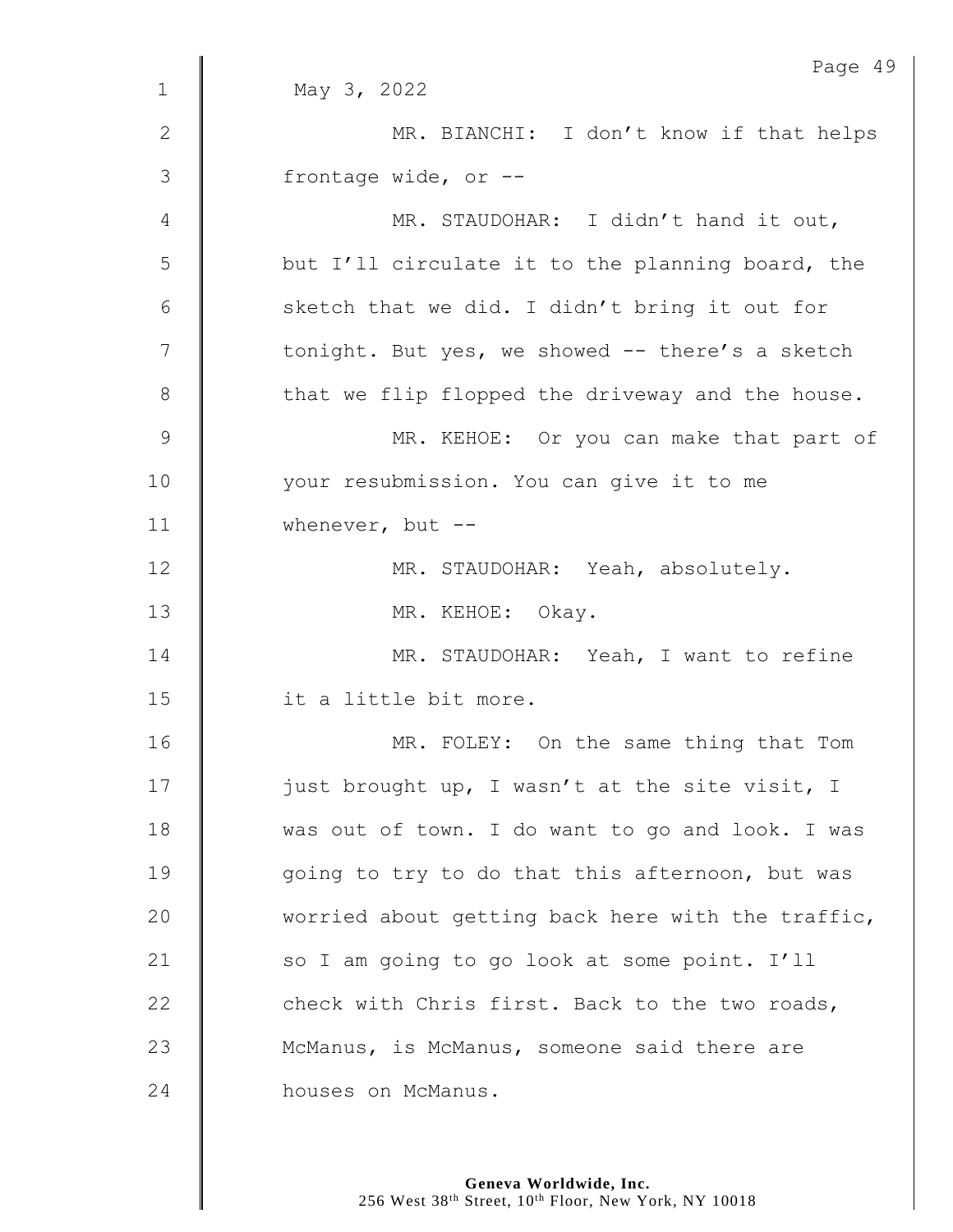|                | Page 50                                           |
|----------------|---------------------------------------------------|
| $\mathbf 1$    | May 3, 2022                                       |
| $\mathbf{2}$   | MR. STAUDOHAR: It's four.                         |
| $\mathfrak{Z}$ | MR. FOLEY: And people use it. Four.               |
| 4              | MR. STAUDOHAR: Just four houses.                  |
| 5              | MR. FOLEY: Is that a town or a private            |
| 6              | road.                                             |
| 7              | MR. STAUDOHAR: It's a common driveway.            |
| $8\,$          | MR. FOLEY: Oh, a common driveway,                 |
| $\mathsf 9$    | alright. So if I go visit, I'll look at all that. |
| 10             | I don't know when --                              |
| 11             | MR. STAUDOHAR: There's a sign at the              |
| 12             | street that says McManus Road. You can go up      |
| 13             | McManus Road.                                     |
| 14             | MR. FOLEY: Right.                                 |
| 15             | MR. STAUDOHAR: And park over by --                |
| 16             | MR. FOLEY: I think years ago when it              |
| 17             | was Radzvilla or one of them I looked, but again  |
| 18             |                                                   |
| 19             | MR. STAUDOHAR: Well, Radzvilla is the             |
| 20             | next one to the west.                             |
| 21             | MR. FOLEY: Okay.                                  |
| 22             | MR. STAUDOHAR: McManus and then                   |
| 23             | Radzvilla, well, I'm sorry, Sycamore.             |
| 24             | MR. BIANCHI: McManus is not a town                |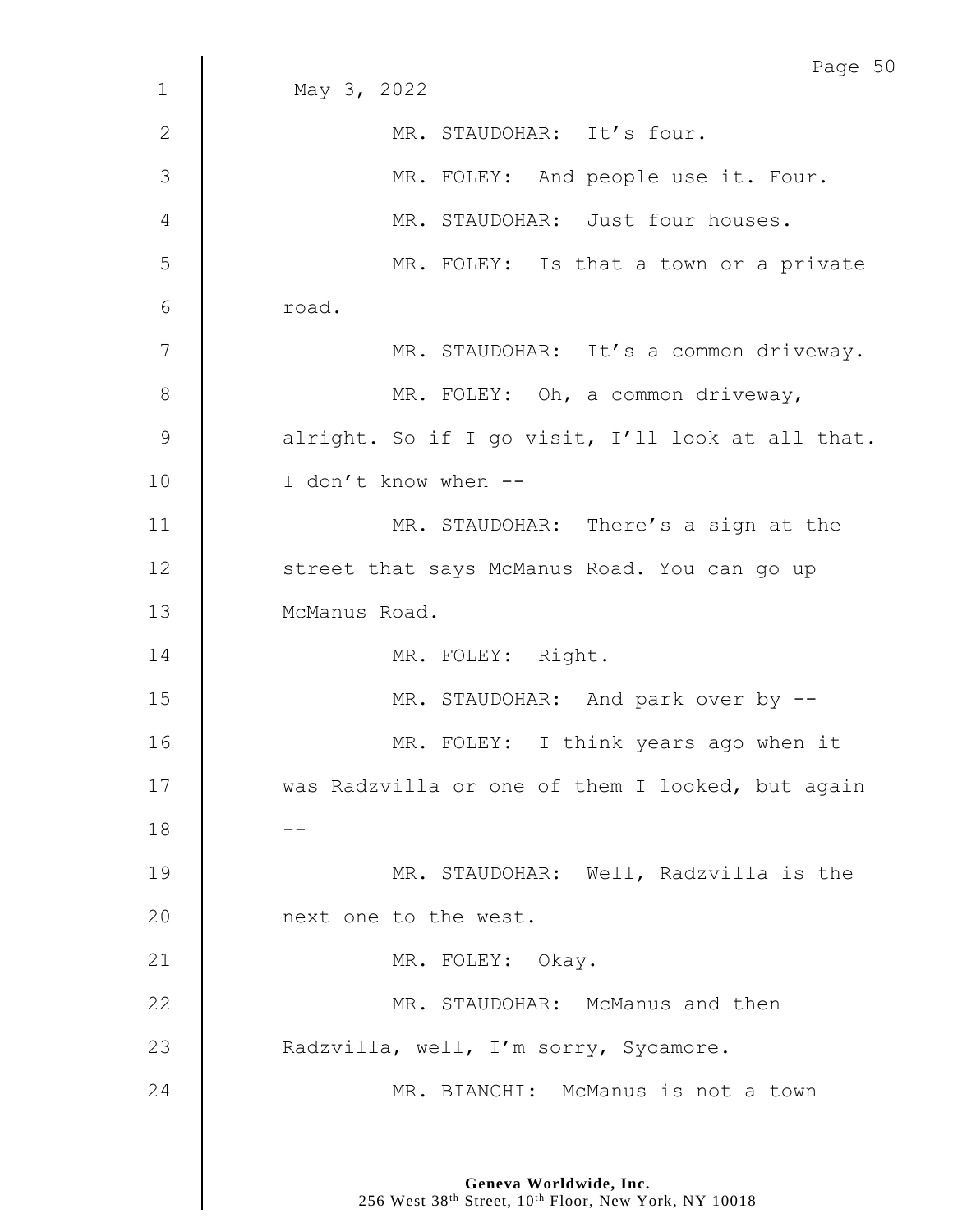|              | Page 51                                           |
|--------------|---------------------------------------------------|
| $\mathbf{1}$ | May 3, 2022                                       |
| $\mathbf{2}$ | road?                                             |
| 3            | MR. KESSLER: Right.                               |
| 4            | MR. STAUDOHAR: No.                                |
| 5            | MR. FOLEY: The concern is that McManus            |
| $6\,$        | $is$ $--$                                         |
| 7            | MR. STAUDOHAR: It's a common driveway.            |
| $8\,$        | MR. BIANCHI: Oh. I didn't --                      |
| $\mathsf 9$  | MR. KEHOE: McManus is less developed              |
| 10           | than, much less developed than Sycamore.          |
| 11           | MS. TAYLOR: That's right.                         |
| 12           | MR. KEHOE: When I say developed,                  |
| 13           | meaning pavement width and -- it's more like a    |
| 14           | driveway.                                         |
| 15           | MS. TAYLOR: McManus needs some work.              |
| 16           | MR. BIANCHI: Really.                              |
| 17           | MR. FOLEY: So that was there years ago            |
| 18           | and is not subject to the town code as far as the |
| 19           | width of the road or anything.                    |
| 20           | MR. KEHOE: Well, what Keith is getting            |
| 21           | at is the whole issue of subdivisions off of      |
| 22           | private roads, we need to prepare some            |
| 23           | information to provide to the board, because it's |
| 24           | not really a question Keith can necessarily       |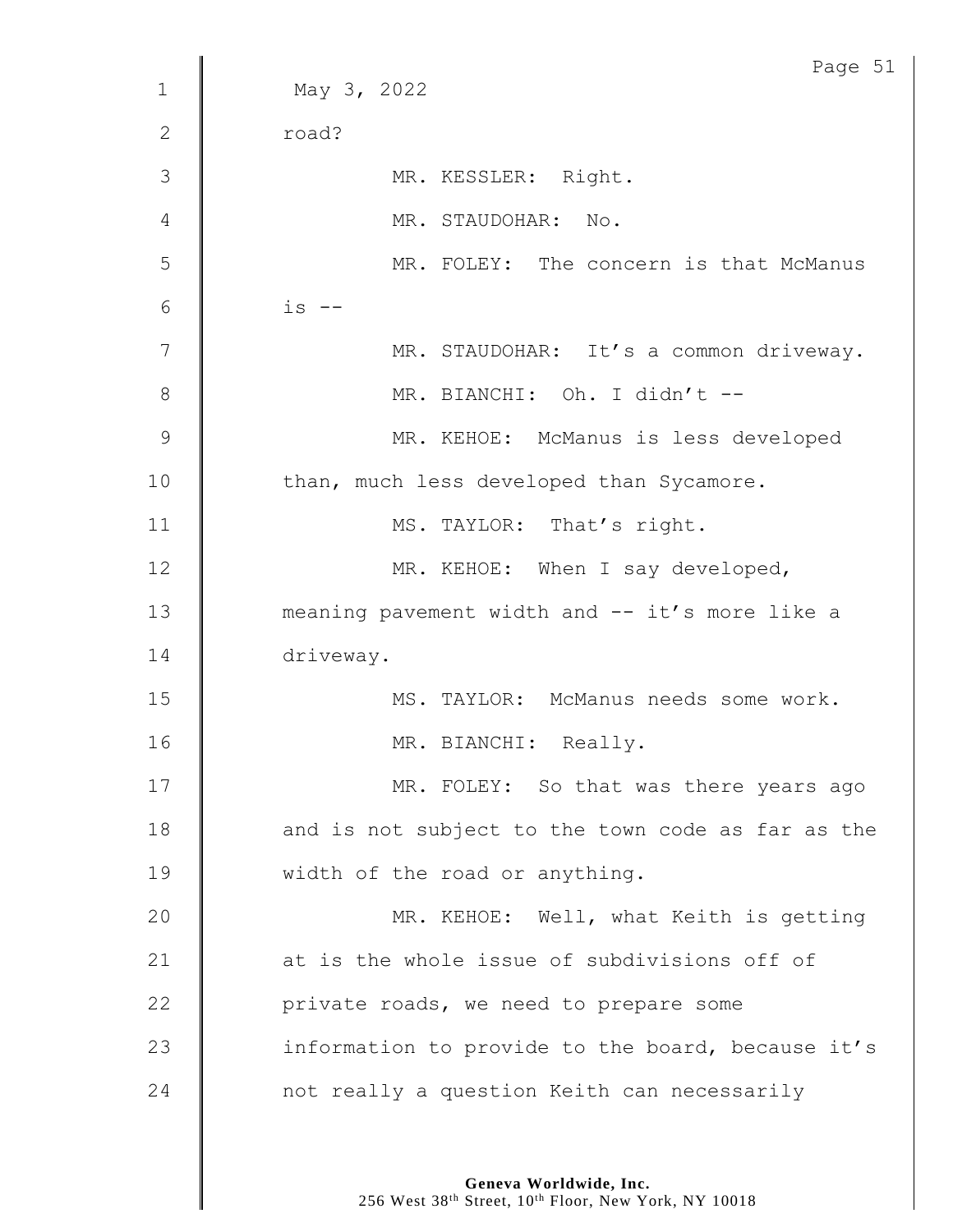|               | Page 52                                           |
|---------------|---------------------------------------------------|
| $\mathbf{1}$  | May 3, 2022                                       |
| 2             | answer, it's that we have to answer and provide   |
| $\mathcal{S}$ | you information on what the town's position is    |
| 4             | with respect to subdivisions off of private       |
| 5             | roads.                                            |
| $6\,$         | MR. BIANCHI: Right.                               |
| 7             | MR. FOLEY: I second.                              |
| $8\,$         | MR. BIANCHI: So we should move on?                |
| $\mathsf 9$   | MS. TAYLOR: Are we done for tonight? No           |
| 10            | more questions?                                   |
| 11            | MR. CUNNINGHAM: Madam Chair, can I                |
| 12            | summarize a few legal issues, just so both sides  |
| 13            | can respond? I think one of them is just          |
| 14            | clarifying the ownership of easement rights over  |
| 15            | Sycamore. A second is any authority supporting    |
| 16            | the ability to subdivide a lot on a private lot.  |
| 17            | And I think another issue that's outstanding is,  |
| 18            | and I'm not saying this issue confers a right to  |
| 19            | travel it, but how would the maintenance function |
| 20            | of the road if the new lot was added.             |
| 21            | MR. STAUDOHAR: If you could explain               |
| 22            | that last one [unintelligible] [00:47:43].        |
| 23            | MR. CUNNINGHAM: So, so right now,                 |
| 24            | there's an agreement written that has a           |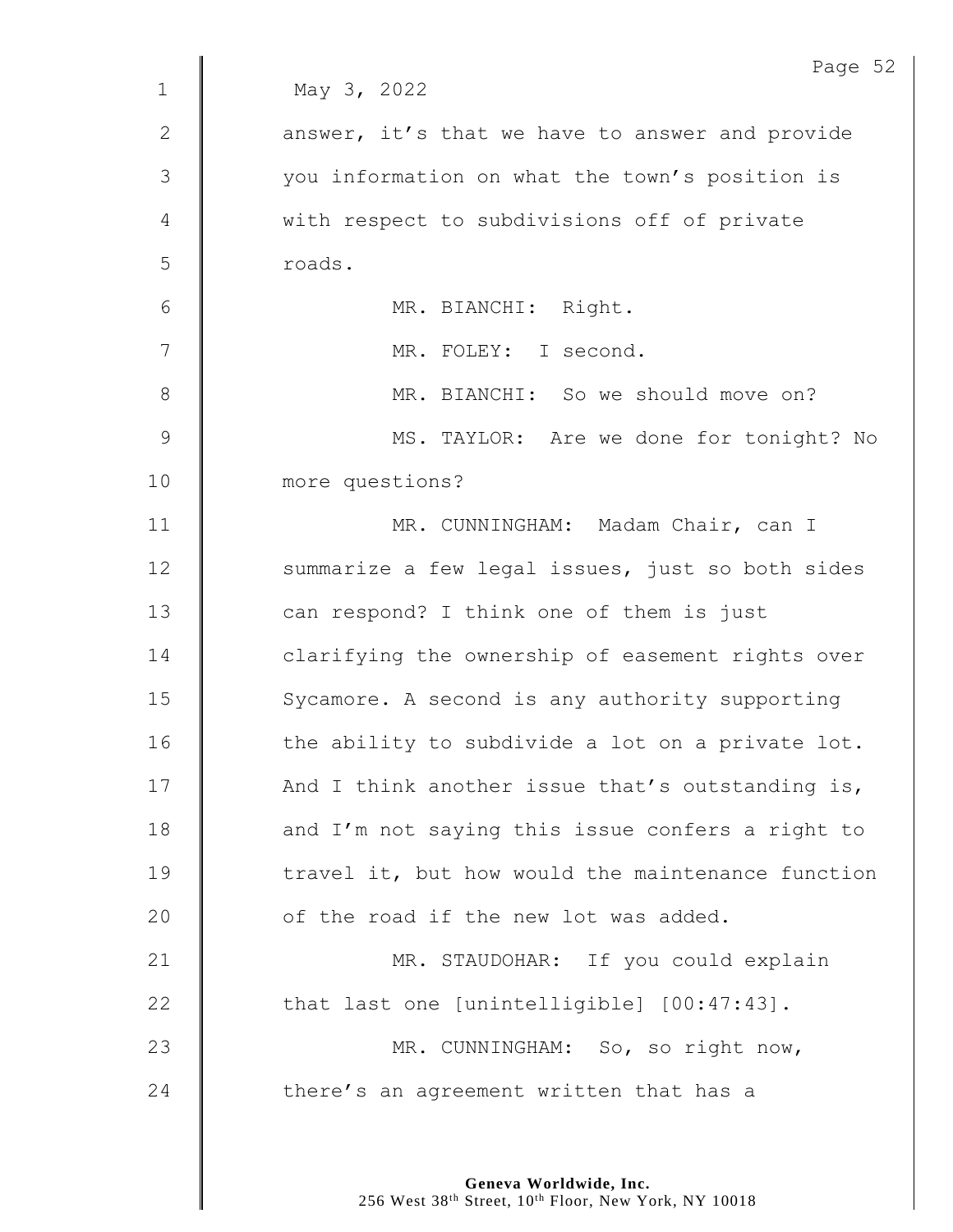| $\mathbf 1$    | Page 53<br>May 3, 2022                            |
|----------------|---------------------------------------------------|
| $\mathbf{2}$   |                                                   |
|                | percentage allotted deeds property, so how would  |
| $\mathfrak{Z}$ | that function meanwhile with that.                |
| 4              | MR. STAUDOHAR: Okay.                              |
| 5              | MR. BIANCHI: Madam Chair, I move that             |
| 6              | we adjourn the public hearing to the July         |
| 7              | meeting, and I guess before then we'll get a      |
| $8\,$          | report from counsel on the legal issues and then  |
| $\mathcal{G}$  | we can take up the site issues.                   |
| 10             | MR. KESSLER: Second.                              |
| 11             | MR. KEHOE: And, and just --                       |
| 12             | MR. STAUDOHAR: If I could just ask,               |
| 13             | what's the date of that --                        |
| 14             | MR. KEHOE: Yes, I was going to say that           |
| 15             | due to the July 4th holiday, we pushed it back to |
| 16             | the next week, so I believe the meeting is July   |
| 17             | 12th.                                             |
| 18             | MR. BIANCHI: Right.                               |
| 19             | MR. STAUDOHAR: Thank you very much.               |
| 20             | MS. TAYLOR: Alright.                              |
| 21             | MR. FOLEY: We got a second or?                    |
| 22             | MR. KESSLER: There is, yeah.                      |
| 23             | MR. BIANCHI: I made, he seconded.                 |
| 24             | MR. FOLEY: Oh, okay.                              |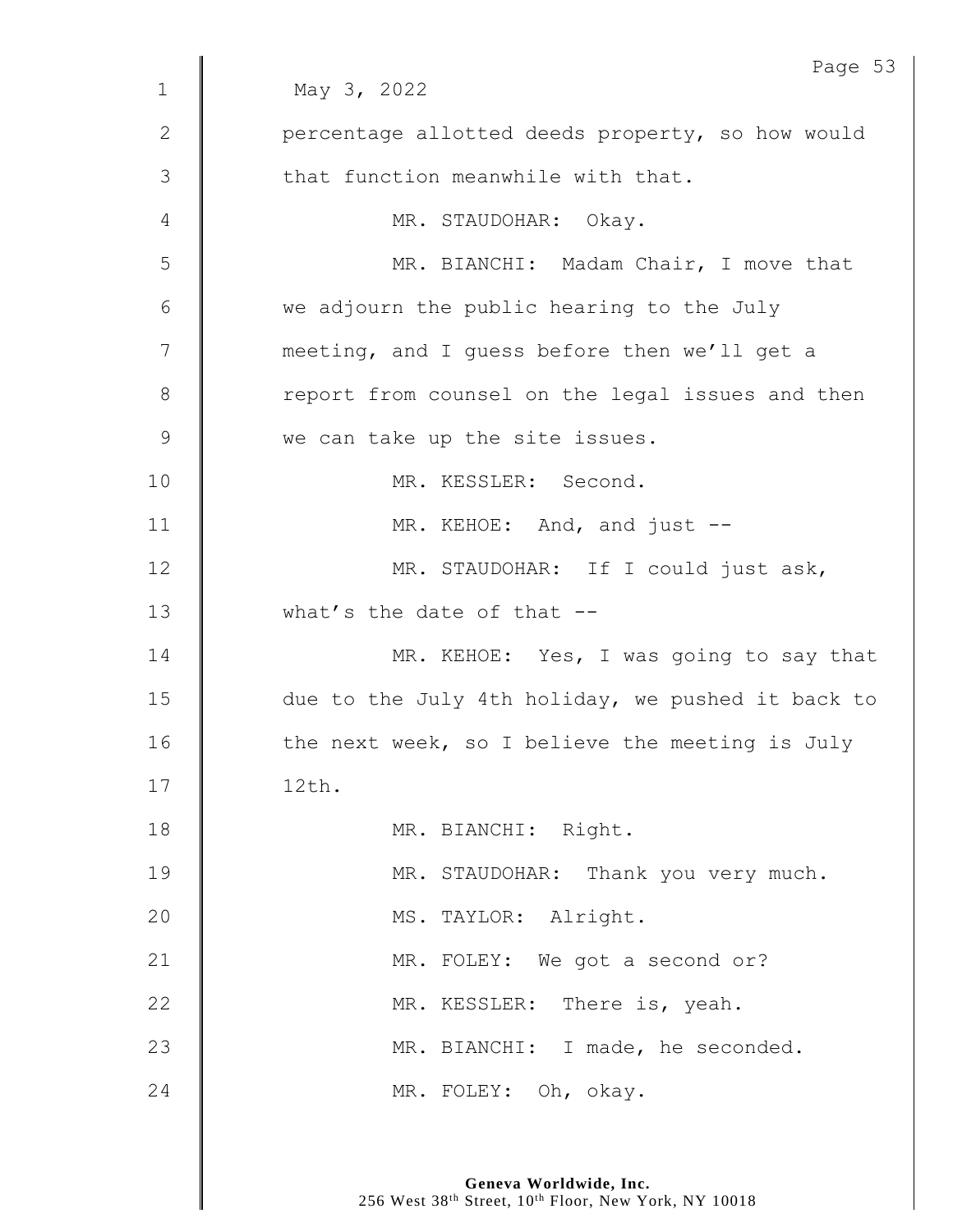| $\mathbf{1}$ | Page 54<br>May 3, 2022                            |
|--------------|---------------------------------------------------|
|              |                                                   |
| $\mathbf{2}$ | MS. TAYLOR: Oh, we did? I didn't hear             |
| 3            | it, I'm sorry. On the question?                   |
| 4            | MR. FOLEY: No, no question.                       |
| 5            | MS. TAYLOR: Okay. I'm losing my mind              |
| $6\,$        | here. All in favor?                               |
| 7            | MULTIPLE: Aye.                                    |
| $8\,$        | MS. TAYLOR: Opposed? Alright. The next            |
| $\mathsf 9$  | item for consideration is the application of PB   |
| 10           | 2022-4, the application of the Gurdjieff, how is  |
| 11           | that done?                                        |
| 12           | MR. MATT STEINBERG: Gurdjieff,                    |
| 13           | Gurdjieff is fine, yeah.                          |
| 14           | MS. TAYLOR: It's the application fo the           |
| 15           | Gurdjieff Foundation of New York for the property |
| 16           | of the Danish Home for the Aged, Inc., or         |
| 17           | Incorporated, for site plan approval and a        |
| 18           | special permit for a non-school curriculum        |
| 19           | program use of the property, located at 1065      |
| 20           | Quaker Bridge Road East, drawings, the latest     |
| 21           | revised drawings, April 20, 2022.                 |
| 22           | MR. STEINBERG: Good evening Madam                 |
| 23           | Chairperson and members of the board. We appeared |
| 24           | -- my name is Matt Steinberg, I'm an associate    |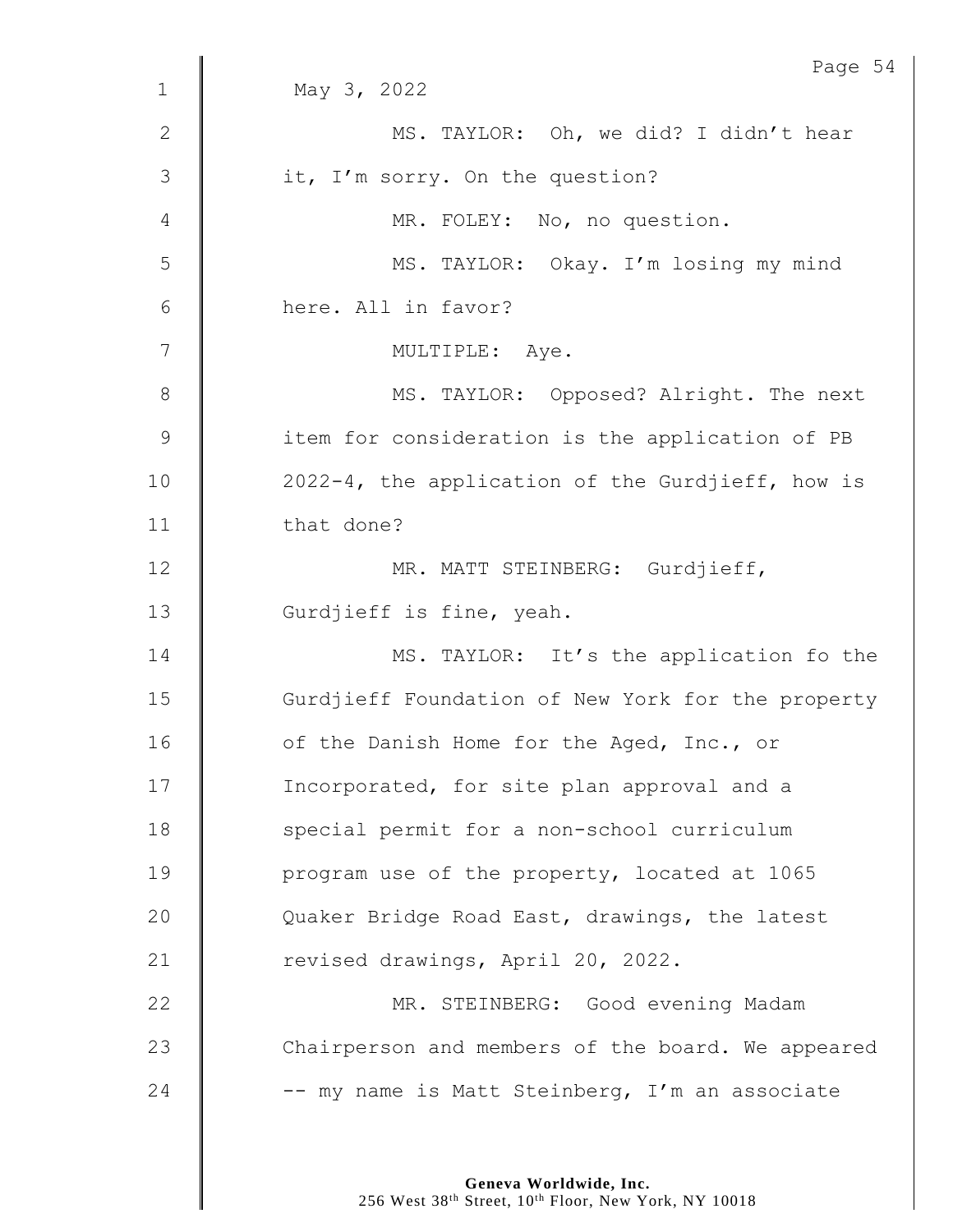1 May 3, 2022

2 with DTS Provident, based in White Plains. I'm 3 | here on behalf of the Gurdjieff Foundation. I'm 4 | iglined by Joe Gianolla and Lloyd Oestreicher from  $5 \parallel$  the Gurdjieff Foundation. They're here tonight.

6 We appeared before this board at the 7 | March meeting. I presented a brief summary of the 8 **a** application. The board had some questions. Since  $9 \parallel$  that time, we received a memo from the planning 10 | department. We provided a series of responses in 11 | vour packets. We also had an opportunity to speak 12 with your traffic consultant. They gave us some 13 | preliminary comments. We are in the process of  $14$   $\parallel$  collecting data to be able to provide a capacity 15 **analysis to this board for you to have your** 16 | traffic consultant review.

17 | We also, in the packets, we provided a 18 | number of exhibits trying to answer some of the 19 **questions that were raised, both in the memo from** 20 Mr. Kehoe and by the board at the previous 21 | meeting. This included a sample annual calendar.  $22$   $\parallel$  There was a number of questions about the use of 23  $\parallel$  the facility for the foundations' program. We 24  $\parallel$  briefly described it in our initial submission,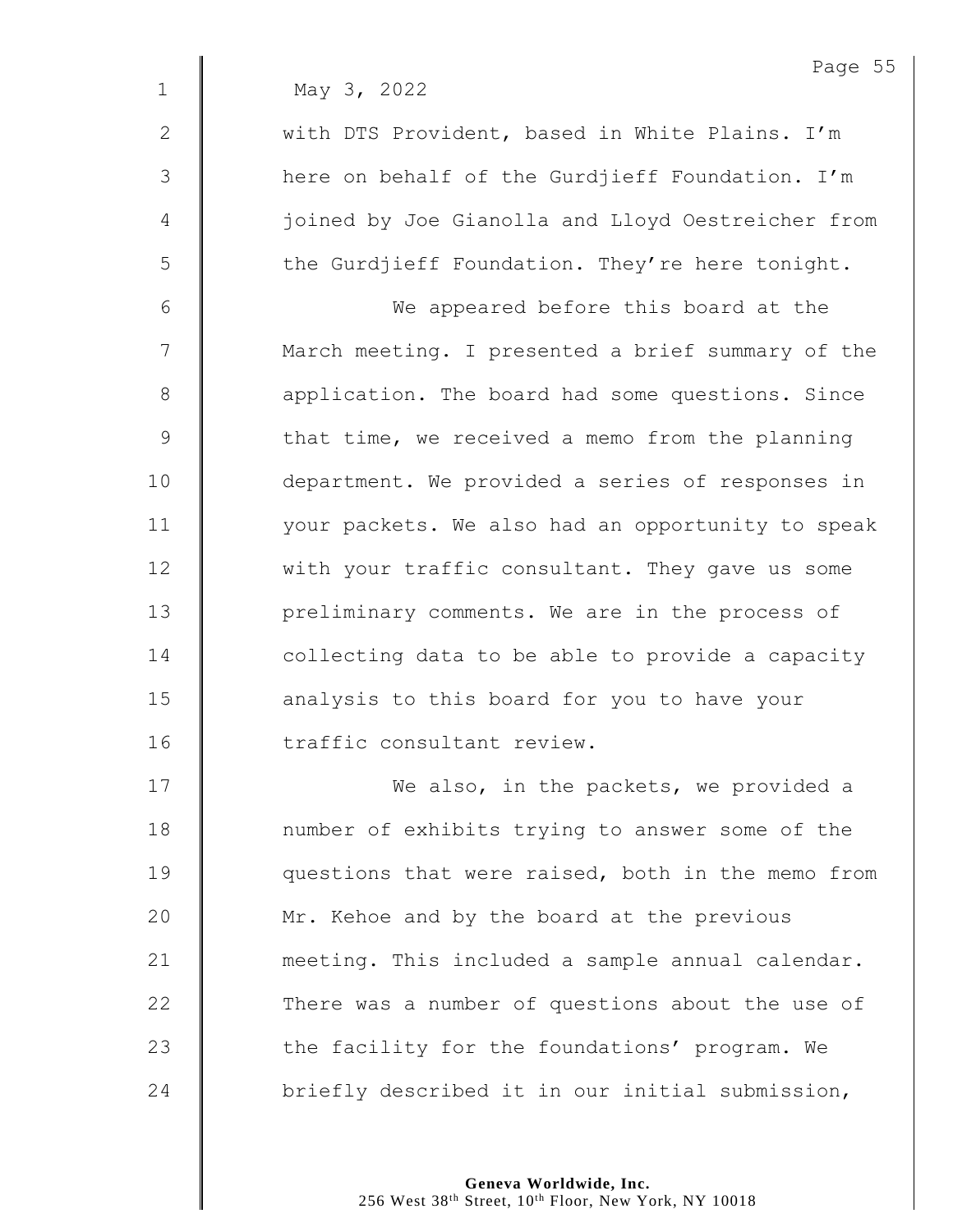|              | Page 56                                           |
|--------------|---------------------------------------------------|
| $\mathbf{1}$ | May 3, 2022                                       |
| $\mathbf{2}$ | but we thought it would be a better way to        |
| 3            | understand it would be to see it in a sample      |
| 4            | calendar. So essentially that shows an entire     |
| 5            | year of proposed programs. It gives the           |
| 6            | frequency, the duration, the number of            |
| 7            | anticipated members that would come to the        |
| 8            | facility and then the number of members that they |
| 9            | anticipate sleeping over during those programs.   |
| 10           | We also provided a floor plan of the              |
| 11           | existing Danish Home. It shows how the site is    |
| 12           | laid out today and some of the, what the bedrooms |
| 13           | and the other spaces. I think it will be useful   |
| 14           | for when you do schedule a site visit to help you |
| 15           | understand the facility as you walk through the   |
| 16           | former Danish Home building.                      |
| 17           | We provided an evaluation of the                  |
| 18           | existing onsite sanitary disposal system. There's |
| 19           | a number of existing septic systems that have     |
| 20           | been constructed over the years on the facility.  |
| 21           | So this describes a little bit about them. We are |
| 22           | in receipt of a comment from the Westchester      |
| 23           | Department of Health. As a change of use, this    |

24 will need an approval to use the existing septic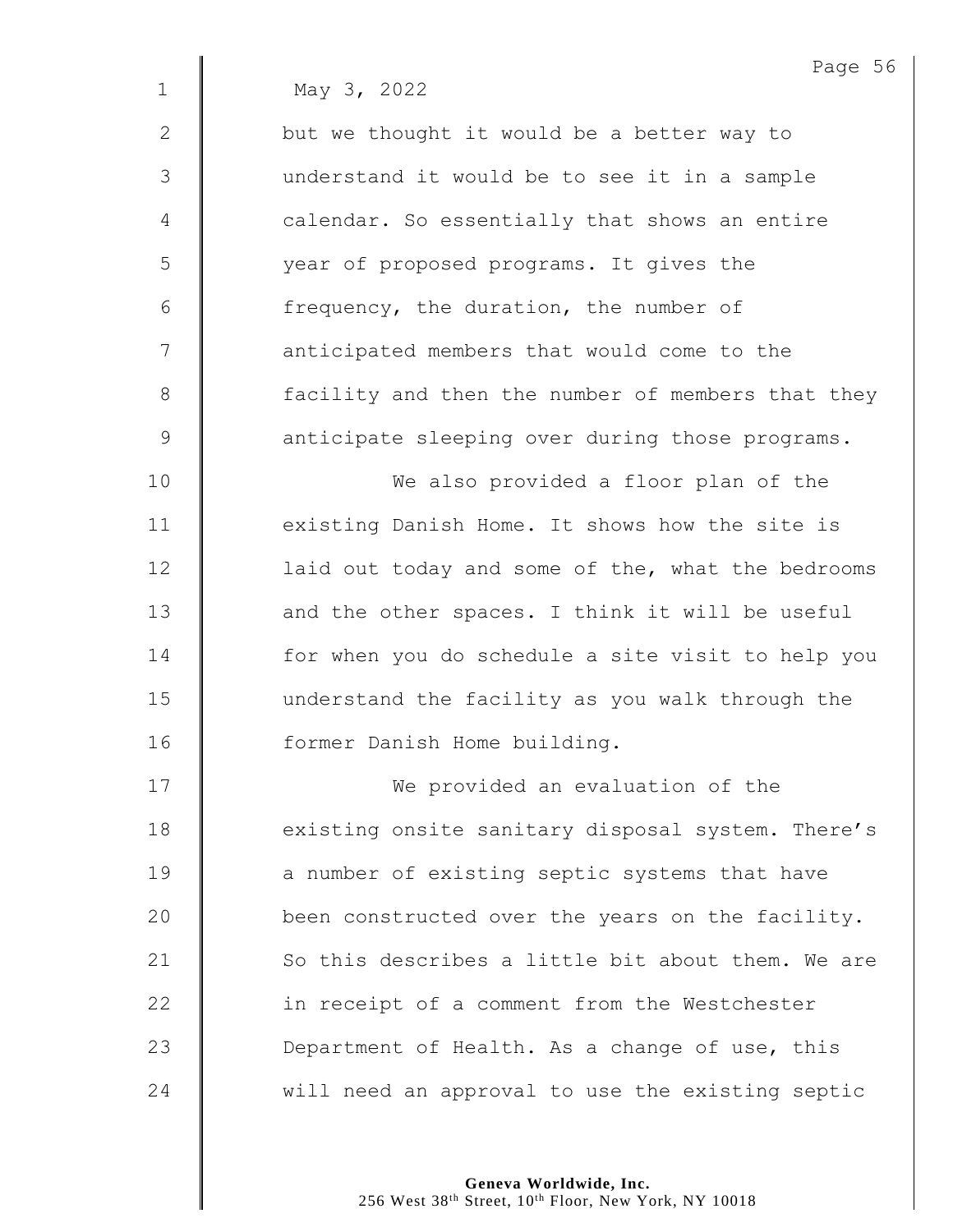|                | Page 57                                           |
|----------------|---------------------------------------------------|
| $\mathbf 1$    | May 3, 2022                                       |
| $\mathbf{2}$   | for the new use. So we will use that document as  |
| 3              | a starting point to have discussions with the     |
| $\overline{4}$ | health department about what documentation they   |
| 5              | need in order to approve this new use.            |
| $6\,$          | As you can see on the site plan, so this          |
| 7              | is the septic plan up on the screen now that      |
| $8\,$          | Chris brought us. The site is fairly large. It's  |
| $\mathcal{G}$  | about 48 acres. The septic systems are located on |
| 10             | the north side of the building. There's one for   |
| 11             | the original structure in that location, there's  |
| 12             | another one to the west which was constructed as  |
| 13             | part of a 1958 addition and then there's a newer  |
| 14             | system that is on the east side of the site that  |
| 15             | handles gray water and a grease trap for the      |
| 16             | kitchen facilities. So there's a few systems.     |
| 17             | The Danish Home was very good about               |
| 18             | maintaining these systems and having them pumped  |
| 19             | and cleaned regularly. So we're confident that    |
| 20             | they should hopefully work for this use, but      |
| 21             | we'll obviously have to discuss that with the     |

23 determination that the flows would match.

 $\parallel$  health department so that they can make the

**| Due** to the location of the site and the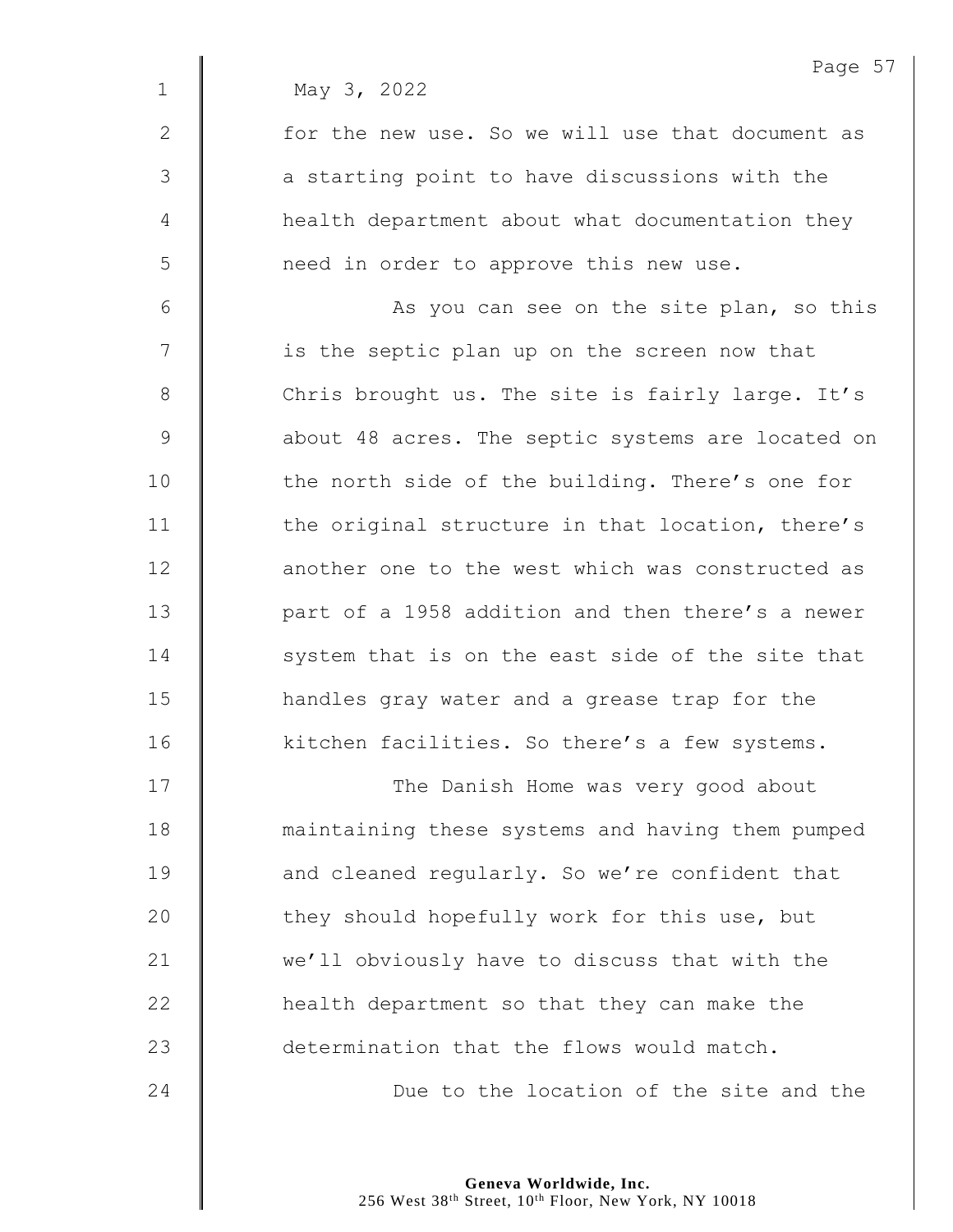|              | Page 58                                           |
|--------------|---------------------------------------------------|
| $\mathbf 1$  | May 3, 2022                                       |
| $\mathbf{2}$ | size, there is ample opportunity to do            |
| 3            | maintenance on these systems and to fix them or   |
| 4            | to modify them if needed.                         |
| 5            | We provided in the site plan drawing set          |
| 6            | that was requested, we provided an existing site  |
| 7            | plan. As I explained at the previous meeting, the |
| $8\,$        | Gurdjieff Foundation is excited for the           |
| $\mathsf 9$  | opportunity to be at this site. They chose it     |
| 10           | because they liked the existing facility and they |
| 11           | want to use it as it exists, to the extent        |
| 12           | possible.                                         |
| 13           | So the site plan is what the site plan            |
| 14           | is today. We provided the locations of the        |
| 15           | existing lighting. That was one of the comments   |
| 16           | from the planning department was about lighting.  |
| 17           | So there's a series of lights on the site today.  |
| 18           | The Foundation believes they are sufficient for   |
| 19           | their needs. It's a combination of manually       |
| 20           | operated lights, and then a few remote motion     |
| 21           | sensing lights in various locations.              |
| 22           | The nearest structure on the east side            |
| 23           | is the Lakewood Estate. It's about 500 feet from  |
| 24           | this property. The other properties to the south  |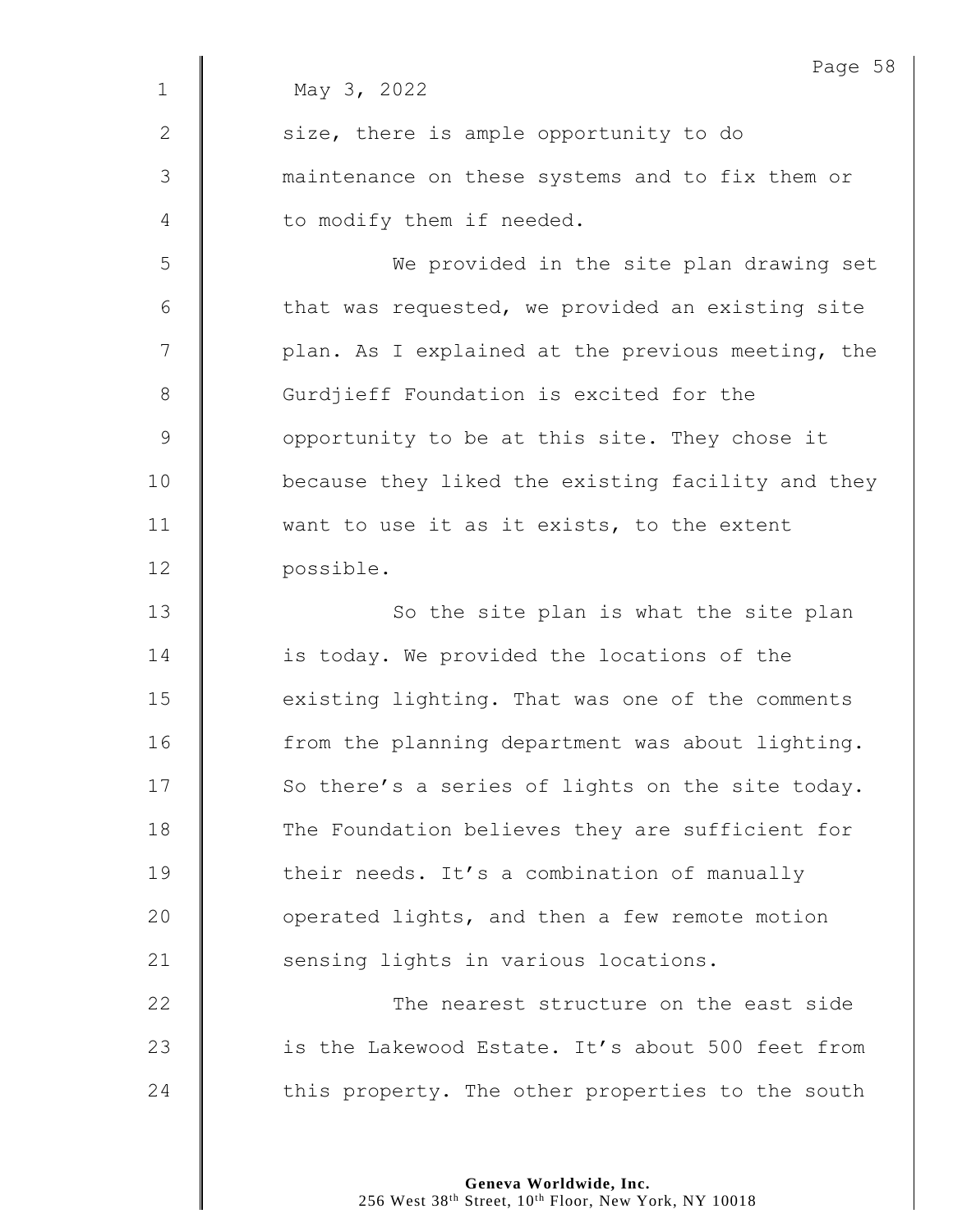|                | Page !                                           |
|----------------|--------------------------------------------------|
| $\mathbf 1$    | May 3, 2022                                      |
| $\mathbf{2}$   | and southwest are all over 1,000 feet from the   |
| 3              | property, the nearest resident structures.       |
| $\overline{4}$ | And then finally, there was some                 |
| 5              | questions about parking. So we've provided a     |
| $6\,$          | conceptual parking plan in the set, which is     |
| $\overline{7}$ | largely based on how the Danish Home was using   |
| $8\,$          | the facility and the site. They've had, in       |
| $\mathcal{G}$  | addition to having their normal operations of    |
| 10             | staff to come to the adult home when it was an   |
| 11             | adult home, they also occasionally had special   |
| 12             | events during the summer months, where they had  |
| 13             | to park additional cars. So this, the Gurdjieff  |
| 14             | Foundation would like to use the 37, the space   |
| 15             | that accommodates about 37 cars on the paved     |
| 16             | surfaces of the site for their normal, everyday  |
| 17             | use for the smaller programs. There is another   |
| 18             | about 57 spaces along the roadway where cars can |
| 19             | fully get off of the internal circulation roads  |
| 20             | and not block them and park along the grass. And |
| 21             | then there is some field space at the north end  |
| 22             | of the site to be used as additional overflow    |
| 23             | parking to provide approximately 135, or space   |
| 24             | for 135 vehicles that would not impede any       |

Page 59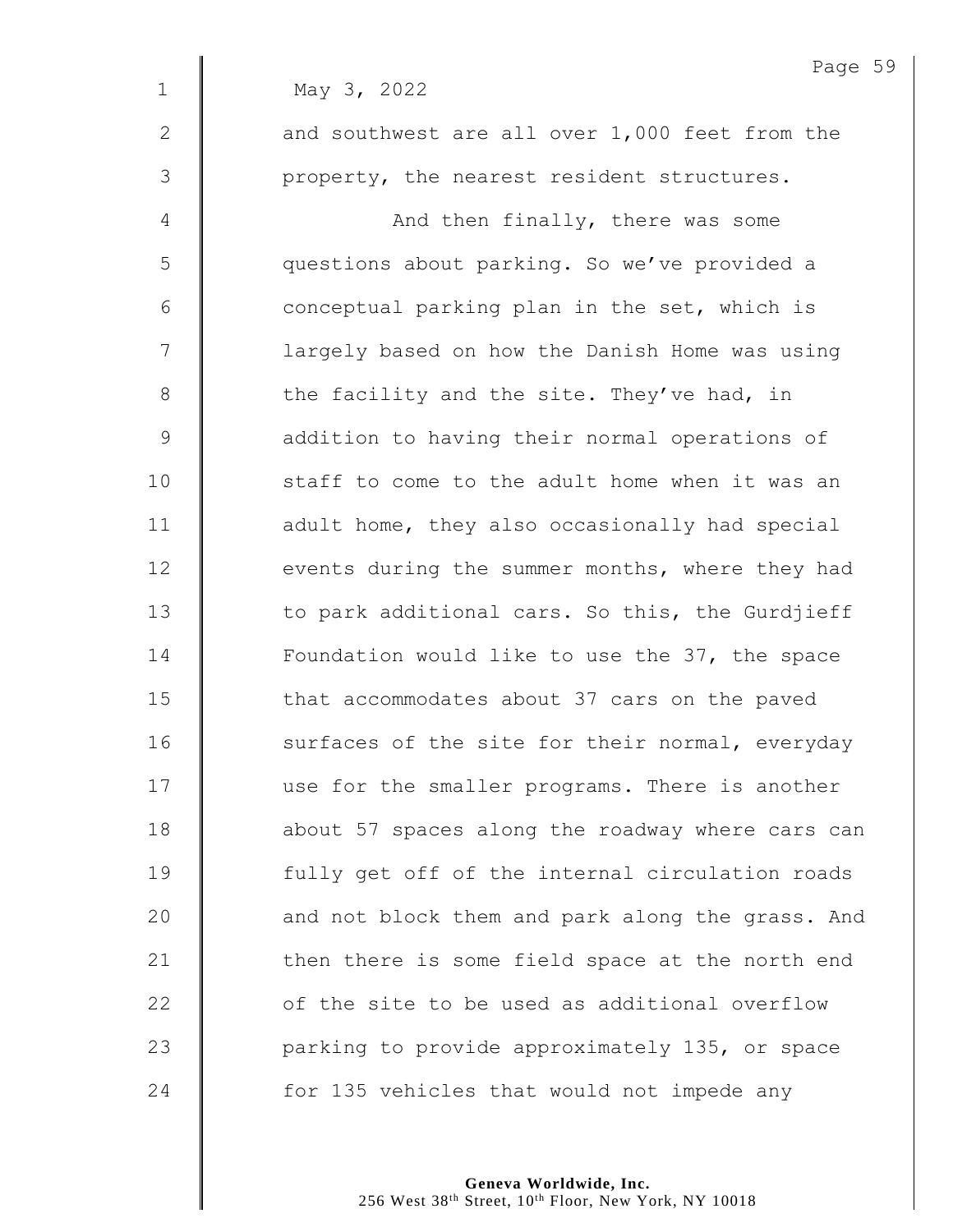|              | Page 60                                           |
|--------------|---------------------------------------------------|
| $\mathbf 1$  | May 3, 2022                                       |
| $\mathbf{2}$ | circulation on the site.                          |
| 3            | And then finally in your packets, we              |
| 4            | provided a narrative describing how this complies |
| 5            | with the special permit conditions and standards. |
| 6            | As we discussed last time, there was no           |
| 7            | definition of a nonschool curriculum program use, |
| $\,8\,$      | but we tried in that narrative to describe a      |
| 9            | little bit more about what the Gurdjieff          |
| 10           | Foundation is going to be using the site for, for |
| 11           | their programs, for their members and then how    |
| 12           | that would comply with the special permit         |
| 13           | standards that are contained in the zoning code.  |
| 14           | And I can answer any questions if you'd           |
| 15           | like.                                             |
| 16           | MR. BIANCHI: In terms of intensity of             |
| 17           | use, how would you compare the Danish Home        |
| 18           | activities with what you're proposing here?       |
| 19           | MR. STEINBERG: Sure. I mean it's                  |
| 20           | slightly different. So the Danish Home had 24     |
| 21           | residents in the adult home. They had staff that  |
| 22           | would come to the site on a daily basis. There    |
| 23           | were some staff that did live on the site. They   |
| 24           | would get food deliveries. I think initially      |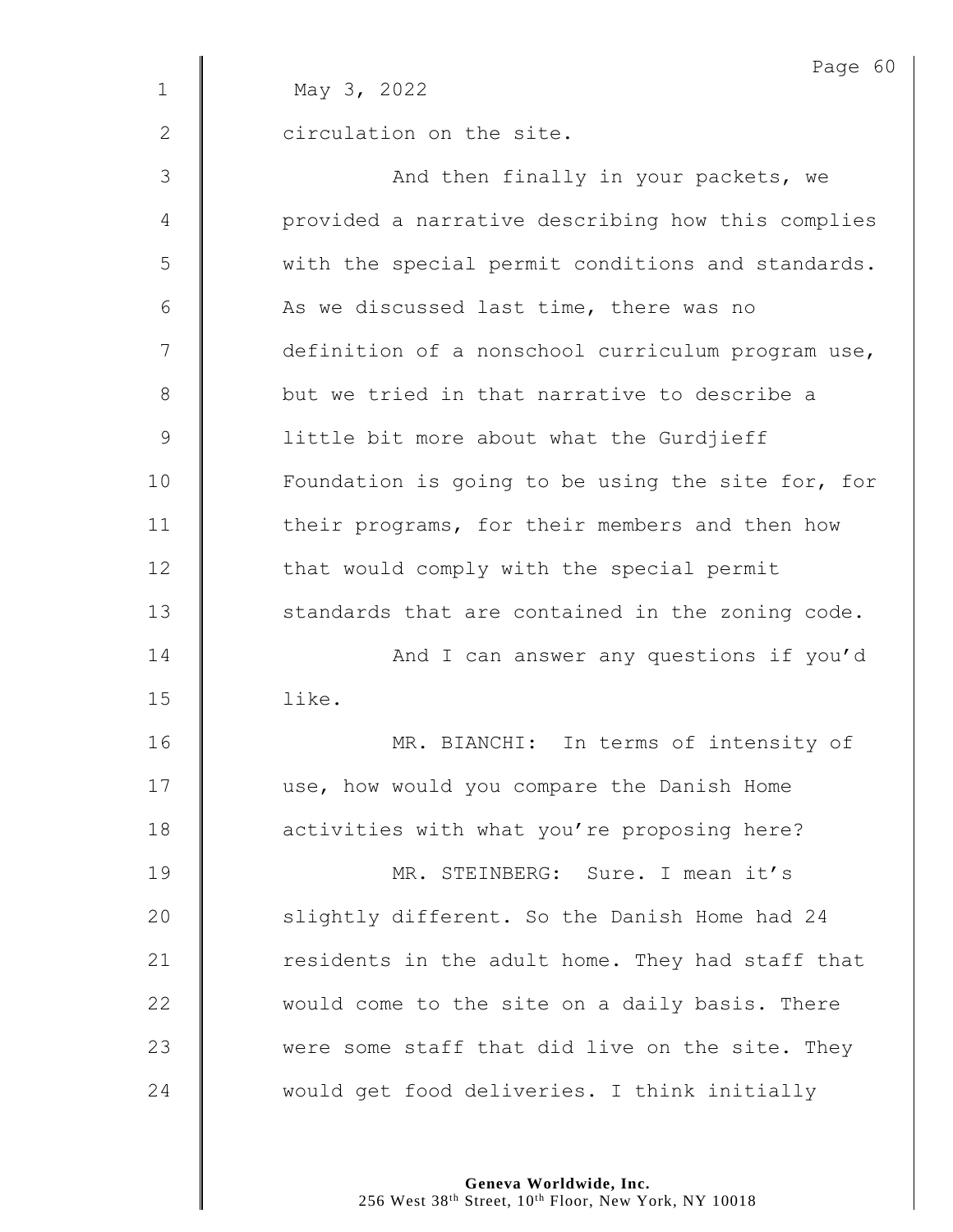|              | Page 61                                           |
|--------------|---------------------------------------------------|
| $\mathbf{1}$ | May 3, 2022                                       |
| $\mathbf{2}$ | early on, it was larger trucks, but then by the   |
| 3            | end, it was box trucks that would come to the     |
| 4            | site. They would have visitors that would come on |
| 5            | a daily basis. And then as I mentioned, they did  |
| 6            | have some special events and they would have      |
| 7            | families and other people come for the holidays   |
| $8\,$        | for different events.                             |
| 9            | The Gurdjieff Foundation would be using           |
| 10           | it for their member programs, so they would be    |
| 11           | coming, I think we described a little bit last    |
| 12           | time. For a weekend program, they may arrive over |
| 13           | a period on a Friday. So a number of them might   |
| 14           | come earlier in the day to set up for their       |
| 15           | program, start making some meals for when the     |
| 16           | others arrived, and then as other members were    |
| 17           | able to come from around the area, they would     |
| 18           | arrive. And then once they were on the site,      |
| 19           | generally they would remain on the site, because  |
| 20           | they would have programming during the weekend    |
| 21           | where they would do their readings, their         |
| 22           | meetings, their arts and crafts and things like   |
| 23           | of that nature.                                   |
|              |                                                   |

24 | So they would remain on the site, and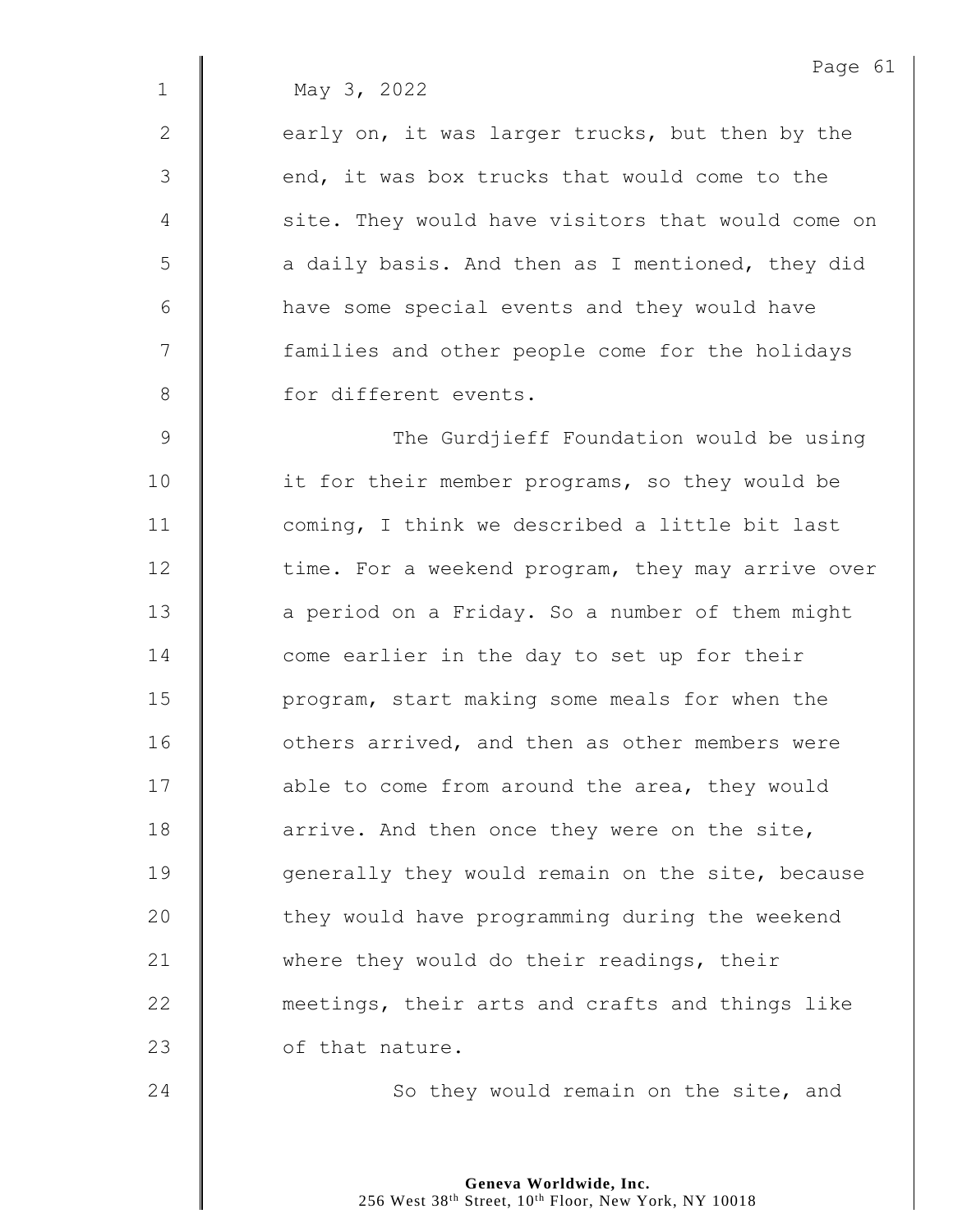1 May 3, 2022

2  $\parallel$  then at the end of their program, you know, the  $3 \parallel$  ones that stayed over would leave, the few that 4 were leaving on a daily basis would leave, you 5 | know, as they finished their programs for the 6 day. And that would happen on a Friday to a 7 | Sunday or from one weekend to the next weekend. 8 And then occasionally, there would be some night 9 meetings. 10 | So one of the things we're studying is 11  $\parallel$  the capacity -- we're looking at the roadway,

12 we're doing counts so that we can apply the 13 **proposed** use on to that.

14 **MR. KEHOE:** Just to touch upon that, 15 your firm now has a large traffic component to 16 it.

17 MR. STEINBERG: Sure.

18 **MR. KEHOE:** And they came up some ideas 19 **for the amount of traffic work they want to do** 20 **that was sent to our traffic consultant, which is** 21 | not AKRF on this case, it's Hudson Valley  $22$   $\parallel$  Engineering HVEA. They did NRP for us next door. 23 We had a Zoom meeting where they wanted some 24 | [unintelligible] [01:00:14] said some specific

> **Geneva Worldwide, Inc.** 256 West 38<sup>th</sup> Street, 10<sup>th</sup> Floor, New York, NY 10018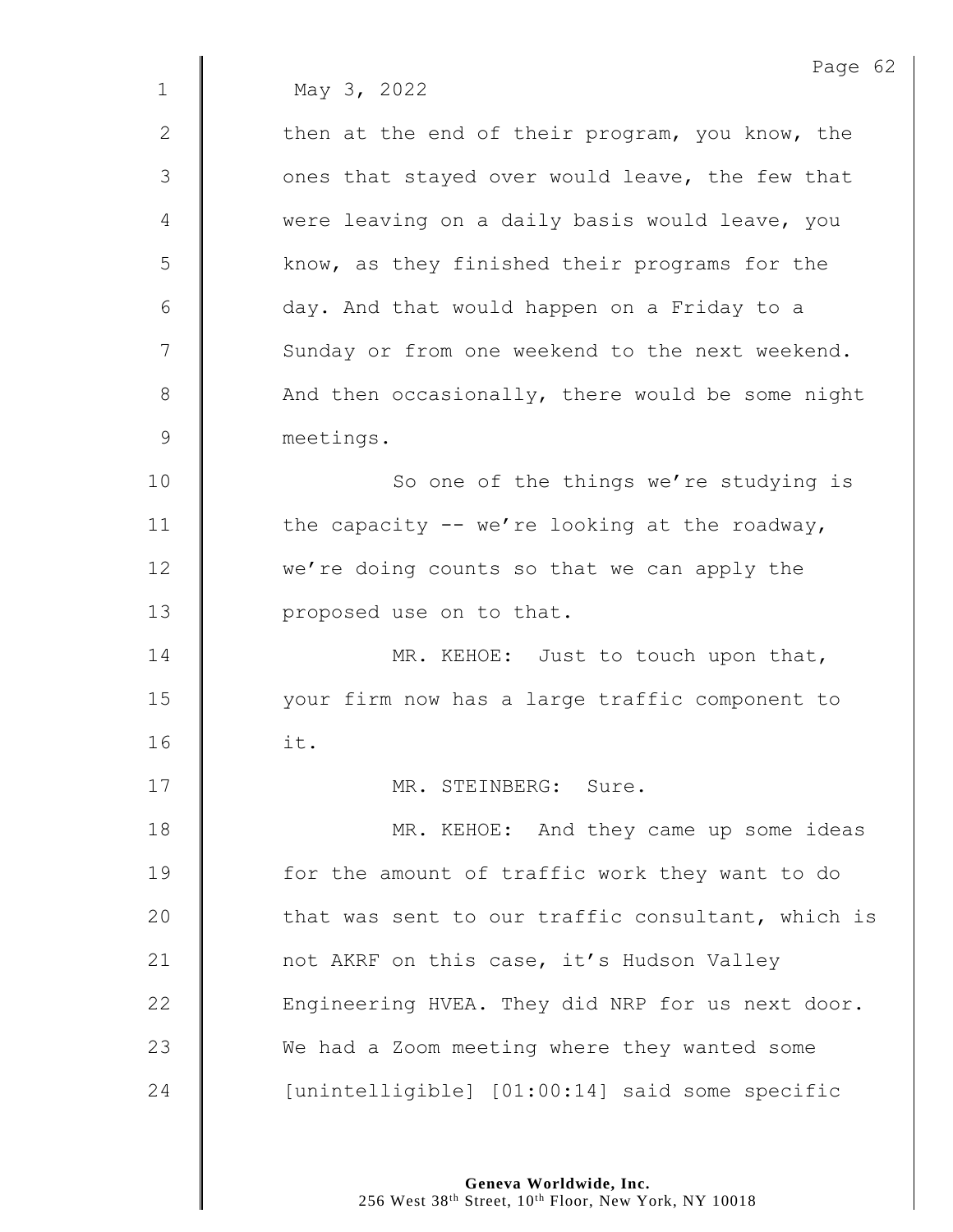|                | Page 63                                           |
|----------------|---------------------------------------------------|
| $\mathbf{1}$   | May 3, 2022                                       |
| 2              | counts whether they're in person counts or        |
| $\mathfrak{Z}$ | counters being put on the road to actually get a  |
| 4              | real world example of some of the traffic that's  |
| 5              | out there now. So that scope hasn't been          |
| 6              | finalized yet, but we'll get that to you when     |
| 7              | it's finalized.                                   |
| 8              | MR. BIANCHI: Yeah, I was going to ask             |
| $\mathsf 9$    | for that.                                         |
| 10             | MR. STEINBERG: Yeah, so we'll be                  |
| 11             | working on that to present to the board. So I     |
| 12             | hope that answers the question. It's a different, |
| 13             | it's a slightly different use, it's a different   |
| 14             | timeframe that people would be coming.            |
| 15             | MR. BIANCHI: Rather than a continuous             |
| 16             | use, it looks like a periodic use being proposed? |
| 17             | MR. STEINBERG: Right, being more                  |
| 18             | periodic. And I think the calendar, hopefully     |
| 19             | does a better job at describing sort of the       |
| 20             | period and the durations that that would happen.  |
| 21             | And obviously, things would change if the weather |
| 22             | was bad, they would not hold a program, so they   |
| 23             | might not use the facility.                       |
| 24             | MR. BIANCHI: It varies between 20 and             |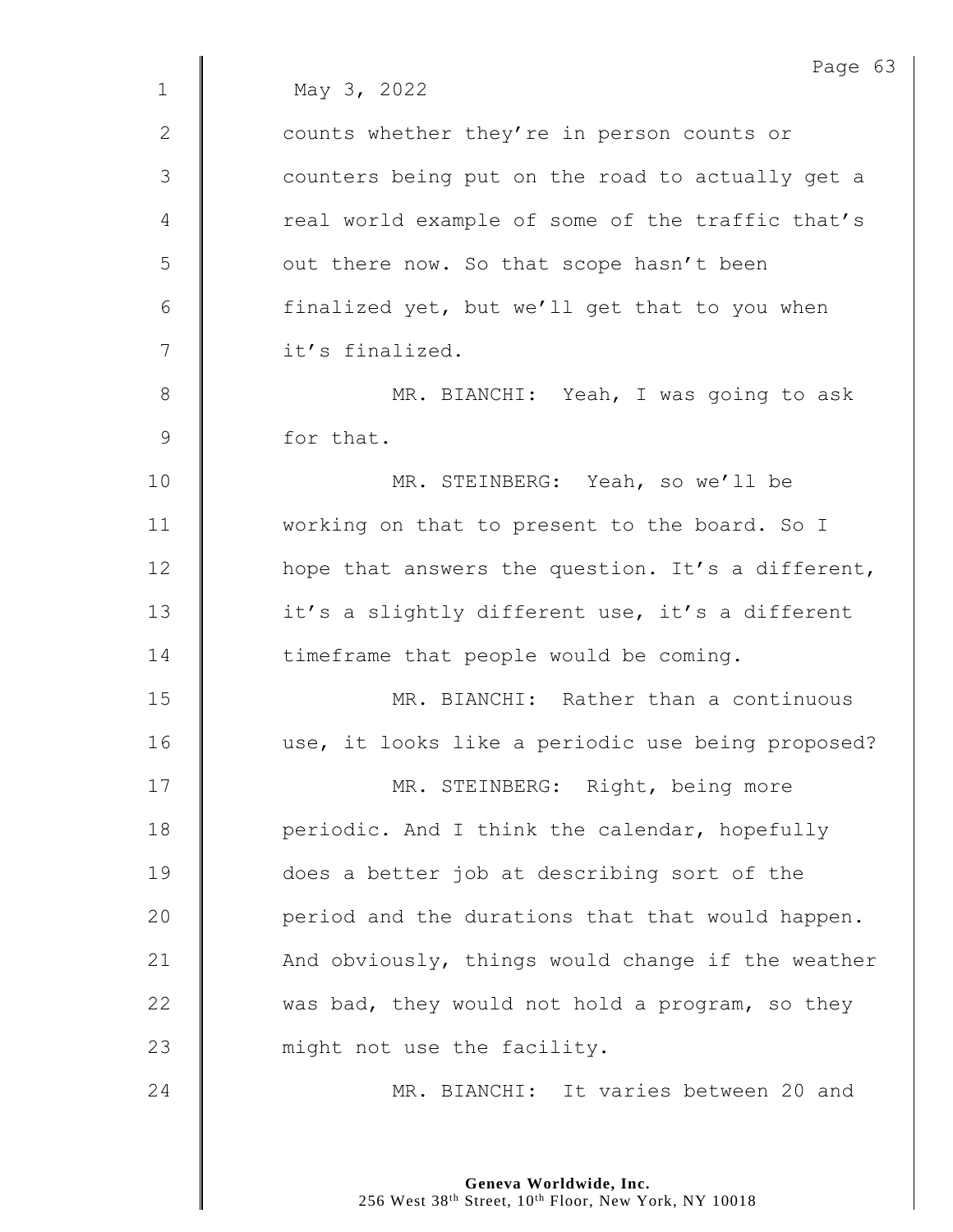|                | Page 64                                    |
|----------------|--------------------------------------------|
| $\mathbf{1}$   | May 3, 2022                                |
| 2              | 40 people I see.                           |
| $\mathfrak{Z}$ | MR. STEINBERG: Right, depending on,        |
| 4              | right, depending on the program.           |
| 5              | MR. BIANCHI: [unintelligible]              |
| $6\,$          | [01:01:05] people on the weekend possible. |
| 7              | MR. STEINBERG: Correct.                    |
| 8              | MR. BIANCHI: Okay.                         |
| $\mathsf 9$    | MR. KESSLER: How long has the              |
| 10             | foundation been in existence?              |
| 11             | MR. STEINBERG: Since 1953.                 |
| 12             | MS. TAYLOR: Okay, no questions?            |
| 13             | MR. BIANCHI: We should do a site visit     |
| 14             | on this.                                   |
| 15             | MS. TAYLOR: Well --                        |
| 16             | MR. BIANCHI: Are we ready for that?        |
| 17             | MS. TAYLOR: Yeah.                          |
| 18             | MR. BIANCHI: Want me to take it?           |
| 19             | MS. TAYLOR: Sure.                          |
| 20             | MR. BRAD SCHWARTZ: Madam Chair, can I      |
| 21             | be heard very briefly on this?             |
| 22             | MS. TAYLOR: I'm sorry?                     |
| 23             | MR. SCHWARTZ: Can I be heard very          |
| 24             | briefly on this, 30 seconds, I promise.    |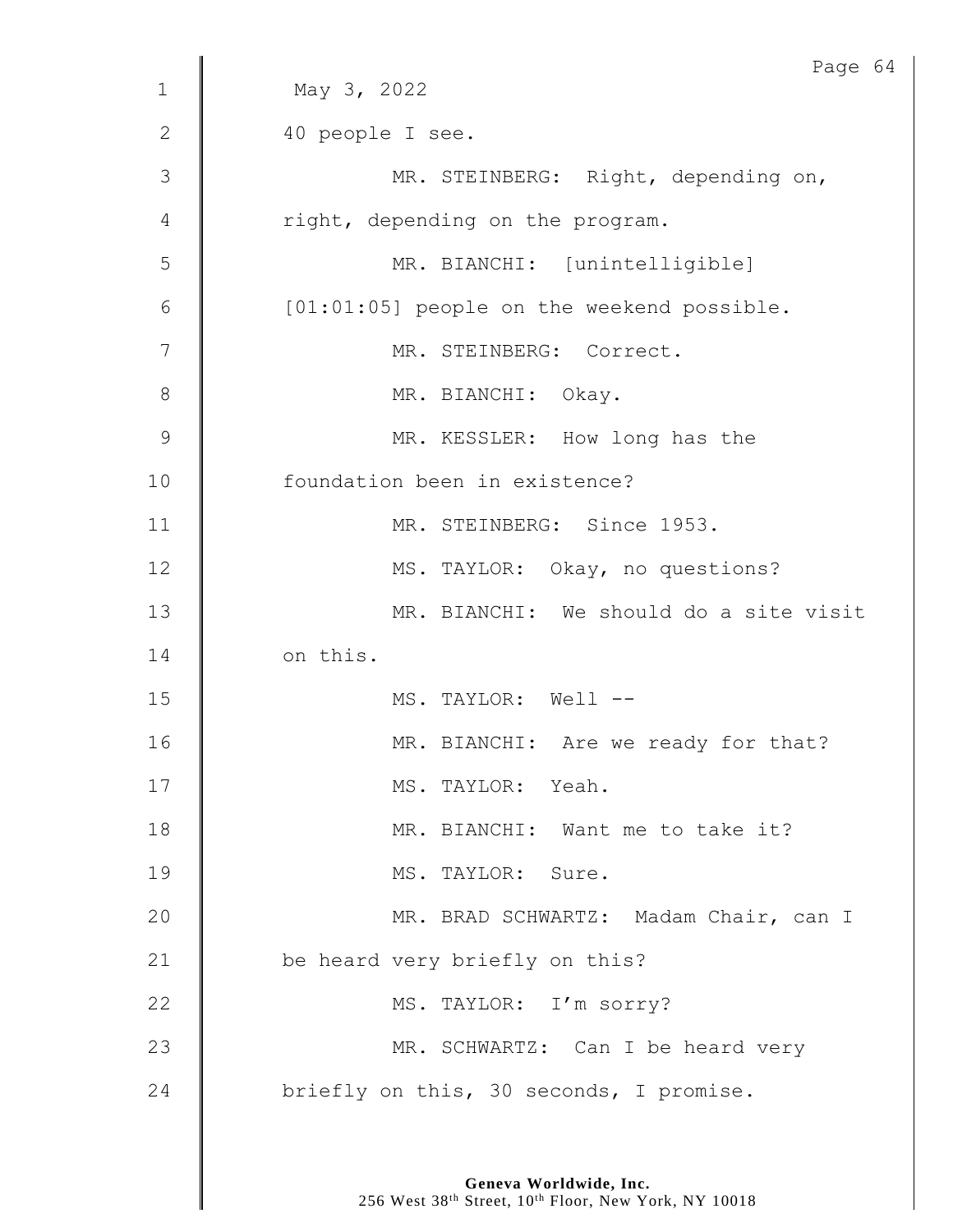|              | Page 65                                           |
|--------------|---------------------------------------------------|
| $\mathbf{1}$ | May 3, 2022                                       |
| 2            | MS. TAYLOR: Alright.                              |
| 3            | MR. SCHWARTZ: Good evening, Brad                  |
| 4            | Schwartz from Zarin & Steinmetz. I just wanted to |
| 5            | let the board know that our firm has been         |
| 6            | retained by the Greater Teatown Alliance, which   |
| 7            | is a community group distinct from CRHISD, but    |
| 8            | it's a community group that has concerns about    |
| 9            | the cumulative impacts about another potential    |
| 10           | commercial use introduced in this area. So we're  |
| 11           | monitoring, we'll participate during the public   |
| 12           | hearing process. I just wanted to let the         |
| 13           | planning board know.                              |
| 14           | MS. TAYLOR: Alright.                              |
| 15           | MR. SCHWARTZ: Thank you.                          |
| 16           | MR. KIMMERLING: Is there overlap with             |
| 17           | CRHISD?                                           |
| 18           | MR. SCHWARTZ: There may be a little               |
| 19           | bit, but it's distinct. There's a large group     |
| 20           | that's not overlap.                               |
| 21           | MR. KIMMERLING: Okay.                             |
| 22           | MR. FOLEY: I, I have a question. Again,           |
| 23           | I read the EIF and I always look at the nos, or   |
| 24           | the unchecked. On the last page of the 13 pages   |
|              |                                                   |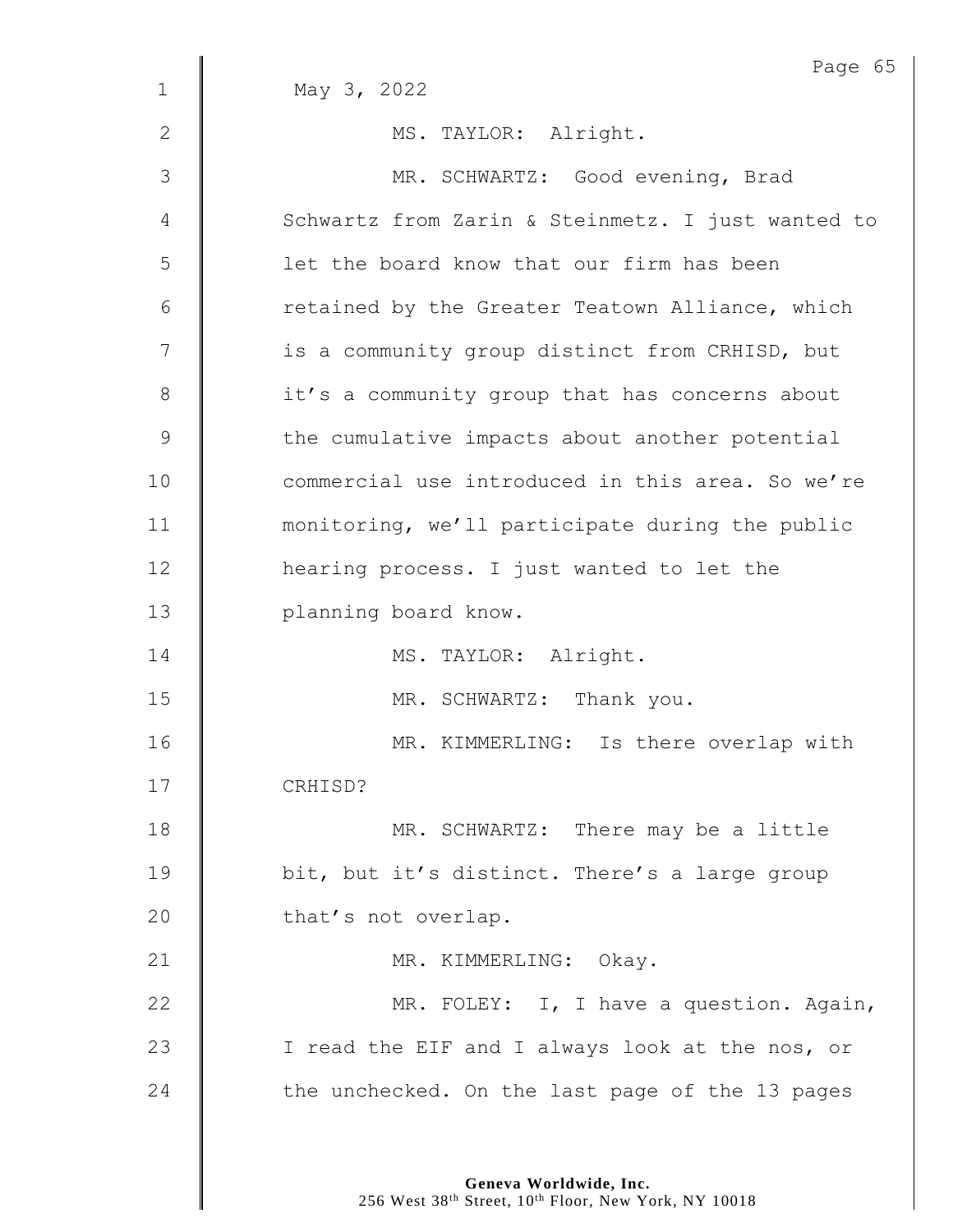|             | Page 66                                           |
|-------------|---------------------------------------------------|
| $\mathbf 1$ | May 3, 2022                                       |
| 2           | of your EIS, let me just focus on them, you're    |
| 3           | saying no, that it's not in any corridor of any   |
| 4           | recreational river or anything. Is not the Hudson |
| 5           | and/or certainly the Croton River fairly close to |
| 6           | the property? You answered it as a no and in the  |
| 7           | other part of it you didn't answer.               |
| $8\,$       | MR. STEINBERG: With regard to the wild            |
| 9           | and scenic rivers?                                |
| 10          | MR. FOLEY: Yeah, the last question.               |
| 11          | MR. STEINBERG: I can confirm that. Some           |
| 12          | of these questions are automatically generated as |
| 13          | part of DEC's database. We can take a little      |
| 14          | further look to make sure that there wasn't a     |
| 15          | mistake in DEC's how far the buffer is for those  |
| 16          | rivers and whether or not the Croton is           |
| 17          | considered that. And if we have to amend that, we |
| 18          | can definitely change it to a yes.                |
| 19          | MR. FOLEY: Alright. It sounds like it's           |
| 20          | just boilerplate technicality.                    |
| 21          | MR. KEHOE: Just along those lines                 |
| 22          | though, you did declare yourselves, your intent   |
| 23          | to be lead agent. I had to wait for the applicant |
| 24          | to prepare the site plan more or less. So I did   |
|             |                                                   |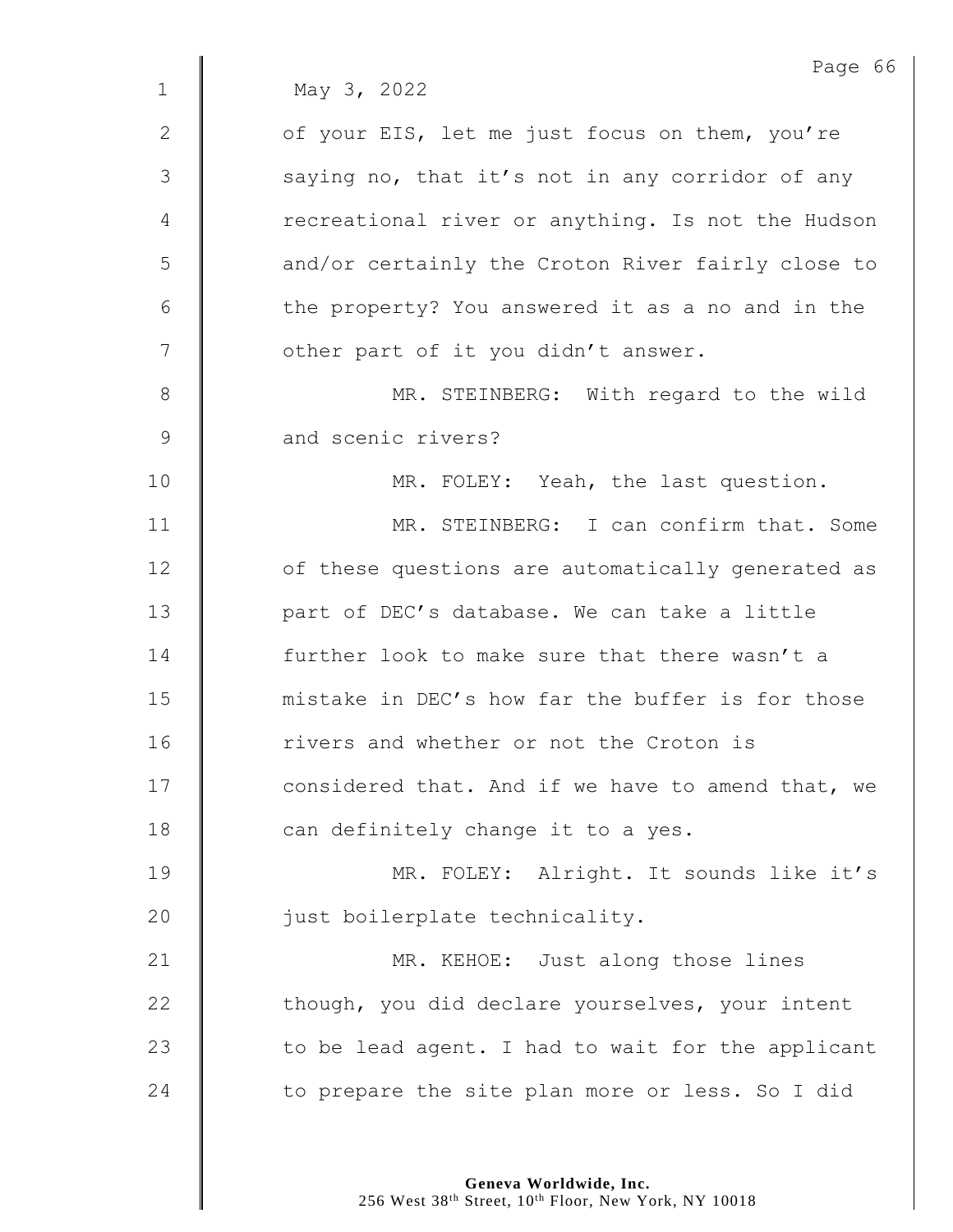|               | Page 67                                         |
|---------------|-------------------------------------------------|
| $\mathbf 1$   | May 3, 2022                                     |
| 2             | send out a lead agency notice to the Aqueduct   |
| 3             | State Park, the Village of Croton, the county   |
| 4             | health department and the county planning       |
| 5             | department. So I haven't heard back from the    |
| 6             | state parks yet.                                |
| 7             | MR. FOLEY: Okay. So they didn't see it,         |
| $8\,$         | okay. Alright.                                  |
| $\mathcal{G}$ | MR. BIANCHI: Okay. Madam Chair, I move          |
| 10            | that we refer, referring back to? Is that --    |
| 11            | MR. KEHOE: You're going to schedule a           |
| 12            | site inspection.                                |
| 13            | MR. BIANCHI: Refer it back and set a            |
| 14            | site inspection, I don't know what the date is. |
| 15            | MR. KEHOE: Sunday, June 5th.                    |
| 16            | MR. BIANCHI: Sunday, June 5th.                  |
| 17            | MR. KEHOE: And we'll be out there at            |
| 18            | 9:00 in the morning.                            |
| 19            | MR. KIMMERLING: Okay. Second.                   |
| 20            | MS. TAYLOR: Thank you very much. On the         |
| 21            | question? All in favor?                         |
| 22            | MULTIPLE: Aye.                                  |
| 23            | MS. TAYLOR: Opposed? Alright. Very              |
| 24            | good, thank you.                                |
|               |                                                 |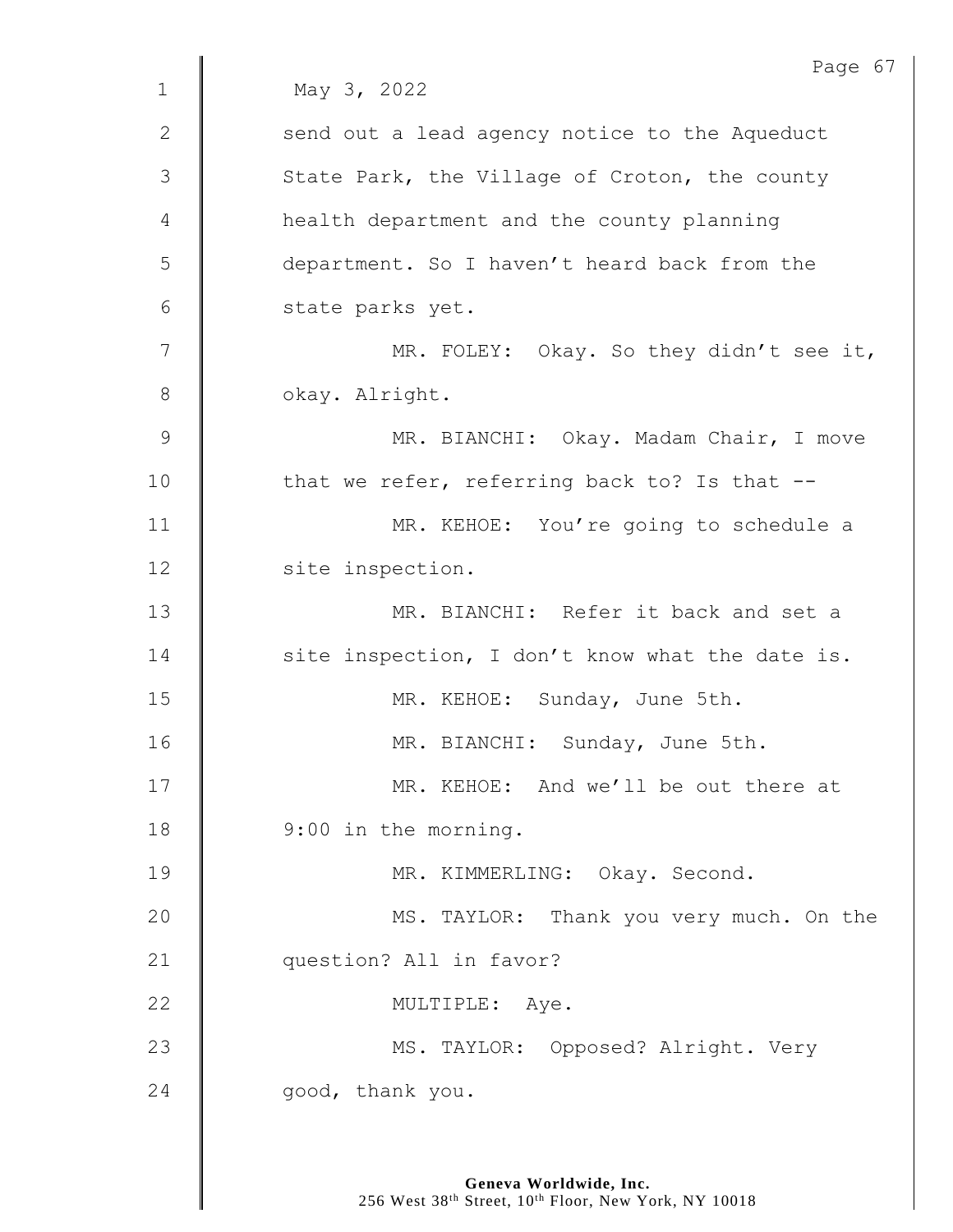|                | Page 68                                          |
|----------------|--------------------------------------------------|
| $\mathbf{1}$   | May 3, 2022                                      |
| $\mathbf{2}$   | MR. STEINBERG: Thank you very much.              |
| $\mathfrak{Z}$ | MS. TAYLOR: Alrightie. The next item on          |
| 4              | our agenda is PBX 2019-5, the application of     |
| 5              | Homeland Towers, LLC and New York SMSA Limited   |
| 6              | Partnership, dba Verizon Wireless for the        |
| 7              | property of Bezo Enterprises LLC for site        |
| $\,8\,$        | development plan approval and special permit for |
| $\mathcal{G}$  | a proposed public utility personal wireless      |
| 10             | facility, which is a telecommunications tower on |
| 11             | a portion of a six-acre parcel of property       |
| 12             | located at 52 Montrose Station Road. The latest  |
| 13             | revised drawings August 5, 2021. Good evening.   |
| 14             | MR. MICHAEL SHERIDAN: Good evening,              |
| 15             | chair and members of the board. My name is       |
| 16             | Michael Sheridan. I'm an attorney with Snyder &  |
| 17             | Snyder, LLP, the attorneys for Homeland Towers   |
| 18             | LLC and New York SMSA Limited Partnership, dba   |
| 19             | Verizon Wireless in connection with this         |
| 20             | application. As you may or may not recall, this  |
| 21             | application was before this board several years  |
| 22             | ago, starting in 2019 when it was solely a       |
| 23             | Verizon Wireless Application.                    |
| 24             | Since that time, we have addressed nu,           |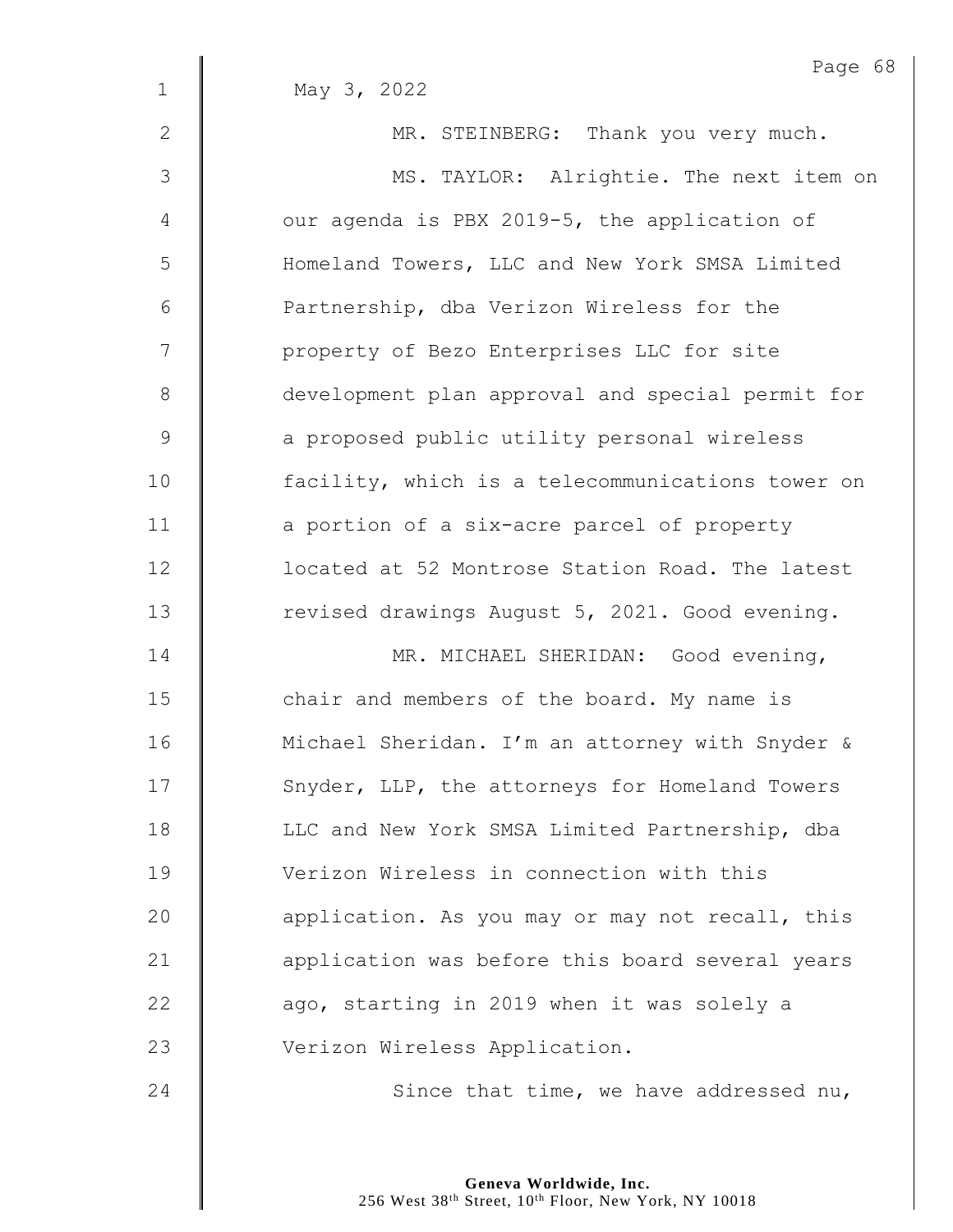1 May 3, 2022

2 | LLP, the attorneys for Homeland Towers LLC and 3 | New York SMSA Limited Partnership, dba Verizon 4 | Wireless in connection with this application. As 5 | vou may or may not recall, this application was 6 | before this board several years ago, starting in 7 | 2019 when it was solely a Verizon Wireless 8 Application.

9 || Since that time, we have addressed 10 | numerous comments provided by not only this board 11 **but the board's consultants.** In fact, as of 12 **August of 2021, the facility was redesigned where**  $13$   $\parallel$  the tower went from being a lattice tower higher 14 up on the property to now it's a monopole, which 15 **is lower on the property.** 

16 | The tower itself is the same height, but 17 | it will be placed lower on the property, 18 **approximately 35 feet lower than was previously** 19 **in the application.** 

20 | Ragain, we're here tonight with -- we're 21 | now with the co-applicant is Homeland Towers. 22 We're moving forward with that with Verizon 23 | Wireless still needed the facility to provide 24  $\parallel$  coverage to an area where there is a significant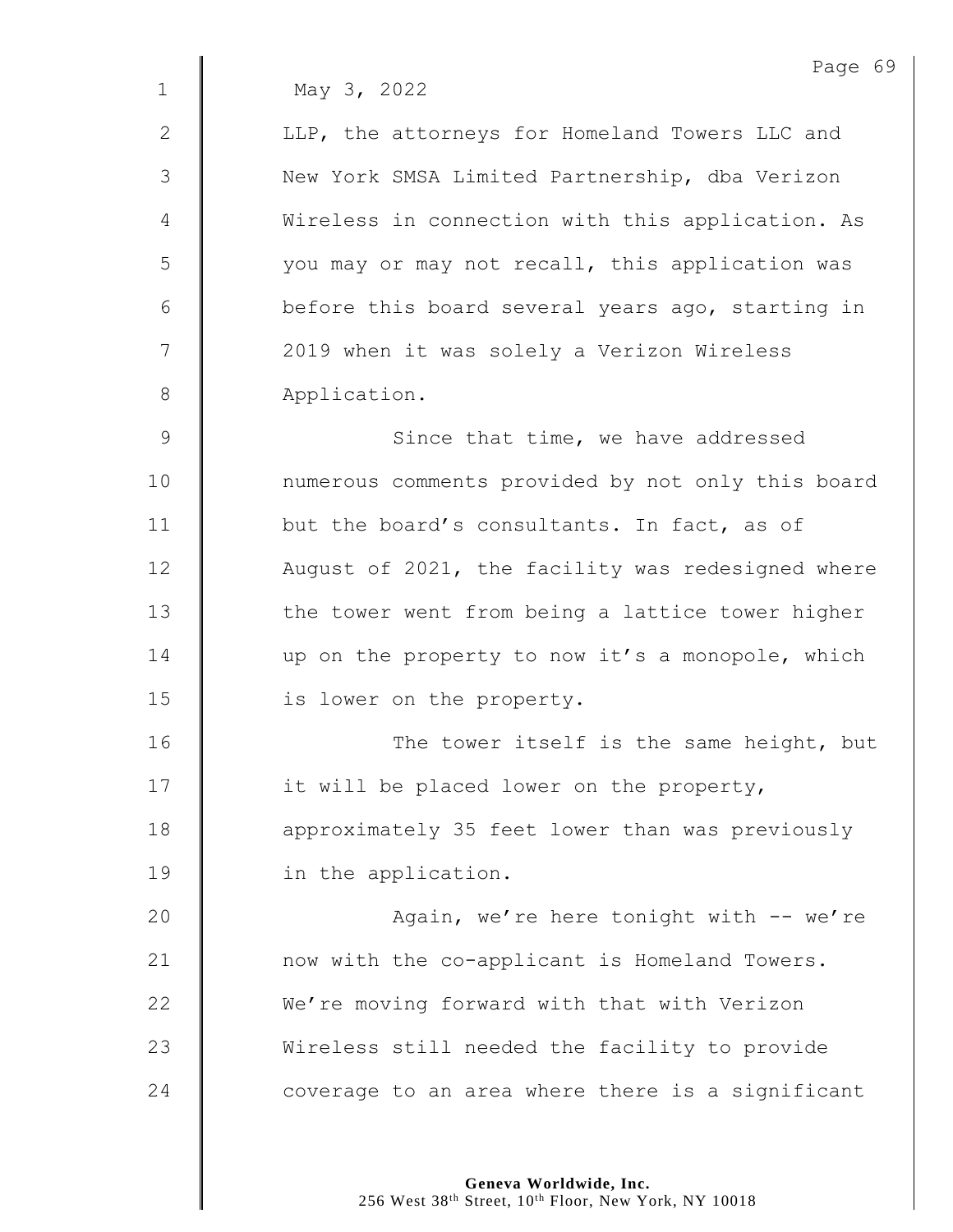|              | Page 70                                           |
|--------------|---------------------------------------------------|
| $\mathbf{1}$ | May 3, 2022                                       |
| 2            | gap in coverage.                                  |
| 3            | Tonight, we would like to have this               |
| 4            | board send it back for review so that we can come |
| 5            | back hopefully soon with your consultant's        |
| 6            | comments, which hopefully have all been addressed |
| 7            | since we have done this on several -- gone        |
| $8\,$        | through this on several meetings and come back    |
| 9            | for an approval in the near future.               |
| 10           | One more thing I'd like to add, with the          |
| 11           | redesign, the facility was consolidated into one  |
| 12           | area, fenced area where previously it was         |
| 13           | separated with a tower in a fenced area and the   |
| 14           | equipment compound. Consolidated it, moved it     |
| 15           | away from the property line at the back of the    |
| 16           | property, it was near the park, which was another |
| 17           | request. And again, we believe we've addressed    |
| 18           | all the comments that have been provided by not   |
| 19           | only this board, but its consultant back in 2019  |
| 20           | and 2020.                                         |
| 21           | MR. KEHOE: Just briefly, we're changing           |
| 22           | cell tower consultants. It used to be the Center  |
| 23           | for Municipal Solutions and now it's HDR, Michael |
| 24           | Musso is our new cell tower consultant. He looks  |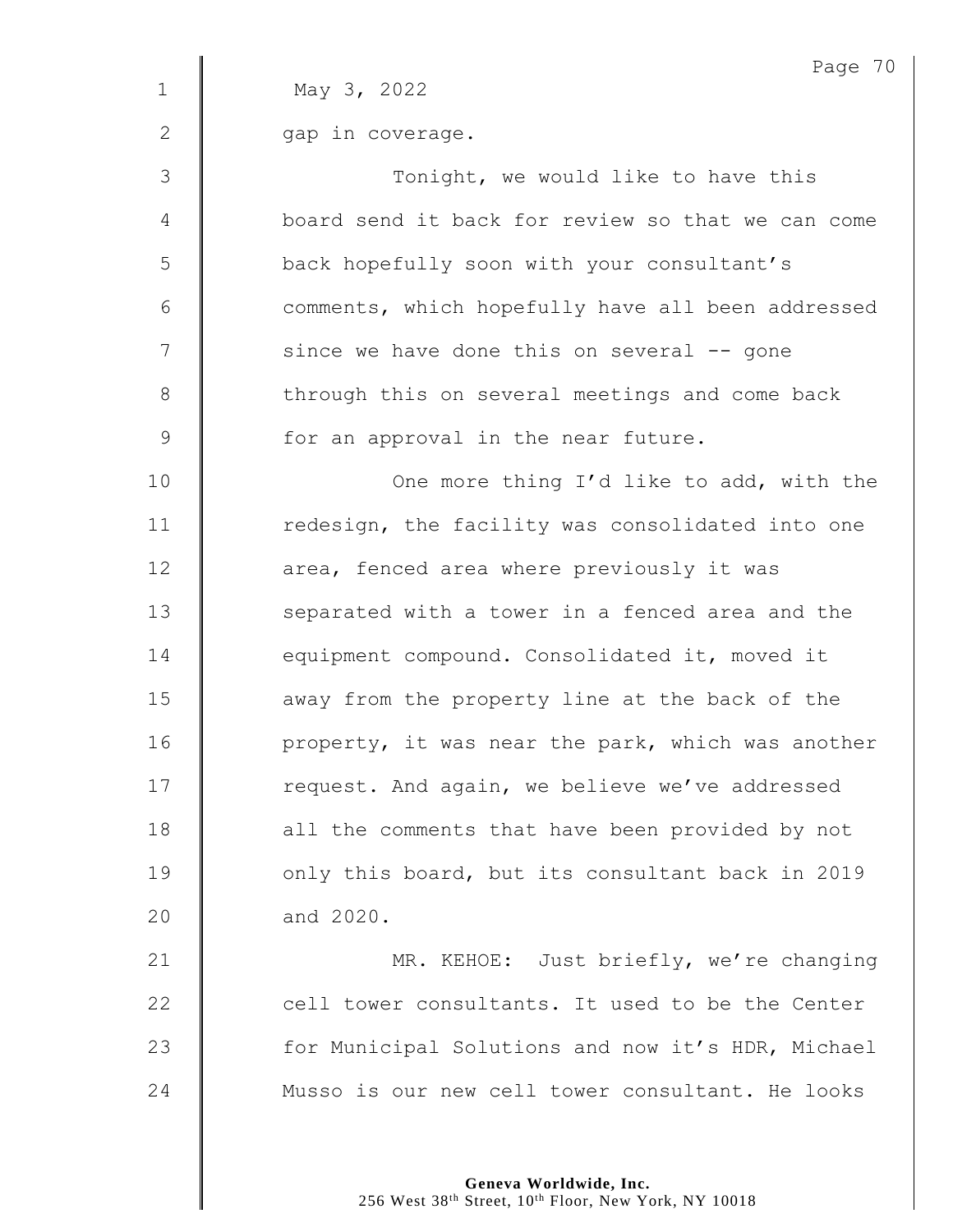Page 71 1 May 3, 2022 2 | at it a lot with radio frequency and coverage 3 maps and things like that. These firms are 4 | experts in the telecommunications law. Joe will 5 | look at it from a civil engineering perspective. 6 | Mike Preziosi did a very detailed memo, which I 7 | believe the last thing was your very detailed 8 Tesponse to that memo in August of 2021. 9 MR. SHERIDAN: 2021, yes. 10 MR. KEHOE: But there has been no review 11 | of that submittal because once that came in, the 12 | project sort of went on hold. 13 MR. SHERIDAN: Correct. 14 **MR. KEHOE:** So I've reached out to both 15 **Joe and to Mike Musso, to send them all of the** 16 **background information for them to start their** 17 | reviews. 18 **MR. SHERIDAN:** Right. And that was the 19 **I** redesign that came in 2021. 20 MR. KEHOE: Yes. 21 **MR. SHERIDAN:** So that addressed, we 22 **believe that addressed all the comments that --**23 MR. KEHOE: So the assumption there'll 24  $\parallel$  be less comments this time, although there's --

> **Geneva Worldwide, Inc.** 256 West 38<sup>th</sup> Street, 10<sup>th</sup> Floor, New York, NY 10018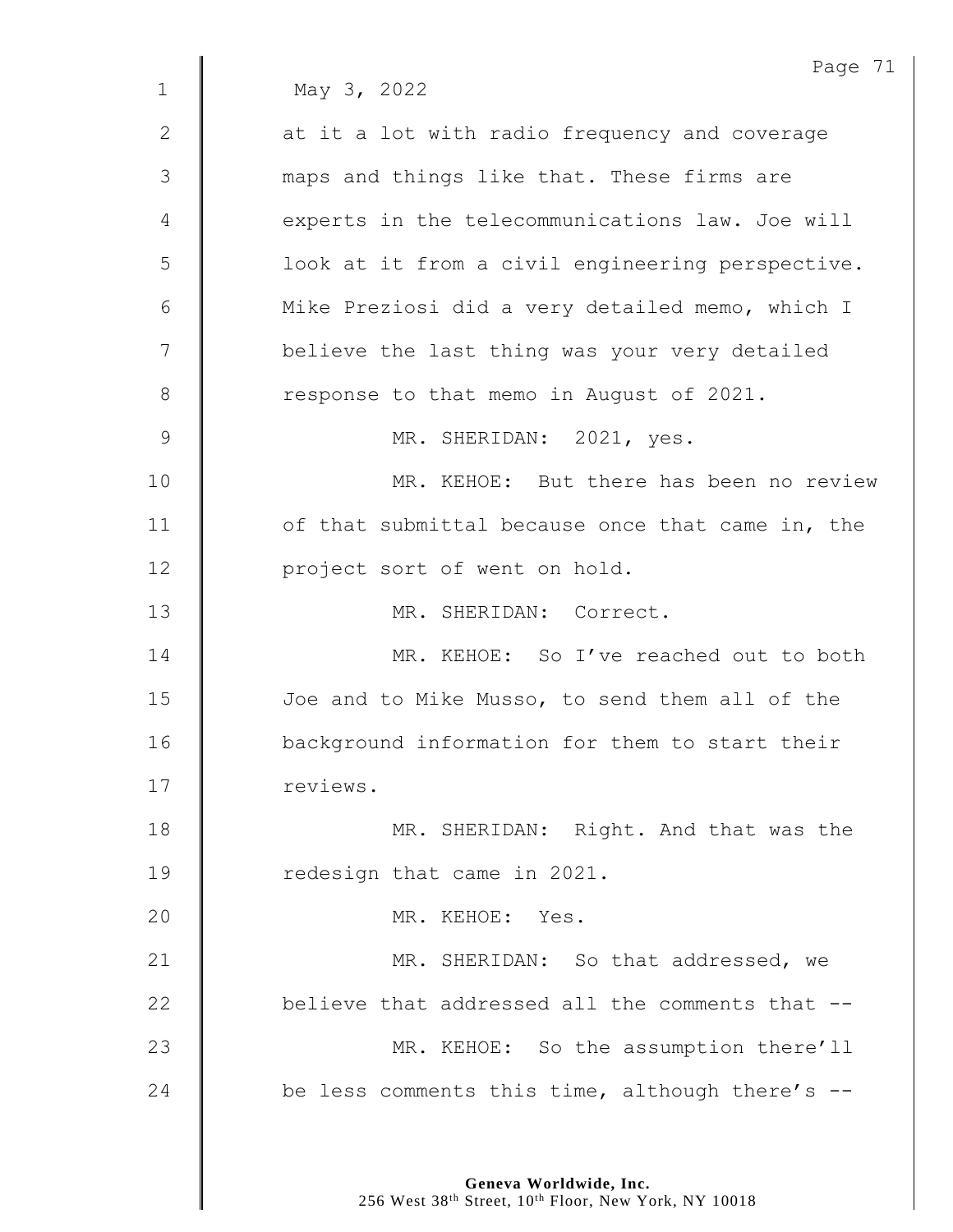|                | Page 72                                          |
|----------------|--------------------------------------------------|
| $\mathbf 1$    | May 3, 2022                                      |
| $\mathbf{2}$   | I'm warning you, because there's two different   |
| $\mathfrak{Z}$ | people looking at it now, but it was a pretty    |
| 4              | thorough response in August of 2021.             |
| 5              | MR. SHERIDAN: Right. The hope is there           |
| 6              | will be no comments this time.                   |
| 7              | MS. TAYLOR: Hope on. Okay. All good at           |
| 8              | this point? Yeah?                                |
| $\mathsf 9$    | MR. KIMMERLING: Madam Chair, I move              |
| 10             | that we refer this back to committee, staff,     |
| 11             | sorry.                                           |
| 12             | MR. SHERIDAN: I'm sorry. Could I                 |
| 13             | mention one more sort of housekeeping thing, if  |
| 14             | Mr. Kehoe could refer it for 239-M, the GML and  |
| 15             | also to the extent can the board declare its     |
| 16             | intent to be lead agency under SEQRA?            |
| 17             | MR. KEHOE: Yeah, we did send it out. I           |
| 18             | was talking to Mr. Sheridan beforehand. I did    |
| 19             | briefly look in the file and we did do some      |
| 20             | referrals but it would be fine. I'll do          |
| 21             | additional referrals to interested and involved  |
| 22             | agencies and the 239 is the require referrals to |
| 23             | the county. But then I guess we don't think you  |
| 24             | ever declared your intent to be lead agent, so   |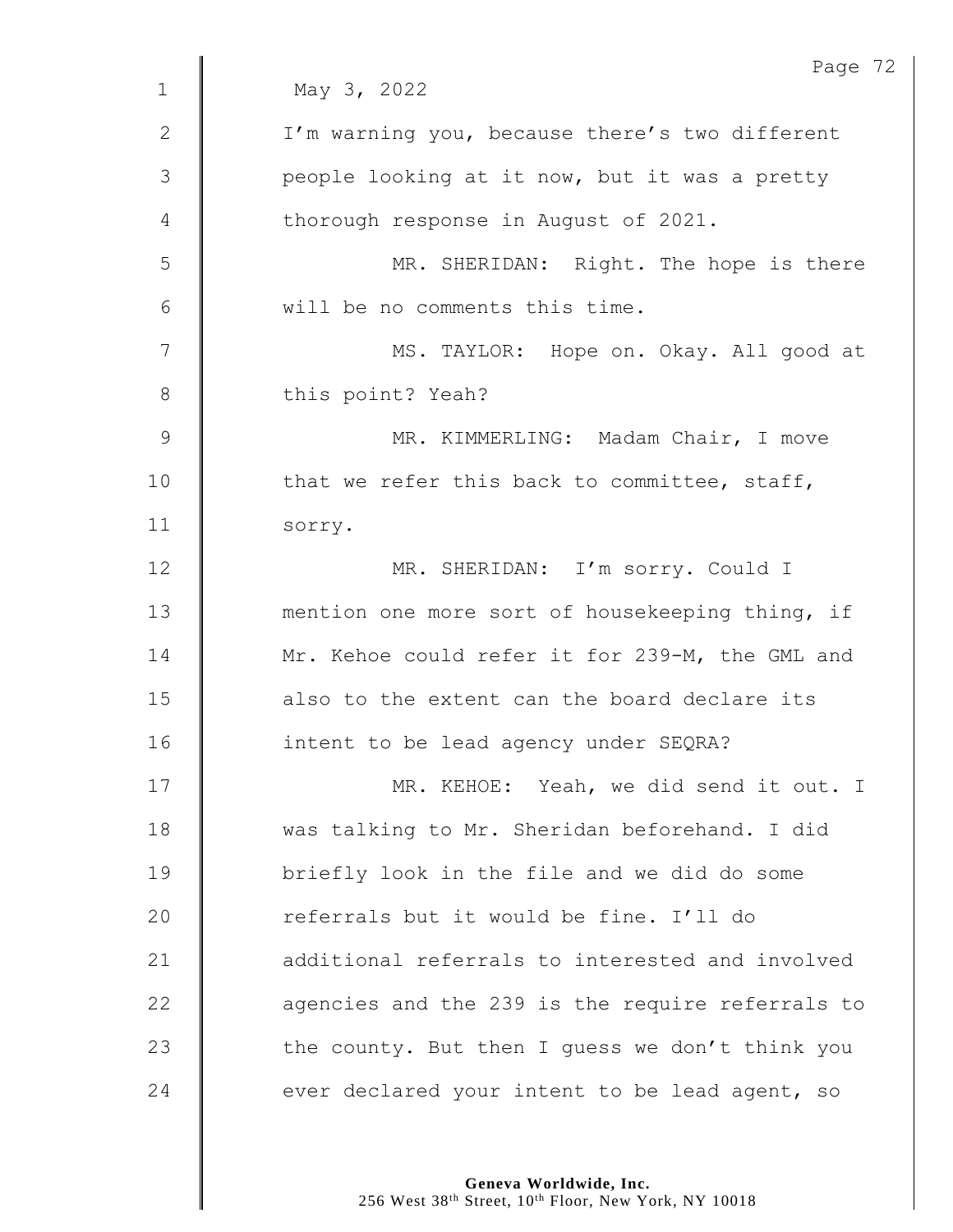|              | Page 73                                           |
|--------------|---------------------------------------------------|
| $\mathbf{1}$ | May 3, 2022                                       |
| 2            | maybe do that, or please do that.                 |
| 3            | MR. KIMMERLING: Can I do that in one              |
| 4            | motion?                                           |
| 5            | MS. TAYLOR: Yes.                                  |
| 6            | MR. KEHOE: Yes.                                   |
| 7            | MR. KIMMERLING: Madam Chair, I move               |
| 8            | that we declare ourselves lead agent in this,     |
| 9            | lead agency in this application and that we refer |
| 10           | it back to staff.                                 |
| 11           | MR. BIANCHI: Second.                              |
| 12           | MS. TAYLOR: Thank you. On the motion,             |
| 13           | excuse me. On the motion? Alright. All in favor?  |
| 14           | MULTIPLE: Aye.                                    |
| 15           | MS. TAYLOR: Opposed? Alright, very                |
| 16           | good.                                             |
| 17           | MR. SHERIDAN: Thank you.                          |
| 18           | MR. VINCENT XAVIER: If I could just say           |
| 19           | one thing before we go, I just wanted to          |
| 20           | introduce myself too. I'm Vincent Xavier, the     |
| 21           | regional manager for Homeland Towers and I'll be  |
| 22           | responsible for this project going forward. I'm   |
| 23           | actually also a resident of this town as well. I  |
| 24           | live off of Croton Avenue. So I look forward to   |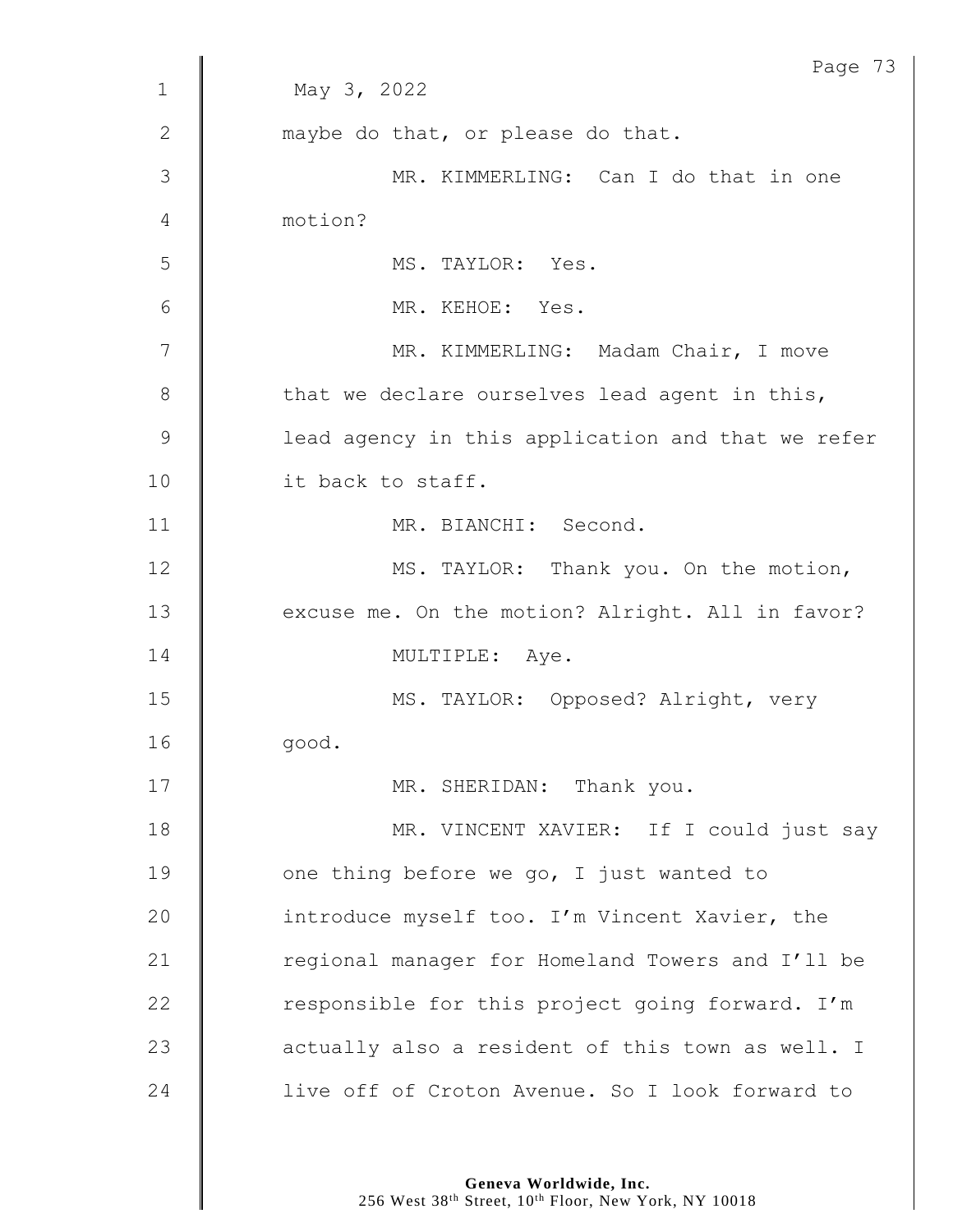|                | Page 74                                           |
|----------------|---------------------------------------------------|
| $\mathbf 1$    | May 3, 2022                                       |
| $\mathbf{2}$   | working with you all on this project and          |
| $\mathfrak{Z}$ | hopefully we'll be able to address all your       |
| 4              | comments quickly and move us forward.             |
| 5              | MR. KEHOE: Since you're there, one                |
| 6              | thing and I know the chairwoman always mentioned  |
| 7              | it when Michael Sheridan starts doing the DBAs    |
| 8              | and the SBAs and all that sort of stuff, so you   |
| $\mathsf 9$    | will be the tower owner?                          |
| 10             | MR. XAVIER: Yes.                                  |
| 11             | MR. KEHOE: Homeland Tower, so you're              |
| 12             | responsible for the tower itself.                 |
| 13             | MR. XAVIER: Correct.                              |
| 14             | MR. KEHOE: And then there'll be                   |
| 15             | services on that, such as Verizon or other        |
| 16             | carriers will get on to that tower.               |
| 17             | MR. XAVIER: That's correct.                       |
| 18             | MR. KEHOE: Because we rarely ever see             |
| 19             | the tower owner I believe at any of the meetings, |
| 20             | right, Mr. Sheridan? It's usually just you. We    |
| 21             | never even really know who for sure the tower     |
| 22             | owner is. I mean at least I don't.                |
| 23             | MR. XAVIER: Well, I'm very hands on for           |
| 24             | one. I'm not actually the owner, by the way.      |
|                |                                                   |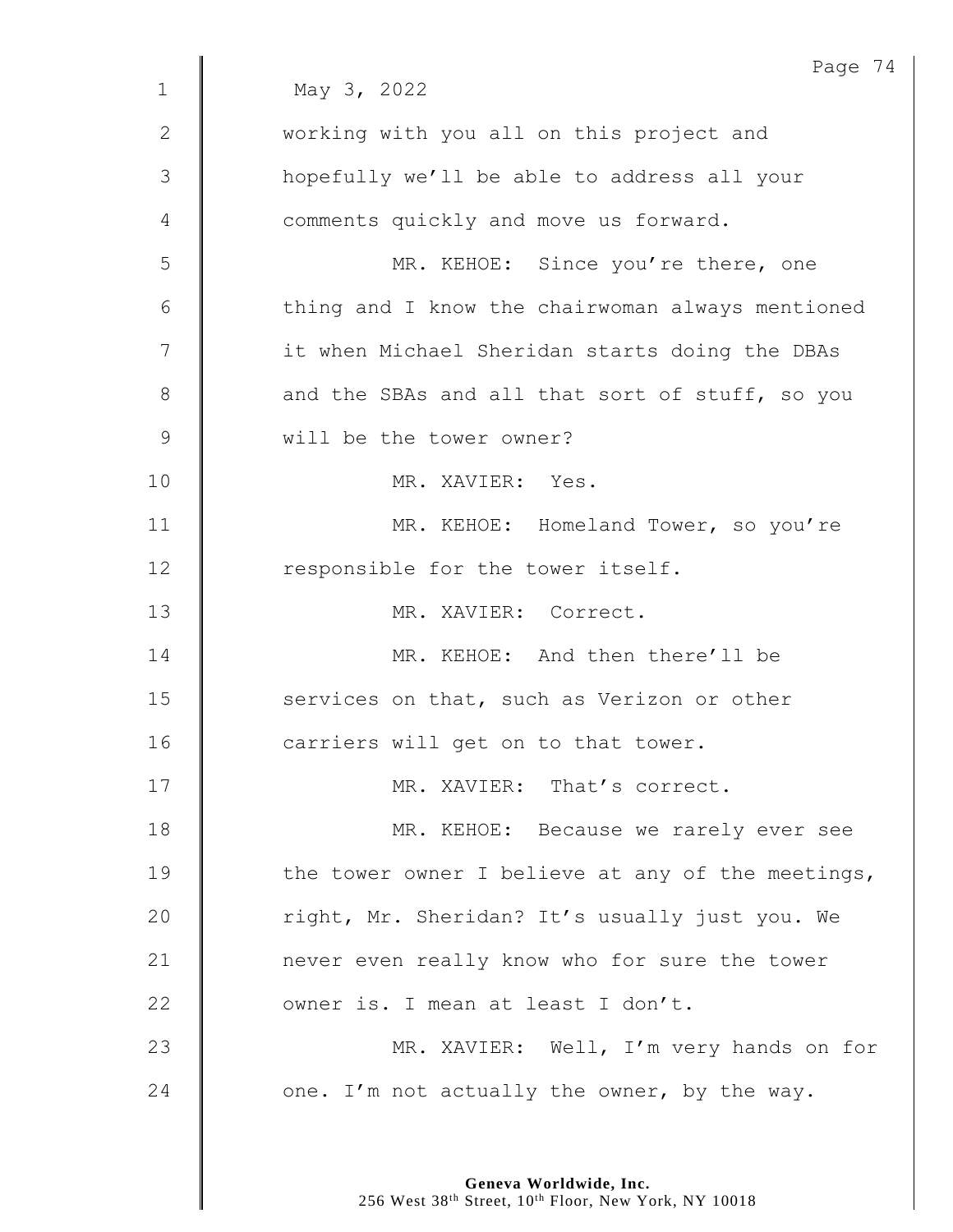|                | Page 75                                           |
|----------------|---------------------------------------------------|
| $\mathbf{1}$   | May 3, 2022                                       |
| $\mathbf{2}$   | MR. KEHOE: Right.                                 |
| 3              | MR. XAVIER: I'm not actually the                  |
| 4              | president of Homeland Towers. I wish. I'm getting |
| 5              | my jeep, not a Mercedes. But this is also my home |
| 6              | town, so I'm going to be extra involved here.     |
| $\overline{7}$ | I've actually just a few weeks ago, I presented   |
| $8\,$          | before the town board. I'm trying to work with    |
| $\mathcal{G}$  | the town to resolve several issues.               |
| 10             | MR. KEHOE: Because there's one proposed           |
| 11             | I think by our train station.                     |
| 12             | MR. XAVIER: That was the one I was                |
| 13             | originally proposing, yes.                        |
| 14             | MR. KEHOE: Okay.                                  |
| 15             | MR. XAVIER: I do think there's many               |
| 16             | more that are needed. What really starting        |
| 17             | driving me to this is both my children go to      |
| 18             | Lincoln Titus Elementary School and there is      |
| 19             | inadequate service in that building so I'm trying |
| 20             | to find acceptable solutions for the community    |
| 21             | that'll provide the infrastructure that I think   |
| 22             | we need going forward. But I don't want to        |
| 23             | distract too much. This is the application right  |
| 24             | now. The town board has put the one at the train  |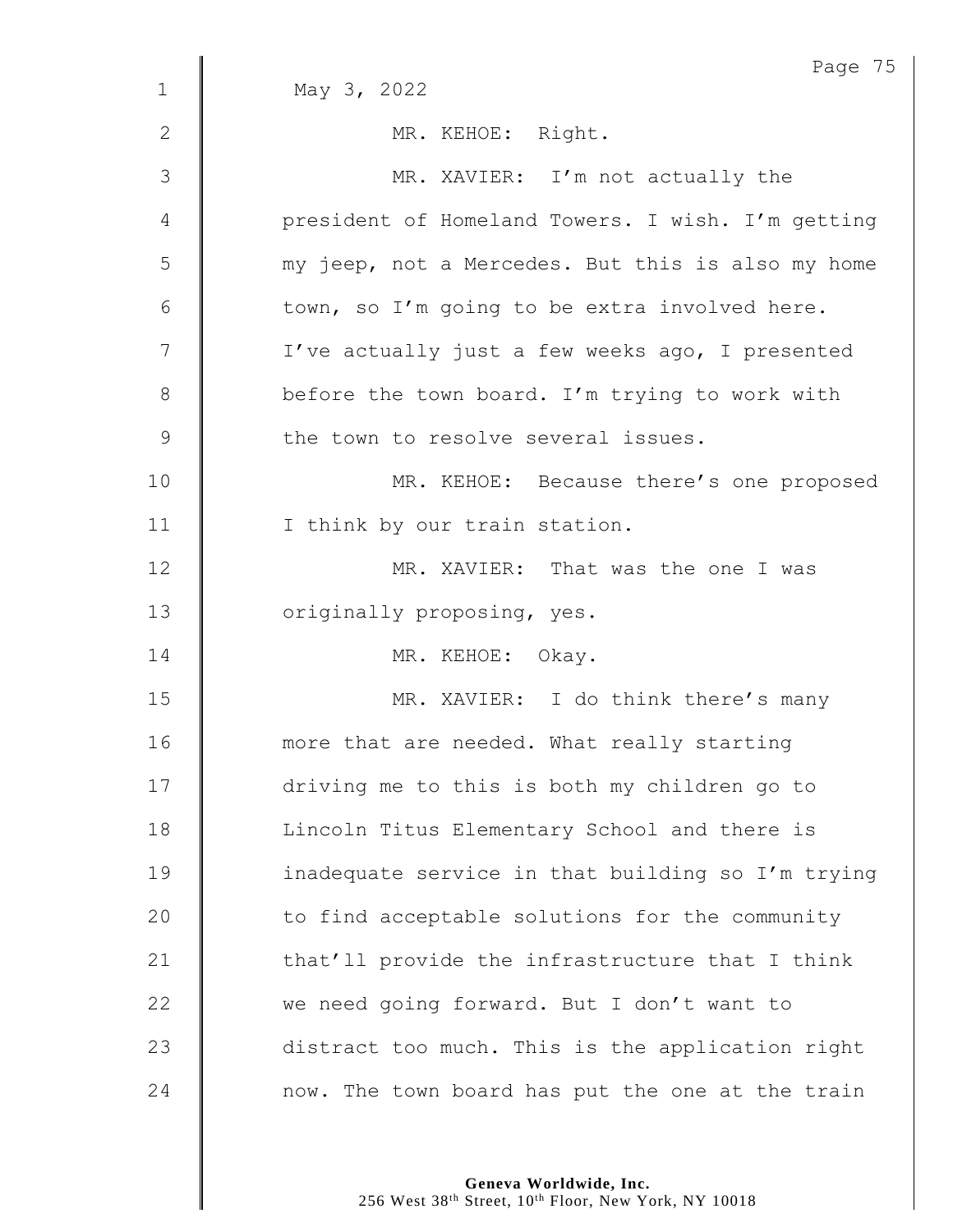|                | Page 76                                           |
|----------------|---------------------------------------------------|
| $\mathbf 1$    | May 3, 2022                                       |
| $\mathbf{2}$   | station on hold. I hope to work with them over    |
| $\mathfrak{Z}$ | the next coming years.                            |
| 4              | MR. KEHOE: But this is important                  |
| 5              | because our engineers always have a lot of        |
| 6              | comments, technical comments about the tower. So  |
| 7              | it's nice to have someone. Who's the engineer,    |
| 8              | Kimley-Horn was it, or was that the other one?    |
| $\mathsf 9$    | MR. XAVIER: Right now, the engineer to            |
| 10             | the plans are the Scherer Design Group.           |
| 11             | MR. KEHOE: Okay.                                  |
| 12             | MR. XAVIER: When it comes to questions            |
| 13             | about the tower, a lot of that structural may     |
| 14             | come from the tower manufacturer.                 |
| 15             | MR. KEHOE: Okay.                                  |
| 16             | MR. XAVIER: So there's several                    |
| 17             | different engineers that we'll be using for this. |
| 18             | But the current design engineers, the Scherer     |
| 19             | Design Group, SDG.                                |
| 20             | MR. FOLEY: What did you say your name             |
| 21             | was again?                                        |
| 22             | MR. XAVIER: Vincent Xavier.                       |
| 23             | MR. FOLEY: Vincent Xavier, okay.                  |
| 24             | MR. XAVIER: Mm-hmm. Nice to meet y'all,           |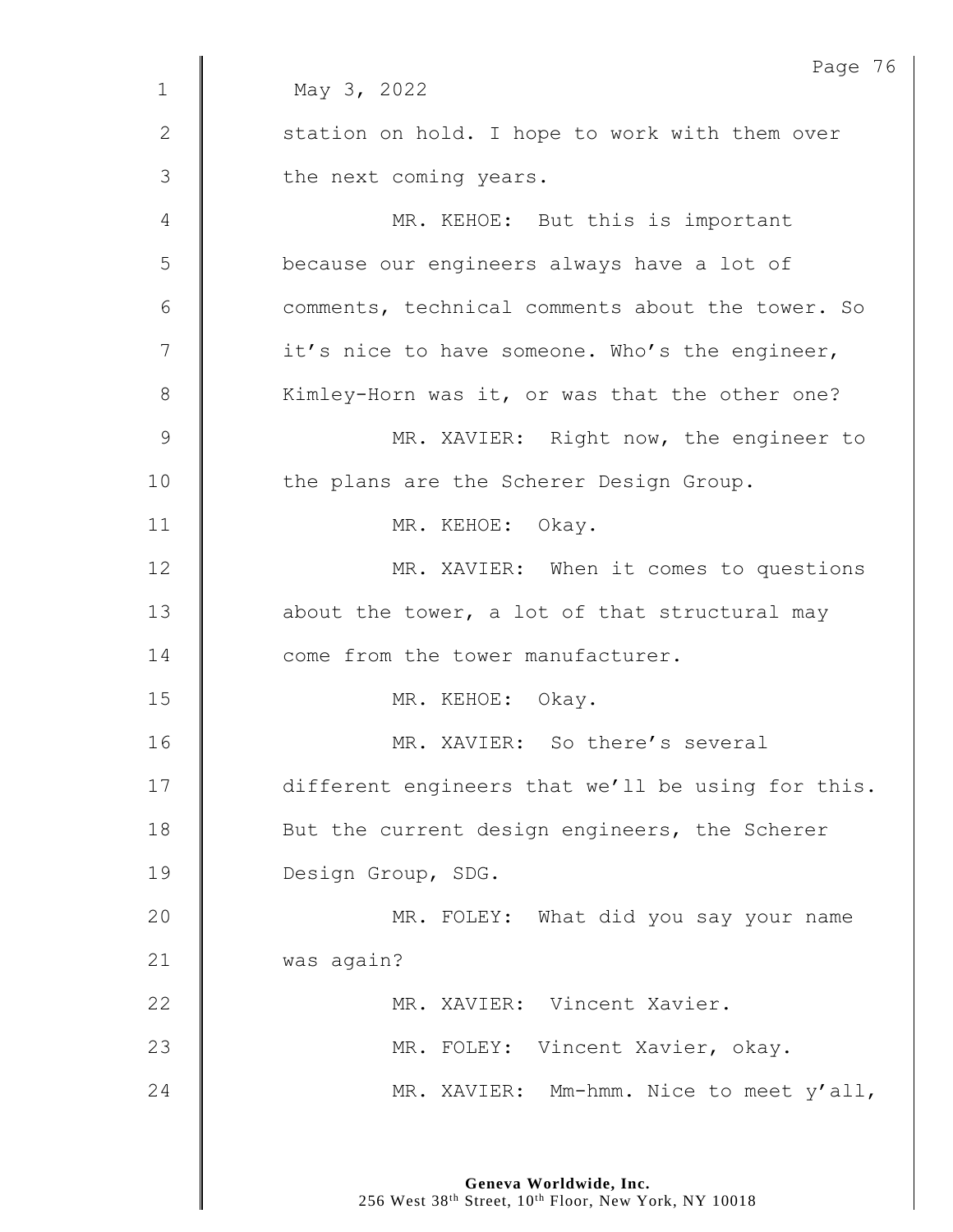| May 3, 2022<br>I look forward to working with you. Thank you.<br>MS. TAYLOR: Excuse me, I think you |
|-----------------------------------------------------------------------------------------------------|
|                                                                                                     |
|                                                                                                     |
|                                                                                                     |
| mentioned that your son goes to a school and                                                        |
| there's not good reception, I think that's what I                                                   |
| heard.                                                                                              |
| MR. XAVIER: Yeah, please, listen, I                                                                 |
| want as much attention to this as possible. I've                                                    |
| been going to Board of Education meetings for                                                       |
| several years. Every time they bring up a safety                                                    |
| study and the like, I'm actually producing the                                                      |
| school play this year, and we stay there after                                                      |
| school, there is inadequate coverage in several                                                     |
| school buildings in our community.                                                                  |
| MS. TAYLOR: In Cortlandt?                                                                           |
| MR. XAVIER: I'm hoping that this                                                                    |
| application, one of the reasons --                                                                  |
| MS. DECKER: Yes.                                                                                    |
| MR. XAVIER: -- I'm so proud to bring                                                                |
| this application is that this application, based                                                    |
| on all the RF propagation has been provided is                                                      |
| going to enhance coverage of the Blue Mountain                                                      |
| Middle School and that area, which was one of my                                                    |
| original focuses. When my kids were a little bit                                                    |
|                                                                                                     |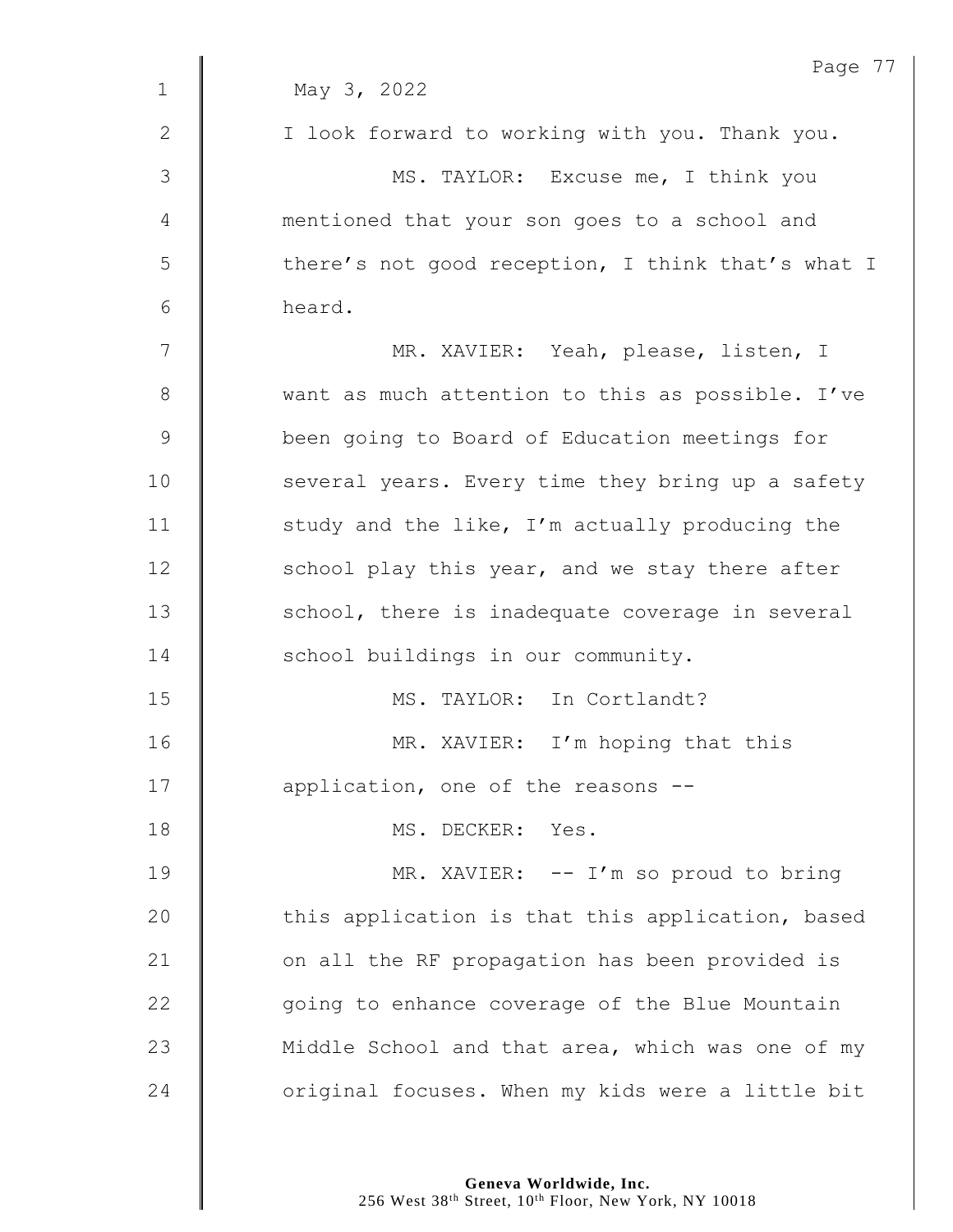Page 78 1 May 3, 2022 2 | vounger, they did sports squirts out the field  $3 \parallel$  and even in the fields, you don't have good 4 Service right now. 5 || At Lincoln Titus Elementary School 6  $\parallel$  specifically, even while I'm waiting outside to  $7 \parallel$  qet my children, you may be able to make a call, 8 | I wouldn't call it reliable, but there's no 9 | internet. But inside the building itself, there's 10 | not just one bar, which we can get into what bars 11 **mean, but there's zero coverage. And people say** 12 | oh, well, just use Wi-Fi. You don't have access  $13$   $\parallel$  as a parent to Wi-Fi in these buildings without 14 Their permission. Not to mention that everybody 15 | needs to activate Wi-Fi calling on their phones 16 | and most people don't even know they need to do  $17 \parallel$  that. 18 **There's inadequate coverage in much of** 19 Cortlandt. It's largely due to the topography. 20 | It's very complicated topography and this 21 | technology is based on line of site. So I tend to

22 **take it as my personal mission to try to find** 23 **a** acceptable ways for the community in areas as far 24 **away from residential areas as possible to cover.** 

256 West 38<sup>th</sup> Street, 10<sup>th</sup> Floor, New York, NY 10018

**Geneva Worldwide, Inc.**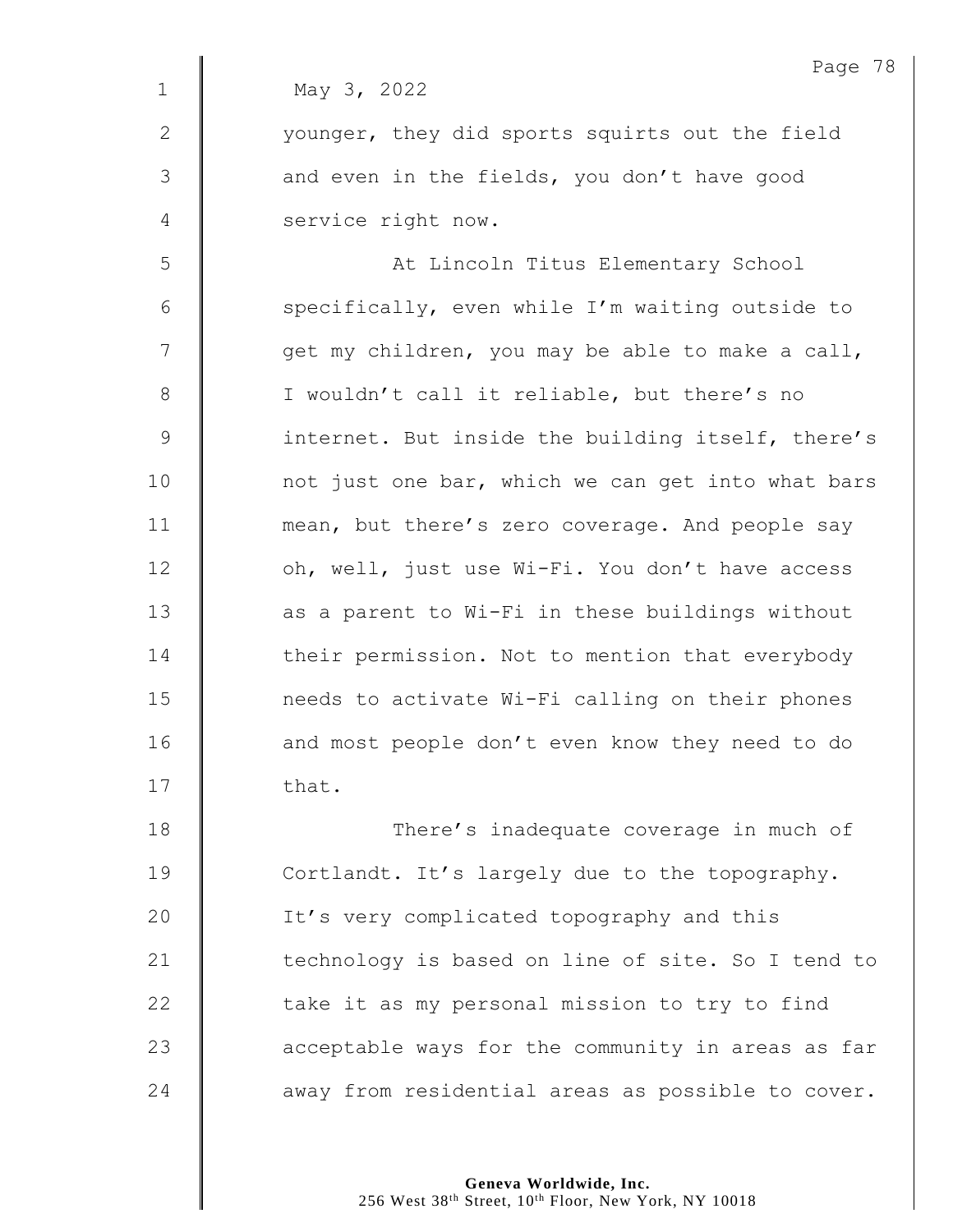|              | Page 79                                           |
|--------------|---------------------------------------------------|
| $\mathbf 1$  | May 3, 2022                                       |
| $\mathbf{2}$ | But the biggest area in need right now is the     |
| 3            | southeastern portion of the town, which is        |
| 4            | basically just all residential.                   |
| 5            | So finding situations like this where we          |
| 6            | can kind of cover from the outside in and focus   |
| 7            | on enhancing reliability to the coverage within   |
| $\,8\,$      | the schools is paramount. And this application    |
| 9            | does do that and I hope to be before you over the |
| 10           | next several years with more, because I've lived  |
| 11           | here for ten years, I intend to live here much    |
| 12           | longer, I love my little home. And in order to do |
| 13           | that, my kids need to be safe. And I want to      |
| 14           | focus with the schools for one, but then for      |
| 15           | everybody else commuting in the area as well.     |
| 16           | MR. BIANCHI: I can attest, I'm not too            |
| 17           | far away from Montrose Station Road and my area   |
| 18           | is very poor in terms of reception. But I'm going |
| 19           | to be objective about this.                       |
| 20           | MR. XAVIER: Absolutely.                           |
| 21           | MR. BIANCHI: I want better reception              |
| 22           | though.                                           |
| 23           | MR. XAVIER: We'll provide all the                 |
| 24           | reports and we'll work with Mr. Musso in order to |
|              |                                                   |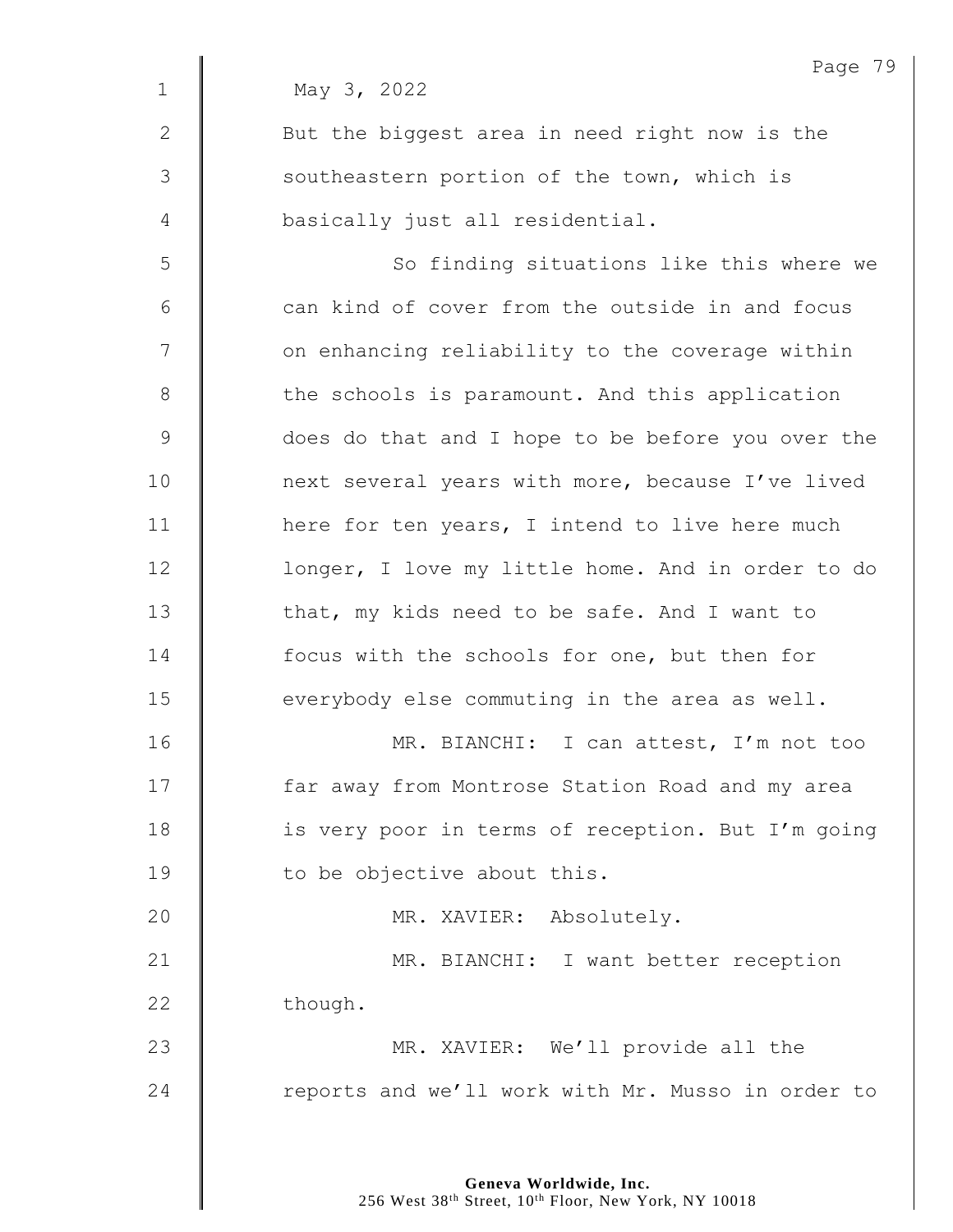|              | Page 80                                           |
|--------------|---------------------------------------------------|
| $\mathbf 1$  | May 3, 2022                                       |
| $\mathbf{2}$ | answer any questions he has and we would just     |
| 3            | like to get this before the public, ideally       |
| 4            | before the MOD hits your public hearing agendas,  |
| 5            | so I look forward to working with you. Thank you. |
| 6            | MS. TAYLOR: Alrightie. So I want to               |
| 7            | make sure we did -- did we, I don't think we did, |
| 8            | on the question? I don't think so.                |
| $\mathsf 9$  | MR. KEHOE: We voted.                              |
| 10           | MR. KIMMERLING: Yeah, I think we did.             |
| 11           | MS. TAYLOR: You did?                              |
| 12           | MR. KIMMERLING: We did.                           |
| 13           | MR. ROTHFEDER: Yeah, he came back after           |
| 14           | $we$ $-$                                          |
| 15           | MS. TAYLOR: Oh, that was it, very good.           |
| 16           | MR. ROTHFEDER: Yep.                               |
| 17           | MS. TAYLOR: Finally, we hae an item               |
| 18           | under old business, the referral from the town    |
| 19           | board of the FGEIS/FEIS and MOD local law for the |
| 20           | proposed Medical Oriented District located on     |
| 21           | Route 202 in the vicinity of the New York         |
| 22           | Presbyterian/Hudson Valley Hospital Center.       |
| 23           | MR. KEHOE: So we cleared this all up at           |
| 24           | the work session.                                 |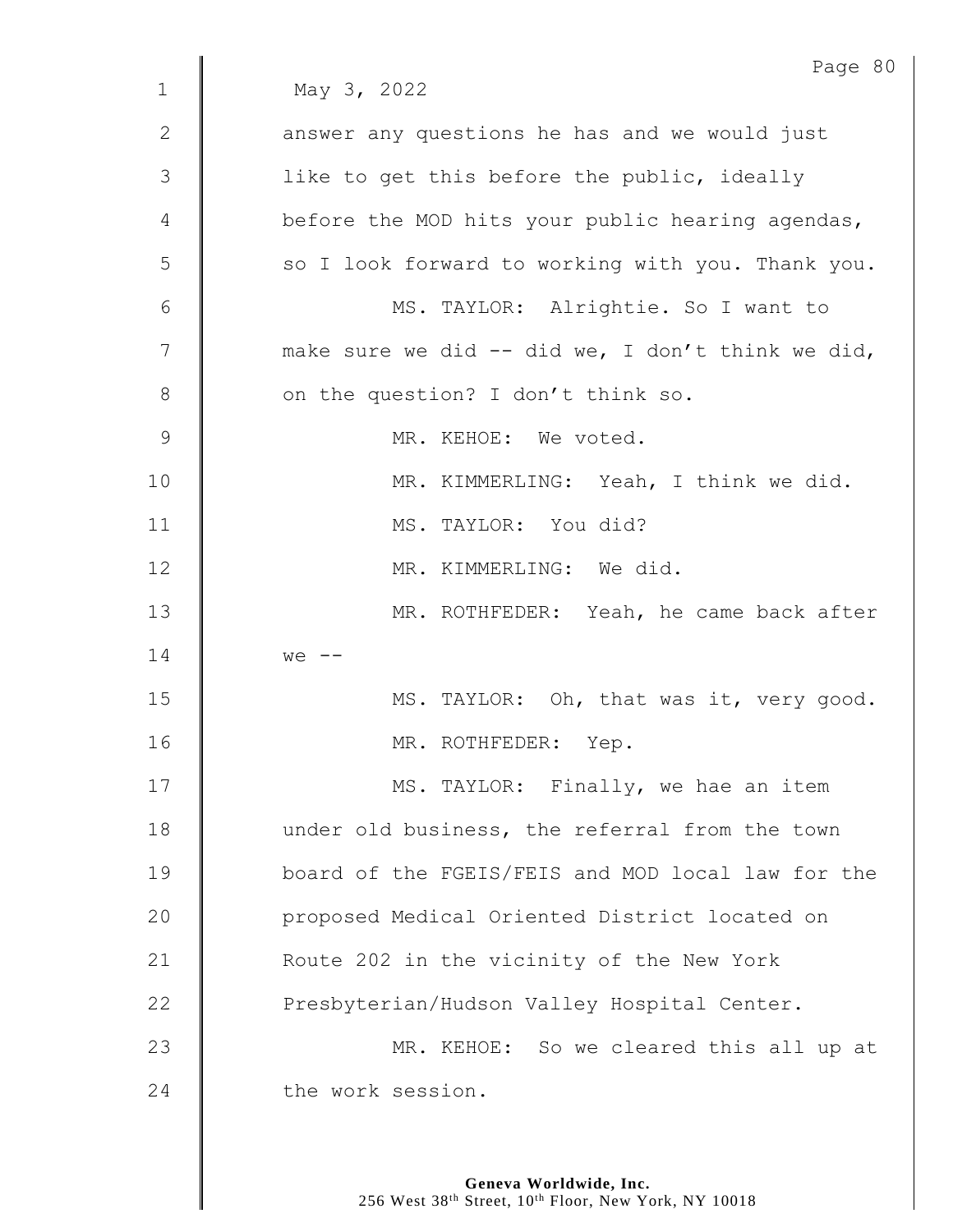|              | Page 81                                           |
|--------------|---------------------------------------------------|
| $\mathbf{1}$ | May 3, 2022                                       |
| 2            | MS. TAYLOR: Yeah. I think so.                     |
| 3            | MR. KEHOE: Just so it's on the record,            |
| 4            | the board did discuss the MOD extensively at the  |
| 5            | work session with Michelle Robbins from my        |
| 6            | office. I think at least one member of the board  |
| 7            | did watch the MOD public hearing in front of the  |
| 8            | town board last night. The town board did close   |
| 9            | their public hearing on the MOD. They kept the    |
| 10           | comment period open for 20 days. We did go over   |
| 11           | the planning board's memo from a couple of years  |
| 12           | ago on the DEIS.                                  |
| 13           | The board did raise some issues with              |
| 14           | respect to how medical the medical district is,   |
| 15           | the number of residential units, concerns about   |
| 16           | parking, and among a variety of other issues,     |
| 17           | staff will draft a memo and get it back to the    |
| 18           | planning board within the allotted time. We'll    |
| 19           | have to do this via e-mail back and forth because |
| 20           | there won't be a meeting and we'll get that to    |
| 21           | the town board within the 20 days.                |
| 22           | MR. FOLEY: And the question we had on             |
| 23           | traffic and then, you know, the new light and all |
| 24           | that I think Tom brought up. And I had brought up |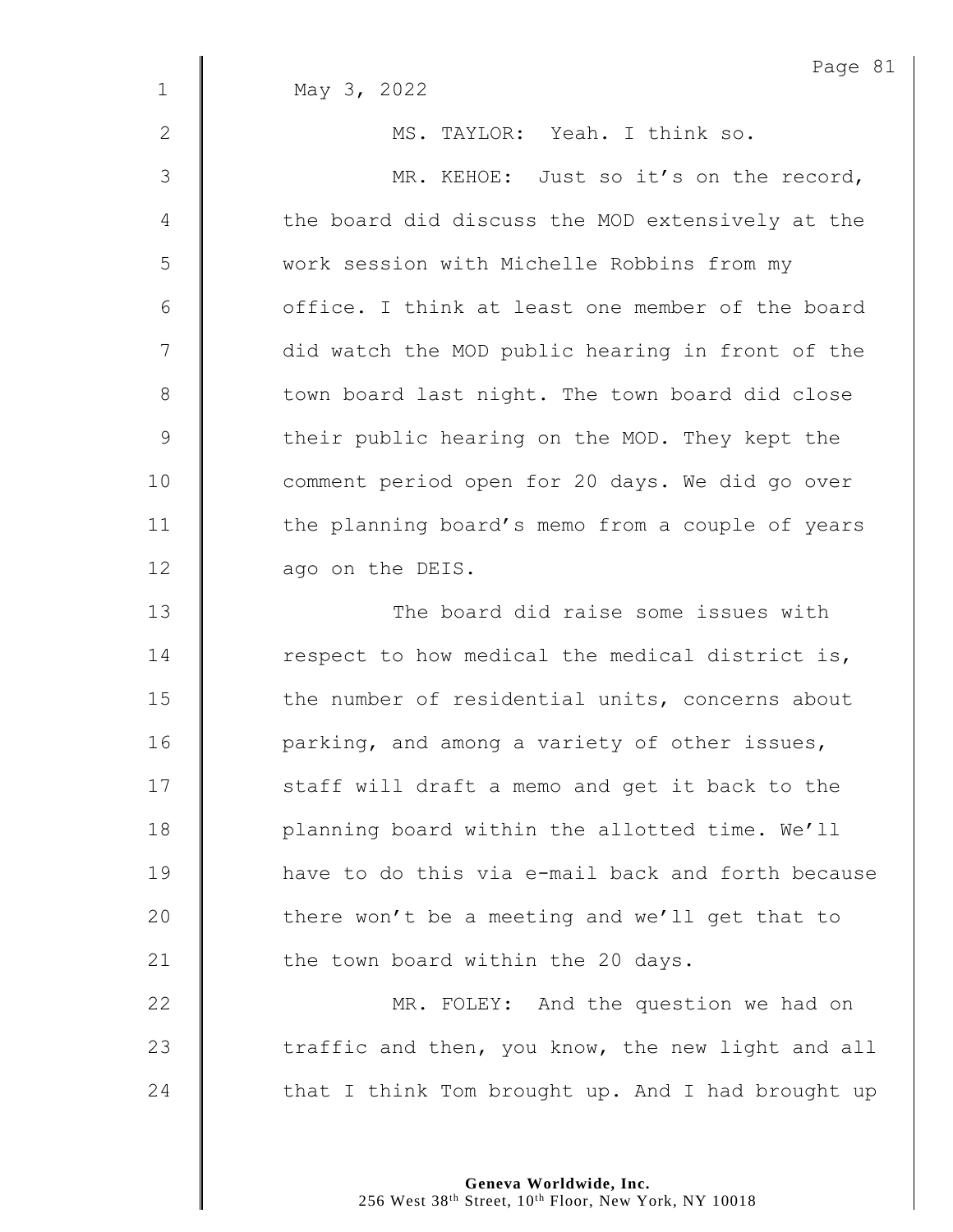|               | Page 82                                           |
|---------------|---------------------------------------------------|
| $\mathbf{1}$  | May 3, 2022                                       |
| $\mathbf{2}$  | the historical, both those homes, but that's      |
| 3             | undoable. So everything we said basically at the  |
| 4             | work session, you'll cover.                       |
| 5             | MR. KEHOE: To the best of my ability.             |
| 6             | MR. KIMMERLING: That's all we can ask             |
| 7             | for.                                              |
| 8             | MR. KESSLER: Right. Madam Chair, I move           |
| $\mathcal{G}$ | that we refer this back to staff for them to      |
| 10            | prepare the memorandum to the town board with our |
| 11            | concerns and issues regarding MOD.                |
| 12            | MS. TAYLOR: Very good, thank you. Do I            |
| 13            | have a second?                                    |
| 14            | MR. ROTHFEDER: Second.                            |
| 15            | MR. FOLEY: Second.                                |
| 16            | MS. TAYLOR: Thank you.                            |
| 17            | MR. KIMMERLING: Just on the question.             |
| 18            | MS. TAYLOR: Yes?                                  |
| 19            | MR. KIMMERLING: Are we on the question,           |
| 20            | sorry. We can still submit comments to you by by  |
| 21            | e-mail prior to your developing the memo?         |
| 22            | MR. KEHOE: Sure, yeah.                            |
| 23            | MR. KIMMERLING: When do you need those            |
| 24            | by? I know we have 20 days to submit that memo,   |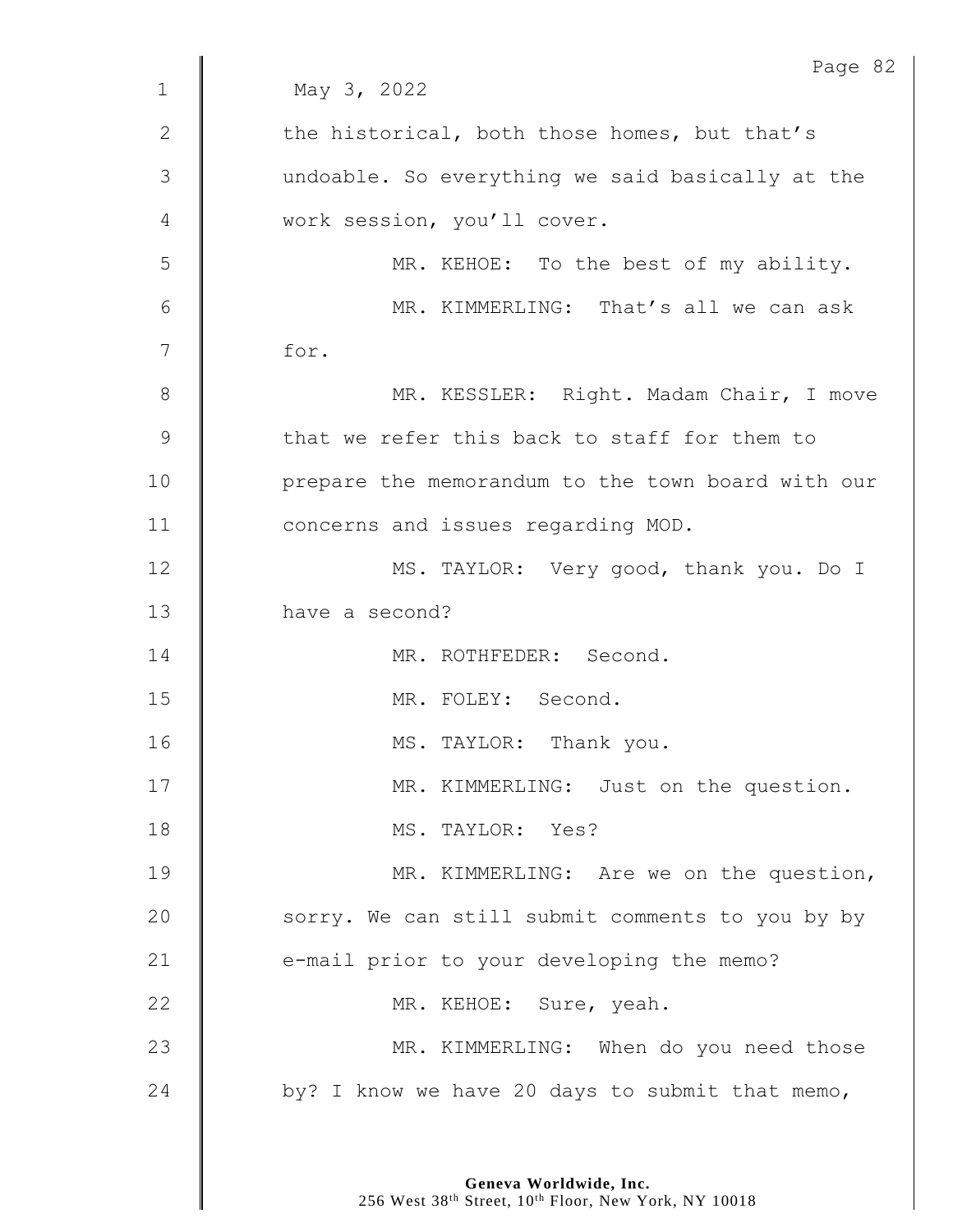|              | Page 83                                          |
|--------------|--------------------------------------------------|
| $\mathbf{1}$ | May 3, 2022                                      |
| $\mathbf{2}$ | but -- end of the week?                          |
| 3            | MR. KEHOE: Sure, yeah.                           |
| 4            | MR. KIMMERLING: Okay. Great.                     |
| 5            | MS. TAYLOR: I'm not sure I'm following           |
| 6            | you.                                             |
| 7            | MR. KIMMERLING: The memo is due in 20            |
| 8            | days after the board meeting.                    |
| 9            | MS. TAYLOR: Yeah.                                |
| 10           | MR. KEHOE: George may have more                  |
| 11           | comments that he wants to get to me for me to    |
| 12           | consider.                                        |
| 13           | MR. KIMMERLING: But if we want to watch          |
| 14           | the recording of the town board meeting and then |
| 15           | offer additional comments.                       |
| 16           | MS. TAYLOR: Oh, I see what you're                |
| 17           | getting at, okay, very good.                     |
| 18           | MR. KIMMERLING: I just wanted to know            |
| 19           | what that window was.                            |
| 20           | MS. TAYLOR: Alright.                             |
| 21           | MR. KIMMERLING: Thank you.                       |
| 22           | MS. TAYLOR: So, we were on the                   |
| 23           | question, please. All in favor?                  |
| 24           | MULTIPLE: Aye.                                   |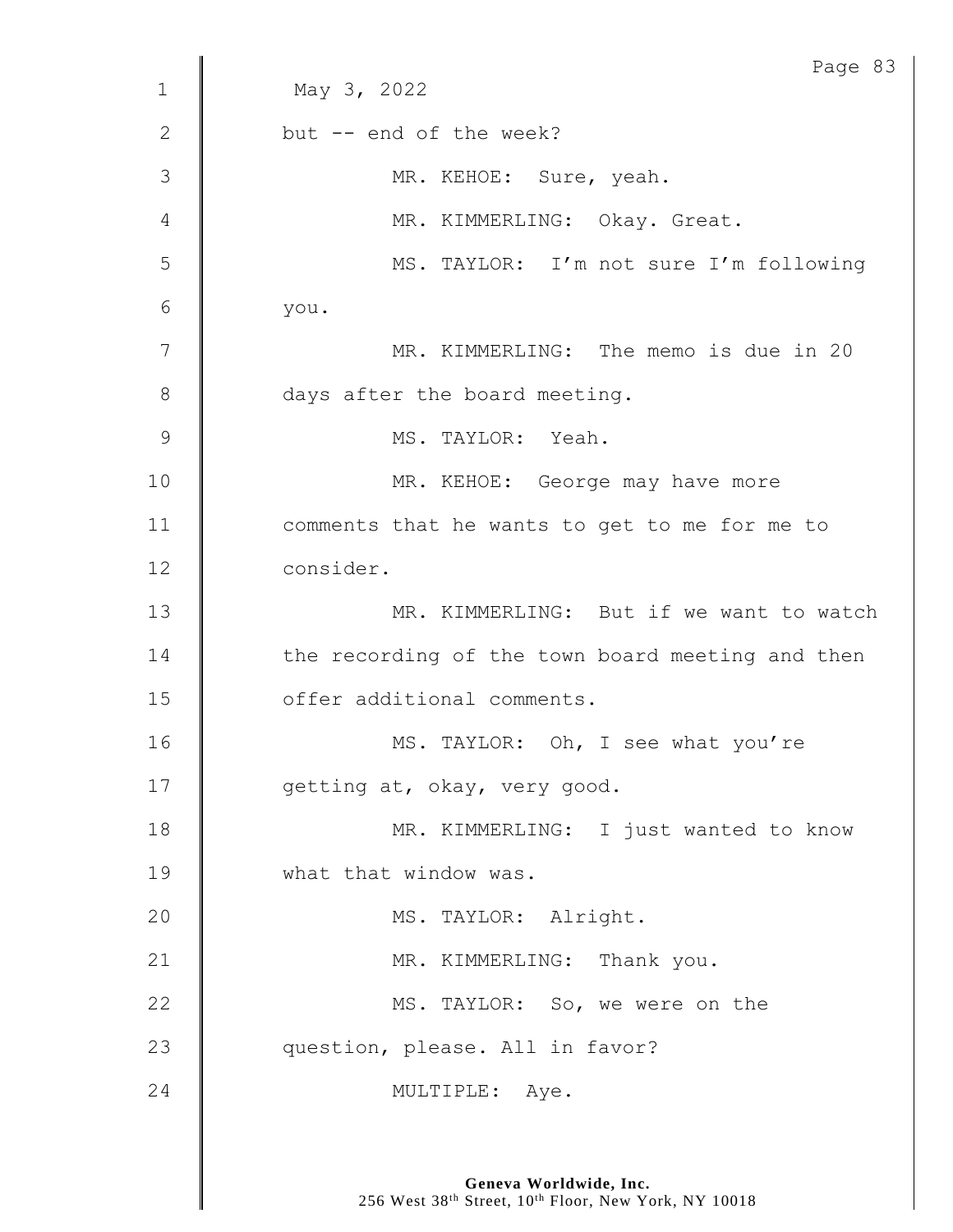|              | Page 84                                           |
|--------------|---------------------------------------------------|
| $\mathbf{1}$ | May 3, 2022                                       |
| 2            | MS. TAYLOR: Opposed? Very good.                   |
| 3            | MR. KEHOE: Okay. Just note, the last              |
| 4            | item on the agenda, the engineer is going to Zoom |
| 5            | in, which is the first time that -- I thought     |
| 6            | there was, because I know you're not here for the |
| 7            | cell tower. But anyway, he just posted that he's  |
| 8            | going to Zoom in, so he's going to be appearing   |
| $\mathsf 9$  | on the screen.                                    |
| 10           | MS. DECKER: It's a brave new world.               |
| 11           | MS. TAYLOR: Well, let me just identify            |
| 12           | what we're doing. This new business portion of    |
| 13           | the agenda, and there's only just one item, PB    |
| 14           | 2022-5, the application of Crown Castle USA, Inc. |
| 15           | for site development plan approval and a special  |
| 16           | permit for a co-location for Dish Wireless on an  |
| 17           | existing cell tower located at 3105 East Main     |
| 18           | Street, the Cortlandt Town Center, latest revised |
| 19           | drawings November 5, 2021.                        |
| 20           | MR. KEHOE: Mr. Gladd, can you hear us?            |
| 21           | MR. ALEC GLADD: Yes, can you hear me?             |
| 22           | MR. KEHOE: Yes.                                   |
| 23           | MR. GLADD: Okay. Thank you. My name is            |
| 24           | Alec Gladd. I'm an attorney at the law firm of    |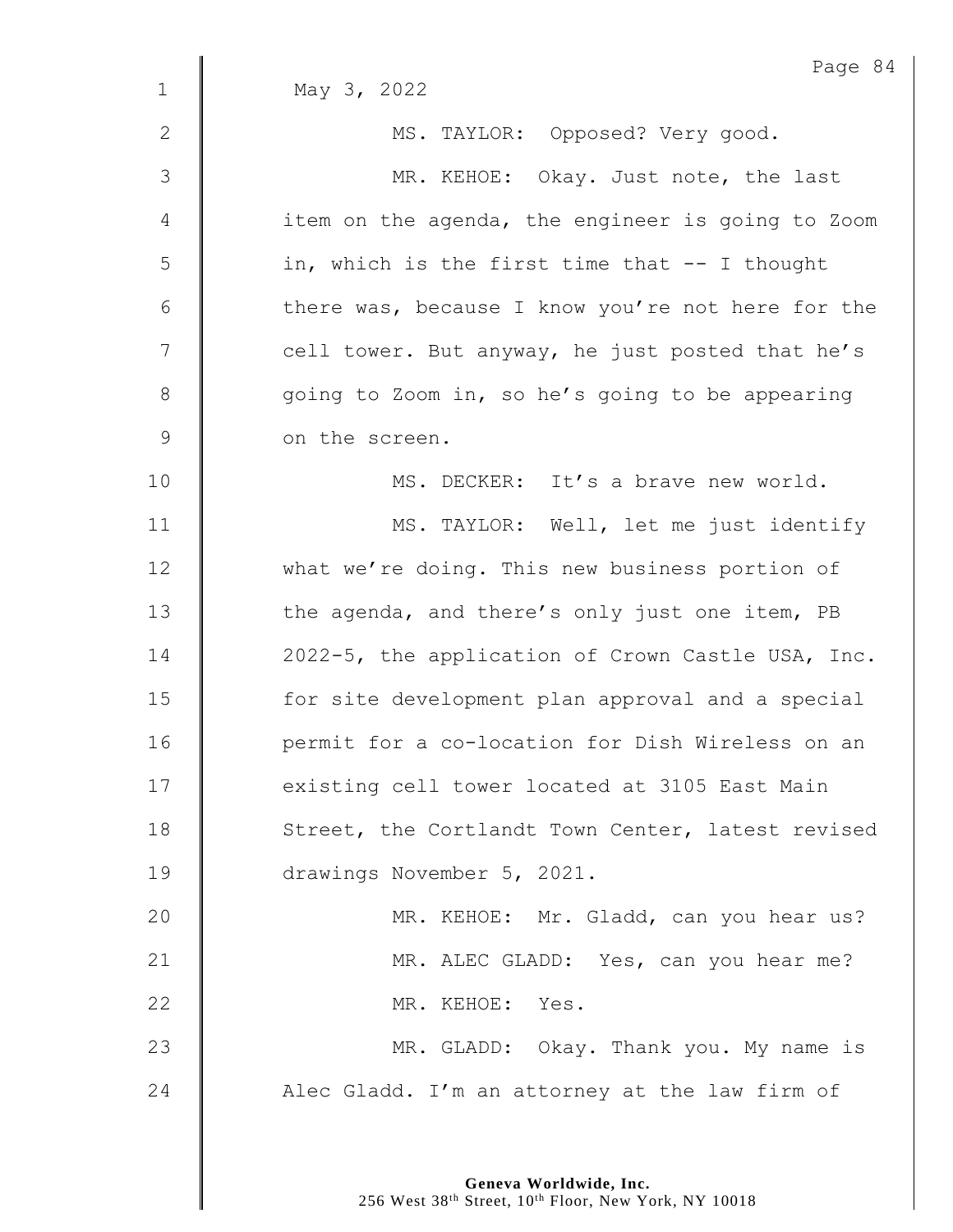1 May 3, 2022

2 | Cutty+Feder and we're the local land use counsel 3 | for Crown and Dish at the site. I apologize for 4 | not being there in person with you. When I looked  $5 \parallel$  at the agenda, I took it as a Zoom only meeting, 6  $\parallel$  but if this continues, I'll be sure to show up in 7 person.

8 || MR. KEHOE: Well, you don't have to. I 9 mean there are hybrid meetings, so you can appear 10 | remotely, but if you'd like to come here, you're 11 **I** more than welcome to.

12 | MR. GLADD: Yeah, absolutely. So I was 13 | just going to start with a brief overview of what 14 we're looking to do here, if that's okay. So Dish 15 | is proposing to co-locate three antennae at a 16 height of 79 feet on the existing 140 foot 17 **Music 1** monopole located at the back of the Cortlandt 18 Town Center, so specifically, this is the area 19 **deger** 19 located behind the supermarket. And also the 20 | proposal includes supportive ground equipment, 21  $\parallel$  such as the standard equipment cabinet and 22  $\parallel$  emergency backup battery pack, which will be 23 **placed within the bounds of the existing fenced** 24  $\parallel$  compound at the base of the tower, so in sum no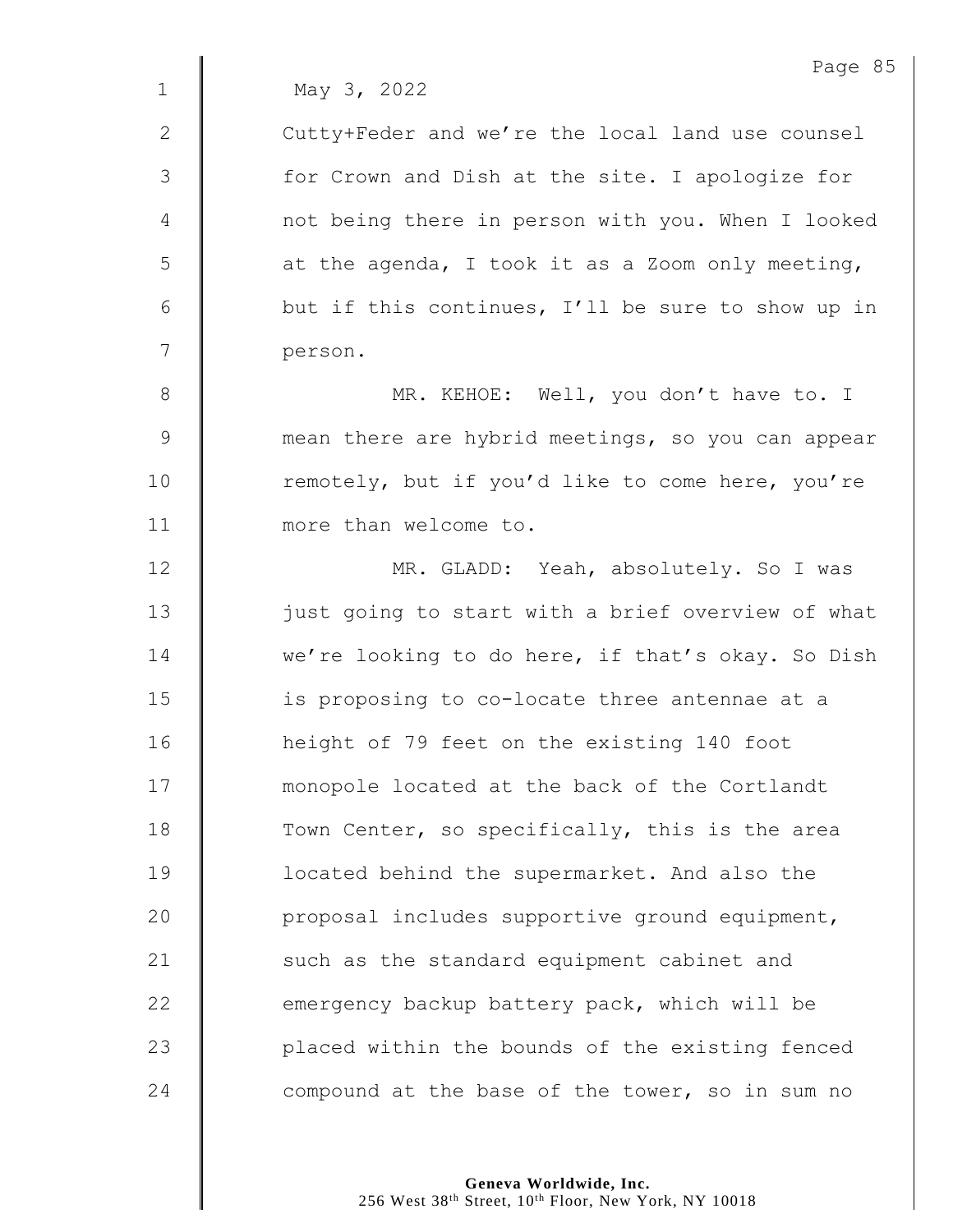|              | Page 8                                            |
|--------------|---------------------------------------------------|
| $\mathbf{1}$ | May 3, 2022                                       |
| $\mathbf{2}$ | expansion of the fenced compound is required, nor |
| 3            | is a height extension to the tower being          |
| 4            | proposed.                                         |
| 5            | And Dish is a new wireless carrier as             |
| 6            | part of Sprint and T-Mobile's merger, the U.S.    |
| 7            | government awarded Sprint's licenses to Dish to   |
| $\,8\,$      | maintain a fourth carrier in the market, and Dish |
| $\mathsf 9$  | is currently in the process of building out its   |
| 10           | network.                                          |
| 11           | So we had a pretty simple and                     |
| 12           | streamlined application since this is a           |
| 13           | relatively small proposal, but importantly of     |
| 14           | note, we provided a passing structural analysis,  |
| 15           | which means that the antennae can be mounted      |
| 16           | safely to the existing tower and we also provided |
| 17           | a passing RF emissions report. And this looked    |
| 18           | not at just the RF from Dish's proposed three     |
| 19           | antennae, but also the cumulative impact of the   |
| 20           | two other carriers on the tower, and it's well    |
| 21           | below the maximum permitted exposure levels set   |
| 22           | by the FCC, in fact it's less than one percent    |
| 23           | for all the carriers.                             |
| 24           | So that's basically the rundown of our            |

 $6 \,$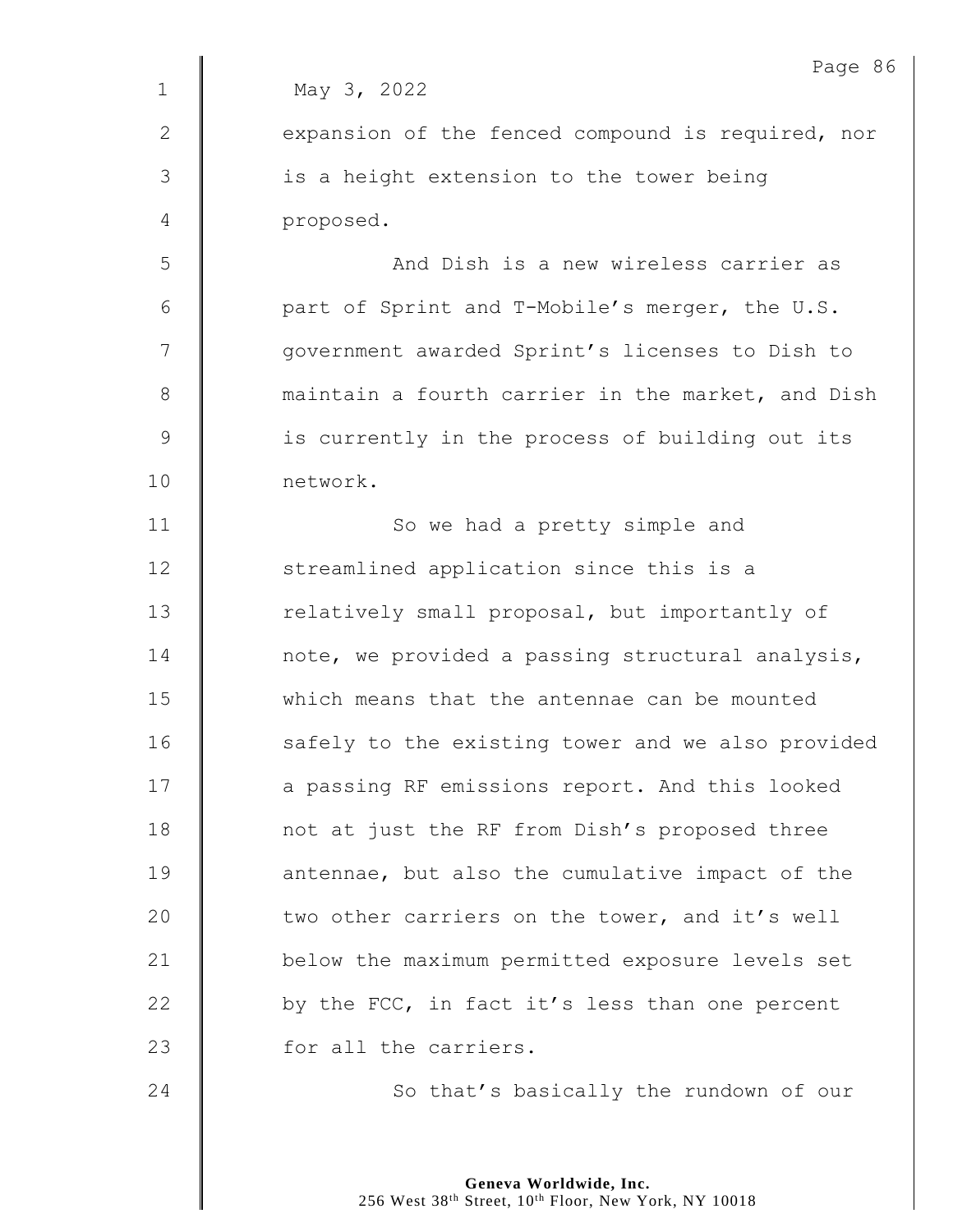|               | Page 87                                           |
|---------------|---------------------------------------------------|
| $\mathbf{1}$  | May 3, 2022                                       |
| $\mathbf{2}$  | proposal and I'm happy to answer any questions.   |
| 3             | MR. KEHOE: Similar to the discussion              |
| 4             | you might have heard on the other tower, which is |
| 5             | a new tower, not a co-location, but we have       |
| 6             | retained HDR as our outside telecommunications    |
| 7             | consultant and we do have a consulting engineer.  |
| $8\,$         | This one's a little further along and just today  |
| $\mathcal{G}$ | I did receive the draft memo from HDR. I didn't   |
| 10            | want to complicate things by distributing it, but |
| 11            | in the next day or two, Mr. Musso will finalize   |
| 12            | his technical memo and we'll send it to you. Mr.  |
| 13            | Fusillo, our consulting engineer, may generate a  |
| 14            | memo if there are any engineering concerns and    |
| 15            | we'll get those to you as soon as possible for    |
| 16            | you to appear at the next meeting.                |
| 17            | MR. GLADD: Sounds good.                           |
| 18            | MS. TAYLOR: Alright. Are there any                |
| 19            | questions from the board?                         |
| 20            | MR. FOLEY: No.                                    |
| 21            | MS. TAYLOR: Alright.                              |
| 22            | MS. DECKER: Motion to refer back to               |
| 23            | staff.                                            |
| 24            | MR. BIANCHI: Second.                              |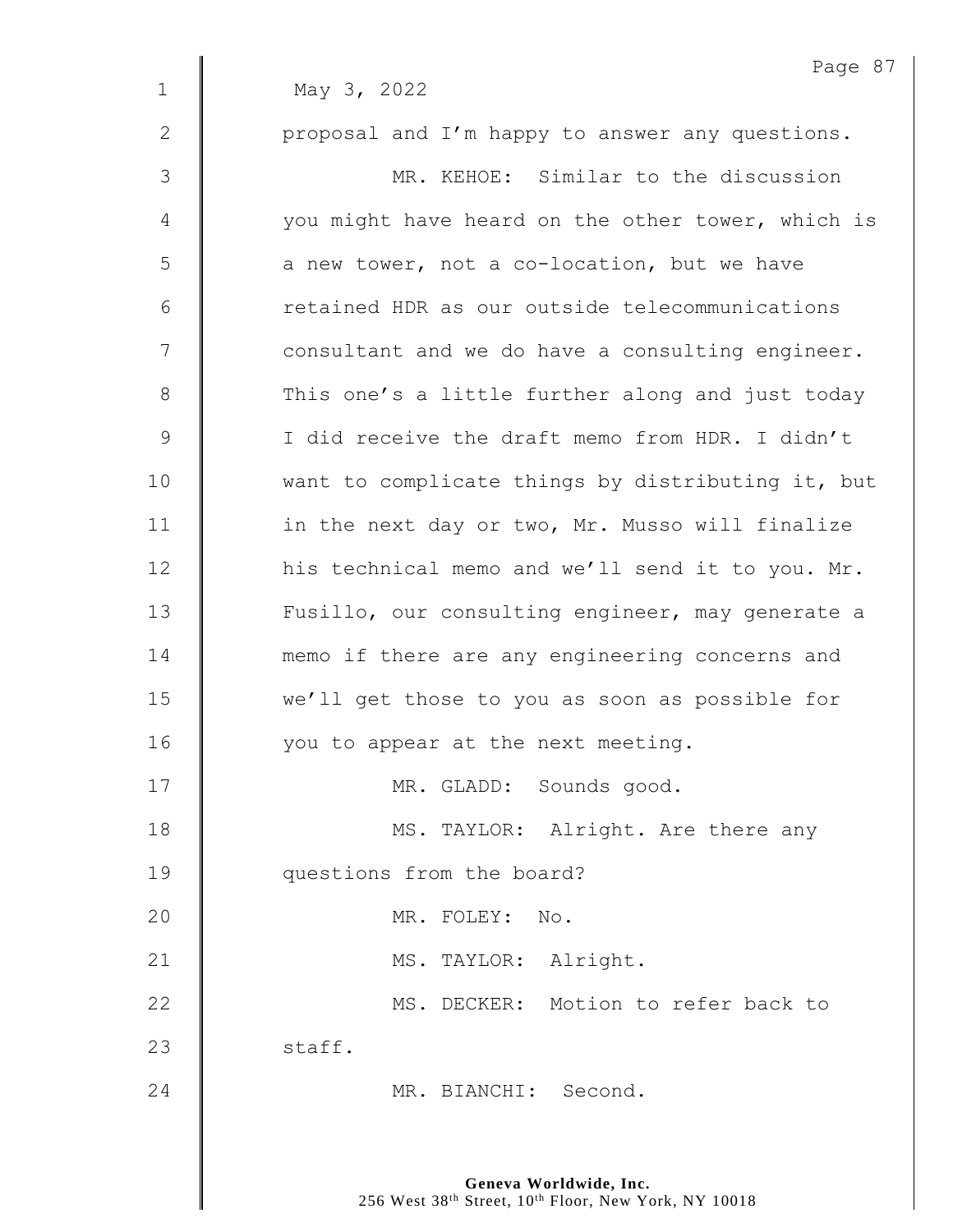|                  | Page 88                                 |
|------------------|-----------------------------------------|
| $\mathbf 1$      | May 3, 2022                             |
| $\mathbf{2}$     | MS. TAYLOR: Thank you. On the question? |
| $\mathfrak{Z}$   | All in favor?                           |
| $\sqrt{4}$       | MULTIPLE: Aye.                          |
| 5                | MS. TAYLOR: Opposed? Alright. So, now.  |
| $\sqrt{6}$       | MS. DECKER: We're adjourned at 8:23     |
| $\boldsymbol{7}$ | p.m.                                    |
| $\,8\,$          | (The public board meeting concluded at  |
| $\mathsf 9$      | 8:23 p.m.)                              |
| $10$             |                                         |
| $11\,$           |                                         |
| 12               |                                         |
| $13$             |                                         |
| 14               |                                         |
| $15\,$           |                                         |
| 16               |                                         |
| $17$             |                                         |
| 18               |                                         |
| 19               |                                         |
| 20               |                                         |
| 21               |                                         |
| 22               |                                         |
| 23               |                                         |
| 24               |                                         |
|                  |                                         |